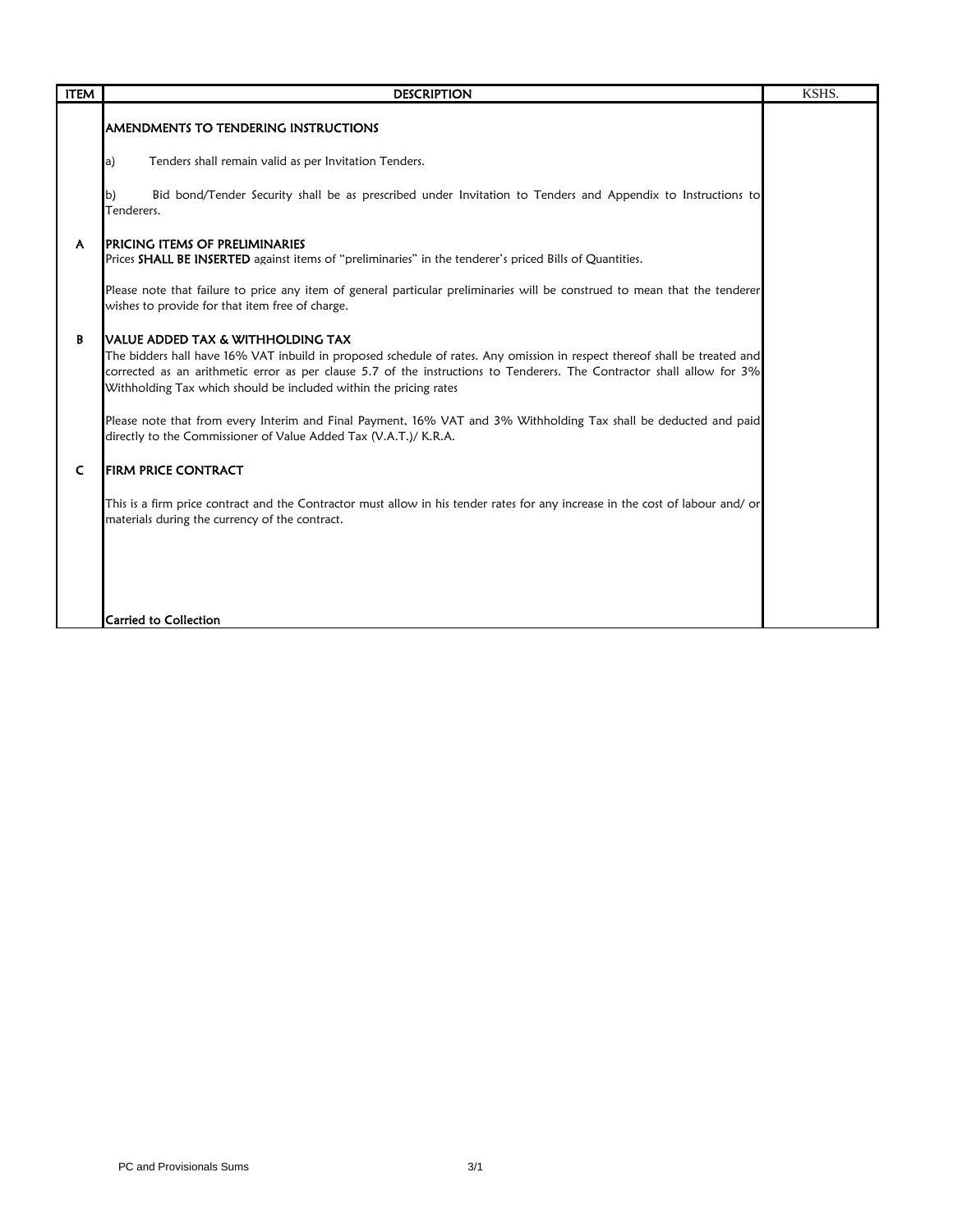| <b>ITEM</b>  | <b>DESCRIPTION</b>                                                                                                                                                                                                                                                                                                                                                                                                                        | KSHS. |
|--------------|-------------------------------------------------------------------------------------------------------------------------------------------------------------------------------------------------------------------------------------------------------------------------------------------------------------------------------------------------------------------------------------------------------------------------------------------|-------|
| A            | <b>SCOPE OF THE CONTRACT</b>                                                                                                                                                                                                                                                                                                                                                                                                              |       |
|              | The works to be carried out under this contract comprise of PROPOSED CONSTRUCTION OF KISUMU COUNTY<br>POULTRY HATCHERY AND INCUBATION CENTER,                                                                                                                                                                                                                                                                                             |       |
| В            | <b>DESCRIPTION OF THE WORKS</b><br>Walling shall be in natural stone external and Roofing with IT4 sheet fixed onto timber frame work while internal walls<br>shall be in natural stone. Windows shall be in steel while doors shall be steel doors on external wall while mahogany<br>veneered flush door shall be in the internal walls. Ceramic tile shall be used on floor while walls and ceiling shall be<br>plastered and painted. |       |
| $\mathsf{C}$ | <b>FLOOR AREA</b><br>The total gross approximate floor area is 2058 square metres. The total gross floor area is given without any warranty but<br>for guidance only.                                                                                                                                                                                                                                                                     |       |
|              | <b>MEASUREMENTS</b>                                                                                                                                                                                                                                                                                                                                                                                                                       |       |
|              | In the event of any discrepancies arising between the Bills of Quantities and the actual works, the site measurements shall<br>generally take precedence. However, such discrepancies between any contract document shall immediately be referred to<br>the Project Manager.                                                                                                                                                              |       |
| D            | <b>LOCATION OF SITE</b>                                                                                                                                                                                                                                                                                                                                                                                                                   |       |
|              | The site for works is located in North Seme ward <b>approximately 20 km</b> from Kisumu Town                                                                                                                                                                                                                                                                                                                                              |       |
|              | The tenderer shall be deemed to have visited the site and familiarized himself with all site conditions prior to submission of<br>tenders.                                                                                                                                                                                                                                                                                                |       |
|              | No claims arising from the tenderers failure to do so will be entertained.                                                                                                                                                                                                                                                                                                                                                                |       |
|              |                                                                                                                                                                                                                                                                                                                                                                                                                                           |       |
|              |                                                                                                                                                                                                                                                                                                                                                                                                                                           |       |
|              |                                                                                                                                                                                                                                                                                                                                                                                                                                           |       |
|              |                                                                                                                                                                                                                                                                                                                                                                                                                                           |       |
|              |                                                                                                                                                                                                                                                                                                                                                                                                                                           |       |
|              | Carried to Collection                                                                                                                                                                                                                                                                                                                                                                                                                     |       |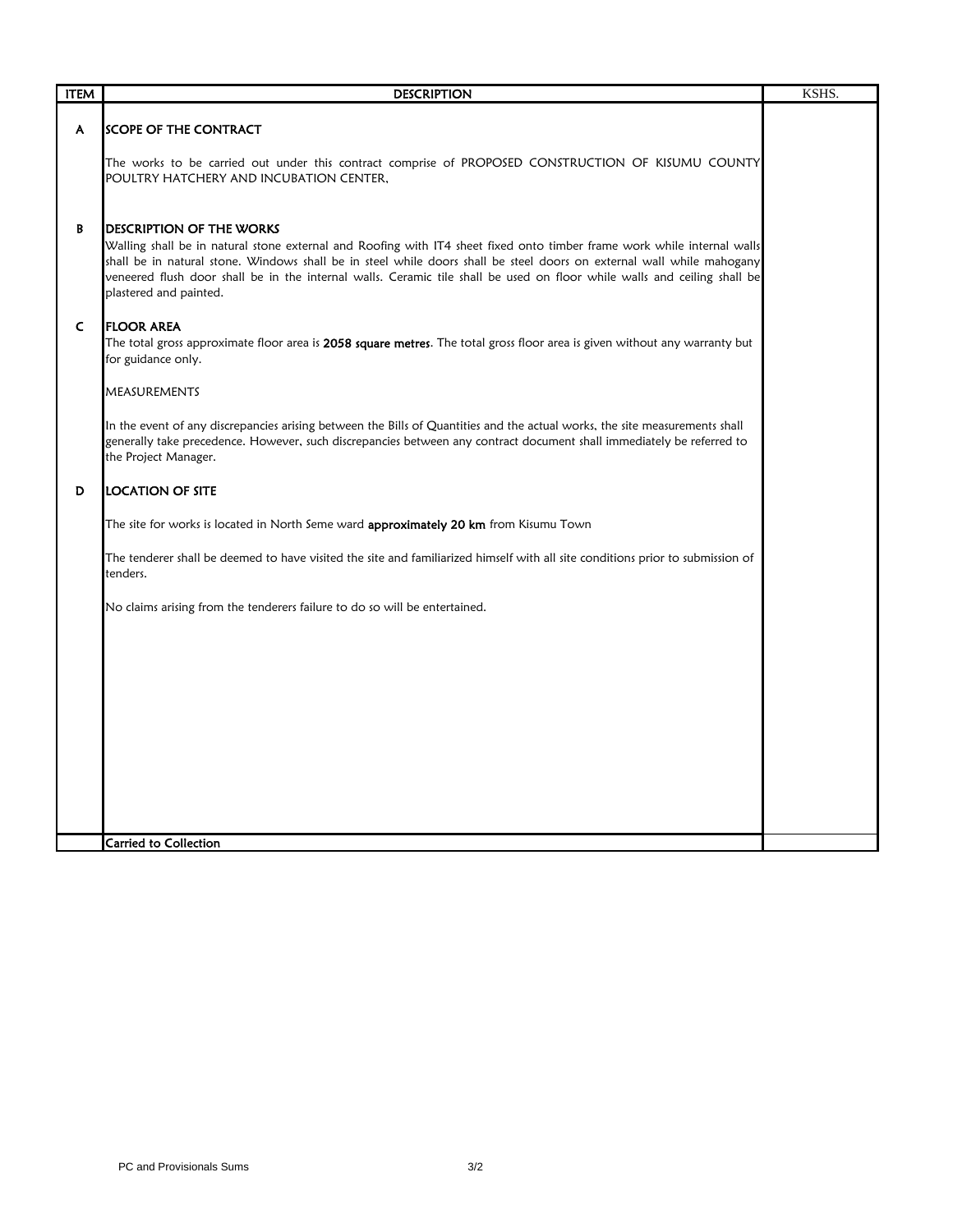| A<br><b>EXISTING BUILDING SERVICES</b><br>Special precautions shall be required throughout the contract period to avoid damage to the existing cables, drains and<br>other services.<br>The Contractor shall allow for making good any damage arising from his actions during execution of this contract at his<br>own expense.<br>The Contractor is referred to General Specifications for Building Works - 1976 Edition Pages B1 - B2 and must allow<br>B<br>for all costs in complying with these clauses.<br>CONTRACT COMPLETION PERIOD<br>The contract completion period in accordance with condition 31 of the conditions of contract must be strictly adhered to.<br>The PROJECT MANAGER shall strictly monitor the Contractors progress in relation to the progress chart and should it be<br>found necessary, the PROJECT MANAGER shall inform the Contractor in writing that his actual performance on site is not<br>satisfactory.<br>In all such cases, the Contractor shall accelerate his rate of performance, production and progress by all means such as<br>additional labour, plant, e.t.c., and working overtime all at his cost.<br><b>WORKING CONDITIONS</b><br>C<br>The Contractor shall allow in his rates for any interference that he may<br>encounter in the course of execution of the<br>works for the Client may in some<br>cases ask the Contractor not to proceed with the works until some activities<br>within the site are completed.<br><b>Carried to Collection</b> | <b>ITEM</b> | <b>DESCRIPTION</b> | KSHS. |
|---------------------------------------------------------------------------------------------------------------------------------------------------------------------------------------------------------------------------------------------------------------------------------------------------------------------------------------------------------------------------------------------------------------------------------------------------------------------------------------------------------------------------------------------------------------------------------------------------------------------------------------------------------------------------------------------------------------------------------------------------------------------------------------------------------------------------------------------------------------------------------------------------------------------------------------------------------------------------------------------------------------------------------------------------------------------------------------------------------------------------------------------------------------------------------------------------------------------------------------------------------------------------------------------------------------------------------------------------------------------------------------------------------------------------------------------------------------------------------------------------------|-------------|--------------------|-------|
|                                                                                                                                                                                                                                                                                                                                                                                                                                                                                                                                                                                                                                                                                                                                                                                                                                                                                                                                                                                                                                                                                                                                                                                                                                                                                                                                                                                                                                                                                                         |             |                    |       |
|                                                                                                                                                                                                                                                                                                                                                                                                                                                                                                                                                                                                                                                                                                                                                                                                                                                                                                                                                                                                                                                                                                                                                                                                                                                                                                                                                                                                                                                                                                         |             |                    |       |
|                                                                                                                                                                                                                                                                                                                                                                                                                                                                                                                                                                                                                                                                                                                                                                                                                                                                                                                                                                                                                                                                                                                                                                                                                                                                                                                                                                                                                                                                                                         |             |                    |       |
|                                                                                                                                                                                                                                                                                                                                                                                                                                                                                                                                                                                                                                                                                                                                                                                                                                                                                                                                                                                                                                                                                                                                                                                                                                                                                                                                                                                                                                                                                                         |             |                    |       |
|                                                                                                                                                                                                                                                                                                                                                                                                                                                                                                                                                                                                                                                                                                                                                                                                                                                                                                                                                                                                                                                                                                                                                                                                                                                                                                                                                                                                                                                                                                         |             |                    |       |
|                                                                                                                                                                                                                                                                                                                                                                                                                                                                                                                                                                                                                                                                                                                                                                                                                                                                                                                                                                                                                                                                                                                                                                                                                                                                                                                                                                                                                                                                                                         |             |                    |       |
|                                                                                                                                                                                                                                                                                                                                                                                                                                                                                                                                                                                                                                                                                                                                                                                                                                                                                                                                                                                                                                                                                                                                                                                                                                                                                                                                                                                                                                                                                                         |             |                    |       |
|                                                                                                                                                                                                                                                                                                                                                                                                                                                                                                                                                                                                                                                                                                                                                                                                                                                                                                                                                                                                                                                                                                                                                                                                                                                                                                                                                                                                                                                                                                         |             |                    |       |
|                                                                                                                                                                                                                                                                                                                                                                                                                                                                                                                                                                                                                                                                                                                                                                                                                                                                                                                                                                                                                                                                                                                                                                                                                                                                                                                                                                                                                                                                                                         |             |                    |       |
|                                                                                                                                                                                                                                                                                                                                                                                                                                                                                                                                                                                                                                                                                                                                                                                                                                                                                                                                                                                                                                                                                                                                                                                                                                                                                                                                                                                                                                                                                                         |             |                    |       |
|                                                                                                                                                                                                                                                                                                                                                                                                                                                                                                                                                                                                                                                                                                                                                                                                                                                                                                                                                                                                                                                                                                                                                                                                                                                                                                                                                                                                                                                                                                         |             |                    |       |
|                                                                                                                                                                                                                                                                                                                                                                                                                                                                                                                                                                                                                                                                                                                                                                                                                                                                                                                                                                                                                                                                                                                                                                                                                                                                                                                                                                                                                                                                                                         |             |                    |       |
|                                                                                                                                                                                                                                                                                                                                                                                                                                                                                                                                                                                                                                                                                                                                                                                                                                                                                                                                                                                                                                                                                                                                                                                                                                                                                                                                                                                                                                                                                                         |             |                    |       |
|                                                                                                                                                                                                                                                                                                                                                                                                                                                                                                                                                                                                                                                                                                                                                                                                                                                                                                                                                                                                                                                                                                                                                                                                                                                                                                                                                                                                                                                                                                         |             |                    |       |
|                                                                                                                                                                                                                                                                                                                                                                                                                                                                                                                                                                                                                                                                                                                                                                                                                                                                                                                                                                                                                                                                                                                                                                                                                                                                                                                                                                                                                                                                                                         |             |                    |       |
|                                                                                                                                                                                                                                                                                                                                                                                                                                                                                                                                                                                                                                                                                                                                                                                                                                                                                                                                                                                                                                                                                                                                                                                                                                                                                                                                                                                                                                                                                                         |             |                    |       |
|                                                                                                                                                                                                                                                                                                                                                                                                                                                                                                                                                                                                                                                                                                                                                                                                                                                                                                                                                                                                                                                                                                                                                                                                                                                                                                                                                                                                                                                                                                         |             |                    |       |
|                                                                                                                                                                                                                                                                                                                                                                                                                                                                                                                                                                                                                                                                                                                                                                                                                                                                                                                                                                                                                                                                                                                                                                                                                                                                                                                                                                                                                                                                                                         |             |                    |       |
|                                                                                                                                                                                                                                                                                                                                                                                                                                                                                                                                                                                                                                                                                                                                                                                                                                                                                                                                                                                                                                                                                                                                                                                                                                                                                                                                                                                                                                                                                                         |             |                    |       |
|                                                                                                                                                                                                                                                                                                                                                                                                                                                                                                                                                                                                                                                                                                                                                                                                                                                                                                                                                                                                                                                                                                                                                                                                                                                                                                                                                                                                                                                                                                         |             |                    |       |
|                                                                                                                                                                                                                                                                                                                                                                                                                                                                                                                                                                                                                                                                                                                                                                                                                                                                                                                                                                                                                                                                                                                                                                                                                                                                                                                                                                                                                                                                                                         |             |                    |       |
|                                                                                                                                                                                                                                                                                                                                                                                                                                                                                                                                                                                                                                                                                                                                                                                                                                                                                                                                                                                                                                                                                                                                                                                                                                                                                                                                                                                                                                                                                                         |             |                    |       |
|                                                                                                                                                                                                                                                                                                                                                                                                                                                                                                                                                                                                                                                                                                                                                                                                                                                                                                                                                                                                                                                                                                                                                                                                                                                                                                                                                                                                                                                                                                         |             |                    |       |
|                                                                                                                                                                                                                                                                                                                                                                                                                                                                                                                                                                                                                                                                                                                                                                                                                                                                                                                                                                                                                                                                                                                                                                                                                                                                                                                                                                                                                                                                                                         |             |                    |       |
|                                                                                                                                                                                                                                                                                                                                                                                                                                                                                                                                                                                                                                                                                                                                                                                                                                                                                                                                                                                                                                                                                                                                                                                                                                                                                                                                                                                                                                                                                                         |             |                    |       |
|                                                                                                                                                                                                                                                                                                                                                                                                                                                                                                                                                                                                                                                                                                                                                                                                                                                                                                                                                                                                                                                                                                                                                                                                                                                                                                                                                                                                                                                                                                         |             |                    |       |
|                                                                                                                                                                                                                                                                                                                                                                                                                                                                                                                                                                                                                                                                                                                                                                                                                                                                                                                                                                                                                                                                                                                                                                                                                                                                                                                                                                                                                                                                                                         |             |                    |       |
|                                                                                                                                                                                                                                                                                                                                                                                                                                                                                                                                                                                                                                                                                                                                                                                                                                                                                                                                                                                                                                                                                                                                                                                                                                                                                                                                                                                                                                                                                                         |             |                    |       |
|                                                                                                                                                                                                                                                                                                                                                                                                                                                                                                                                                                                                                                                                                                                                                                                                                                                                                                                                                                                                                                                                                                                                                                                                                                                                                                                                                                                                                                                                                                         |             |                    |       |
|                                                                                                                                                                                                                                                                                                                                                                                                                                                                                                                                                                                                                                                                                                                                                                                                                                                                                                                                                                                                                                                                                                                                                                                                                                                                                                                                                                                                                                                                                                         |             |                    |       |
|                                                                                                                                                                                                                                                                                                                                                                                                                                                                                                                                                                                                                                                                                                                                                                                                                                                                                                                                                                                                                                                                                                                                                                                                                                                                                                                                                                                                                                                                                                         |             |                    |       |
|                                                                                                                                                                                                                                                                                                                                                                                                                                                                                                                                                                                                                                                                                                                                                                                                                                                                                                                                                                                                                                                                                                                                                                                                                                                                                                                                                                                                                                                                                                         |             |                    |       |
|                                                                                                                                                                                                                                                                                                                                                                                                                                                                                                                                                                                                                                                                                                                                                                                                                                                                                                                                                                                                                                                                                                                                                                                                                                                                                                                                                                                                                                                                                                         |             |                    |       |
|                                                                                                                                                                                                                                                                                                                                                                                                                                                                                                                                                                                                                                                                                                                                                                                                                                                                                                                                                                                                                                                                                                                                                                                                                                                                                                                                                                                                                                                                                                         |             |                    |       |
|                                                                                                                                                                                                                                                                                                                                                                                                                                                                                                                                                                                                                                                                                                                                                                                                                                                                                                                                                                                                                                                                                                                                                                                                                                                                                                                                                                                                                                                                                                         |             |                    |       |
|                                                                                                                                                                                                                                                                                                                                                                                                                                                                                                                                                                                                                                                                                                                                                                                                                                                                                                                                                                                                                                                                                                                                                                                                                                                                                                                                                                                                                                                                                                         |             |                    |       |
|                                                                                                                                                                                                                                                                                                                                                                                                                                                                                                                                                                                                                                                                                                                                                                                                                                                                                                                                                                                                                                                                                                                                                                                                                                                                                                                                                                                                                                                                                                         |             |                    |       |
|                                                                                                                                                                                                                                                                                                                                                                                                                                                                                                                                                                                                                                                                                                                                                                                                                                                                                                                                                                                                                                                                                                                                                                                                                                                                                                                                                                                                                                                                                                         |             |                    |       |
|                                                                                                                                                                                                                                                                                                                                                                                                                                                                                                                                                                                                                                                                                                                                                                                                                                                                                                                                                                                                                                                                                                                                                                                                                                                                                                                                                                                                                                                                                                         |             |                    |       |
|                                                                                                                                                                                                                                                                                                                                                                                                                                                                                                                                                                                                                                                                                                                                                                                                                                                                                                                                                                                                                                                                                                                                                                                                                                                                                                                                                                                                                                                                                                         |             |                    |       |
|                                                                                                                                                                                                                                                                                                                                                                                                                                                                                                                                                                                                                                                                                                                                                                                                                                                                                                                                                                                                                                                                                                                                                                                                                                                                                                                                                                                                                                                                                                         |             |                    |       |
|                                                                                                                                                                                                                                                                                                                                                                                                                                                                                                                                                                                                                                                                                                                                                                                                                                                                                                                                                                                                                                                                                                                                                                                                                                                                                                                                                                                                                                                                                                         |             |                    |       |
|                                                                                                                                                                                                                                                                                                                                                                                                                                                                                                                                                                                                                                                                                                                                                                                                                                                                                                                                                                                                                                                                                                                                                                                                                                                                                                                                                                                                                                                                                                         |             |                    |       |
|                                                                                                                                                                                                                                                                                                                                                                                                                                                                                                                                                                                                                                                                                                                                                                                                                                                                                                                                                                                                                                                                                                                                                                                                                                                                                                                                                                                                                                                                                                         |             |                    |       |
|                                                                                                                                                                                                                                                                                                                                                                                                                                                                                                                                                                                                                                                                                                                                                                                                                                                                                                                                                                                                                                                                                                                                                                                                                                                                                                                                                                                                                                                                                                         |             |                    |       |
|                                                                                                                                                                                                                                                                                                                                                                                                                                                                                                                                                                                                                                                                                                                                                                                                                                                                                                                                                                                                                                                                                                                                                                                                                                                                                                                                                                                                                                                                                                         |             |                    |       |
|                                                                                                                                                                                                                                                                                                                                                                                                                                                                                                                                                                                                                                                                                                                                                                                                                                                                                                                                                                                                                                                                                                                                                                                                                                                                                                                                                                                                                                                                                                         |             |                    |       |
|                                                                                                                                                                                                                                                                                                                                                                                                                                                                                                                                                                                                                                                                                                                                                                                                                                                                                                                                                                                                                                                                                                                                                                                                                                                                                                                                                                                                                                                                                                         |             |                    |       |
|                                                                                                                                                                                                                                                                                                                                                                                                                                                                                                                                                                                                                                                                                                                                                                                                                                                                                                                                                                                                                                                                                                                                                                                                                                                                                                                                                                                                                                                                                                         |             |                    |       |
|                                                                                                                                                                                                                                                                                                                                                                                                                                                                                                                                                                                                                                                                                                                                                                                                                                                                                                                                                                                                                                                                                                                                                                                                                                                                                                                                                                                                                                                                                                         |             |                    |       |
|                                                                                                                                                                                                                                                                                                                                                                                                                                                                                                                                                                                                                                                                                                                                                                                                                                                                                                                                                                                                                                                                                                                                                                                                                                                                                                                                                                                                                                                                                                         |             |                    |       |
|                                                                                                                                                                                                                                                                                                                                                                                                                                                                                                                                                                                                                                                                                                                                                                                                                                                                                                                                                                                                                                                                                                                                                                                                                                                                                                                                                                                                                                                                                                         |             |                    |       |
|                                                                                                                                                                                                                                                                                                                                                                                                                                                                                                                                                                                                                                                                                                                                                                                                                                                                                                                                                                                                                                                                                                                                                                                                                                                                                                                                                                                                                                                                                                         |             |                    |       |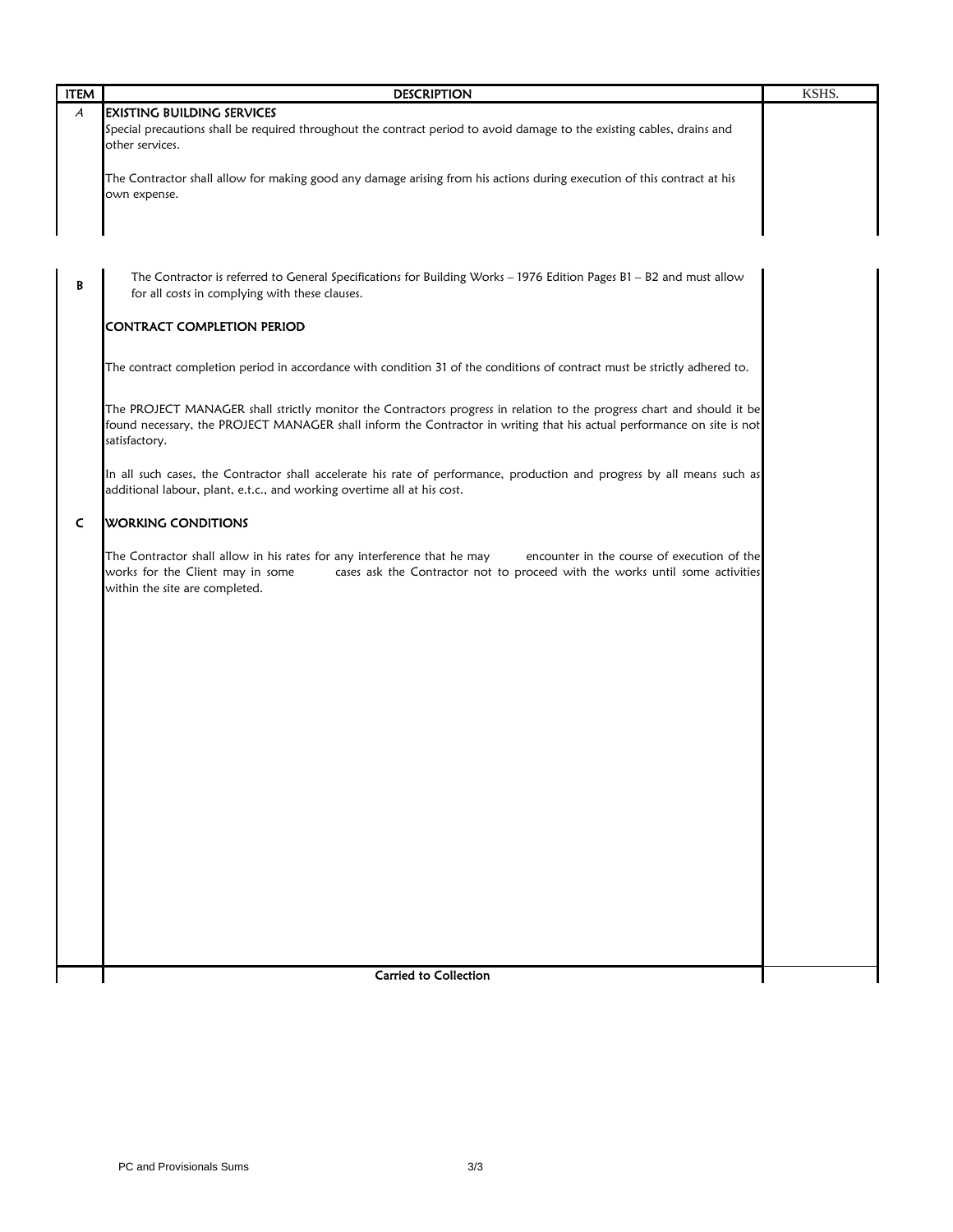| <b>ITEM</b>  | <b>DESCRIPTION</b>                                                                                                                                                                                                                 | KSHS. |
|--------------|------------------------------------------------------------------------------------------------------------------------------------------------------------------------------------------------------------------------------------|-------|
| A            | <b>SIGN BOARD</b>                                                                                                                                                                                                                  |       |
|              | Allow for providing, erecting, maintaining throughout the course of the Contract and afterwards clearing away a signboard<br>as designed, specified and approved by the Project Manager.                                           |       |
| B            | <b>LABOUR CAMPS</b>                                                                                                                                                                                                                |       |
|              | The Contractor shall not be allowed to house labour on site. Allow for transporting workers to and from the site during the<br>tenure of the contract.                                                                             |       |
| $\mathsf{C}$ | <b>MATERIALS FROM DEMOLITIONS</b>                                                                                                                                                                                                  |       |
|              | Any materials arising from demolitions and not re-used shall become the property of the government. The Contractor shall<br>allow in his rates for the cost of assembling and keeping them in the Ministry of Works, Bandani Yard. |       |
| D            | <b>PRICING RATES</b>                                                                                                                                                                                                               |       |
|              | The tenderer shall include for all costs in executing the whole of the works, including transport, replacing damaged items,<br>fixing all to comply with the said Conditions of Contract.                                          |       |
|              |                                                                                                                                                                                                                                    |       |
|              |                                                                                                                                                                                                                                    |       |
|              |                                                                                                                                                                                                                                    |       |
|              |                                                                                                                                                                                                                                    |       |
|              |                                                                                                                                                                                                                                    |       |
|              |                                                                                                                                                                                                                                    |       |
|              |                                                                                                                                                                                                                                    |       |
|              |                                                                                                                                                                                                                                    |       |
|              | Carried to Collection                                                                                                                                                                                                              |       |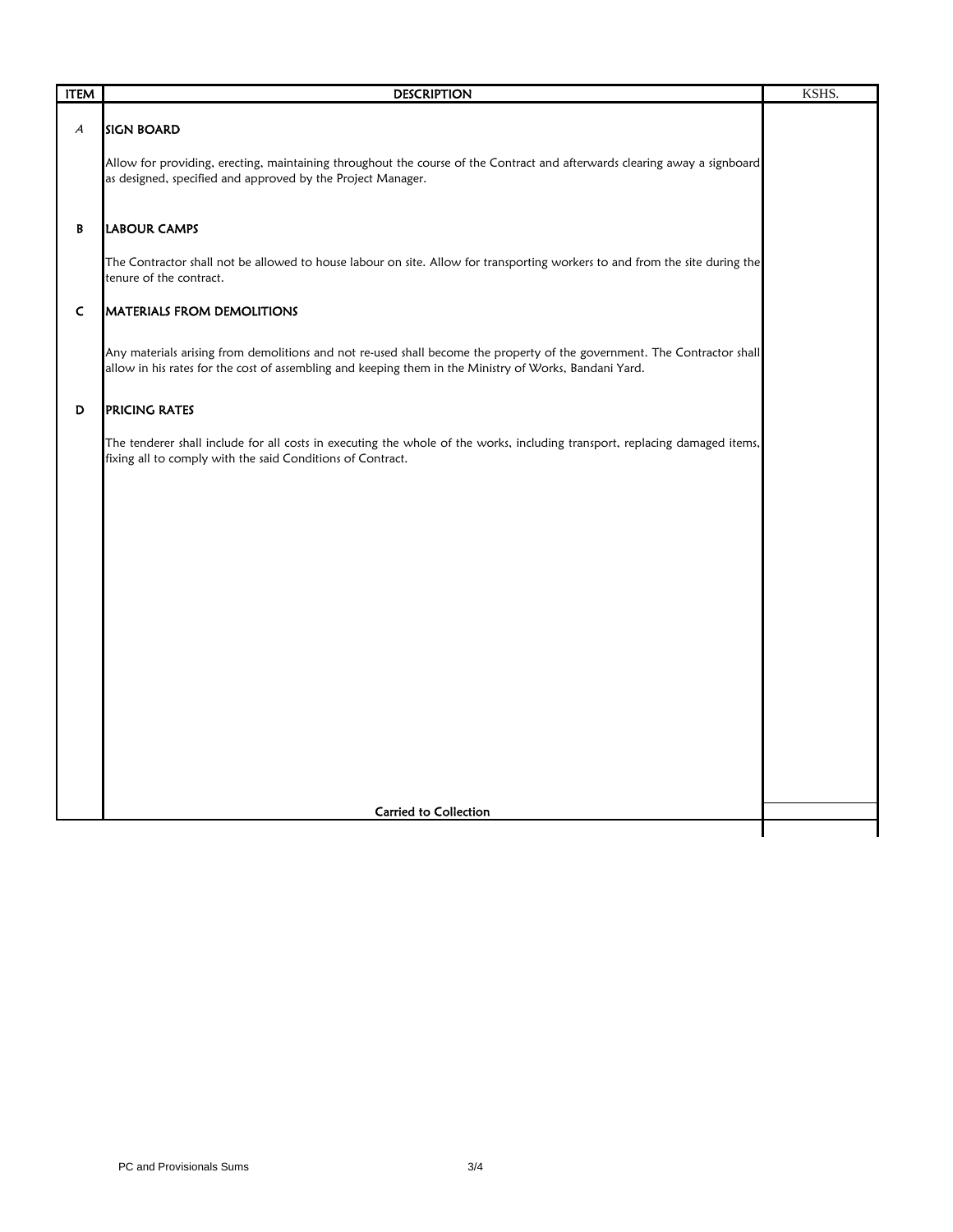| <b>ITEM</b> | <b>DESCRIPTION</b>                                                                           | KSHS. |
|-------------|----------------------------------------------------------------------------------------------|-------|
|             | PARTICULARS OF INSERTIONS TO BE MADE<br>IN APPENDIX TO CONTRACT AGREEMENT                    |       |
| A           | The following are the insertions to be made in the appendix to the Contract Agreement: -     |       |
| B           | Period of Final Measurement 3 Months From Practical completion                               |       |
| $\mathbf C$ | Defects Liability Period 6 Months from practical completion                                  |       |
| D           | Date for Possession To be agreed with the Project Manager                                    |       |
| E           | Date for Completion 52 Weeks from date of Possession                                         |       |
|             | <b>Liquidated and Ascertained</b><br>At the rate of Kshs 200,000.00 per week or part thereof |       |
|             |                                                                                              |       |
|             | Period of Interim Certificates Monthly                                                       |       |
|             | Period of Honouring Certificates 30 days                                                     |       |
|             | <b>Percentage of Certified Value Retained</b><br>10%                                         |       |
|             | <b>Limit of Retention Fund 10%</b>                                                           |       |
|             | <b>Bonds</b> Shall be from Approved Banks or Approved Insurance Company                      |       |
|             |                                                                                              |       |
|             | <b>Carried to Collection</b>                                                                 |       |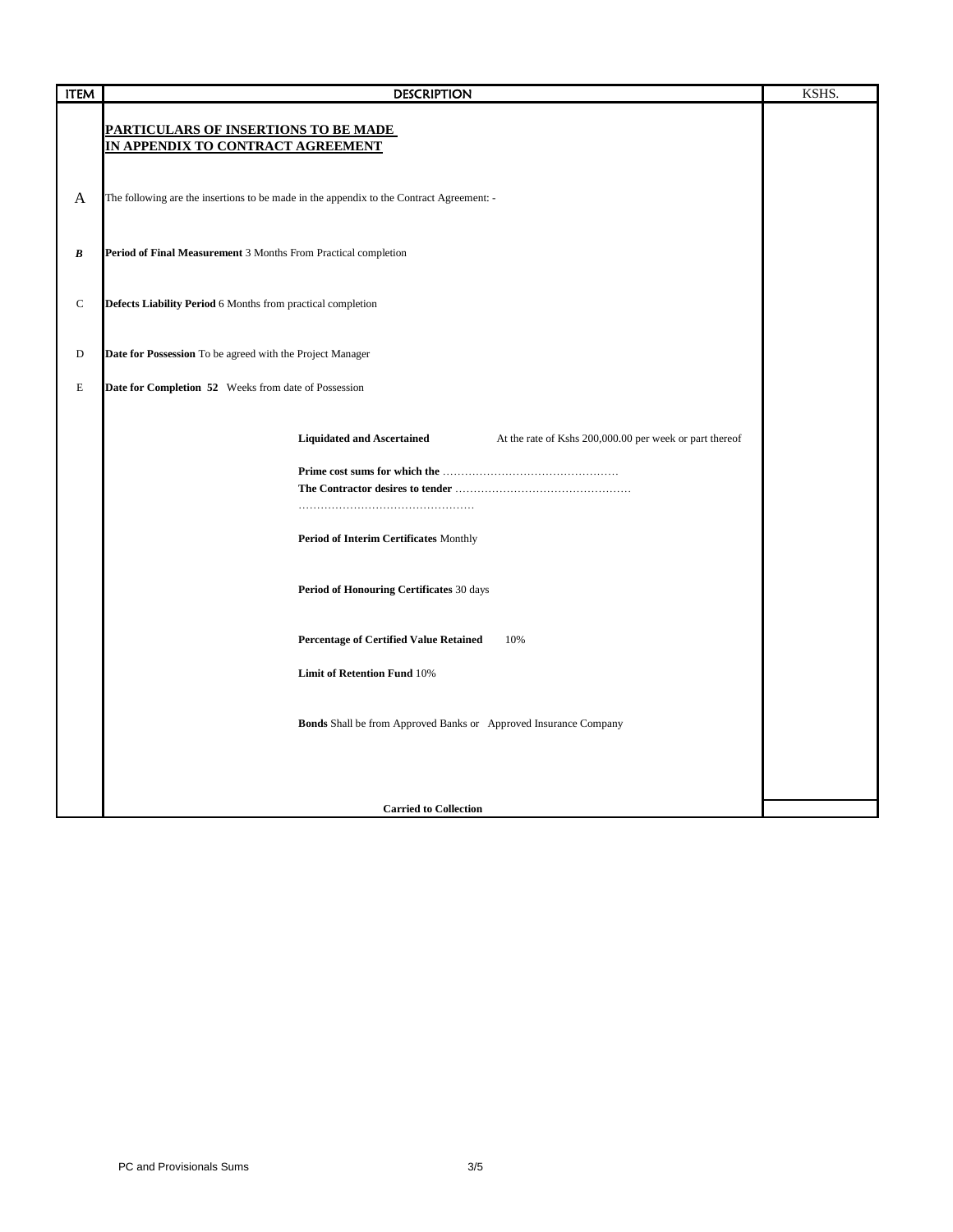| <b>ITEM</b> | <b>DESCRIPTION</b>                                    | KSHS. |
|-------------|-------------------------------------------------------|-------|
|             |                                                       |       |
|             | <b>COLLECTION</b>                                     |       |
|             |                                                       |       |
|             | Brought forward from page PP/1                        |       |
|             | Brought forward from page PP/2                        |       |
|             |                                                       |       |
|             | Brought forward from page PP/3                        |       |
|             | Brought forward from page PP/4                        |       |
|             |                                                       |       |
|             | Brought forward from page PP/5                        |       |
|             |                                                       |       |
|             |                                                       |       |
|             |                                                       |       |
|             |                                                       |       |
|             | PARTICULAR PRELIMINARIES CARRIED TO BILL No.1 SUMMARY |       |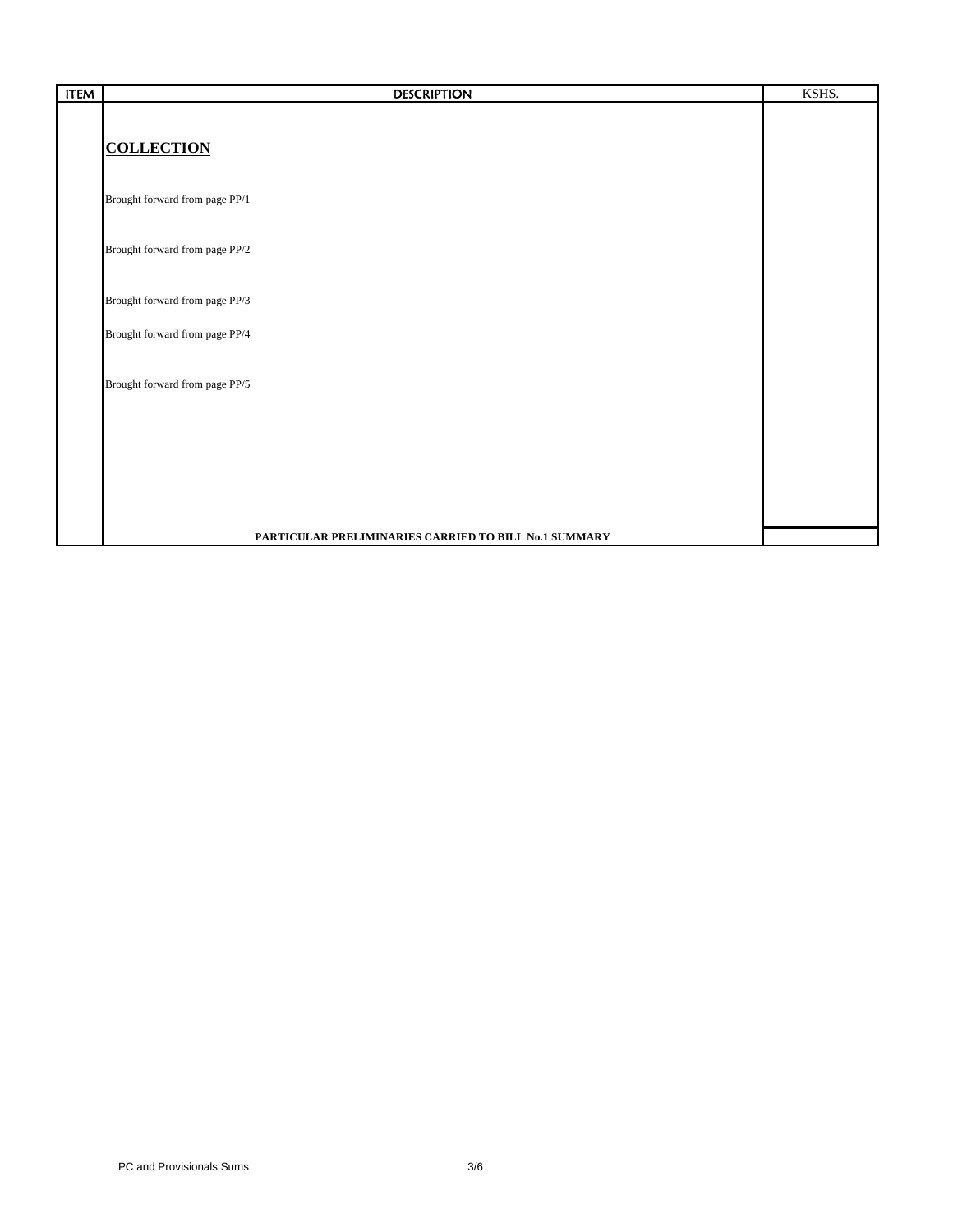| <b>ITEM</b> |                        | <b>DESCRIPTION</b>                                                                                                                                                                                                                                     | KSHS. |
|-------------|------------------------|--------------------------------------------------------------------------------------------------------------------------------------------------------------------------------------------------------------------------------------------------------|-------|
|             |                        |                                                                                                                                                                                                                                                        |       |
| A           |                        | <b>GENERAL PRELIMINARIES</b>                                                                                                                                                                                                                           |       |
|             |                        | PRICING OF ITEMS OF PRELIMINARIES AND PREAMBLES                                                                                                                                                                                                        |       |
|             | Specification.         | Prices will be inserted against items of Preliminaries in the Contractor's priced Bills of Quantities and                                                                                                                                              |       |
|             | works in the Contract. | The Contractor shall be deemed to have included in his prices or rates for the various items in the Bills of Quantities or<br>Specification for all costs involved in complying with all the requirements for the proper execution of the whole of the |       |
| B           | <b>ABBREVIATIONS</b>   | Throughout these Bills, units of measurement and terms are abbreviated and shall be interpreted as follows:-                                                                                                                                           |       |
|             | C.M.                   | Shall mean cubic metre                                                                                                                                                                                                                                 |       |
|             | S.M.                   | Shall mean square metre                                                                                                                                                                                                                                |       |
|             | L.M.                   | Shall mean linear metre                                                                                                                                                                                                                                |       |
|             | MM                     | Shall mean Millimetre                                                                                                                                                                                                                                  |       |
|             | KG                     | Shall mean Kilogramme                                                                                                                                                                                                                                  |       |
|             | No.                    | Shall mean Number                                                                                                                                                                                                                                      |       |
|             | Prs.                   | Shall mean Pairs                                                                                                                                                                                                                                       |       |
|             | B.S.                   | Shall mean the British Standard Specification Published by the British<br>Standards Institution,2 park street,London W.I England.                                                                                                                      |       |
|             | <b>Ditto</b>           | Shall mean the whole of the preceding description except as qualified<br>in the description in which it occurs.                                                                                                                                        |       |
|             | m.s.                   | Shall mean measured separately.                                                                                                                                                                                                                        |       |
|             | a.b.d                  | Shall mean as before described.                                                                                                                                                                                                                        |       |
|             | P.M                    | Shall mean Project Manager                                                                                                                                                                                                                             |       |
|             |                        | Carried to collection                                                                                                                                                                                                                                  |       |
|             |                        | GP/1                                                                                                                                                                                                                                                   |       |
|             |                        |                                                                                                                                                                                                                                                        |       |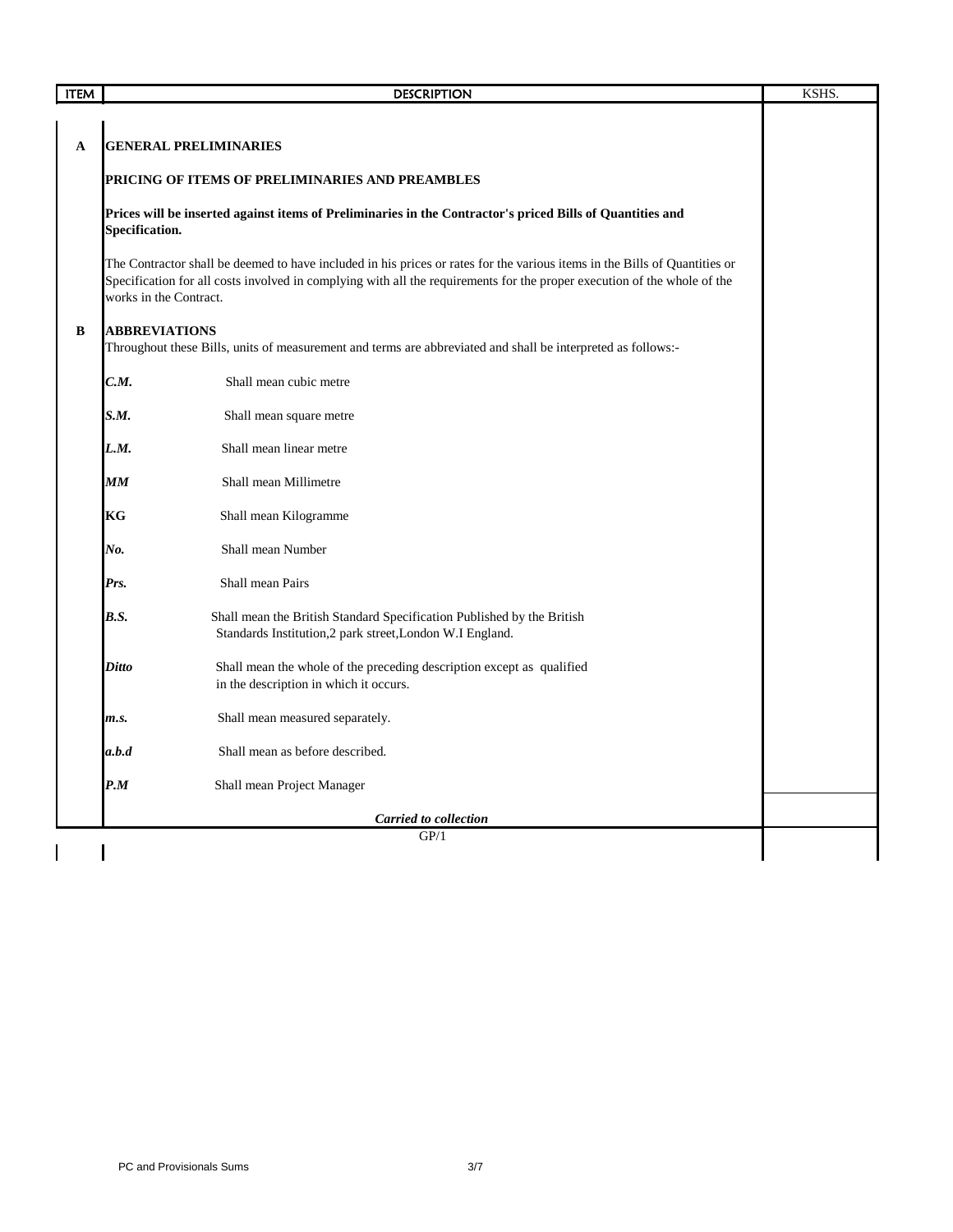| <b>ITEM</b> | <b>DESCRIPTION</b>                                                                                                                                                                                                                                                                                                                                                                                                                                                                                                                                                                                                                                                              | KSHS. |
|-------------|---------------------------------------------------------------------------------------------------------------------------------------------------------------------------------------------------------------------------------------------------------------------------------------------------------------------------------------------------------------------------------------------------------------------------------------------------------------------------------------------------------------------------------------------------------------------------------------------------------------------------------------------------------------------------------|-------|
| A.          | <b>EXCEPTION TO THE STANDARD METHOD OF MEASUREMENT</b>                                                                                                                                                                                                                                                                                                                                                                                                                                                                                                                                                                                                                          |       |
|             | Attendance ; Clause B19(a) of the Standard Method of Measurement is deleted and the following clause is substituted:-                                                                                                                                                                                                                                                                                                                                                                                                                                                                                                                                                           |       |
|             | Attendance on nominated Sub-Contractors shall be given as an item in each case shall be deemed to include: allowing use<br>of standing scaffolding, mess rooms, sanitary accommodation and welfare facilities; provision of special scaffolding where<br>necessary; providing space for office accommodation and for storage of plant and materials; providing light and water for<br>their work: clearing away rubbish; unloading checking and hoisting: providing electric power and removing and replacing<br>duct covers, pipe casings and the like necessary for the execution and testing of Sub-Contractors' work and being<br>responsible for the accuracy of the same. |       |
|             | Fix Only:-                                                                                                                                                                                                                                                                                                                                                                                                                                                                                                                                                                                                                                                                      |       |
|             | "Fix Only" shall mean take delivery at nearest railway station (Unless otherwise stated), pay all demurrage charges, load<br>and transport to site where necessary, unload, store, unpack, assemble as necessary, distribute to position, hoist and fix<br>only.                                                                                                                                                                                                                                                                                                                                                                                                                |       |
| B           | <b>EMPLOYER</b>                                                                                                                                                                                                                                                                                                                                                                                                                                                                                                                                                                                                                                                                 |       |
|             | The Kisumu County Government<br>The term "Employer" and "Government" wherever used in the contract document shall be synonymous                                                                                                                                                                                                                                                                                                                                                                                                                                                                                                                                                 |       |
| $\bf C$     | <b>PROJECT MANAGER</b>                                                                                                                                                                                                                                                                                                                                                                                                                                                                                                                                                                                                                                                          |       |
| D           | The term "P.M." wherever used in these Bills of Quantities shall be deemed to imply the<br>Project Manager as defined in Condition 1 of the Conditions of Contract or such person<br>or persons as may be duly authorised to represent him on behalf of the Government.<br><b>ARCHITECT</b>                                                                                                                                                                                                                                                                                                                                                                                     |       |
|             | The term "Architect" shall be deemed to mean "The P.M." as defined above whose address unless otherwise notified is<br>Chief Officer, Department of Roads, Transport & Public Works, P.O. Box 2738-40100 Kisumu.                                                                                                                                                                                                                                                                                                                                                                                                                                                                |       |
| E           | <b>OUANTITY SURVEYOR</b>                                                                                                                                                                                                                                                                                                                                                                                                                                                                                                                                                                                                                                                        |       |
|             | The term "Quantity Surveyor" shall be deemed to mean "The P.M." as defined above whose address unless otherwise<br>notified is Chief Officer, Department of Roads, Transport & Public Works, P.O. Box 2738-40100 Kisumu.                                                                                                                                                                                                                                                                                                                                                                                                                                                        |       |
|             | <b>Carried to collection</b>                                                                                                                                                                                                                                                                                                                                                                                                                                                                                                                                                                                                                                                    |       |
|             | GP/2                                                                                                                                                                                                                                                                                                                                                                                                                                                                                                                                                                                                                                                                            |       |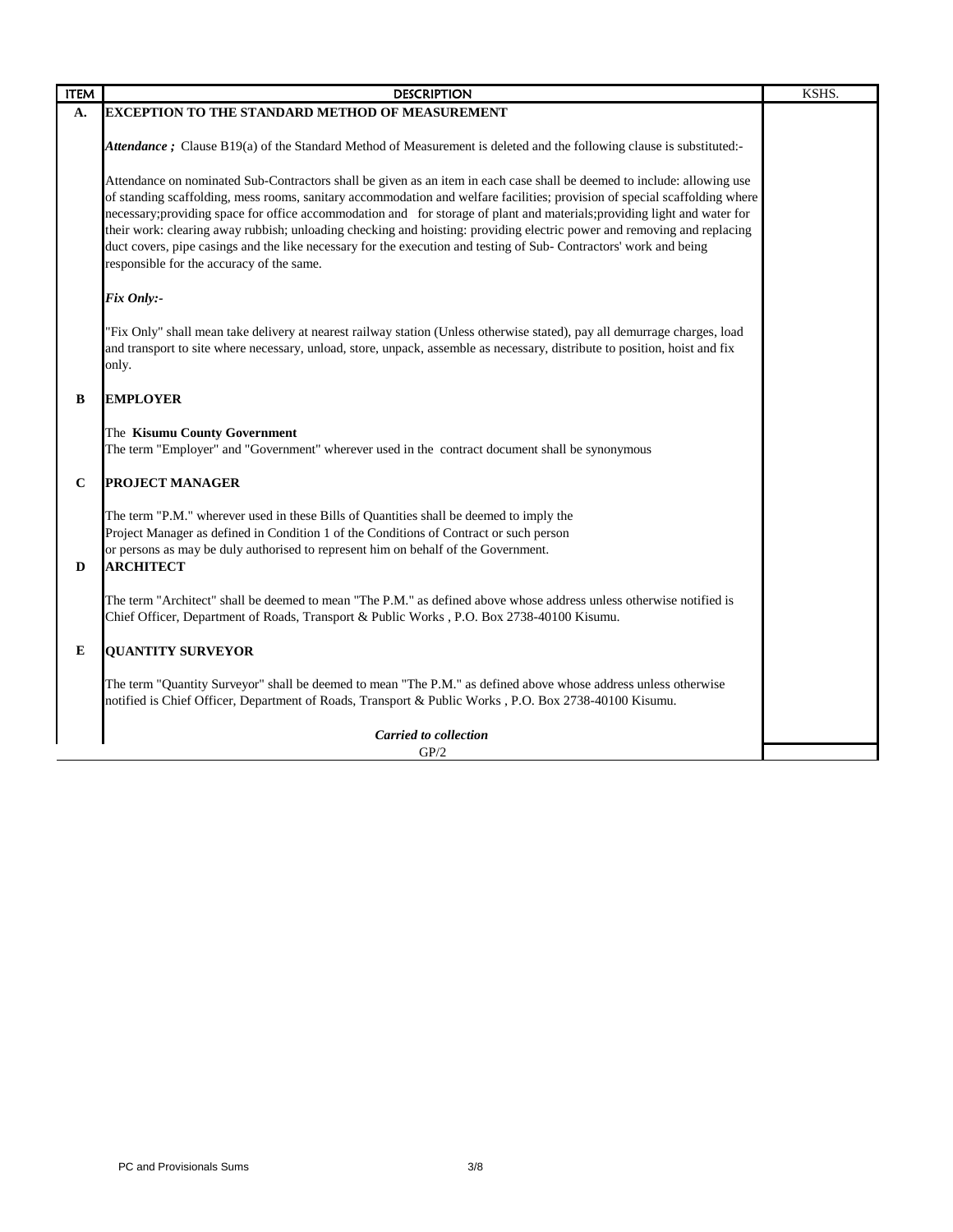| <b>ITEM</b> | <b>DESCRIPTION</b>                                                                                                                                                                                                                                                                                                                                                                                                                                                                                                                                                                                                                                                                                            | KSHS. |
|-------------|---------------------------------------------------------------------------------------------------------------------------------------------------------------------------------------------------------------------------------------------------------------------------------------------------------------------------------------------------------------------------------------------------------------------------------------------------------------------------------------------------------------------------------------------------------------------------------------------------------------------------------------------------------------------------------------------------------------|-------|
| A           | <b>ELECTRICAL ENGINEER</b>                                                                                                                                                                                                                                                                                                                                                                                                                                                                                                                                                                                                                                                                                    |       |
|             | The term "Electrical Engineer" shall be deemed to mean "The P.M." as defined above whose address unless otherwise<br>notified is Chief Officer, Department of Roads, Transport & Public Works, P.O. Box 2738-40100 Kisumu.                                                                                                                                                                                                                                                                                                                                                                                                                                                                                    |       |
| B           | <b>MECHANICAL ENGINEER</b>                                                                                                                                                                                                                                                                                                                                                                                                                                                                                                                                                                                                                                                                                    |       |
|             | The term "Mechanical Engineer" shall be deemed to mean "The P.M." as defined above whose address unless otherwise<br>notified is Chief Officer, Department of Roads, Transport & Public Works, P.O. Box 2738-40100 Kisumu.                                                                                                                                                                                                                                                                                                                                                                                                                                                                                    |       |
| $\mathbf C$ | <b>STRUCTURAL ENGINEER</b>                                                                                                                                                                                                                                                                                                                                                                                                                                                                                                                                                                                                                                                                                    |       |
|             | The term "Structural Engineer" shall be deemed to mean "The P.M." as defined above whose address unless otherwise<br>notified is Chief Officer, Department of Roads, Transport & Public Works, P.O. Box 2738-40100 Kisumu.                                                                                                                                                                                                                                                                                                                                                                                                                                                                                    |       |
| D           | <b>FORM OF CONTRACT</b>                                                                                                                                                                                                                                                                                                                                                                                                                                                                                                                                                                                                                                                                                       |       |
|             | The Form of Contract shall be as stipulated in the Republic of Kenya's Standard Tender Document for Procurement of<br>Building Works(2000 Edition) included herein The Conditions of Contract are also included herein Conditions of<br>Contract These are numbered from 1 to 37 as set out in pages 20 to 48 of these tender documents. Particulars of insertions<br>to be made in the Appendix to the Contract Agreement will be found in the Particular Preliminaries part of these Bills of<br>Quantities                                                                                                                                                                                                 |       |
| E           | <b>BOND.</b>                                                                                                                                                                                                                                                                                                                                                                                                                                                                                                                                                                                                                                                                                                  |       |
|             | The Contractor shall find and submit on the Form of Tender security in form of Bank Guarantee from approved bank or<br>insurance and who will be willing to be bound the Government in and amount equal to five per cent (5%) of the Contract<br>amount for the due performances of the Contract up to the date of completion as certified by the PROJECT MANAGER<br>and who will when and if called upon, sign a Bond to that effect on the relevant standard form included herein. (without the<br>addition of any limitations) on the same day as the Contract Agreement is signed, by the Government, the Contractor shall<br>furnish within seven days another Surety to the approval of the Government. |       |
|             | <b>Carried to collection</b>                                                                                                                                                                                                                                                                                                                                                                                                                                                                                                                                                                                                                                                                                  |       |
|             | GP/3                                                                                                                                                                                                                                                                                                                                                                                                                                                                                                                                                                                                                                                                                                          |       |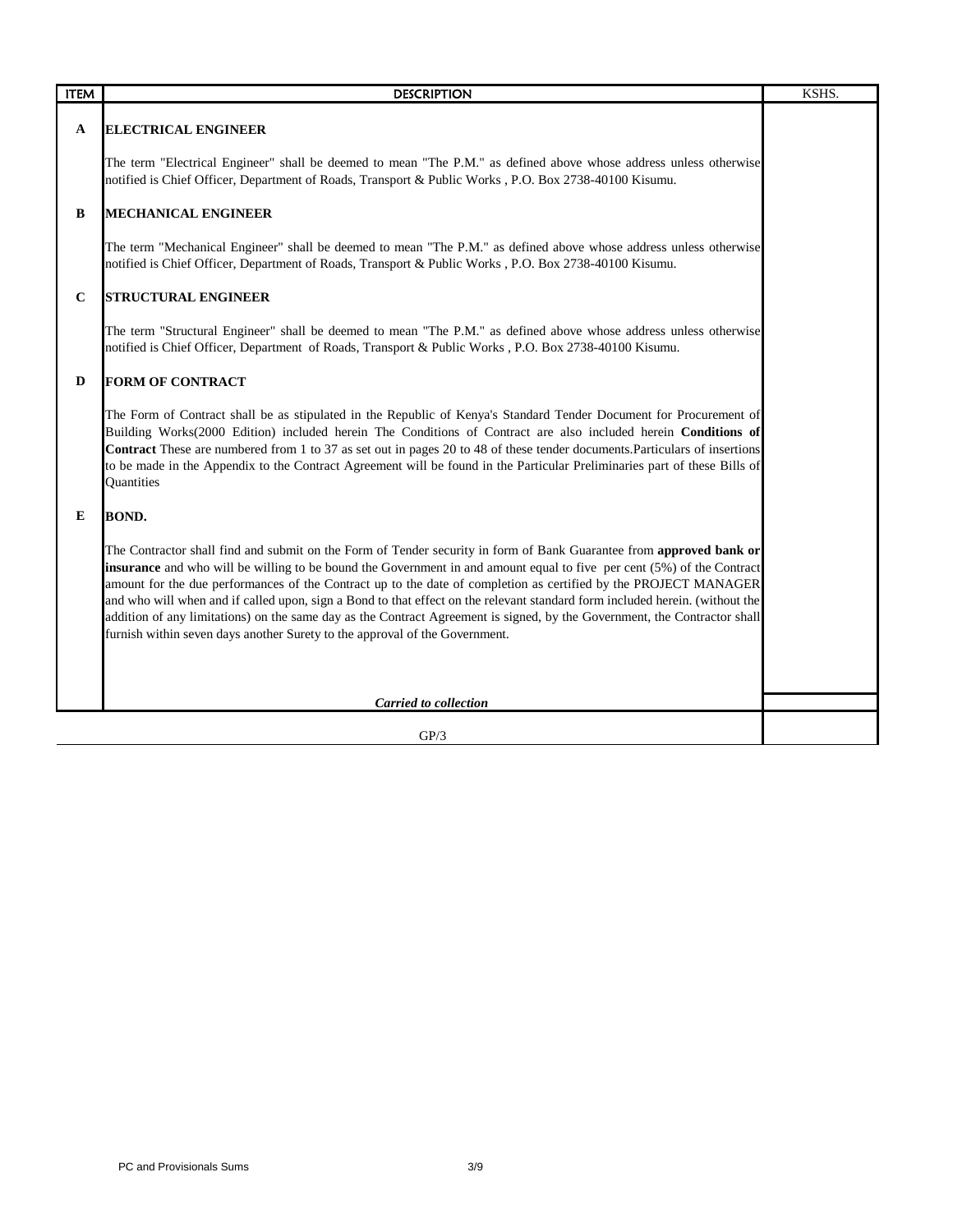| <b>ITEM</b>    | <b>DESCRIPTION</b>                                                                                                                                                                                                                                                                                                                                                                                                                                                                                                                                                       | KSHS. |
|----------------|--------------------------------------------------------------------------------------------------------------------------------------------------------------------------------------------------------------------------------------------------------------------------------------------------------------------------------------------------------------------------------------------------------------------------------------------------------------------------------------------------------------------------------------------------------------------------|-------|
| А.             | PLANT, TOOLS AND VEHICLES                                                                                                                                                                                                                                                                                                                                                                                                                                                                                                                                                |       |
|                | Allow for providing all scaffolding, plant, tools and vehicles required for the works except in so far as may be stated<br>otherwise herein and except for such items specifically and only required for the use of nominated Sub-Contractors as<br>described herein. No timber used for scaffolding, formwork or temporary works of any kind shall be used afterwards in the<br>permanent work.                                                                                                                                                                         |       |
| <b>B.</b>      | <b>TRANSPORT.</b>                                                                                                                                                                                                                                                                                                                                                                                                                                                                                                                                                        |       |
|                | Allow for transport of workmen, materials, etc., to and from the site at such hours and by such routes as may be permitted<br>by the competent authorities.                                                                                                                                                                                                                                                                                                                                                                                                              |       |
| $\mathbf{C}$ . | <b>MATERIALS AND WORKMANSHIP.</b>                                                                                                                                                                                                                                                                                                                                                                                                                                                                                                                                        |       |
|                | All materials and workmanship used in the execution of the work shall be of the best quality and description unless<br>otherwise stated. The Contractor shall order all materials to be obtained from overseas immediately after the Contract is<br>signed and shall also order materials to be obtained from local sources as early as necessary to ensure that they are onsite<br>when required for use in the works. The Bills of Quantities shall not be used for the purpose of ordering materials.                                                                 |       |
| D.             | SIGN FOR MATERIALS SUPPLIED.                                                                                                                                                                                                                                                                                                                                                                                                                                                                                                                                             |       |
|                | The Contractor will be required to sign a receipt for all articles and materials supplied by the PROJECT MANAGER at the<br>time of taking deliver thereof, as having received them in good order and condition, and will thereafter be responsible for<br>any loss or damage and for replacements of any such loss or damage with articles and/or materials which will be supplied<br>by the PROJECT MANAGER at the current market prices including Customs Duty and V.A.T., all at the Contractor's own<br>cost and expense, to the satisfaction of the PROJECT MANAGER |       |
| E.             | <b>STORAGE OF MATERIALS</b>                                                                                                                                                                                                                                                                                                                                                                                                                                                                                                                                              |       |
|                | The Contractor shall provide at his own risk and cost where directed on the site weather proof lock-up sheds and make<br>good damaged or disturbed surfaces upon completion to the satisfaction of the PROJECT MANAGER Nominated Sub-<br>Contractors are to be made liable for the cost of any storage accommodation provided especially for their use.                                                                                                                                                                                                                  |       |
|                | <b>Carried to collection</b>                                                                                                                                                                                                                                                                                                                                                                                                                                                                                                                                             |       |
|                | GP/4                                                                                                                                                                                                                                                                                                                                                                                                                                                                                                                                                                     |       |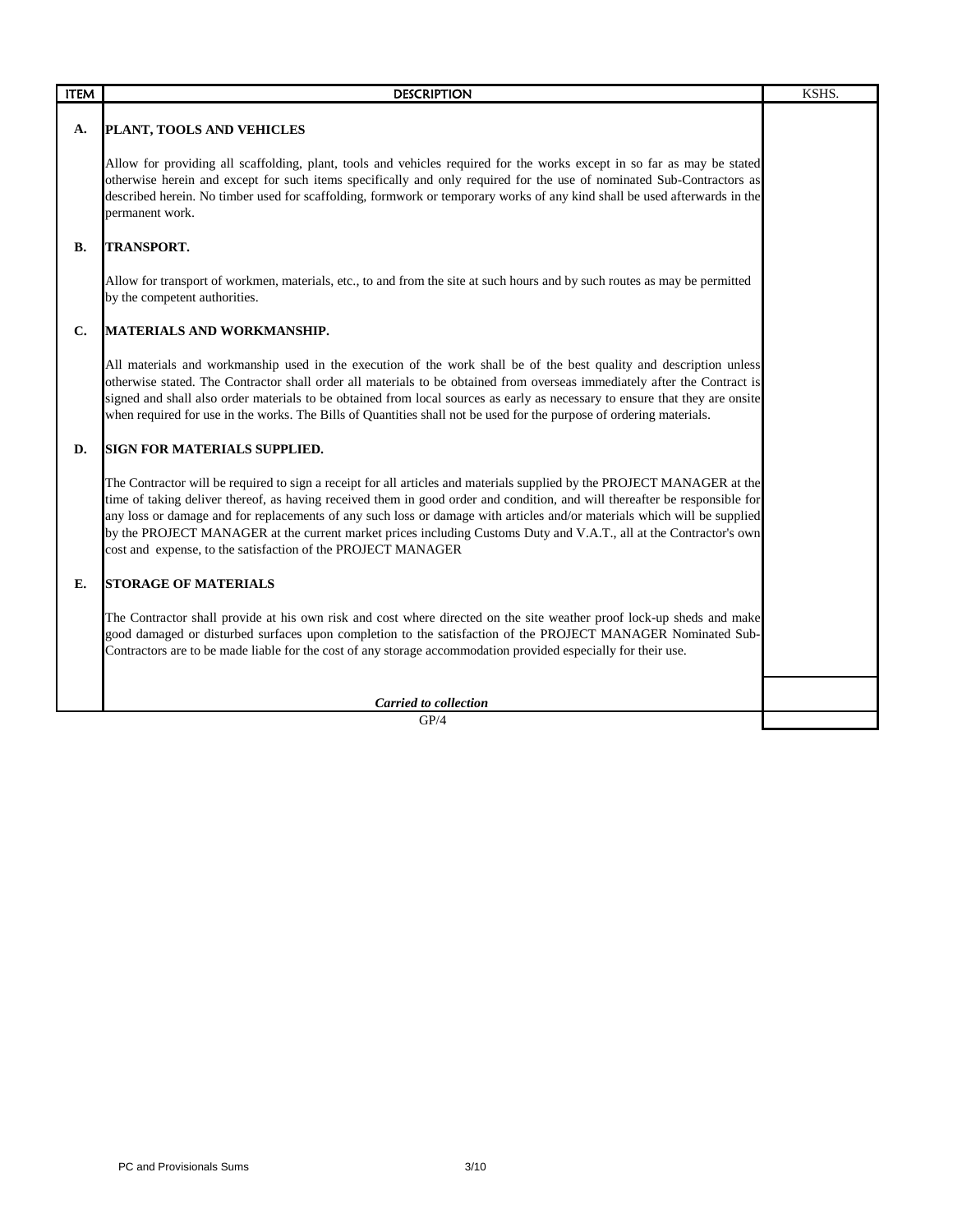| <b>ITEM</b> | <b>DESCRIPTION</b>                                                                                                                                                                                                                                                                                                                                                                                                                                                                                                                                                                                                                                                                                                                                                                                                                                                                                                                                                                                                                                                                                                                                                                                                                                  | KSHS. |
|-------------|-----------------------------------------------------------------------------------------------------------------------------------------------------------------------------------------------------------------------------------------------------------------------------------------------------------------------------------------------------------------------------------------------------------------------------------------------------------------------------------------------------------------------------------------------------------------------------------------------------------------------------------------------------------------------------------------------------------------------------------------------------------------------------------------------------------------------------------------------------------------------------------------------------------------------------------------------------------------------------------------------------------------------------------------------------------------------------------------------------------------------------------------------------------------------------------------------------------------------------------------------------|-------|
| A           | <b>SAMPLES</b>                                                                                                                                                                                                                                                                                                                                                                                                                                                                                                                                                                                                                                                                                                                                                                                                                                                                                                                                                                                                                                                                                                                                                                                                                                      |       |
|             | The Contractor shall furnish at his own cost any samples of materials or workmanship including concrete test cubes<br>required for the works that may be called for by the PROJECT MANAGER for his approval until such samples are<br>approved by the PROJECT MANAGER and the PROJECT MANAGER, may reject any materials or workmanship not in<br>his opinion to be up to approved samples. The PROJECT MANAGER shall arrange for the testing of such materials as he<br>may at his discretion deem desirable, but the testing shall be made at the expense of the Contractor and not at the expense<br>of the PROJECT MANAGER. The Contractor shall pay for the testing in accordance with the current scale of testing<br>charges laid down by the Ministry of Roads, Housing and Public Works.<br>The procedure for submitting samples of materials for testing and the method of marking for identification shall be as laid<br>down by the PROJECT MANAGER The Contractor shall allow in his tender for such samples and tests except those in<br>connection with nominated sub-contractors' work.                                                                                                                                              |       |
| $\bf{B}$    | <b>GOVERNMENT ACTS REGARDING WORKPEOPLE ETC.</b>                                                                                                                                                                                                                                                                                                                                                                                                                                                                                                                                                                                                                                                                                                                                                                                                                                                                                                                                                                                                                                                                                                                                                                                                    |       |
|             | Allow for complying with all Government Acts, Orders and Regulations in connection with the employment of Labour and<br>other matters related to the execution of the works. In particular the Contractor's attention is drawn to the provisions of the<br>Factory Act 1950 and his tender must include for all costs arising or resulting from compliance with any Act, Order or<br>Regulation relating to Insurances, pensions and holidays for workpeople or so the safety, health and welfare of the<br>workpeople. The Contractor must make himself fully acquainted with current Acts and Regulations, including Police<br>Regulations regarding the movement, housing, security and control of labour, labour camps, passes for transport, etc. It is<br>most important that the Contractor, before tendering, shall obtain from the relevant Authority the fullest information<br>regarding all such regulations and/or restrictions which may affect the information regarding all such regulations and/or<br>restrictions which may affect the organisation of the works, supply and control of labour, etc., and allow accordingly in his<br>tender.<br>No claim in respect of want of knowledge in this connection will be entertained. |       |
| $\mathbf C$ | <b>SECURITY OF WORKS ETC.</b>                                                                                                                                                                                                                                                                                                                                                                                                                                                                                                                                                                                                                                                                                                                                                                                                                                                                                                                                                                                                                                                                                                                                                                                                                       |       |
|             | The Contractor shall be entirely responsible for the security of all the works stores, materials, plant, personnel, etc., both his<br>own and sub-contractors' and must provide all necessary watching, lighting and other precautions as necessary to ensure<br>security against theft, loss or damage and the protection of the public.                                                                                                                                                                                                                                                                                                                                                                                                                                                                                                                                                                                                                                                                                                                                                                                                                                                                                                           |       |
|             | Carried to collection                                                                                                                                                                                                                                                                                                                                                                                                                                                                                                                                                                                                                                                                                                                                                                                                                                                                                                                                                                                                                                                                                                                                                                                                                               |       |
|             | GP/5                                                                                                                                                                                                                                                                                                                                                                                                                                                                                                                                                                                                                                                                                                                                                                                                                                                                                                                                                                                                                                                                                                                                                                                                                                                |       |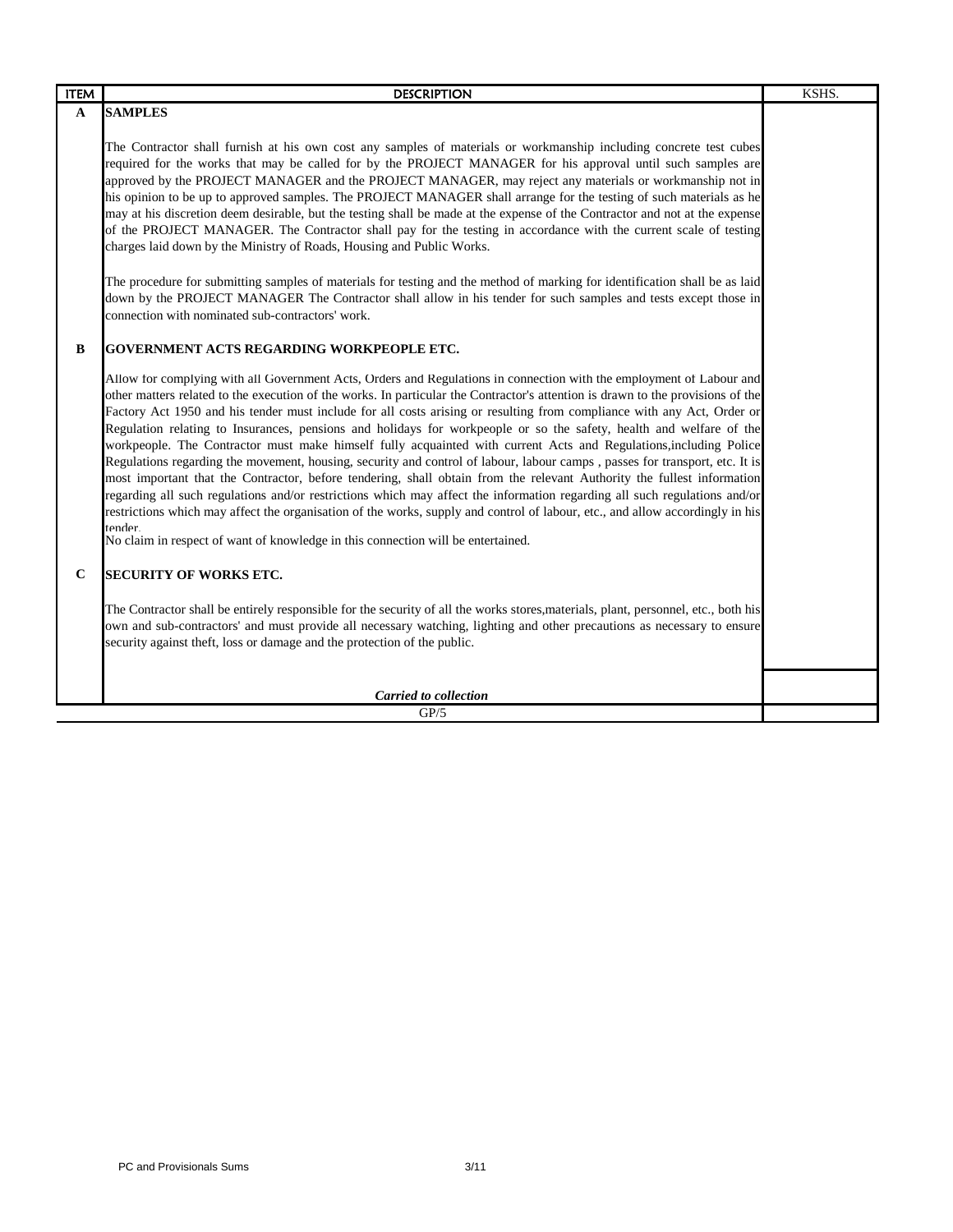| <b>ITEM</b> | <b>DESCRIPTION</b>                                                                                                                                                                                                                                                                                                                                                                                                                                                                                                                                                                                                                                                                                       | KSHS. |
|-------------|----------------------------------------------------------------------------------------------------------------------------------------------------------------------------------------------------------------------------------------------------------------------------------------------------------------------------------------------------------------------------------------------------------------------------------------------------------------------------------------------------------------------------------------------------------------------------------------------------------------------------------------------------------------------------------------------------------|-------|
| A           | PUBLIC AND PRIVATE ROADS.                                                                                                                                                                                                                                                                                                                                                                                                                                                                                                                                                                                                                                                                                |       |
|             | Maintain as required throughout the execution of the works and make good any damage to public or private roads arising<br>from or consequent upon the execution of the works to the satisfaction of the local and other competent authority and the<br>PROJECT MANAGER                                                                                                                                                                                                                                                                                                                                                                                                                                   |       |
| B           | <b>EXISTING PROPERTY.</b>                                                                                                                                                                                                                                                                                                                                                                                                                                                                                                                                                                                                                                                                                |       |
|             | The Contractor shall take every precaution to avoid damage to all existing property including roads, cables, drains and<br>other services and he will be held responsible for and shall make good all such damage arising from the execution of this<br>contract at his own expense to the satisfaction of the PROJECT MANAGER                                                                                                                                                                                                                                                                                                                                                                           |       |
| $\mathbf C$ | VISIT SITE AND EXAMINE DRAWINGS.                                                                                                                                                                                                                                                                                                                                                                                                                                                                                                                                                                                                                                                                         |       |
|             | The Contractor is recommended to examine the drawings and visit the site the location of which is described in the<br>Particular Preliminaries hereof. He shall be deemed to have acquainted himself therewith as to its nature, position, means<br>of access or any other matter which, may affect his tender. No claim arising from his failure to comply with this<br>recommendation will be considered.                                                                                                                                                                                                                                                                                              |       |
| D           | ACCESS TO SITE AND TEMPORARY ROADS.                                                                                                                                                                                                                                                                                                                                                                                                                                                                                                                                                                                                                                                                      |       |
|             | Means of access to the Site shall be agreed with the PROJECT MANAGER prior to commencement of the work and<br>Contractor must allow for building any necessary temporary access roads (approximately 100metres long) for the transport<br>of the materials, plant and workmen as may be required for the complete execution of the works including the provision of<br>temporary culverts, crossings, bridges, or any other means of gaining access to the Site. Upon completion of the works, the<br>Contractor shall remove such temporary access roads; temporary culverts, bridges, etc., and make good and reinstate all<br>works and surfaces disturbed to the satisfaction of the PROJECT MANAGER |       |
| E           | AREA TO BE OCCUPIED BY THE CONTRACTOR                                                                                                                                                                                                                                                                                                                                                                                                                                                                                                                                                                                                                                                                    |       |
|             | The area of the site which may be occupied by the Contractor for use of storage and for the purpose of erecting workshops,<br>etc., shall be defined on site by the PROJECT MANAGER                                                                                                                                                                                                                                                                                                                                                                                                                                                                                                                      |       |
|             |                                                                                                                                                                                                                                                                                                                                                                                                                                                                                                                                                                                                                                                                                                          |       |
|             | <b>Carried to collection</b>                                                                                                                                                                                                                                                                                                                                                                                                                                                                                                                                                                                                                                                                             |       |
|             | GP/6                                                                                                                                                                                                                                                                                                                                                                                                                                                                                                                                                                                                                                                                                                     |       |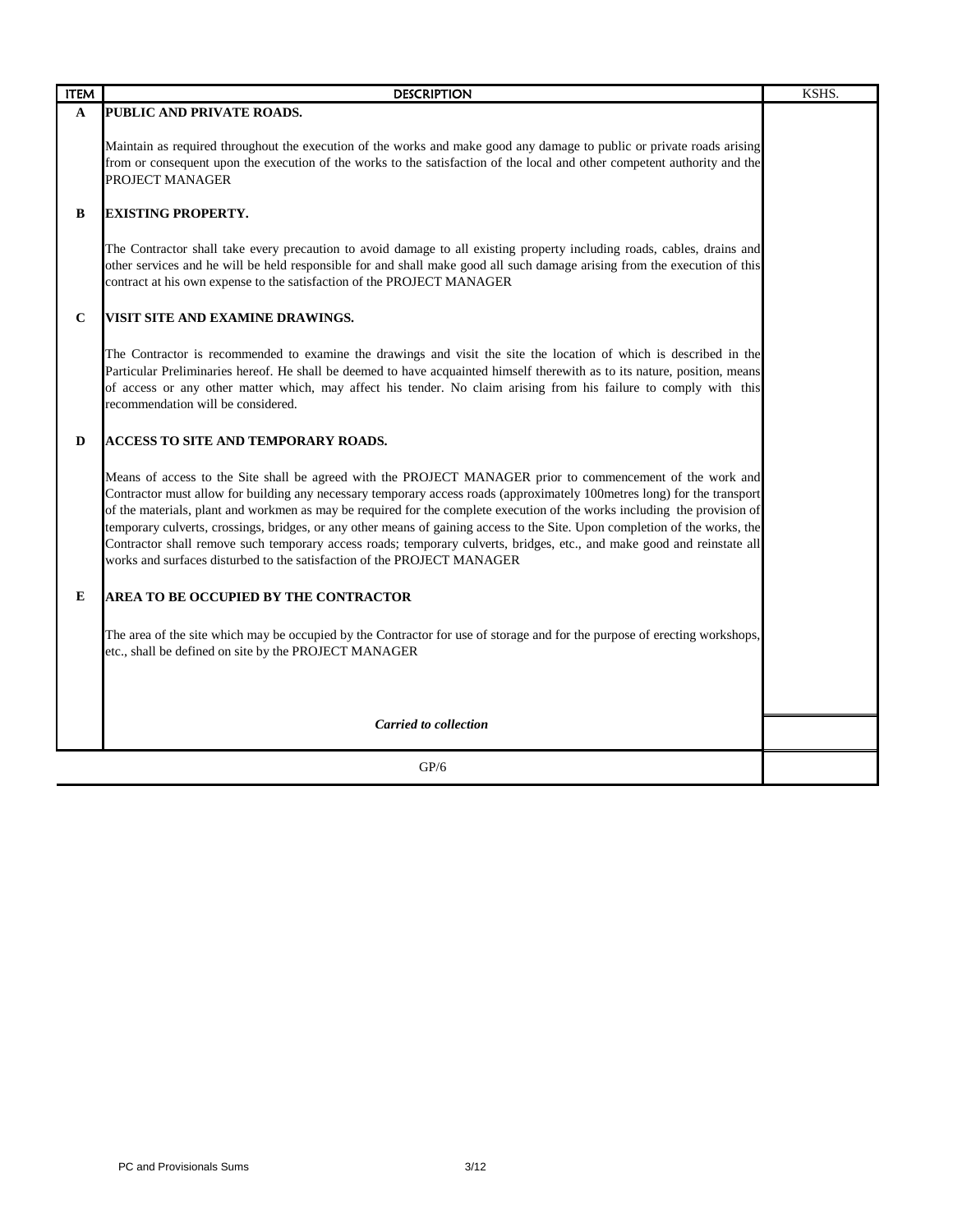| <b>ITEM</b> | <b>DESCRIPTION</b>                                                                                                                                                                                                                                                                                                                                                                                                                                                                                                                                                                                                                                                                                                                                                                                                                                                                                                                                                                                                                                                                                                                             | KSHS. |
|-------------|------------------------------------------------------------------------------------------------------------------------------------------------------------------------------------------------------------------------------------------------------------------------------------------------------------------------------------------------------------------------------------------------------------------------------------------------------------------------------------------------------------------------------------------------------------------------------------------------------------------------------------------------------------------------------------------------------------------------------------------------------------------------------------------------------------------------------------------------------------------------------------------------------------------------------------------------------------------------------------------------------------------------------------------------------------------------------------------------------------------------------------------------|-------|
| А.          | OFFICE ETC. FOR THE PROJECT MANAGER                                                                                                                                                                                                                                                                                                                                                                                                                                                                                                                                                                                                                                                                                                                                                                                                                                                                                                                                                                                                                                                                                                            |       |
|             | The Contractor shall provide, erect and maintain where directed on site and afterwards dismantle the site office of the type<br>noted in the Particular Preliminaries, complete with Furniture. He shall also provide a strong metal trunk complete with<br>strong hasp and staple fastening and two keys. He shall provide, erect and maintain a lock-up type water or bucket closet<br>for the sole use of the PROJECT MANAGER including making temporary connections to the drain where applicable to the<br>satisfaction of Government and Medical Officer of Health and shall provide services of cleaner and pay all conservancy<br>charges and keep both office and closet in a clean and sanitary condition from commencement to the completion of the<br>works and dismantle and make good disturbed surfaces. The office and closet shall be completed before the Contractor is<br>permitted to commence the works. The Contractor shall make available on the Site as and when required by the "PROJECT<br>MANAGER" a modern and accurate level together with levelling staff, ranging rods and 50 metre metallic or linen tape.    |       |
| В.          | WATER AND ELECTRICITY SUPPLY FOR THE WORKS                                                                                                                                                                                                                                                                                                                                                                                                                                                                                                                                                                                                                                                                                                                                                                                                                                                                                                                                                                                                                                                                                                     |       |
| $\mathbf C$ | The Contractor shall provide at his own risk and cost all necessary water, electric light and power required for use in the<br>works. The Contractor must make his own arrangements for connection to the nearest suitable water main and for metering<br>the water used. He must also provide temporary tanks and meters as required at his own cost and clear away when no<br>longer required and make good on completion to the entire satisfaction of the PROJECT MANAGER, The Contractor shall<br>pay all charges in connection herewith. No guarantee is given or implied that sufficient water will be available from mains<br>and the Contractor must make his own arrangements for augmenting this supply at his own cost. Nominated Sub-<br>contractors are to be made liable for the cost of any water or electric current used and for any installation provided<br>especially for their own use.<br><b>SANITATION OF THE WORKS</b><br>The Sanitation of the works shall be arranged and maintained by the Contractor to the satisfaction of the Government<br>and/or Local Authorities, Labour Department and the PROJECT MANAGER |       |
| D           | <b>SUPERVISION AND WORKING HOURS</b>                                                                                                                                                                                                                                                                                                                                                                                                                                                                                                                                                                                                                                                                                                                                                                                                                                                                                                                                                                                                                                                                                                           |       |
|             | The works shall be executed under the direction and to the entire satisfaction in all respects of the PROJECT MANAGER<br>who shall at all times during normal working hours have access to the works and to the yards and workshops of the<br>Contractor and sub-Contractors or other places where work is being prepared for the contract.                                                                                                                                                                                                                                                                                                                                                                                                                                                                                                                                                                                                                                                                                                                                                                                                    |       |
| E           | PROVISIONAL SUMS.<br>The term "Provisional Sum" wherever used in these Bills of Quantities shall have the meaning stated in Section A item<br>A7(i) of the Standard Method of Measurement Such sums are net and no addition shall be made to them for profit.                                                                                                                                                                                                                                                                                                                                                                                                                                                                                                                                                                                                                                                                                                                                                                                                                                                                                  |       |
|             | <b>Carried to collection</b>                                                                                                                                                                                                                                                                                                                                                                                                                                                                                                                                                                                                                                                                                                                                                                                                                                                                                                                                                                                                                                                                                                                   |       |
|             | GP/7                                                                                                                                                                                                                                                                                                                                                                                                                                                                                                                                                                                                                                                                                                                                                                                                                                                                                                                                                                                                                                                                                                                                           |       |
|             |                                                                                                                                                                                                                                                                                                                                                                                                                                                                                                                                                                                                                                                                                                                                                                                                                                                                                                                                                                                                                                                                                                                                                |       |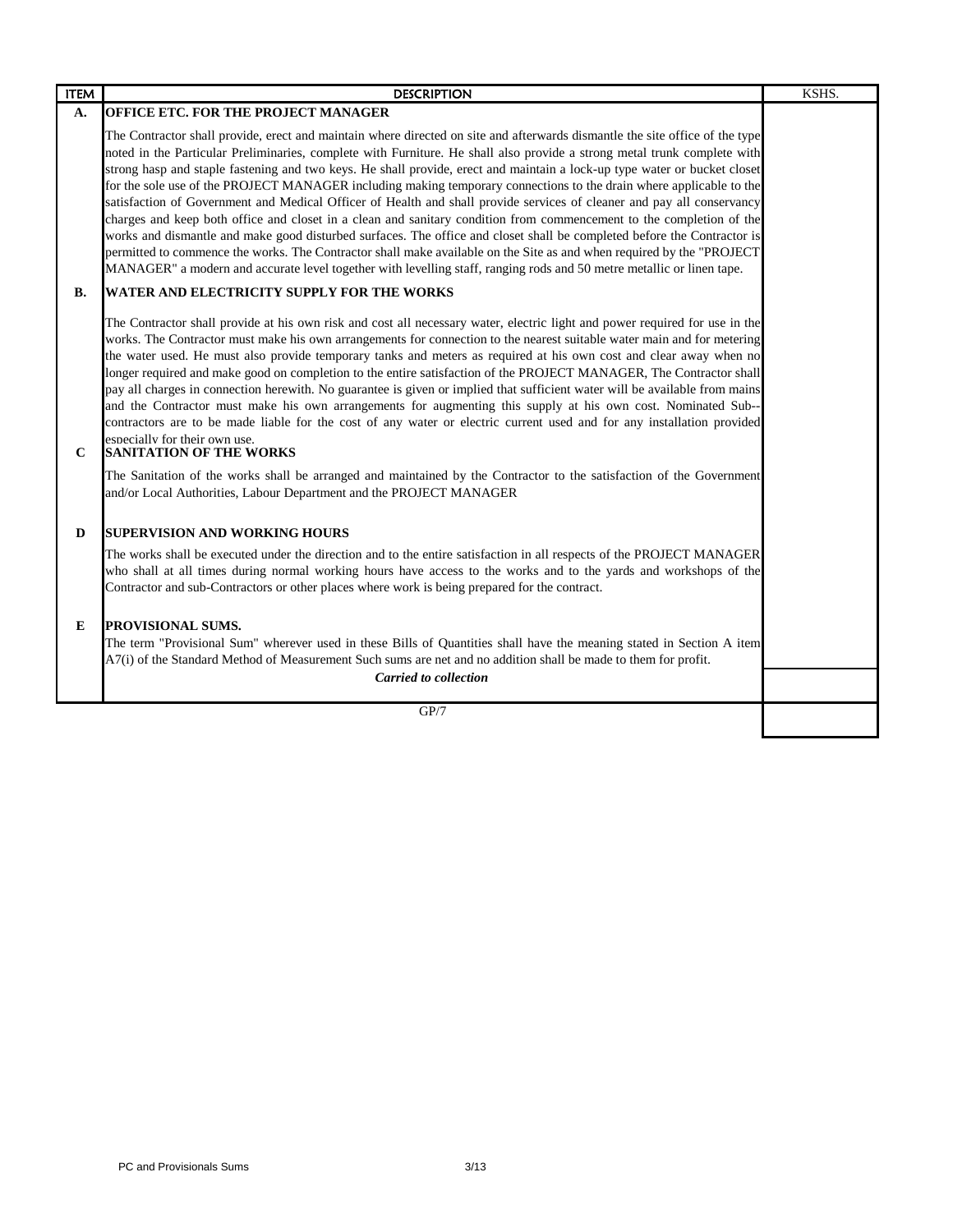| <b>ITEM</b> | <b>DESCRIPTION</b>                                                                                                                                                                                                                                                                                                                                                                                                                                                                                                                                                                                                                                                                                                                                                                                                                                                                                                                                                                                                                                                                          | KSHS. |
|-------------|---------------------------------------------------------------------------------------------------------------------------------------------------------------------------------------------------------------------------------------------------------------------------------------------------------------------------------------------------------------------------------------------------------------------------------------------------------------------------------------------------------------------------------------------------------------------------------------------------------------------------------------------------------------------------------------------------------------------------------------------------------------------------------------------------------------------------------------------------------------------------------------------------------------------------------------------------------------------------------------------------------------------------------------------------------------------------------------------|-------|
| A           | PRIME COST (OR P.C.) SUMS.                                                                                                                                                                                                                                                                                                                                                                                                                                                                                                                                                                                                                                                                                                                                                                                                                                                                                                                                                                                                                                                                  |       |
|             | The term "Prime Cost Sum" or "P.C. Sum" wherever used in these Bills of Quantities shall have the meaning stated in<br>Section A item A7 (ii) of the Standard Method of Measurement. Persons or firms nominated by the PROJECT MANAGER<br>to execute work or to provide and fix materials or goods are described herein as Nominated Sub-Contractors Persons or<br>firms so nominated to supply goods or materials are described herein as Nominated Suppliers.                                                                                                                                                                                                                                                                                                                                                                                                                                                                                                                                                                                                                             |       |
| B           | PROGRESS CHART.                                                                                                                                                                                                                                                                                                                                                                                                                                                                                                                                                                                                                                                                                                                                                                                                                                                                                                                                                                                                                                                                             |       |
|             | The Contractor shall provide within two weeks of Possession of Site and in agreement with the PROJECT MANAGER a<br>Progress Chart for the whole of the works including the works of Nominated Sub-Contractors; one copy to be handed to<br>the PROJECT MANAGER and a further copy to be retained on Site. Progress to be recorded and chart to be amended as<br>necessary as the work proceeds.                                                                                                                                                                                                                                                                                                                                                                                                                                                                                                                                                                                                                                                                                             |       |
| $\mathbf C$ | ADJUSTMENT OF P.C. SUMS.                                                                                                                                                                                                                                                                                                                                                                                                                                                                                                                                                                                                                                                                                                                                                                                                                                                                                                                                                                                                                                                                    |       |
|             | In the final account all P.C. Sums shall be deducted and the amount properly expended upon the PROJECT MANAGER'S<br>order in respect of each of them added to the Contract sum. The Contractor shall produce to the PROJECT MANAGER<br>such quotations, invoices or bills, properly receipted, as may be necessary to show the actual details of the sums paid by<br>the Contractor. Items of profit upon P.C. Sums shall be adjusted in the final account pro-rata to the amount paid. Items of<br>'attendance" (as previously described) following P.C. Sums shall be adjusted pro-rata to the physical extent of the work<br>executed (not pro-rata to the amount paid) and this shall apply even though the Contractor's priced Bill shows a percentage<br>in the rate column in respect of them. Should the Contractor be permitted to tender and his tender be accepted of any work<br>for which a P.C. Sum is included in these Bill of Quantities profit and attendance will be allowed at the same rate as it<br>would be if the work were executed by a Nominated Sub-Contractor. |       |
|             | <b>Carried to collection</b>                                                                                                                                                                                                                                                                                                                                                                                                                                                                                                                                                                                                                                                                                                                                                                                                                                                                                                                                                                                                                                                                |       |
|             | GP/8                                                                                                                                                                                                                                                                                                                                                                                                                                                                                                                                                                                                                                                                                                                                                                                                                                                                                                                                                                                                                                                                                        |       |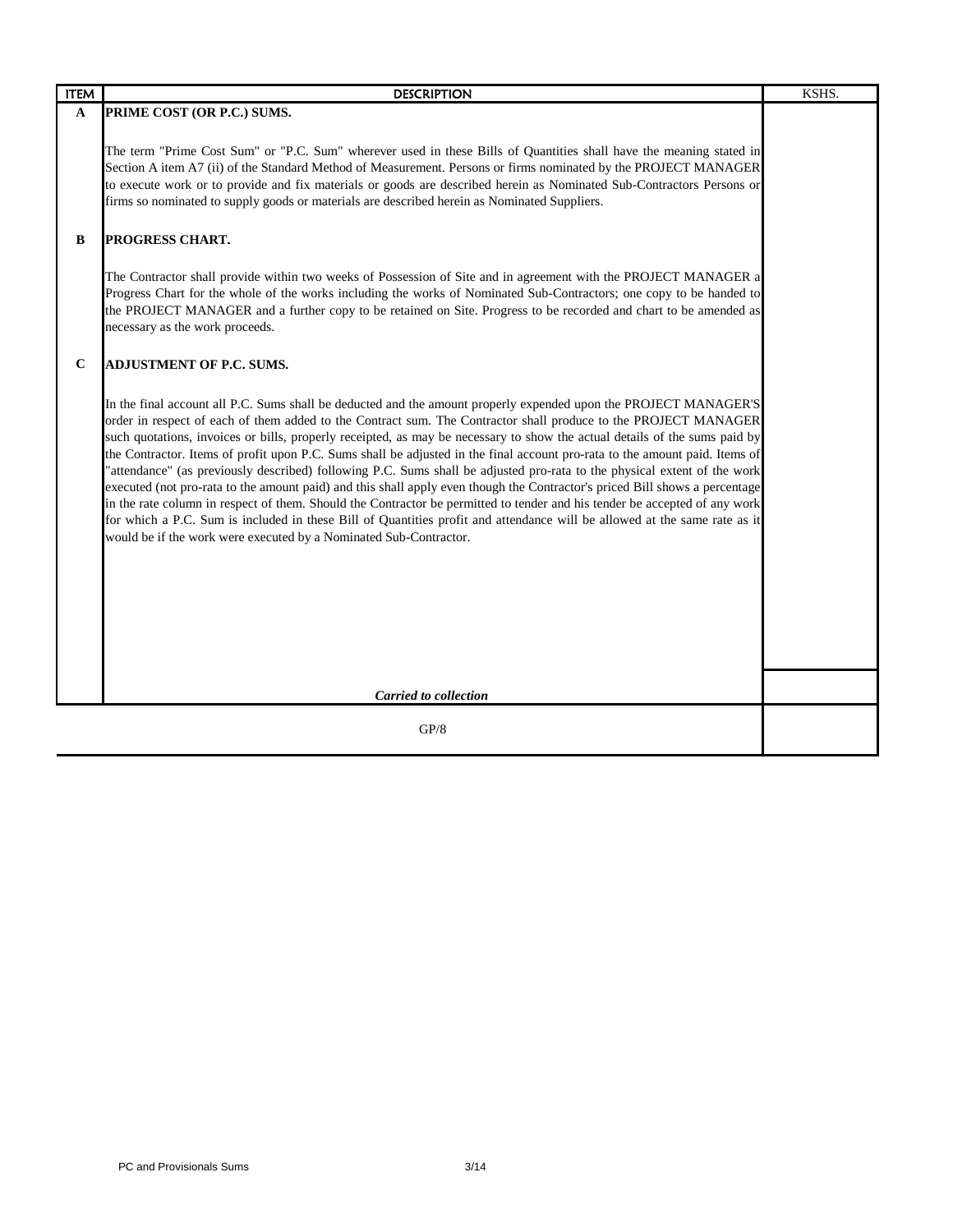| <b>ITEM</b> | <b>DESCRIPTION</b>                                                                                                                                                                                                                                                                                                                                                                                                                                                                                                                                                                                                                                   | KSHS. |
|-------------|------------------------------------------------------------------------------------------------------------------------------------------------------------------------------------------------------------------------------------------------------------------------------------------------------------------------------------------------------------------------------------------------------------------------------------------------------------------------------------------------------------------------------------------------------------------------------------------------------------------------------------------------------|-------|
| A           | <b>ADJUSTMENT OF PROVISIONAL SUMS.</b>                                                                                                                                                                                                                                                                                                                                                                                                                                                                                                                                                                                                               |       |
|             | In the final account all Provisional Sums shall be deducted and the value of the work properly executed in respect of them<br>upon the PROJECT MANAGER's order added to the Contract Sum. Such work shall be valued, but should any part of the<br>work be executed by a Nominated Sub-Contractor, the value of such work or articles for the work to be supplied by a<br>Nominated Supplier, the value of such work or articles shall be treated as a P.C. Sum and profit and attendance comparable<br>to that contained in the priced Bills of Quantities for similar items added.                                                                 |       |
| B           | NOMINATED SUB-CONTRACTORS                                                                                                                                                                                                                                                                                                                                                                                                                                                                                                                                                                                                                            |       |
|             | When any work is ordered by the PROJECT MANAGER to be executed by nominated sub-contractors, the Contractor<br>shall enter into sub-contracts and shall thereafter be responsible for such sub-contractors in every respect. Unless otherwise<br>described the Contractor is to provide for such Sub-Contractors any or all of the facilities described in these Preliminaries.<br>The Contractor should price for these with the nominated Sub-contract Contractor's work concerned in the P.C. Sums<br>under the description "add for Attendance".                                                                                                 |       |
| $\mathbf C$ | <b>DIRECT CONTRACTS</b>                                                                                                                                                                                                                                                                                                                                                                                                                                                                                                                                                                                                                              |       |
|             | Notwithstanding the foregoing conditions, the Government reserves the right to place a "Direct Contract" for any goods or<br>services required in the works which are covered by a P.C. Sum in the Bills of Quantities and to pay for the same direct. In<br>any such instances, profit relative to the P.C. Sum the priced Bills of Quantities will be adjusted as described for P.C.<br>Sums and allowed.                                                                                                                                                                                                                                          |       |
| D           | ATTENDANCE UPON OTHER TRADESMEN, ETC.                                                                                                                                                                                                                                                                                                                                                                                                                                                                                                                                                                                                                |       |
|             | The Contractor shall allow for the attendance of trade upon trade and shall afford any tradesmen or other persons employed<br>for the execution of any work not included in this Contract every facility for carrying out their work and also for use of his<br>ordinary scaffolding. The Contractor, however, shall not be required to erect any special scaffolding for them. The<br>Contractor shall perform such cutting away for and making good after the work of such tradesmen or persons as may be<br>ordered by the PROJECT MANAGER and the work will be measured and paid for to the extent executed at rates provided<br>in these Bills. |       |
|             | <b>Carried to collection</b>                                                                                                                                                                                                                                                                                                                                                                                                                                                                                                                                                                                                                         |       |
|             | GP/9                                                                                                                                                                                                                                                                                                                                                                                                                                                                                                                                                                                                                                                 |       |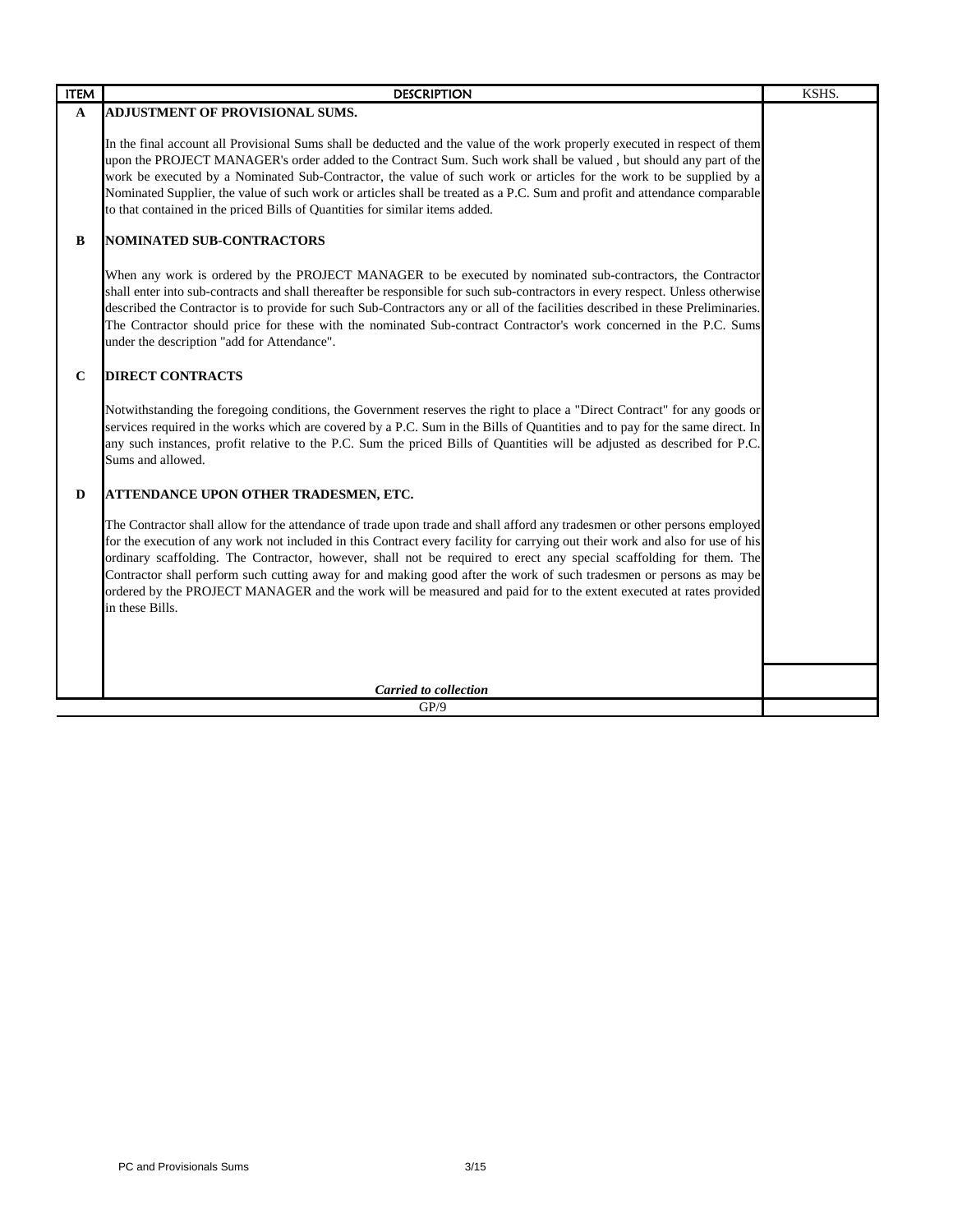| <b>DESCRIPTION</b>                                                                                                                                                                                                                                                                                                                                                                                                                                                                                                                                                                                                                                                                                                   | KSHS. |
|----------------------------------------------------------------------------------------------------------------------------------------------------------------------------------------------------------------------------------------------------------------------------------------------------------------------------------------------------------------------------------------------------------------------------------------------------------------------------------------------------------------------------------------------------------------------------------------------------------------------------------------------------------------------------------------------------------------------|-------|
| <b>INSURANCE</b>                                                                                                                                                                                                                                                                                                                                                                                                                                                                                                                                                                                                                                                                                                     |       |
| The Contractor shall insure as required in Conditions No. 30 of the Conditions of Contract. No payment on account of the<br>work executed will be made to the Contractor until he has satisfied the PROJECT MANAGER either by production of an<br>Insurance Policy or and Insurance Certificate that the provision of the foregoing Insurance Clauses have been complied<br>with in all respects. Thereafter the PROJECT MANAGER shall from time to time ascertain that premiums are duly paid up<br>by the Contractor who shall if called upon to do so, produce the receipted premium renewals for the PROJECT<br>MANAGER's inspection.                                                                            |       |
| <b>PROVISIONAL WORK</b>                                                                                                                                                                                                                                                                                                                                                                                                                                                                                                                                                                                                                                                                                              |       |
| All work described as "Provisional" in these Bills of Quantities is subject to re-measurement in order to ascertain the actual<br>quantity executed for which payment will be made. All "Provisional" and other work liable to adjustment under this<br>Contract shall left uncovered for a reasonable time to allow all measurements needed for such adjustment to be taken by<br>the PROJECT MANAGER Immediately the work is ready for measuring, the Contractor shall give notice to the PROJECT<br>MANAGER. If the Contractor makes default in these respects he shall if the PROJECT MANAGER so directs uncover the<br>work to enable all measurements to be taken and afterwards reinstate at his own expense. |       |
| ALTERATIONS TO BILLS, PRICING, ETC.                                                                                                                                                                                                                                                                                                                                                                                                                                                                                                                                                                                                                                                                                  |       |
| Any unauthorised alteration or qualification made to the text of the Bills of Quantities may cause the Tender to be<br>disqualified and will in any case be ignored. The Contractor shall be deemed to have made allowance in his prices<br>generally to cover any items against which no price has been inserted in the priced Bills of Quantities. All items of<br>measured work shall be priced in detail and the Tenders containing Lump Sums to cover trades or groups of work must be<br>broken down to show the price of each item before they will be accepted.                                                                                                                                              |       |
| <b>BLASTING OPERATIONS</b>                                                                                                                                                                                                                                                                                                                                                                                                                                                                                                                                                                                                                                                                                           |       |
| Blasting will only be allowed with the express permission of the PROJECT MANAGER in writing. All blasting operations<br>shall be carried out at the Contractor's sole risk and cost in accordance with any Government regulations in force for the<br>time being, and any special regulations laid down by the PROJECT MANAGER governing the use and storage of<br>explosives                                                                                                                                                                                                                                                                                                                                        |       |
| <b>Carried to collection</b>                                                                                                                                                                                                                                                                                                                                                                                                                                                                                                                                                                                                                                                                                         |       |
| GP/10                                                                                                                                                                                                                                                                                                                                                                                                                                                                                                                                                                                                                                                                                                                |       |
|                                                                                                                                                                                                                                                                                                                                                                                                                                                                                                                                                                                                                                                                                                                      |       |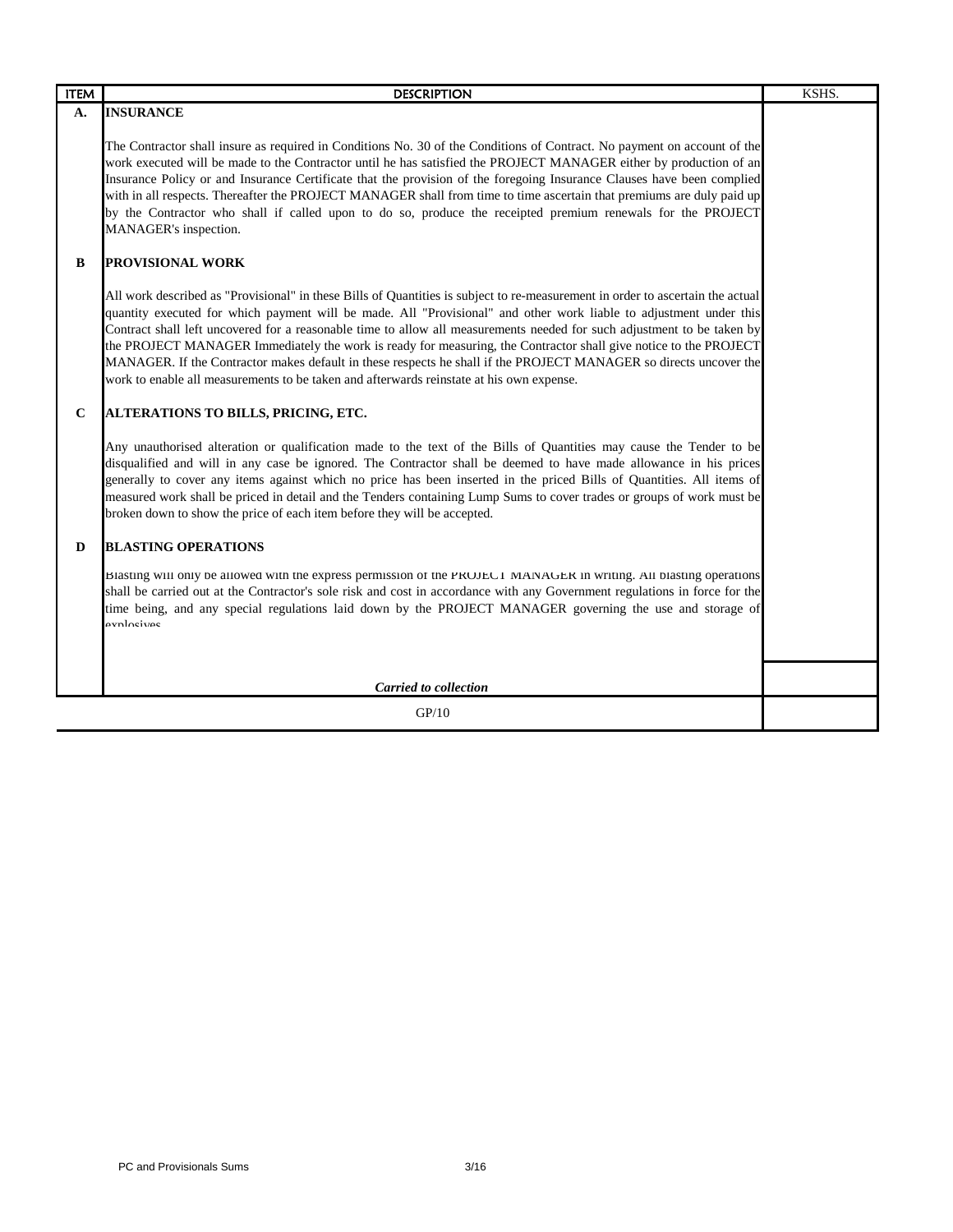| <b>ITEM</b> | <b>DESCRIPTION</b>                                                                                                                                                                                                                                                                                                                                                                                                                                                                                                                                     | KSHS. |
|-------------|--------------------------------------------------------------------------------------------------------------------------------------------------------------------------------------------------------------------------------------------------------------------------------------------------------------------------------------------------------------------------------------------------------------------------------------------------------------------------------------------------------------------------------------------------------|-------|
| А.          | <b>MATERIALS ARISING FROM EXCAVATIONS</b>                                                                                                                                                                                                                                                                                                                                                                                                                                                                                                              |       |
|             | Materials of any kind obtained from the excavations shall be the property of the Government. Unless the PROJECT<br>MANAGER directs otherwise such materials shall be dealt with as provided in the Contract. Such materials shall only be<br>used in the works, in substitution of materials which the Contractor would otherwise have had to supply with the written<br>permission of the PROJECT MANAGER Should such permission be given, the Contractor shall make due allowance for<br>the value of the materials so used at a price to be agreed. |       |
| B           | <b>PROTECTION OF THE WORKS.</b>                                                                                                                                                                                                                                                                                                                                                                                                                                                                                                                        |       |
|             | Provide protection of the whole of the works contained in the Bills of Quantities, including casing, casing up, covering or<br>such other means as may be necessary to avoid damage to the satisfaction of the PROJECT MANAGER and remove such<br>protection when no longer required and make good any damage which may nevertheless have been done at completion free<br>of cost to the Government.                                                                                                                                                   |       |
| $\mathbf C$ | REMOVAL OF RUBBISH ETC.                                                                                                                                                                                                                                                                                                                                                                                                                                                                                                                                |       |
|             | Removal of rubbish and debris from the Buildings and site as it accumulates and at the completion of the works and<br>remove all plant, scaffolding and unused materials at completion.                                                                                                                                                                                                                                                                                                                                                                |       |
| D           | <b>WORKS TO BE DELIVERED UP CLEAN</b>                                                                                                                                                                                                                                                                                                                                                                                                                                                                                                                  |       |
|             | Clean and flush all gutters, rainwater and waste pipes, manholes and drains, wash (except where such treatment might<br>cause damage) and clean all floors, sanitary fittings, glass inside and outside and any other parts of the works and remove<br>all marks, blemishes, stains and defects from joinery, fittings and decorated surfaces generally, polish door furniture and<br>bright parts of metalwork and leave the whole of the buildings watertight, clean, perfect and fit for occupation to the<br>approval of the PROJECT MANAGER       |       |
| E           | FIRM PRICE CONTRACT                                                                                                                                                                                                                                                                                                                                                                                                                                                                                                                                    |       |
|             | Unless otherwise specifically stated in the particular preliminaries this is a firm price contract                                                                                                                                                                                                                                                                                                                                                                                                                                                     |       |
|             | and the contractor must allow in his tender rates for any increase in the cost of labour and/                                                                                                                                                                                                                                                                                                                                                                                                                                                          |       |
|             | /or materials during the currency of the contract.                                                                                                                                                                                                                                                                                                                                                                                                                                                                                                     |       |
|             |                                                                                                                                                                                                                                                                                                                                                                                                                                                                                                                                                        |       |
|             |                                                                                                                                                                                                                                                                                                                                                                                                                                                                                                                                                        |       |
|             |                                                                                                                                                                                                                                                                                                                                                                                                                                                                                                                                                        |       |
|             | <b>Carried to collection</b>                                                                                                                                                                                                                                                                                                                                                                                                                                                                                                                           |       |
|             | GP/11                                                                                                                                                                                                                                                                                                                                                                                                                                                                                                                                                  |       |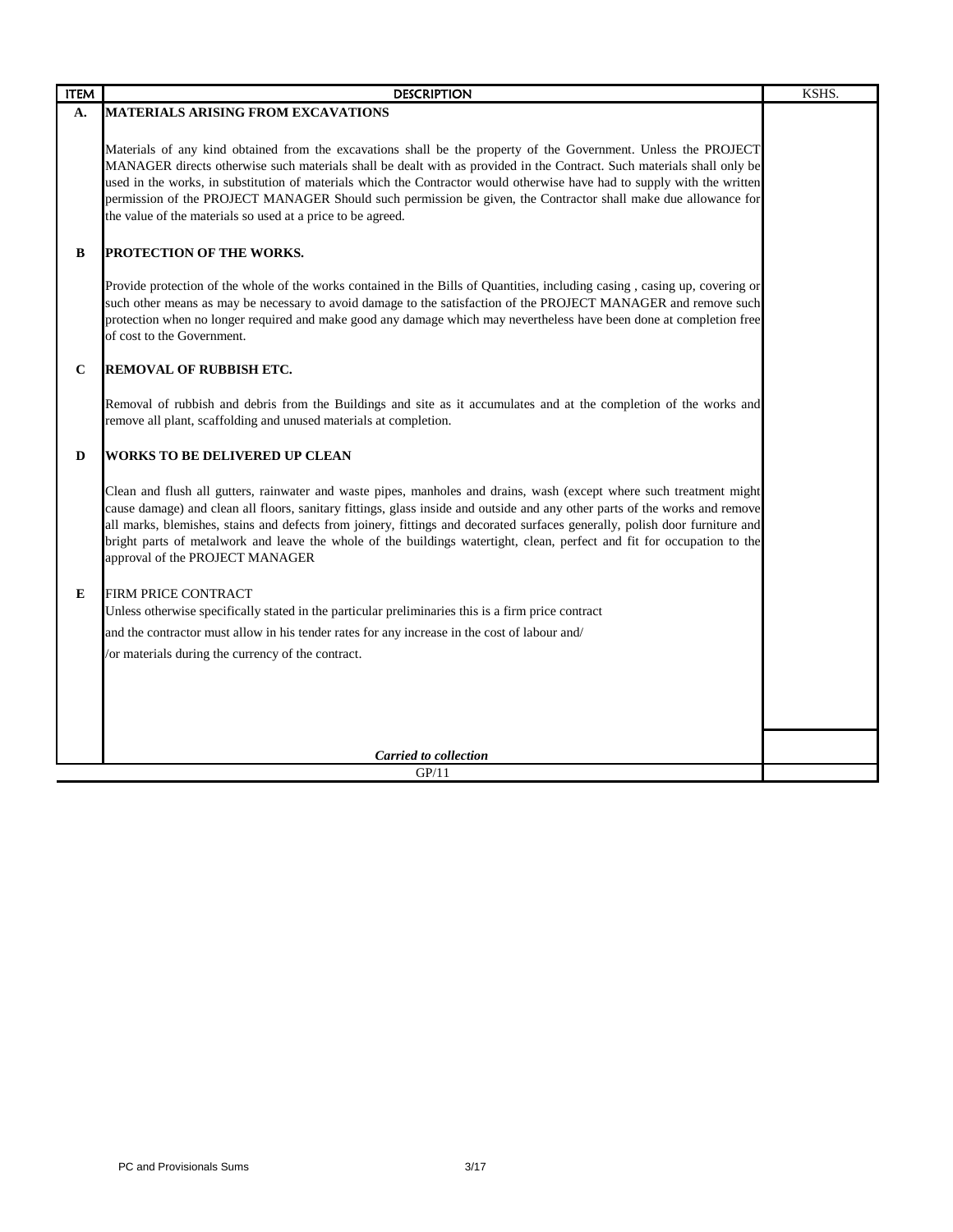| <b>ITEM</b> | <b>DESCRIPTION</b>                                                                                                                                                                                                                                                                                                                                                                                                                                                                                                                                                    | KSHS. |
|-------------|-----------------------------------------------------------------------------------------------------------------------------------------------------------------------------------------------------------------------------------------------------------------------------------------------------------------------------------------------------------------------------------------------------------------------------------------------------------------------------------------------------------------------------------------------------------------------|-------|
| A           | <b>GENERAL SPECIFICATION.</b>                                                                                                                                                                                                                                                                                                                                                                                                                                                                                                                                         |       |
|             | For the full description of materials and workmanship, method of execution of the work and notes for pricing, the<br>Contractor is referred to the Ministry of Roads and Public Works and Housing General Specification dated 1976 or any<br>subsequent revision thereof which is issued as a separate document, and which shall be allowed in all respects unless it<br>conflicts with the General Preliminaries, Trade Preambles or other items in these Bills of Quantities.                                                                                       |       |
| B           | <b>TRAINING LEVY</b><br>The Contractor's attention is drawn to legal notice No. 237 of October, 1971, which requires payment by the Contractor of<br>a Training Levy at the rate of 1/4 % of the Contract sum on all contracts of more than Kshs. 50,000.00 in value to National<br><b>Industrial Training Authority Nairobi.</b>                                                                                                                                                                                                                                     |       |
| $\mathbf C$ | <b>MATERIALS ON SITE</b>                                                                                                                                                                                                                                                                                                                                                                                                                                                                                                                                              |       |
|             | All materials for incorporation in the works must be stored on or adjacent to the site before payment is effected unless<br>specifically exempted by the PROJECT MANAGER. This includes the materials of the Main Contractor, Nominated Sub-<br>Contractors and Nominated Suppliers.                                                                                                                                                                                                                                                                                  |       |
| D           | <b>HOARDING</b><br>The Contractor shall enclose the site or part of the works under construction with a hoarding 2400 mm high consisting of<br>iron sheets on 100 x 50 mm timber posts firmly secured at 1800 mm centres with two 75 x 50 mm timber rails. The<br>Contractor is in addition required to take all precautions necessary for the safe custody of the works, materials, plant,<br>public and Employer's property on the site.                                                                                                                            |       |
| E           | CONTRACTOR'S SUPERINTENDENCE/SITE AGENT                                                                                                                                                                                                                                                                                                                                                                                                                                                                                                                               |       |
|             | The Contractor shall constantly keep on the works a literate English speaking Agent or Representative, competent and<br>experienced in the kind of work involved who shall give his whole experience in the kind of work involved and shall give<br>his whole time to the superintendence of the works. Such Agent or Representative shall receive on behalf of the Contractor<br>all directions and instructions from the Project Manager and such directions shall be deemed to have been given to the<br>Contractor in accordance with the Conditions of Contract. |       |
| F           | <b>COPYRIGHT</b>                                                                                                                                                                                                                                                                                                                                                                                                                                                                                                                                                      |       |
|             | The copyright of these documents is vested in the Chief Officer, Department of Roads, Transport & Public Works<br>Kisumu County                                                                                                                                                                                                                                                                                                                                                                                                                                       |       |
|             | . No part of this document may be produced in any form or by any means without<br>their prior permission.                                                                                                                                                                                                                                                                                                                                                                                                                                                             |       |
|             | <b>Carried to Collection</b>                                                                                                                                                                                                                                                                                                                                                                                                                                                                                                                                          |       |
|             | GP/12                                                                                                                                                                                                                                                                                                                                                                                                                                                                                                                                                                 |       |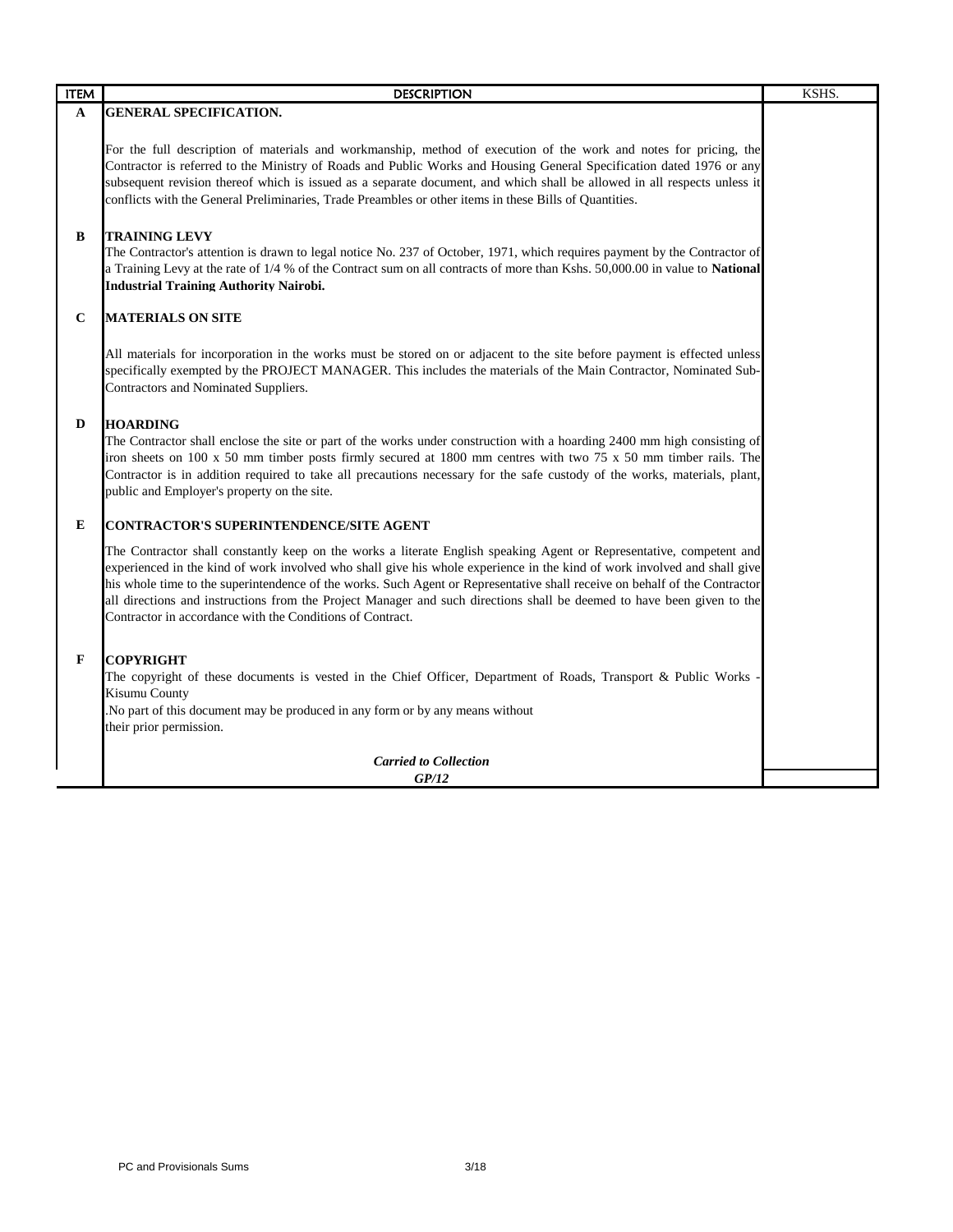| <b>ITEM</b> | <b>DESCRIPTION</b>                                                                 | KSHS. |
|-------------|------------------------------------------------------------------------------------|-------|
| A           | NATIONAL CONSTRUCTION LEVY                                                         |       |
|             | Allow for 0.5% of the bedded amount being NCA LEVY to be paid to NCA by the Main   |       |
|             | Contractor on behalf of the Client                                                 |       |
|             |                                                                                    |       |
| B           | <b>NEMA LEVY</b>                                                                   |       |
|             | Allow for 0.1% of the bedded amount being NEMA LEVY to be paid to NEMA by the Main |       |
|             | Contractor on behalf of the Client                                                 |       |
|             |                                                                                    |       |
|             | <b>Carried to Collection</b>                                                       |       |
|             |                                                                                    |       |
|             |                                                                                    |       |
|             | <b>COLLECTION</b>                                                                  |       |
|             | <b>Brought Forward From Page GP/1</b>                                              |       |
|             |                                                                                    |       |
|             | <b>Brought Forward From Page GP/2</b>                                              |       |
|             |                                                                                    |       |
|             | <b>Brought Forward From Page GP/3</b>                                              |       |
|             |                                                                                    |       |
|             | <b>Brought Forward From Page GP/4</b>                                              |       |
|             |                                                                                    |       |
|             | <b>Brought Forward From Page GP/5</b>                                              |       |
|             |                                                                                    |       |
|             | <b>Brought Forward From Page GP/6</b>                                              |       |
|             | <b>Brought Forward From Page GP/7</b>                                              |       |
|             |                                                                                    |       |
|             | <b>Brought Forward From Page GP/8</b>                                              |       |
|             |                                                                                    |       |
|             | <b>Brought Forward From Page GP/9</b>                                              |       |
|             |                                                                                    |       |
|             | <b>Brought Forward From Page GP/10</b>                                             |       |
|             |                                                                                    |       |
|             | <b>Brought Forward From Page GP/11</b>                                             |       |
|             |                                                                                    |       |
|             | <b>Brought Forward From Page GP/12</b>                                             |       |
|             |                                                                                    |       |
|             | <b>Brought down from above</b>                                                     |       |
|             |                                                                                    |       |
|             | TOTAL FOR GENERAL PRELIMINARIES                                                    |       |
|             | <b>CARRIED TO BILL No. 1 SUMMARY</b>                                               |       |
|             |                                                                                    |       |
|             | GP/13                                                                              |       |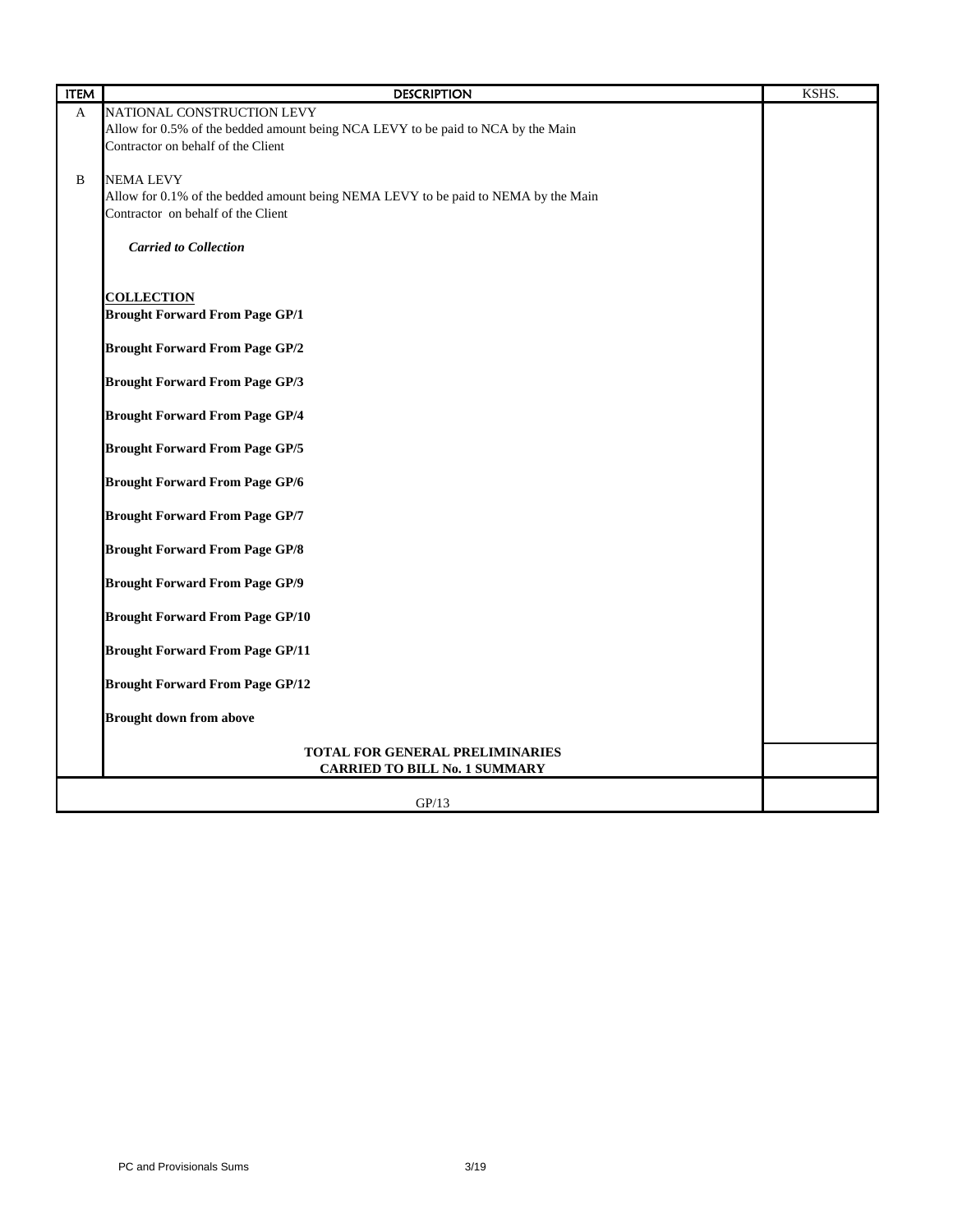| <b>ITEM</b>  | <b>DESCRIPTION</b>                        | KSHS. |
|--------------|-------------------------------------------|-------|
|              |                                           |       |
|              |                                           |       |
|              | <b>BILL NO. 1 SUMMARY</b>                 |       |
| $\mathbf A$  | PARTICULAR PRELIMINARIES (PAGE PP/6)      |       |
|              |                                           |       |
|              |                                           |       |
| $\, {\bf B}$ | <b>GENERAL PRELIMINARIES (PAGE GP/13)</b> |       |
|              |                                           |       |
|              |                                           |       |
|              |                                           |       |
|              |                                           |       |
|              |                                           |       |
|              |                                           |       |
|              |                                           |       |
|              |                                           |       |
|              |                                           |       |
|              |                                           |       |
|              |                                           |       |
|              |                                           |       |
|              |                                           |       |
|              |                                           |       |
|              |                                           |       |
|              |                                           |       |
|              |                                           |       |
|              |                                           |       |
|              |                                           |       |
|              |                                           |       |
|              |                                           |       |
|              | TOTAL FOR PRELIMINARIES                   |       |
|              | <b>CARRIED TO GRAND SUMMARY</b>           |       |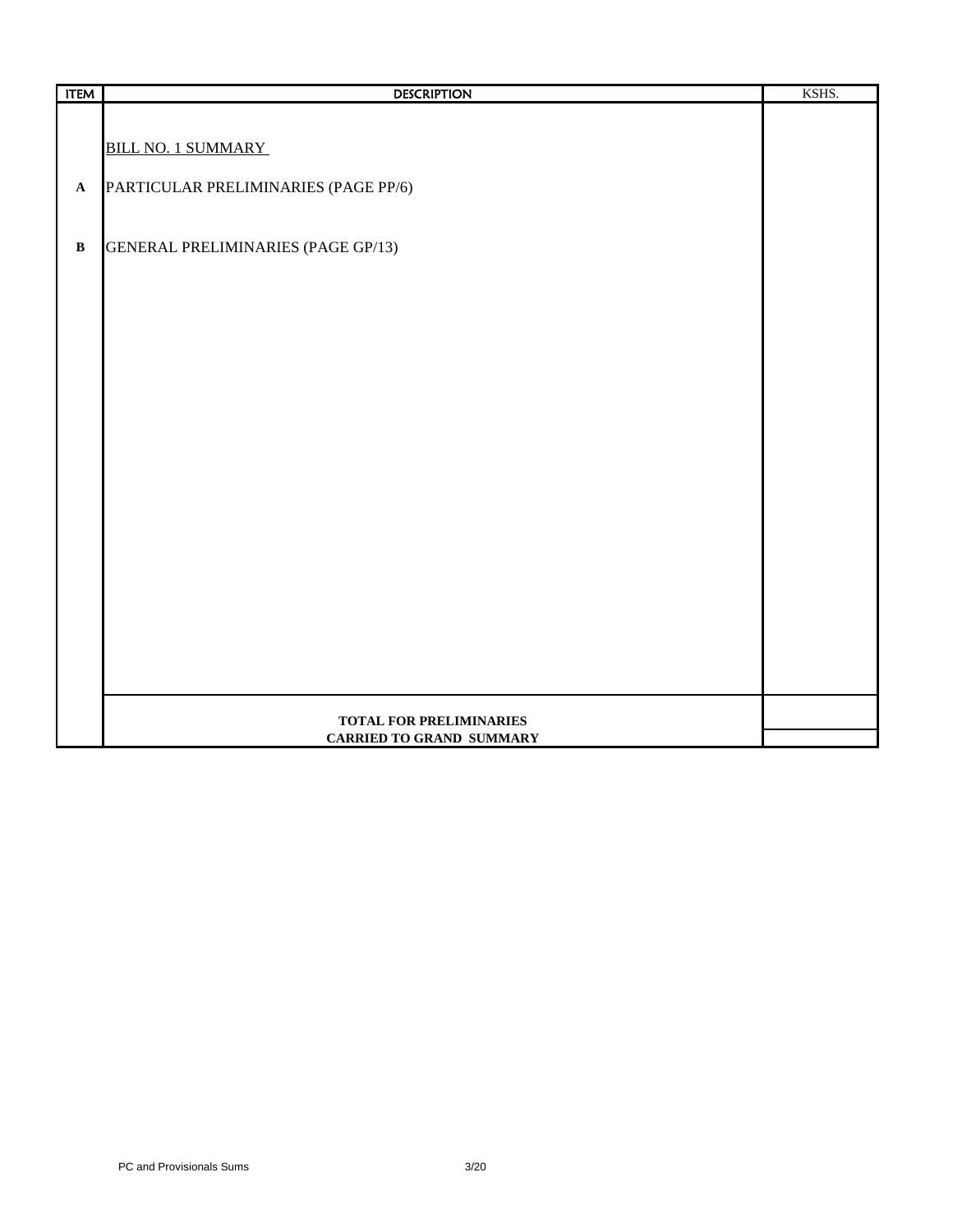| <b>ITEM</b> |                                                                                                                                                                                                                                                                                                                                                                                                |             |            |             |       |
|-------------|------------------------------------------------------------------------------------------------------------------------------------------------------------------------------------------------------------------------------------------------------------------------------------------------------------------------------------------------------------------------------------------------|-------------|------------|-------------|-------|
| NO.         | <b>DESCRIPTION</b><br>PROPOSED CONSTRUCTION OF VALUE                                                                                                                                                                                                                                                                                                                                           | <b>UNIT</b> | <b>QTY</b> | <b>RATE</b> | KSHS. |
|             | <u>ADDITION CENTER</u>                                                                                                                                                                                                                                                                                                                                                                         |             |            |             |       |
|             | <b>BILLS OF QUANTITIES</b>                                                                                                                                                                                                                                                                                                                                                                     |             |            |             |       |
|             |                                                                                                                                                                                                                                                                                                                                                                                                |             |            |             |       |
|             | <b>SECTION NO. 2</b>                                                                                                                                                                                                                                                                                                                                                                           |             |            |             |       |
|             | <b>ELEMENT NO.1</b>                                                                                                                                                                                                                                                                                                                                                                            |             |            |             |       |
|             | <b>SUBSTRUCTURE</b>                                                                                                                                                                                                                                                                                                                                                                            |             |            |             |       |
|             | (All Provisional)                                                                                                                                                                                                                                                                                                                                                                              |             |            |             |       |
|             | <b>NOTES</b>                                                                                                                                                                                                                                                                                                                                                                                   |             |            |             |       |
| 1           | The Tenderer's attention is drawn to the Preliminaries<br>Contract Particulars Clause 8.0 which states that the<br>Standard Method of Measurement is the June 2008<br>Edition. Per Clause D5(g) of this S.M.M all<br>excavations in this BoQ have been measured NET<br>and no allowance has been made for working<br>space and the tenderer is shall price for the<br>excavations accordingly. |             |            |             |       |
| 2           | Cement for all Structural Works in these Bills of<br>Quantities shall strictly be Grade 32.5                                                                                                                                                                                                                                                                                                   |             |            |             |       |
| 3           | Cement for Non-Structural Works in these Bills of<br>Quantities shall be Grade 32.5                                                                                                                                                                                                                                                                                                            |             |            |             |       |
| 4           | All Reinforcement in these Bills of Quantities shall<br>be to BS 4449:1997 with the following<br>characteristic; a) Grade 460 B high strength type 2<br>Ribbed bars with proof stress of 460N/mm <sup>2</sup> ; allow<br>for cutting, bending, hoisting and fixing including all<br>necessary trying wires and spacer stools;                                                                  |             |            |             |       |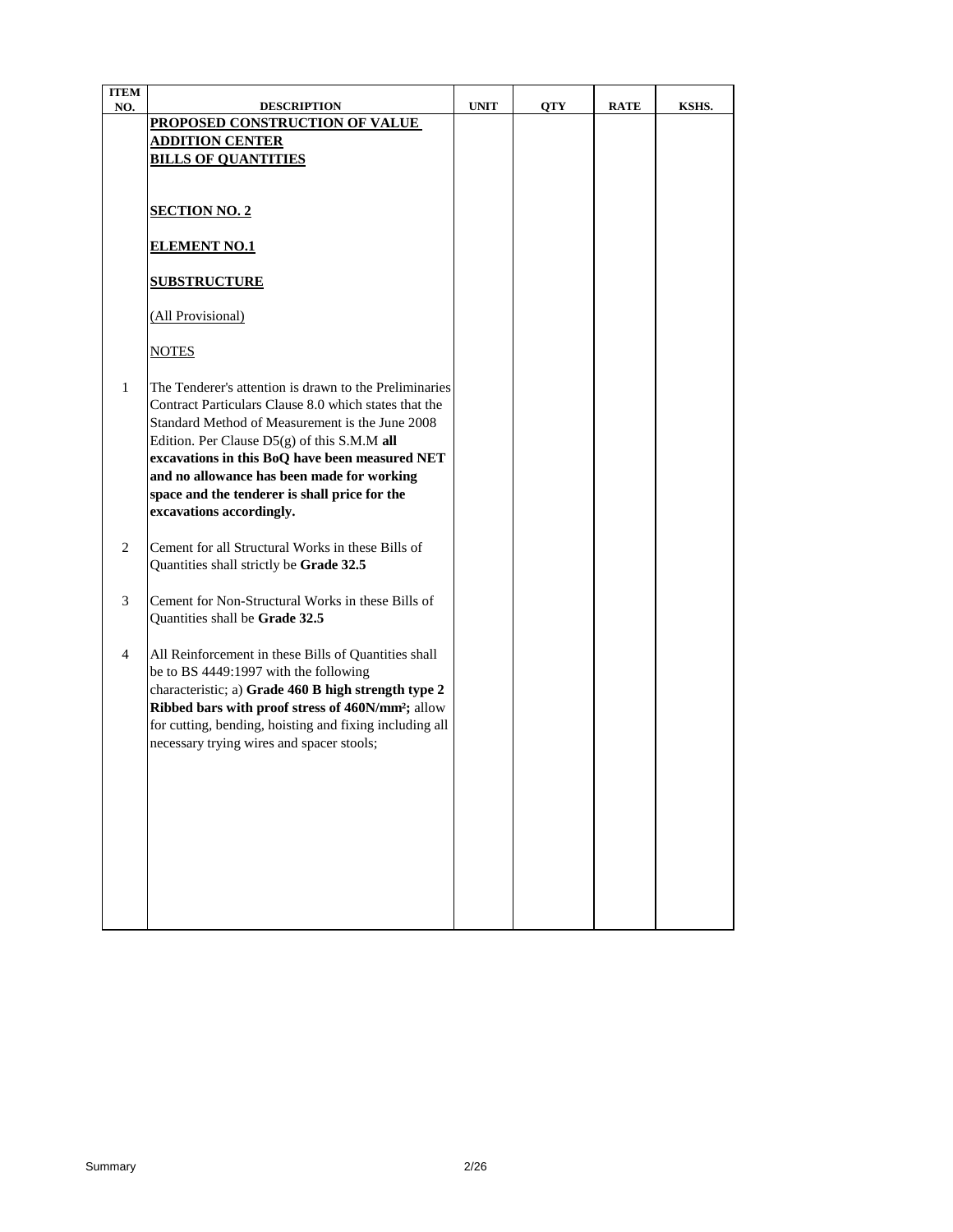| <b>ITEM</b><br>NO. | <b>DESCRIPTION</b>                                                                                                                     | <b>UNIT</b>    | <b>QTY</b> | <b>RATE</b> | KSHS. |
|--------------------|----------------------------------------------------------------------------------------------------------------------------------------|----------------|------------|-------------|-------|
|                    | <b>SUBSTRUCTURES (CONT'D)</b>                                                                                                          |                |            |             |       |
|                    | Excavations & Earthworks                                                                                                               |                |            |             |       |
| A                  | Excavate to remove top vegetable soil average<br>150mm deep; remove from site                                                          | m2             | 148        |             |       |
| B                  | Excavate to reduce levels, not exceeding 1.5 m deep<br>from stripped level                                                             | m <sub>3</sub> | 65         |             |       |
| C                  | Excavate for strip foundations not exceeding 1.5 m<br>deep from reduced level                                                          | m <sub>3</sub> | 49         |             |       |
| D                  | Ditto for Column Bases not exceeding 1.5 m deep<br>from reduced level                                                                  | m <sub>3</sub> | 36         |             |       |
| E                  | Allow for keeping excavations free from water by<br>baling or pumping as required including provision of<br>drains, etc., as described | Item           |            |             |       |
| F                  | Allow for maintaining and supporting sides of<br>excavations and for keeping free from fallen<br>materials as described                | Item           |            |             |       |
|                    | Disposal                                                                                                                               |                |            |             |       |
| G                  | Backfilling around foundations & columns                                                                                               | m <sub>3</sub> | 56         |             |       |
| H                  | Load and cart away surplus spoil                                                                                                       | m <sub>3</sub> | 112        |             |       |
|                    | <b>Imported filling</b>                                                                                                                |                |            |             |       |
| $\bf{I}$           | 300mm Thick approved hardcore under floor bed<br>well compacted                                                                        | m2             | 145        |             |       |
| J                  | 40mm Thick Murram or quarry dust blinding to<br>hardcore                                                                               | m2             | 145        |             |       |
|                    |                                                                                                                                        |                |            |             |       |
|                    | Carried to Collection                                                                                                                  |                |            | Kshs.       |       |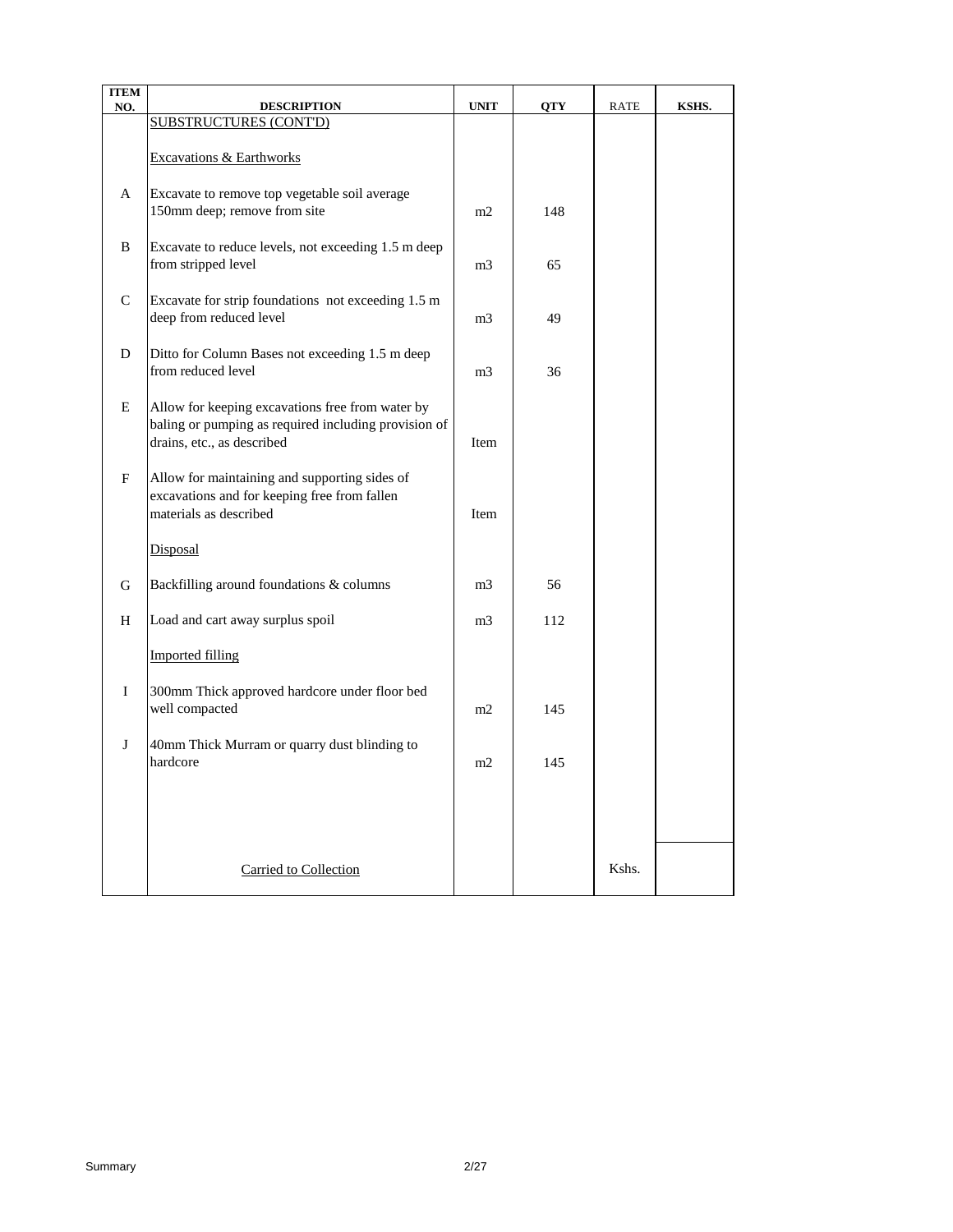| <b>ITEM</b><br>NO. | <b>DESCRIPTION</b>                                            | <b>UNIT</b>    | <b>QTY</b> | <b>RATE</b> | KSHS. |
|--------------------|---------------------------------------------------------------|----------------|------------|-------------|-------|
|                    | <b>SUBSTRUCTURES (CONT'D)</b>                                 |                |            |             |       |
|                    | Damp proof membrane as described :-                           |                |            |             |       |
|                    |                                                               |                |            |             |       |
|                    |                                                               |                |            |             |       |
|                    |                                                               |                |            |             |       |
|                    | Anti-termite treatment                                        |                |            |             |       |
| B                  | Chemical anti-termite treatment executed by an                |                |            |             |       |
|                    | approved specialist under a ten-year guarantee to             |                |            |             |       |
|                    | horizontal surfaces of the floor slab and around the          |                |            |             |       |
|                    | plinth, e.t.c.                                                | m2             | 145        |             |       |
|                    |                                                               |                |            |             |       |
|                    | Concrete Class (1:3:6) in 50mm thick blinding                 |                |            |             |       |
|                    | $under: -$                                                    |                |            |             |       |
|                    |                                                               |                |            |             |       |
| $\mathcal{C}$      | Strip foundations for masonry walling                         | m2             | 36         |             |       |
| D                  | Column bases                                                  | m2             | 28         |             |       |
|                    |                                                               |                |            |             |       |
|                    | Vibrated reinforced concrete class 25 in:                     |                |            |             |       |
|                    |                                                               |                |            |             |       |
| E                  | <b>Colum Bases</b>                                            | m <sub>3</sub> | 6          |             |       |
|                    |                                                               |                |            |             |       |
| F                  | Columns                                                       | m <sub>3</sub> | 4          |             |       |
|                    |                                                               |                |            |             |       |
| G                  | Strip foundations                                             | m <sub>3</sub> | 7          |             |       |
| H                  | 150 mm Thick slab                                             | m2             | 145        |             |       |
|                    |                                                               |                |            |             |       |
| $\mathbf I$        | Ground beame                                                  | m <sub>3</sub> | 4          |             |       |
|                    | Reinforcement                                                 |                |            |             |       |
|                    | Reinforcement to BS 4449:1997 with the following              |                |            |             |       |
|                    | characteristic; a) Grade 460 B high strength type 2           |                |            |             |       |
|                    | Ribbed bars with proof stress of 460N/mm <sup>2</sup> ; allow |                |            |             |       |
|                    | for cutting, bending, hoisting and fixing including all       |                |            |             |       |
|                    | necessary trying wires and spacer stools                      |                |            |             |       |
|                    | 8mm diameter bars                                             |                | 525        |             |       |
| J                  |                                                               | Kg             |            |             |       |
| K                  | 10mm diameter bars                                            | Kg             | 584        |             |       |
|                    |                                                               |                |            |             |       |
| L                  | 12mm diameter bars                                            | Kg             | 412        |             |       |
|                    |                                                               |                |            |             |       |
| $\mathbf M$        | 16mm diameter bars                                            | Kg             | 325        |             |       |
|                    |                                                               |                |            |             |       |
|                    | Carried to Collection                                         |                |            | Kshs.       |       |
|                    |                                                               |                |            |             |       |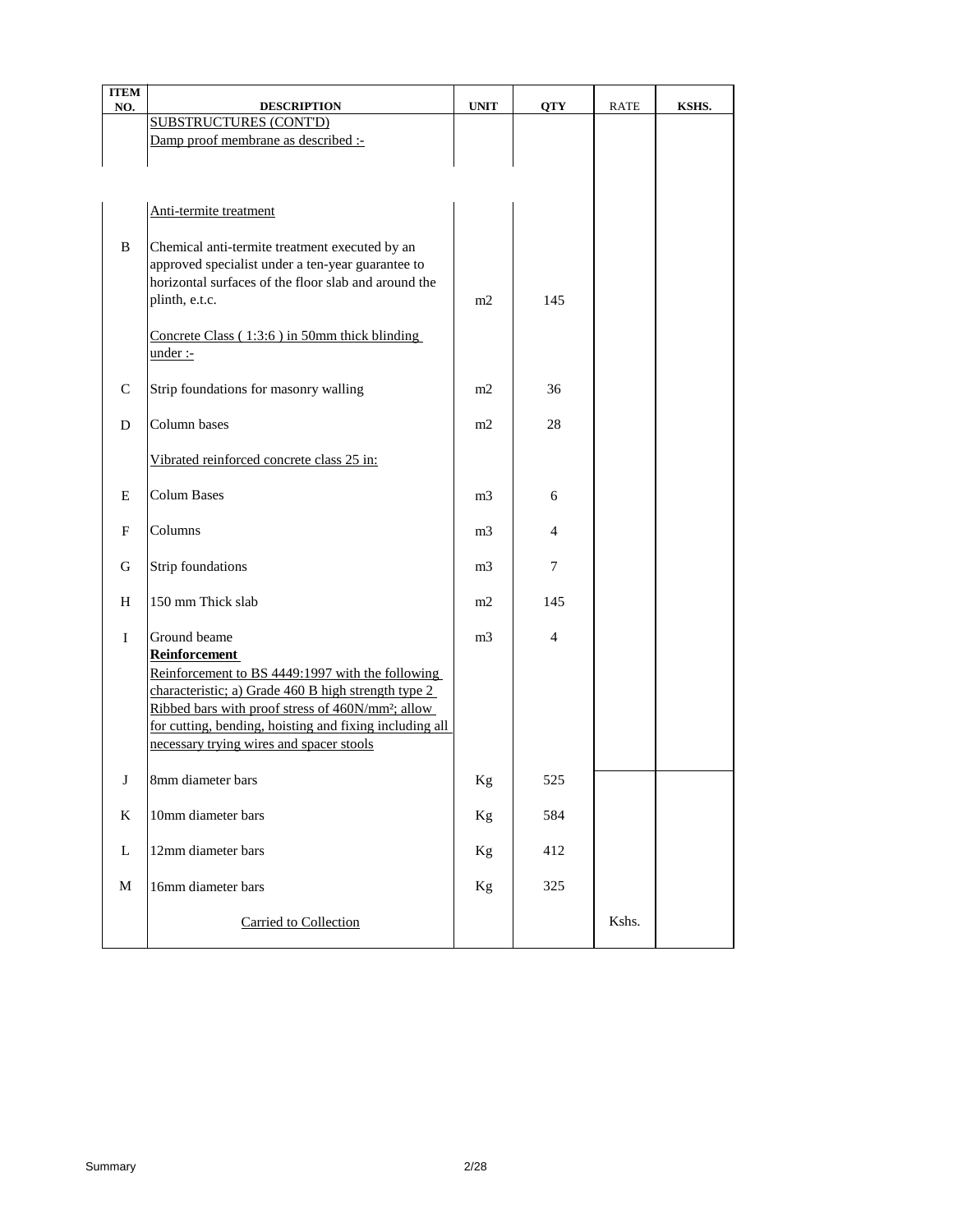| <b>ITEM</b>   |                                                                                                                                                    |                |            |             |       |
|---------------|----------------------------------------------------------------------------------------------------------------------------------------------------|----------------|------------|-------------|-------|
| NO.           | <b>DESCRIPTION</b><br><b>SUBSTRUCTURES (CONT'D)</b>                                                                                                | <b>UNIT</b>    | <b>QTY</b> | <b>RATE</b> | KSHS. |
|               | Steel mesh fabric reinforcement to B.S. 4483                                                                                                       |                |            |             |       |
| A             | Ref. A142 Layer of fabric mesh reinforcement laid in<br>bed with 150mm side and end laps                                                           | m2             | 145        |             |       |
|               | Sawn formwork to:                                                                                                                                  |                |            |             |       |
| B             | Sides of column bases                                                                                                                              | m2             | 28         |             |       |
| $\mathcal{C}$ | Sides of column                                                                                                                                    | m2             | 18         |             |       |
| D             | Sides of strip foundations                                                                                                                         | m <sub>2</sub> | 28         |             |       |
| E             | Edges of floor beds 150 - 225mm high                                                                                                               | m              | 56         |             |       |
|               | Quarry dressed natural stone walling in cement sand<br>mortar $(1:3)$ with minimum crushing strength of 7.0<br>$N/mm^2$                            |                |            |             |       |
| F             | 200mm Thick walling                                                                                                                                | m2             | 78         |             |       |
|               | 1000 Gauge polythene sheet damp proof course laid<br>on and including cement sand (1:3) levelling screed                                           |                |            |             |       |
| G             | 200mm Wide                                                                                                                                         | m              | 65         |             |       |
|               | Cement sand $(1:4)$ render to :-                                                                                                                   |                |            |             |       |
| H             | 12mm Thick render to wall externally                                                                                                               | m2             | 14         |             |       |
|               | Prepare and apply two coats of bituminous paint to :-                                                                                              |                |            |             |       |
| $\bf{I}$      | Rendered walls externally                                                                                                                          | m2             | 14         |             |       |
|               | Paving slab around the building                                                                                                                    |                |            |             |       |
| J             | 600x600x50mm thick precast concrete paving slabs<br>bedded and jointed in cement and sand(1:4) mortar<br>laid on and including 50mm thick sand bed | m2             | 42         |             |       |
|               | Carried to Collection                                                                                                                              |                |            | Kshs.       |       |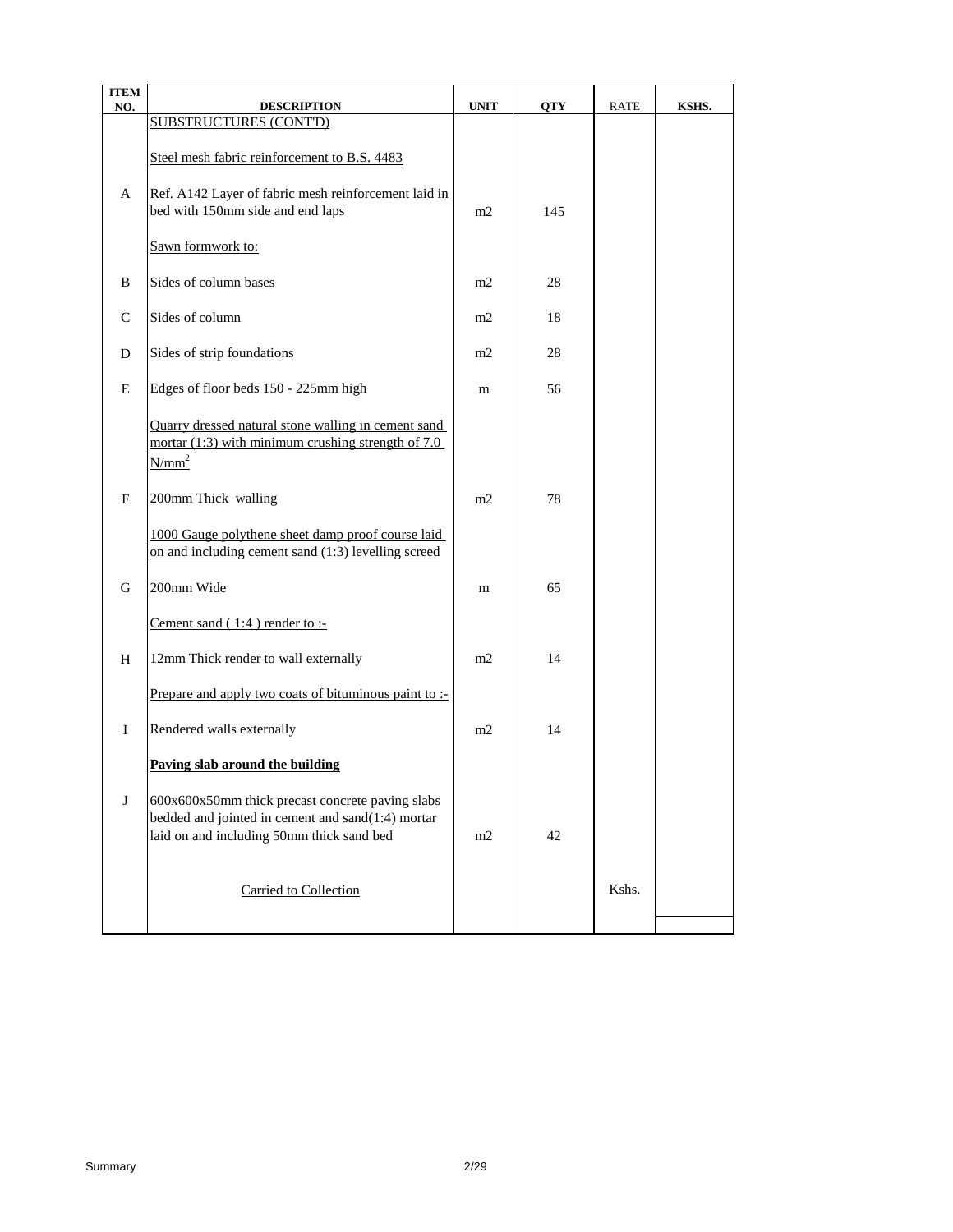| <b>ITEM</b> |                                           |             |            |             |       |
|-------------|-------------------------------------------|-------------|------------|-------------|-------|
| NO.         | <b>DESCRIPTION</b>                        | <b>UNIT</b> | <b>QTY</b> | <b>RATE</b> | KSHS. |
|             |                                           |             |            |             |       |
|             |                                           |             |            |             |       |
|             | <b>COLLECTION</b>                         |             |            |             |       |
|             |                                           |             |            |             |       |
|             | Page No. 2/2                              |             |            |             |       |
|             |                                           |             |            |             |       |
|             | Page No. 2/3                              |             |            |             |       |
|             |                                           |             |            |             |       |
|             |                                           |             |            |             |       |
|             | Page No. 2/4                              |             |            |             |       |
|             |                                           |             |            |             |       |
|             |                                           |             |            |             |       |
|             |                                           |             |            |             |       |
|             |                                           |             |            |             |       |
|             |                                           |             |            |             |       |
|             |                                           |             |            |             |       |
|             |                                           |             |            |             |       |
|             |                                           |             |            |             |       |
|             |                                           |             |            |             |       |
|             |                                           |             |            |             |       |
|             |                                           |             |            |             |       |
|             |                                           |             |            |             |       |
|             |                                           |             |            |             |       |
|             |                                           |             |            |             |       |
|             |                                           |             |            |             |       |
|             |                                           |             |            |             |       |
|             | <b>TOTAL FOR SUBSTRUCTURES CARRIED TO</b> |             |            |             |       |
|             | <b>SUMMARY</b>                            |             |            | KSHS.       |       |
|             |                                           |             |            |             |       |
|             |                                           |             |            |             |       |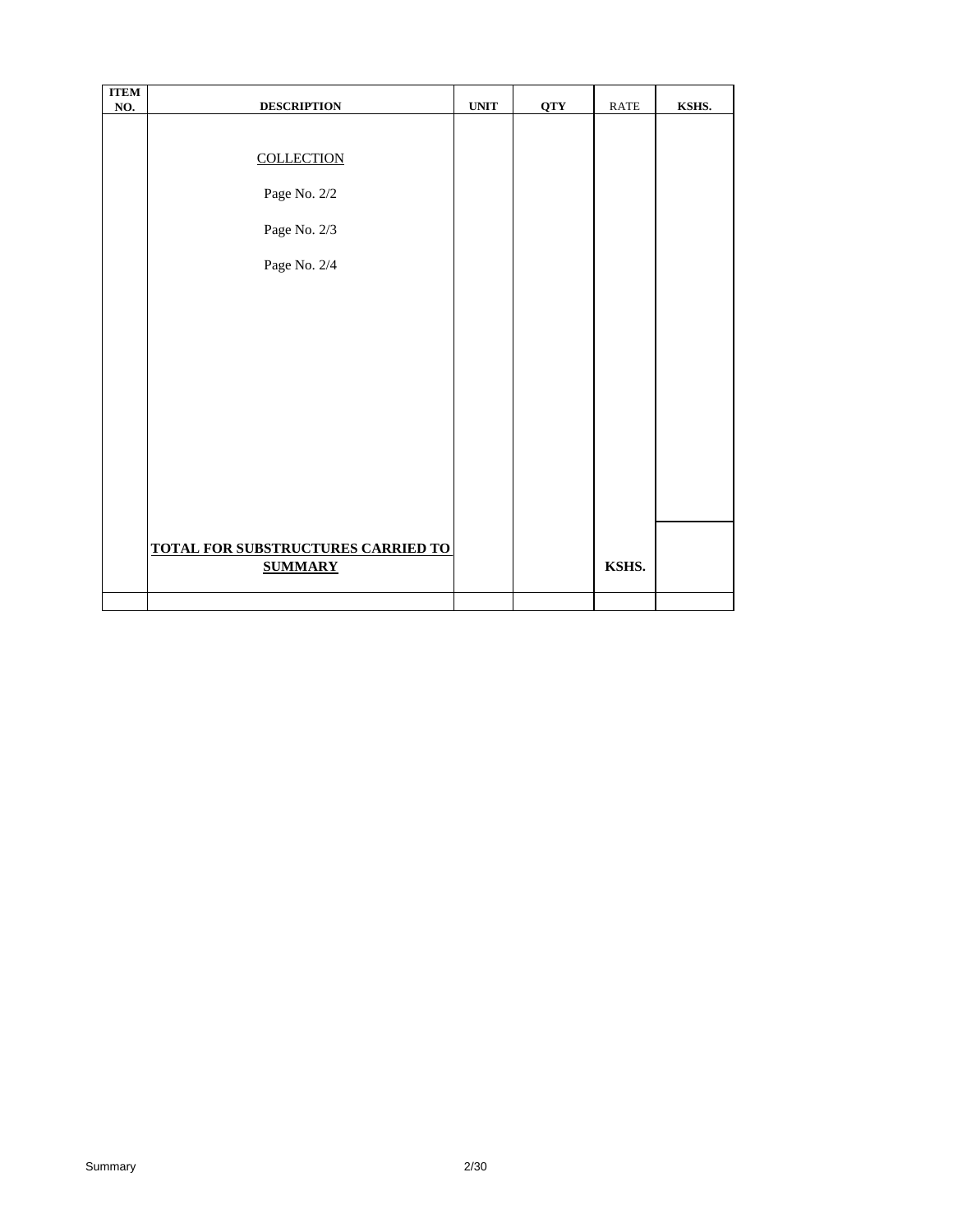| <b>ITEM</b>  |                                                          |                                            |                |             |       |
|--------------|----------------------------------------------------------|--------------------------------------------|----------------|-------------|-------|
| NO.          | <b>DESCRIPTION</b><br>PROPOSED CONSTRUCTION OF VALUE     | $\ensuremath{\text{UNIT}}$<br><b>BILLS</b> | <b>QTY</b>     | <b>RATE</b> | KSHS. |
|              | <b>ADDITION CENTER</b>                                   | $OF$                                       |                |             |       |
|              | <b>SECTION NO. 2</b>                                     |                                            |                |             |       |
|              | <b>ELEMENT NO.2</b>                                      |                                            |                |             |       |
|              | <b>RC SUPERSTRUCTURE</b>                                 |                                            |                |             |       |
|              | Concrete Class 25mm in:-                                 |                                            |                |             |       |
| $\mathsf{A}$ | Columns                                                  | m <sub>3</sub>                             | 6              |             |       |
|              | Concrete Class 25mm in:-                                 |                                            |                |             |       |
| B            | Ring beams                                               | m <sub>3</sub>                             | $\overline{7}$ |             |       |
|              | Reinforcement; as before described                       |                                            |                |             |       |
| $\mathsf{C}$ | 8mm diameter bars                                        | Kg                                         | 324            |             |       |
| D            | 10mm diameter bars                                       | Kg                                         | 228            |             |       |
| Е            | 12mm diameter bars                                       | Kg                                         | 331            |             |       |
| F            | 16mm diameter bars                                       | Kg                                         | 275            |             |       |
|              | Sawn formwork to :-                                      |                                            |                |             |       |
| G            | Vertical sides of columns                                | m2                                         | 68             |             |       |
| H            | Sides and soffites of ringbeams                          | m2                                         | 42             |             |       |
|              |                                                          |                                            |                |             |       |
|              |                                                          |                                            |                |             |       |
|              |                                                          |                                            |                |             |       |
|              | TOTAL FOR RC SUPERSTRUCTURE<br><b>CARRIED TO SUMMARY</b> |                                            |                |             |       |
|              |                                                          |                                            |                |             |       |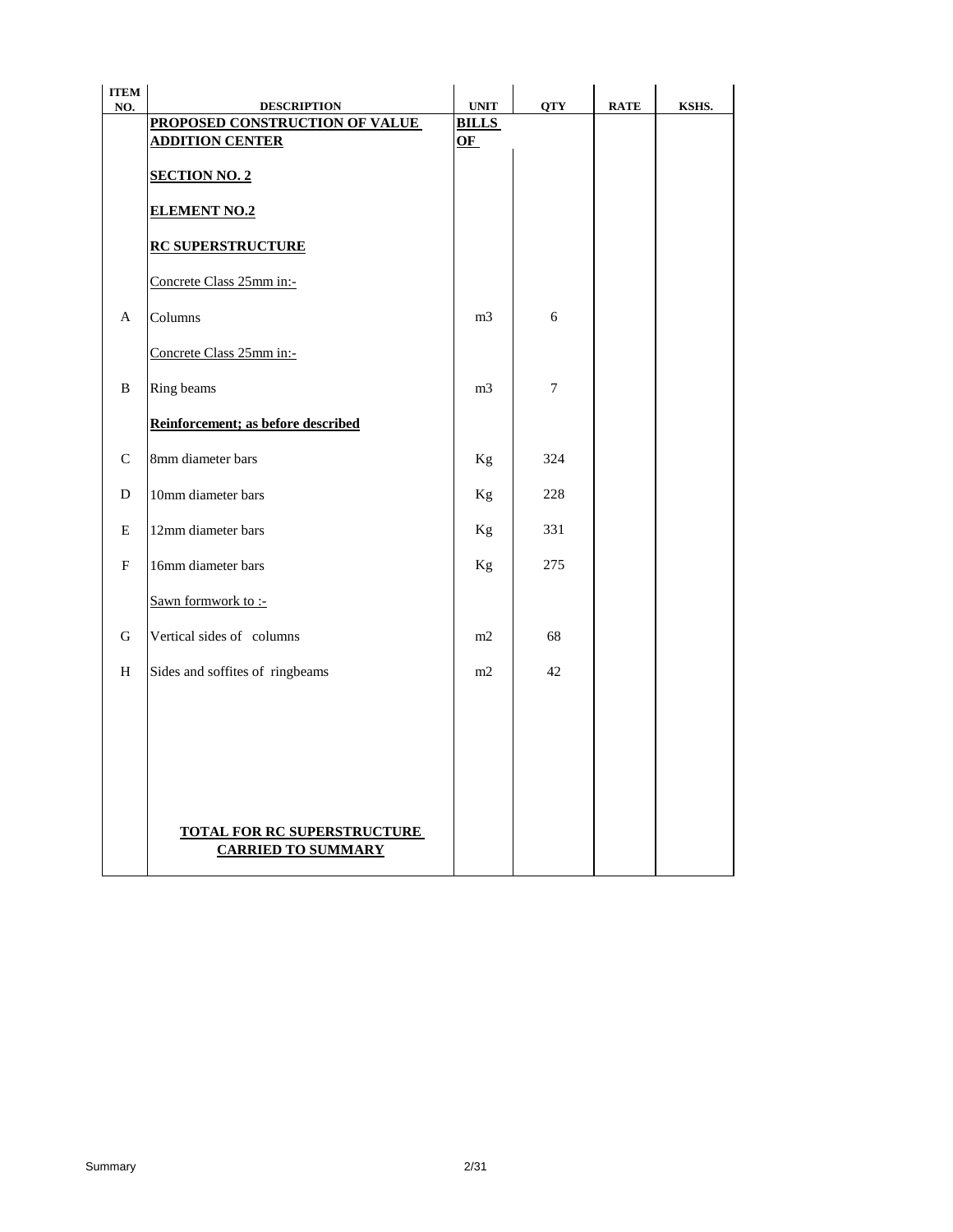| <b>ITEM</b><br>NO. | <b>DESCRIPTION</b>                                                                                                                                                                         | <b>UNIT</b> | <b>QTY</b> | <b>RATE</b> | KSHS. |
|--------------------|--------------------------------------------------------------------------------------------------------------------------------------------------------------------------------------------|-------------|------------|-------------|-------|
|                    | PROPOSED CONSTRUCTION OF VALUE<br><b>ADDITION CENTER</b><br><b>BILLS OF QUANTITIES</b>                                                                                                     |             |            |             |       |
|                    | <b>SECTION NO. 2</b>                                                                                                                                                                       |             |            |             |       |
|                    | <b>ELEMENT NO.4</b>                                                                                                                                                                        |             |            |             |       |
|                    | <b>ROOF CONSTRUCTION, COVERINGS</b><br><b>AND RAINWATER DISPOSAL</b>                                                                                                                       |             |            |             |       |
|                    | <b>ROOF CONSTRUCTION</b>                                                                                                                                                                   |             |            |             |       |
|                    | The following in sawn softwood timber including<br>fabricating, hoisting and fixing in position<br>approximately 12,000mm above ground floor level as<br>per Structural Engineer's drawing |             |            |             |       |
|                    | Sawn cypress                                                                                                                                                                               |             |            |             |       |
|                    | Rates to include all necessary bolting and/or nailing                                                                                                                                      |             |            |             |       |
| $\mathsf{A}$       | 100 x 50 mm rafters                                                                                                                                                                        | m           | 311        |             |       |
| B                  | 100 x 75 mm Tie beams                                                                                                                                                                      | m           | 72         |             |       |
| $\mathcal{C}$      | 150 x 100 mm Wall plate                                                                                                                                                                    | m           | 58         |             |       |
| D                  | 75 x 50 mm Purlins                                                                                                                                                                         | m           | 336        |             |       |
| E                  | 75 x 50 mm Struts & Ties                                                                                                                                                                   | m           | 448        |             |       |
|                    |                                                                                                                                                                                            |             |            |             |       |
|                    | Carried to Collection                                                                                                                                                                      |             |            | Kshs.       |       |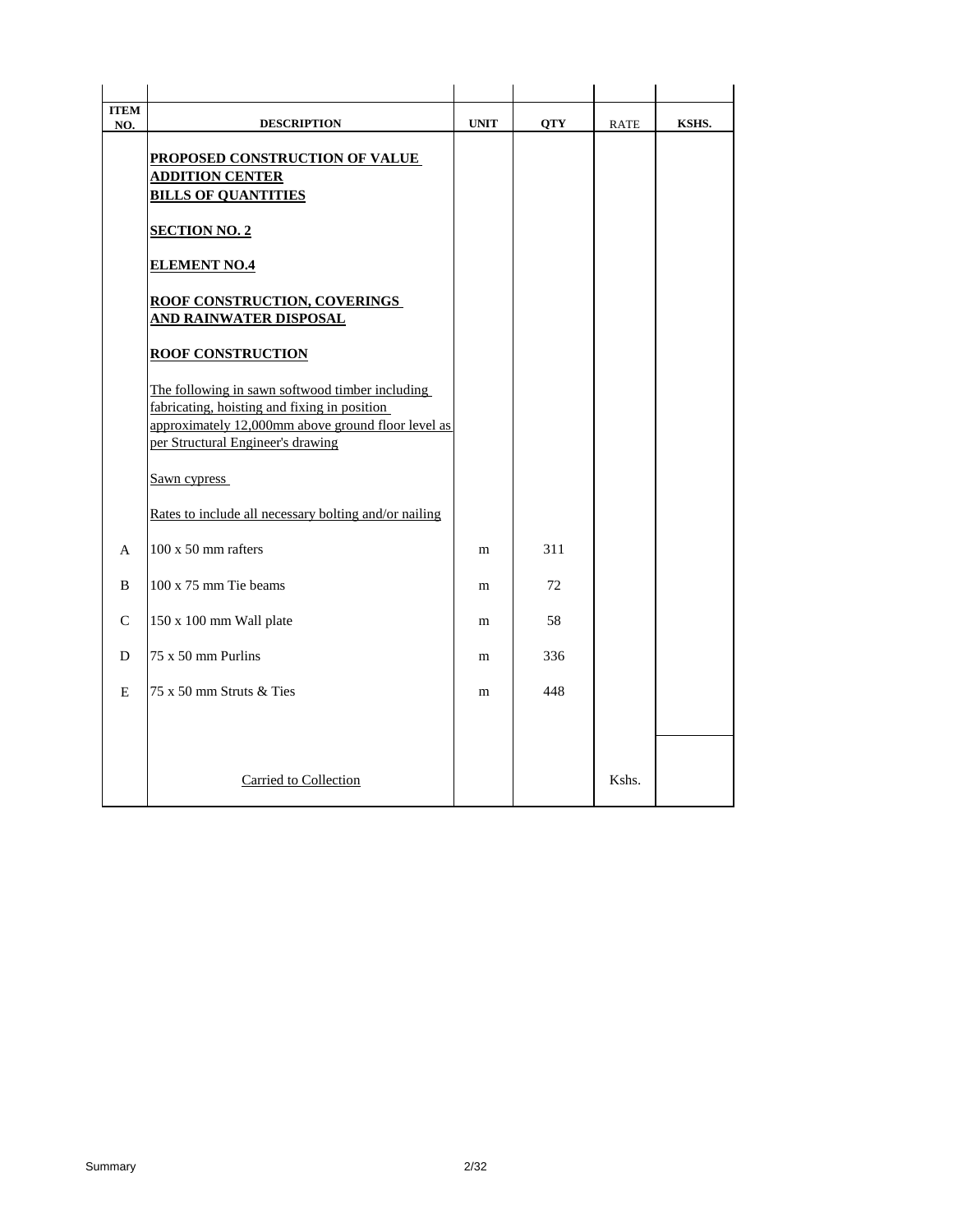| <b>ITEM</b>   |                                                                                                                                                                               |             |            |             |       |
|---------------|-------------------------------------------------------------------------------------------------------------------------------------------------------------------------------|-------------|------------|-------------|-------|
| NO.           | <b>DESCRIPTION</b><br>ROOF(CONT'D)                                                                                                                                            | <b>UNIT</b> | <b>QTY</b> | <b>RATE</b> | KSHS. |
|               | Wrot treated prime grade cypress                                                                                                                                              |             |            |             |       |
| A             | 38mm thick tongued and grooved eaves filling V-<br>jointed and secretly nailed onto and including 50mm<br>x 50mm sawn cypress brackets with mosquito wire<br>gauze in between | m           | 56         |             |       |
| B             | 225mm x 38mm thick fascia board fixed onto ends of<br>rafters                                                                                                                 | m           | 56         |             |       |
|               | <b>ROOF COVERINGS</b>                                                                                                                                                         |             |            |             |       |
| $\mathcal{C}$ | Roof covering as 28 gauge roofing Sheet including<br>roof vents to suppliers recommendations                                                                                  | m2          | 268        |             |       |
| D             | ridge board to match roof sheet                                                                                                                                               | m           | 18         |             |       |
| Ε             | 600 mm wide ditto valley flashing four times bent                                                                                                                             | m           | 8          |             |       |
| F             | Extra over roofing sheet for raking cutting                                                                                                                                   | m           | 11         |             |       |
| G             | Prepare surfaces and apply one coat of aluminium<br>wood primer and two finishing coats of gloss oil<br>paint on:<br>General wood surfaces                                    | m           | 46         |             |       |
|               |                                                                                                                                                                               |             |            |             |       |
|               | Carried to Collection                                                                                                                                                         |             |            | Kshs.       |       |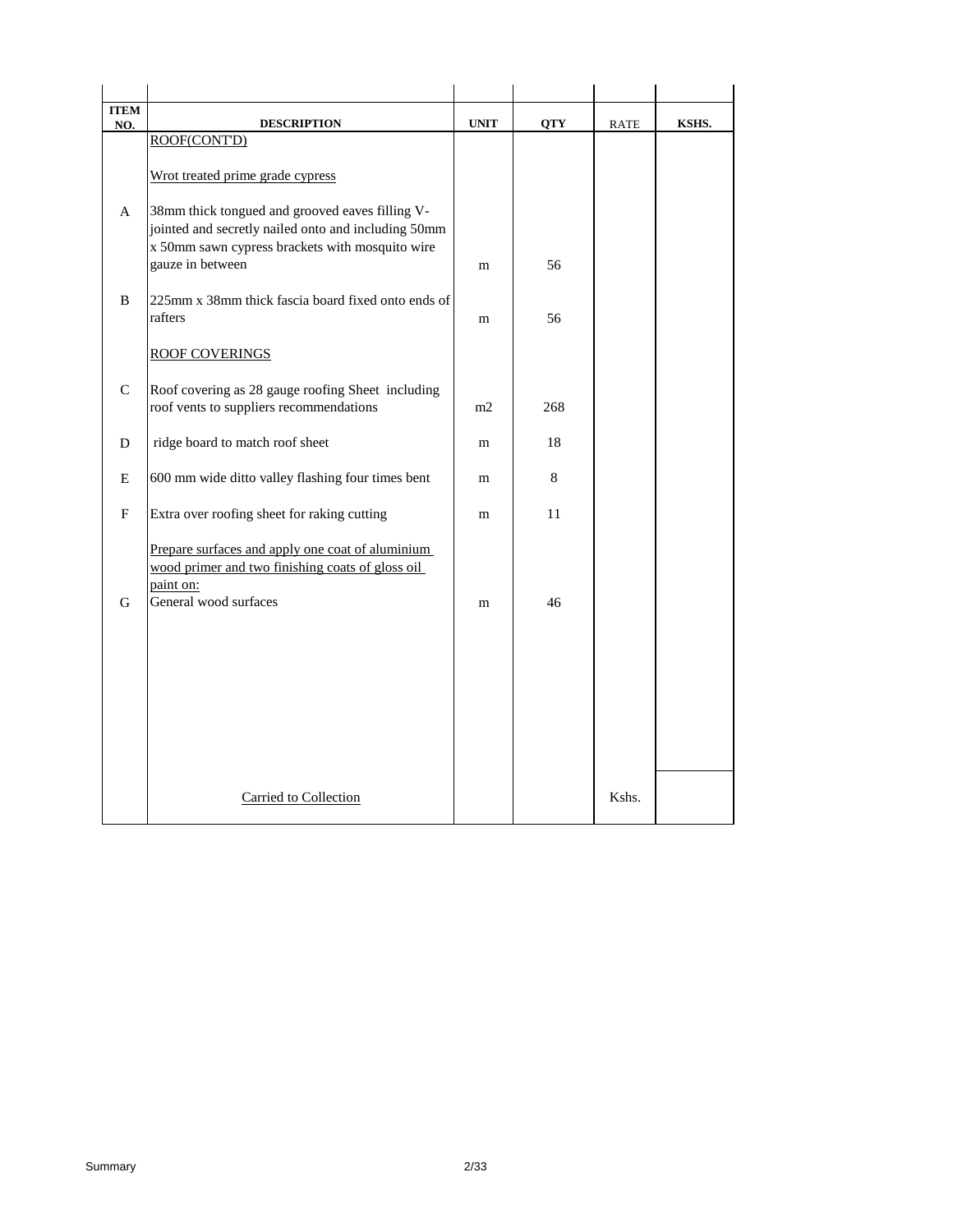| <b>ITEM</b><br>NO. | <b>DESCRIPTION</b>                                                                                      | <b>UNIT</b> | <b>QTY</b>     | RATE  | KSHS. |
|--------------------|---------------------------------------------------------------------------------------------------------|-------------|----------------|-------|-------|
|                    | ROOF(CONT'D)                                                                                            |             |                |       |       |
|                    |                                                                                                         |             |                |       |       |
|                    | Rainwater goods                                                                                         |             |                |       |       |
|                    |                                                                                                         |             |                |       |       |
| A                  | 200mm wide x 200mm deep (600mm girth)                                                                   |             |                |       |       |
|                    | prepainted gauge 24 galvanised iron gutter fixed onto                                                   |             |                |       |       |
|                    | fascia board with approved mild steel straps at every<br>1,000mm centres, including gutters in existing |             |                |       |       |
|                    | building                                                                                                | m           | 34             |       |       |
|                    |                                                                                                         |             |                |       |       |
| B                  | Extra over ditto for stopped ends                                                                       | No.         | $\overline{4}$ |       |       |
| $\mathsf{C}$       | Ditto for forming 150mm x 150mm hole for down                                                           |             |                |       |       |
|                    | pipe                                                                                                    | No.         | $\overline{4}$ |       |       |
|                    |                                                                                                         |             |                |       |       |
| D                  | 150mm x 150mm prepainted gauge 24 galvanised<br>iron rain water down pipe fixed onto walls with         |             |                |       |       |
|                    | approved mild steel support brackets at 1,000mm                                                         |             |                |       |       |
|                    | centres                                                                                                 | m           | 14             |       |       |
|                    |                                                                                                         |             |                |       |       |
|                    |                                                                                                         |             |                |       |       |
|                    |                                                                                                         |             |                |       |       |
|                    |                                                                                                         |             |                |       |       |
|                    |                                                                                                         |             |                |       |       |
|                    |                                                                                                         |             |                |       |       |
|                    | Carried to Collection                                                                                   |             |                | Kshs. |       |
|                    |                                                                                                         |             |                |       |       |
|                    | <b>COLLECTION</b>                                                                                       |             |                |       |       |
|                    | Page No. 2/1                                                                                            |             |                |       |       |
|                    |                                                                                                         |             |                |       |       |
|                    | Page No. 2/2                                                                                            |             |                |       |       |
|                    | Page No. 2/3                                                                                            |             |                |       |       |
|                    |                                                                                                         |             |                |       |       |
|                    |                                                                                                         |             |                |       |       |
|                    |                                                                                                         |             |                |       |       |
|                    |                                                                                                         |             |                |       |       |
|                    |                                                                                                         |             |                |       |       |
|                    | TOTAL FOR ROOF CARRIED TO SUMMARY                                                                       |             |                | KSHS. |       |
|                    |                                                                                                         |             |                |       |       |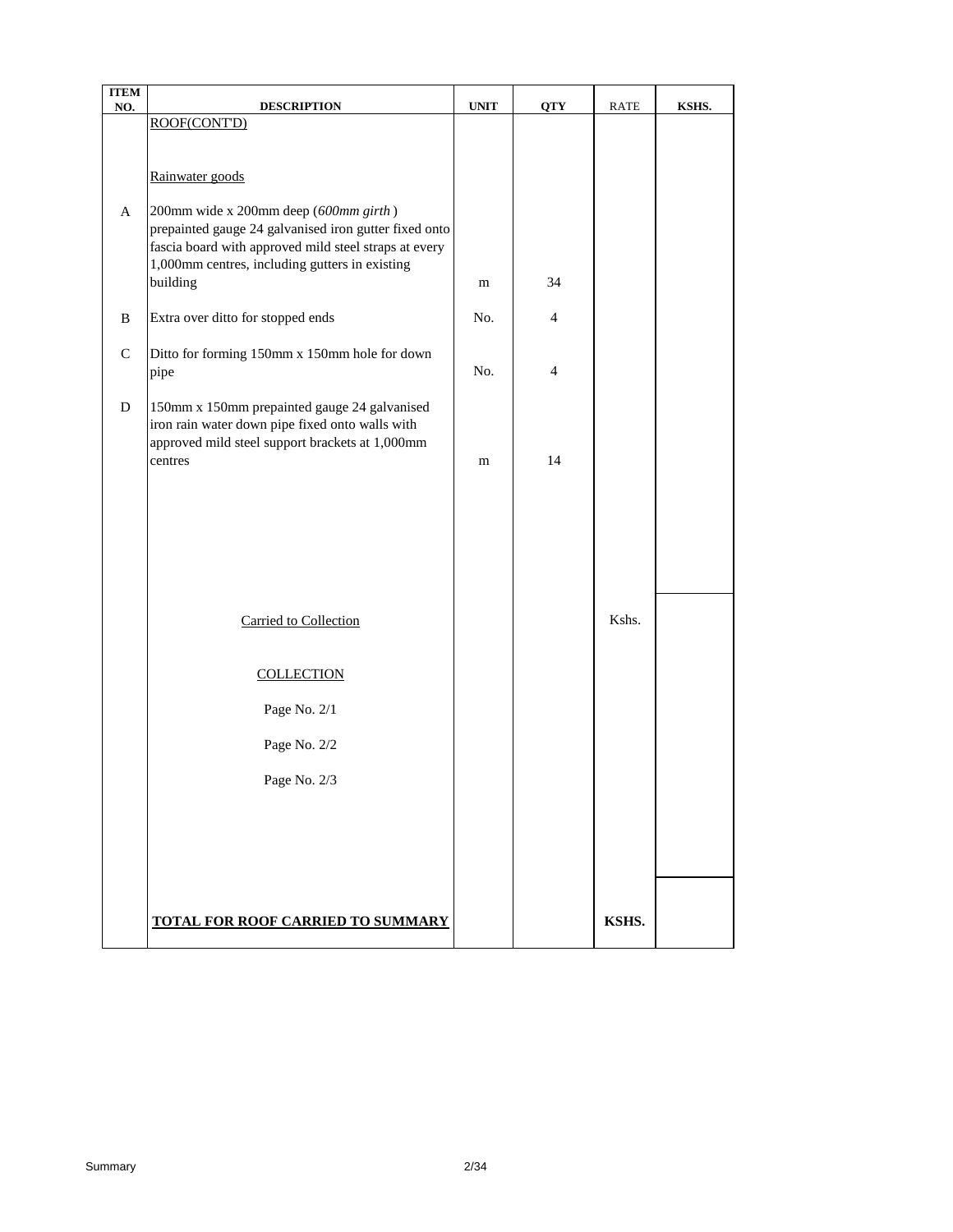| <b>ITEM</b> |                                                                                                                                                                                          |             |      |             |       |
|-------------|------------------------------------------------------------------------------------------------------------------------------------------------------------------------------------------|-------------|------|-------------|-------|
| NO.         | <b>DESCRIPTION</b><br>PROPOSED CONSTRUCTION OF VALUE                                                                                                                                     | <b>UNIT</b> | QTY. | <b>RATE</b> | KSHS. |
|             | <b>ADDITION CENTER</b>                                                                                                                                                                   |             |      |             |       |
|             |                                                                                                                                                                                          |             |      |             |       |
|             | <b>BILLS OF QUANTITIES</b>                                                                                                                                                               |             |      |             |       |
|             |                                                                                                                                                                                          |             |      |             |       |
|             | <b>SECTION NO. 2</b>                                                                                                                                                                     |             |      |             |       |
|             | <b>ELEMENT NO. 5</b>                                                                                                                                                                     |             |      |             |       |
|             | <b>EXTERNAL WALLS</b>                                                                                                                                                                    |             |      |             |       |
|             | Approved local natural stonework; squared and<br>machine dressed; bedded in cement mortar (1:4);<br>reinforced with 25mm wide x 20mm gauge hoop iron<br>strapping every alternate course |             |      |             |       |
|             |                                                                                                                                                                                          |             |      |             |       |
| A           | 200mm Thick walls                                                                                                                                                                        | m2          | 168  |             |       |
|             | Damp proof course                                                                                                                                                                        |             |      |             |       |
| B           | 200mm Wide                                                                                                                                                                               | m           | 58   |             |       |
|             |                                                                                                                                                                                          |             |      |             |       |
|             |                                                                                                                                                                                          |             |      |             |       |
|             |                                                                                                                                                                                          |             |      |             |       |
|             |                                                                                                                                                                                          |             |      |             |       |
|             |                                                                                                                                                                                          |             |      |             |       |
|             |                                                                                                                                                                                          |             |      |             |       |
|             |                                                                                                                                                                                          |             |      |             |       |
|             |                                                                                                                                                                                          |             |      |             |       |
|             |                                                                                                                                                                                          |             |      |             |       |
|             |                                                                                                                                                                                          |             |      |             |       |
|             |                                                                                                                                                                                          |             |      |             |       |
|             |                                                                                                                                                                                          |             |      |             |       |
|             |                                                                                                                                                                                          |             |      |             |       |
|             |                                                                                                                                                                                          |             |      |             |       |
|             | <b>TOTAL FOR EXTERNAL WALLS CARRIED</b>                                                                                                                                                  |             |      |             |       |
|             | <b>TO SUMMARY</b>                                                                                                                                                                        |             |      | KSHS.       |       |
|             |                                                                                                                                                                                          |             |      |             |       |
|             |                                                                                                                                                                                          |             |      |             |       |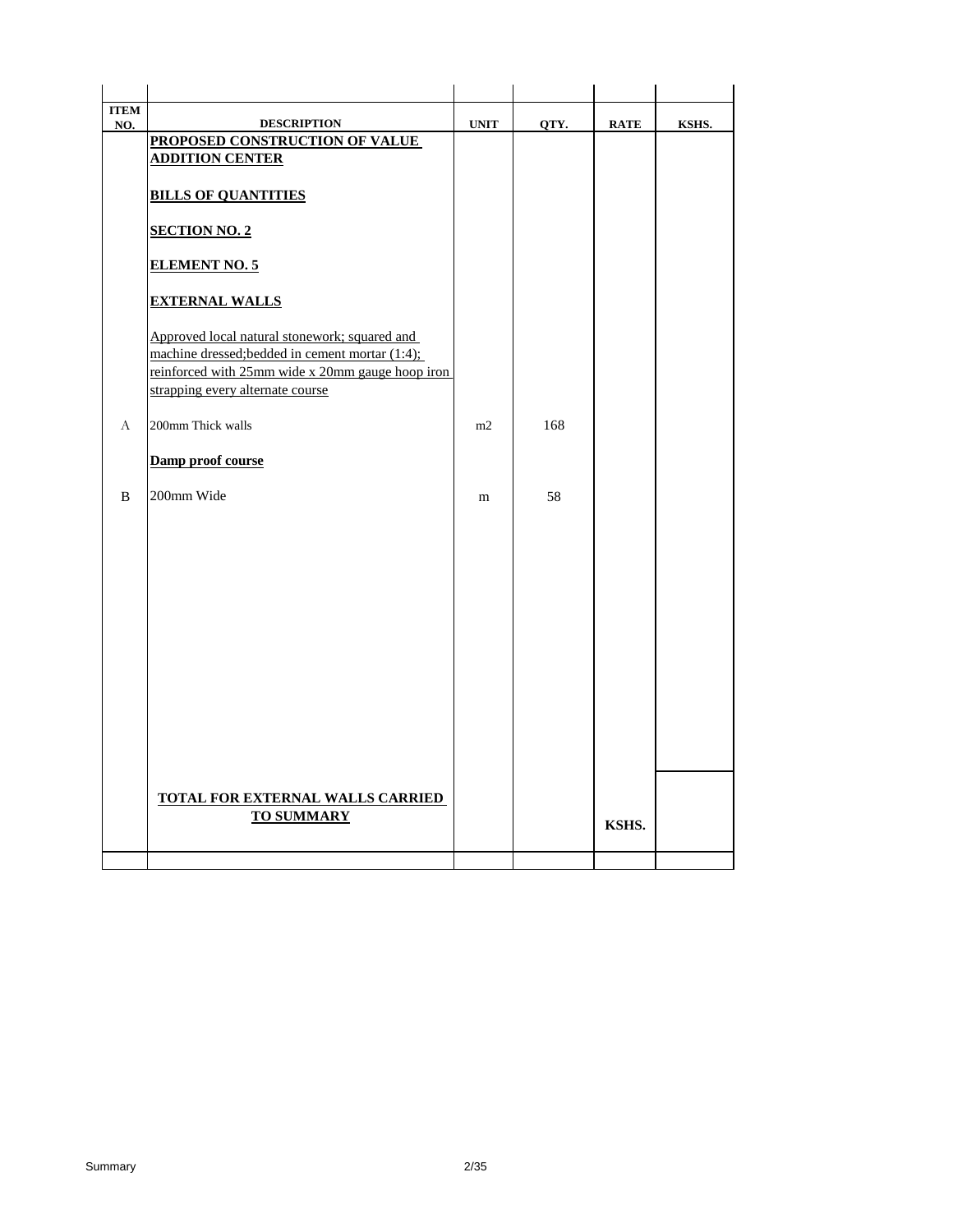| <b>ITEM</b>  |                                                  |             |      |             |       |
|--------------|--------------------------------------------------|-------------|------|-------------|-------|
| NO.          | <b>DESCRIPTION</b>                               | <b>UNIT</b> | QTY. | <b>RATE</b> | KSHS. |
|              | PROPOSED CONSTRUCTION OF VALUE                   |             |      |             |       |
|              | <b>ADDITION CENTER</b>                           |             |      |             |       |
|              | <b>BILLS OF QUANTITIES</b>                       |             |      |             |       |
|              | <b>SECTION NO. 2</b>                             |             |      |             |       |
|              | <b>ELEMENT NO. 6</b>                             |             |      |             |       |
|              | <b>INTERNAL WALLS</b>                            |             |      |             |       |
|              | Approved local natural stonework; squared and    |             |      |             |       |
|              | machine dressed; bedded in cement mortar (1:4);  |             |      |             |       |
|              | reinforced with 25mm wide x 20mm gauge hoop iron |             |      |             |       |
|              | strapping every alternate course                 |             |      |             |       |
|              |                                                  |             |      |             |       |
| A            | 200mm Thick walls                                | m2          | 59   |             |       |
|              |                                                  |             |      |             |       |
| B            | Ditto 100mm Thick walls                          | m2          | 24   |             |       |
|              |                                                  |             |      |             |       |
| $\mathsf{C}$ | 200mm Wide                                       | m           | 21   |             |       |
|              |                                                  |             |      |             |       |
| D            | Ditto 100mm Wide                                 | m           | 8    |             |       |
|              |                                                  |             |      |             |       |
|              |                                                  |             |      |             |       |
|              |                                                  |             |      |             |       |
|              |                                                  |             |      |             |       |
|              |                                                  |             |      |             |       |
|              |                                                  |             |      |             |       |
|              |                                                  |             |      |             |       |
|              |                                                  |             |      |             |       |
|              |                                                  |             |      |             |       |
|              |                                                  |             |      |             |       |
|              |                                                  |             |      |             |       |
|              |                                                  |             |      |             |       |
|              | <b>TOTAL FOR INTERNAL WALLS CARRIED</b>          |             |      |             |       |
|              | <b>TO SUMMARY</b>                                |             |      | KSHS.       |       |
|              |                                                  |             |      |             |       |
|              |                                                  |             |      |             |       |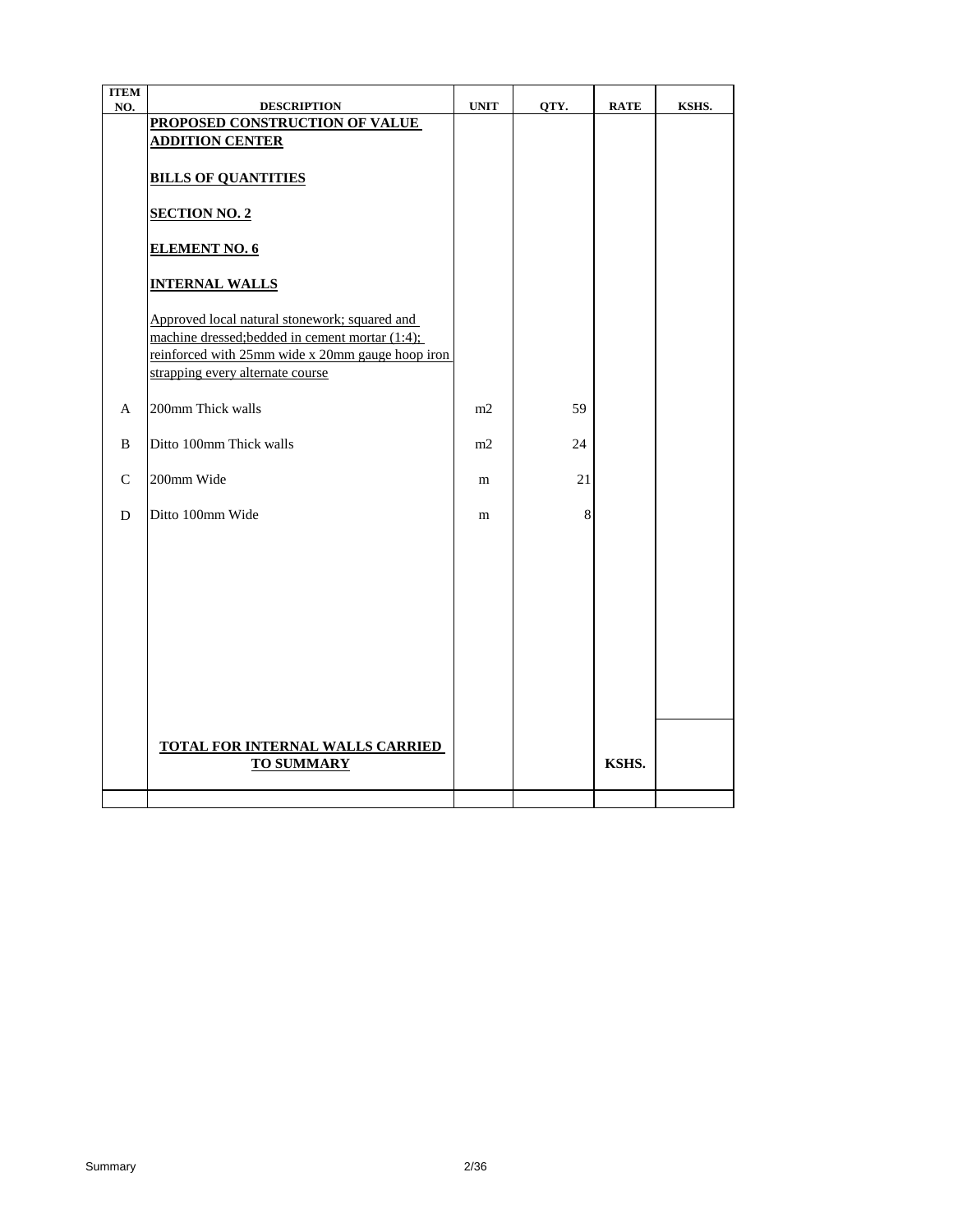| <b>ITEM</b>  |                                                              |             |              |             |       |
|--------------|--------------------------------------------------------------|-------------|--------------|-------------|-------|
| NO.          | <b>DESCRIPTION</b>                                           | <b>UNIT</b> | QTY.         | <b>RATE</b> | KSHS. |
|              | PROPOSED CONSTRUCTION OF VALUE                               |             |              |             |       |
|              | <u>ADDITION CENTER</u>                                       |             |              |             |       |
|              |                                                              |             |              |             |       |
|              | <b>BILLS OF QUANTITIES</b>                                   |             |              |             |       |
|              |                                                              |             |              |             |       |
|              | <b>SECTION NO. 2</b>                                         |             |              |             |       |
|              |                                                              |             |              |             |       |
|              | <b>ELEMENT NO. 7</b>                                         |             |              |             |       |
|              |                                                              |             |              |             |       |
|              | <b>WINDOWS</b>                                               |             |              |             |       |
|              |                                                              |             |              |             |       |
|              | <b>STEEL WINDOWS</b>                                         |             |              |             |       |
|              |                                                              |             |              |             |       |
|              | Supply and fix the following purpose made casement           |             |              |             |       |
|              | windows comprising of $50 \times 50 \times 16$ G and $25$ mm |             |              |             |       |
|              | "Z"                                                          |             |              |             |       |
|              | section framing including all coupling mullions              |             |              |             |       |
|              | etc:and                                                      |             |              |             |       |
|              | complete with bronze handles , peg stays and other           |             |              |             |       |
|              | ironmongery; factory primed with red oxide primer            |             |              |             |       |
|              | including cutting and pining fixing lugs to concrete         |             |              |             |       |
|              | or masonry work jambs; bedding in cement and sand            |             |              |             |       |
|              | (1:3) mortar, pointing all round frames in mastic            |             |              |             |       |
|              | easing oiling and adjusting opening lights on                |             |              |             |       |
|              | completion, including 4 mm glazing; All as per the           |             |              |             |       |
|              |                                                              |             |              |             |       |
| A            | Size 2800x 2100 mm high                                      | No.         | 7            |             |       |
|              |                                                              |             |              |             |       |
| B            | Size 2000x 600 mm high                                       | No.         | 4            |             |       |
|              |                                                              |             |              |             |       |
| $\mathsf{C}$ | Size 500x 600 mm high                                        | No.         | 4            |             |       |
|              |                                                              |             |              |             |       |
| D            | Size 1000x 1000 mm high                                      | No.         | 2            |             |       |
|              |                                                              |             |              |             |       |
| Ε            | Size 1800x 2100 mm high                                      | No.         | $\mathbf{1}$ |             |       |
|              |                                                              |             |              |             |       |
| F            | Size 800x 1000 mm high                                       | No.         | $\mathbf{1}$ |             |       |
|              |                                                              |             |              |             |       |
|              |                                                              |             |              |             |       |
|              |                                                              |             |              |             |       |
|              |                                                              |             |              |             |       |
|              | Carried to Collection                                        |             |              | Kshs.       |       |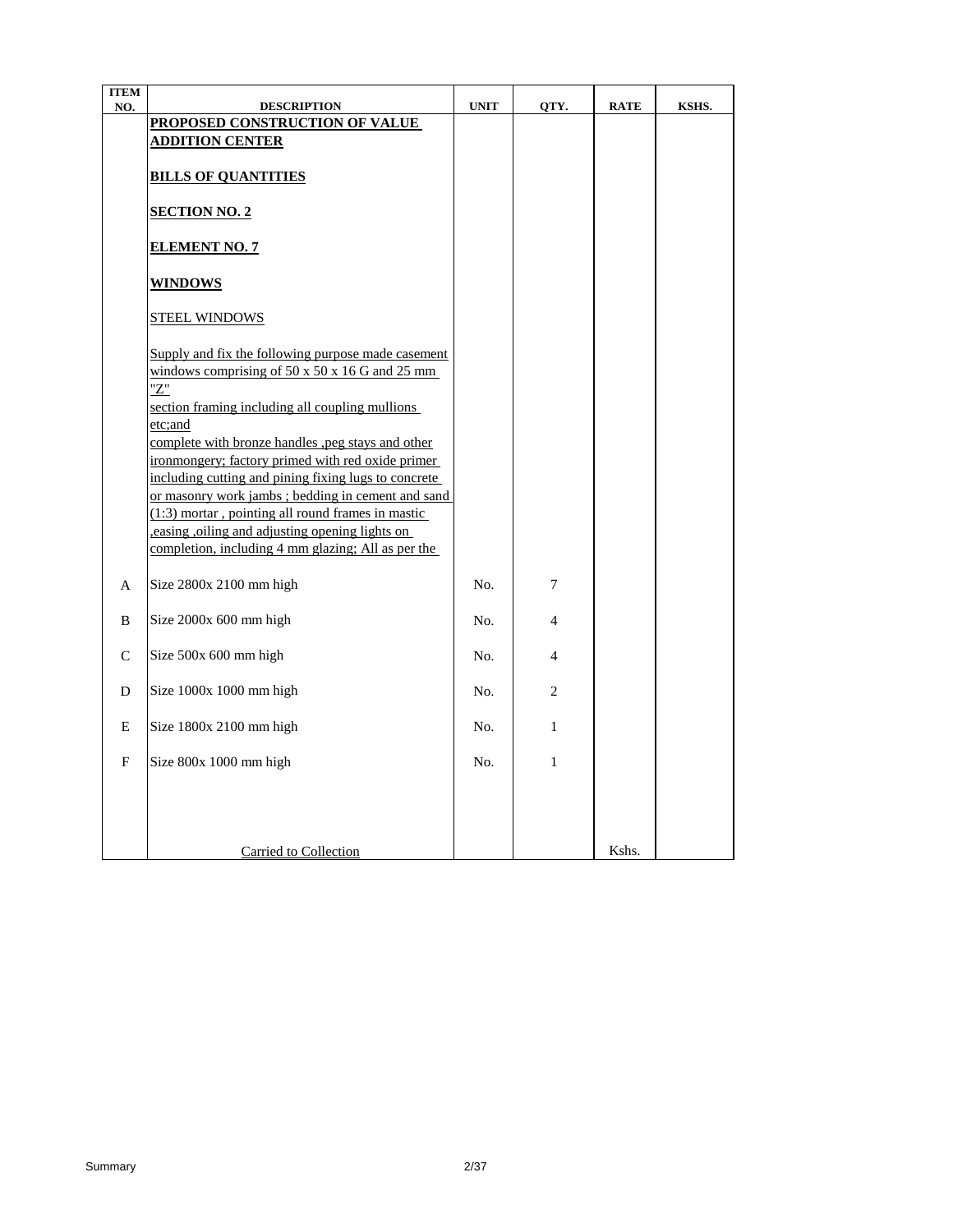| <b>ITEM</b><br>NO. | <b>DESCRIPTION</b>                                                   | <b>UNIT</b> | <b>QTY</b> | RATE  | KSHS. |
|--------------------|----------------------------------------------------------------------|-------------|------------|-------|-------|
|                    | <b>WINDOWS (CONT'D)</b>                                              |             |            |       |       |
|                    | Precast concrete weathered and throated window cills                 |             |            |       |       |
| A                  | Window cill over all size 275 x 100 mm high with 3<br>N <sub>o</sub> |             |            |       |       |
|                    | labour.<br>Prepare and apply three coats gloss paint to;             | m           | 36         |       |       |
| B                  | Windows                                                              | m2          | 110        |       |       |
|                    | Carried to Collection                                                |             |            | Kshs. |       |
|                    | <b>COLLECTION</b>                                                    |             |            |       |       |
|                    | Page No. 2/1                                                         |             |            |       |       |
|                    | Page No. 2/2                                                         |             |            |       |       |
|                    | <b>TOTAL FOR WINDOWS CARRIED TO</b><br><b>SUMMARY</b>                |             |            | KSHS. |       |
|                    |                                                                      |             |            |       |       |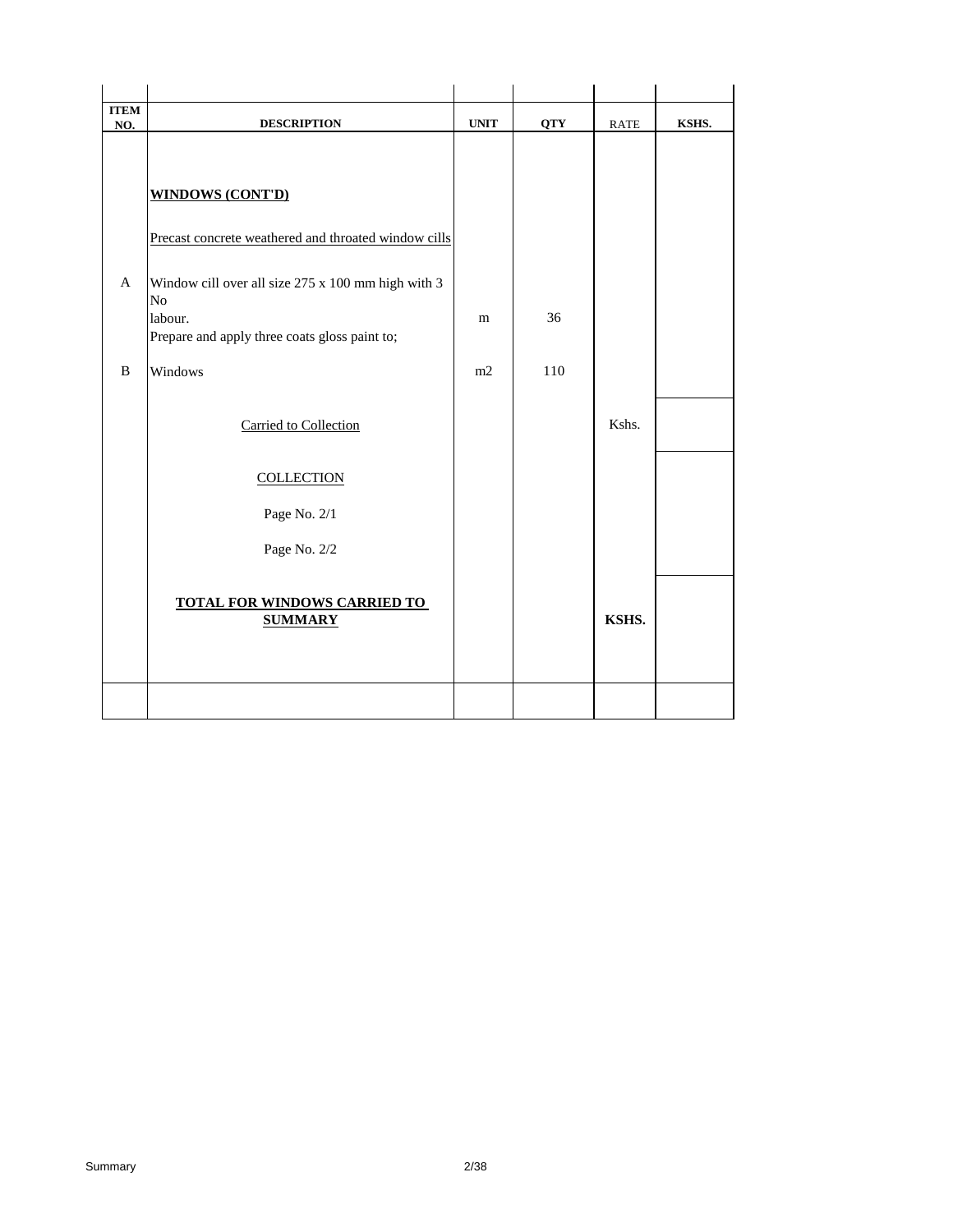| <b>ITEM</b> |                                                      |             |                |             |       |
|-------------|------------------------------------------------------|-------------|----------------|-------------|-------|
| NO.         | <b>DESCRIPTION</b><br>PROPOSED CONSTRUCTION OF VALUE | <b>UNIT</b> | <b>QTY</b>     | <b>RATE</b> | KSHS. |
|             | <b>ADDITION CENTER</b>                               |             |                |             |       |
|             |                                                      |             |                |             |       |
|             | <b>BILLS OF QUANTITIES</b>                           |             |                |             |       |
|             |                                                      |             |                |             |       |
|             | <b>SECTION NO. 2</b>                                 |             |                |             |       |
|             | <b>ELEMENT NO. 8</b>                                 |             |                |             |       |
|             |                                                      |             |                |             |       |
|             | <b>DOORS</b>                                         |             |                |             |       |
|             |                                                      |             |                |             |       |
|             | <b>Flush Doors</b>                                   |             |                |             |       |
|             | 45mm Thick blockboard semi-solid core flush door     |             |                |             |       |
|             | with hardwood lipping                                |             |                |             |       |
| A           | Size 900 x 2100 mm high door                         | No.         | 10             |             |       |
|             |                                                      |             |                |             |       |
|             | Frames                                               |             |                |             |       |
|             |                                                      |             |                |             |       |
|             | Sawn softwood frame                                  |             |                |             |       |
| B           | 150 x 30 mm Thick frames with two labours            | m           | 51             |             |       |
|             |                                                      |             |                |             |       |
| C           | 50x25mm architraves with two labours, plugged        | m           | 51             |             |       |
| D           | 25x24mm quadrant                                     | m           | 51             |             |       |
|             |                                                      |             |                |             |       |
|             | <b>Steel Doors</b>                                   |             |                |             |       |
|             | Suppl and fix steel casement door complete with      |             |                |             |       |
|             | fittings and accessories                             |             |                |             |       |
|             |                                                      |             |                |             |       |
| E           | Size 1800 x 2400 mm high door                        | No.         | $\mathbf{1}$   |             |       |
| F           | Ditto Size 900 x 2400 mm high door                   | No.         | $\overline{2}$ |             |       |
|             |                                                      |             |                |             |       |
|             |                                                      |             |                |             |       |
|             |                                                      |             |                |             |       |
|             | Carried to Collection                                |             |                | Kshs.       |       |
|             |                                                      |             |                |             |       |
|             |                                                      |             |                |             |       |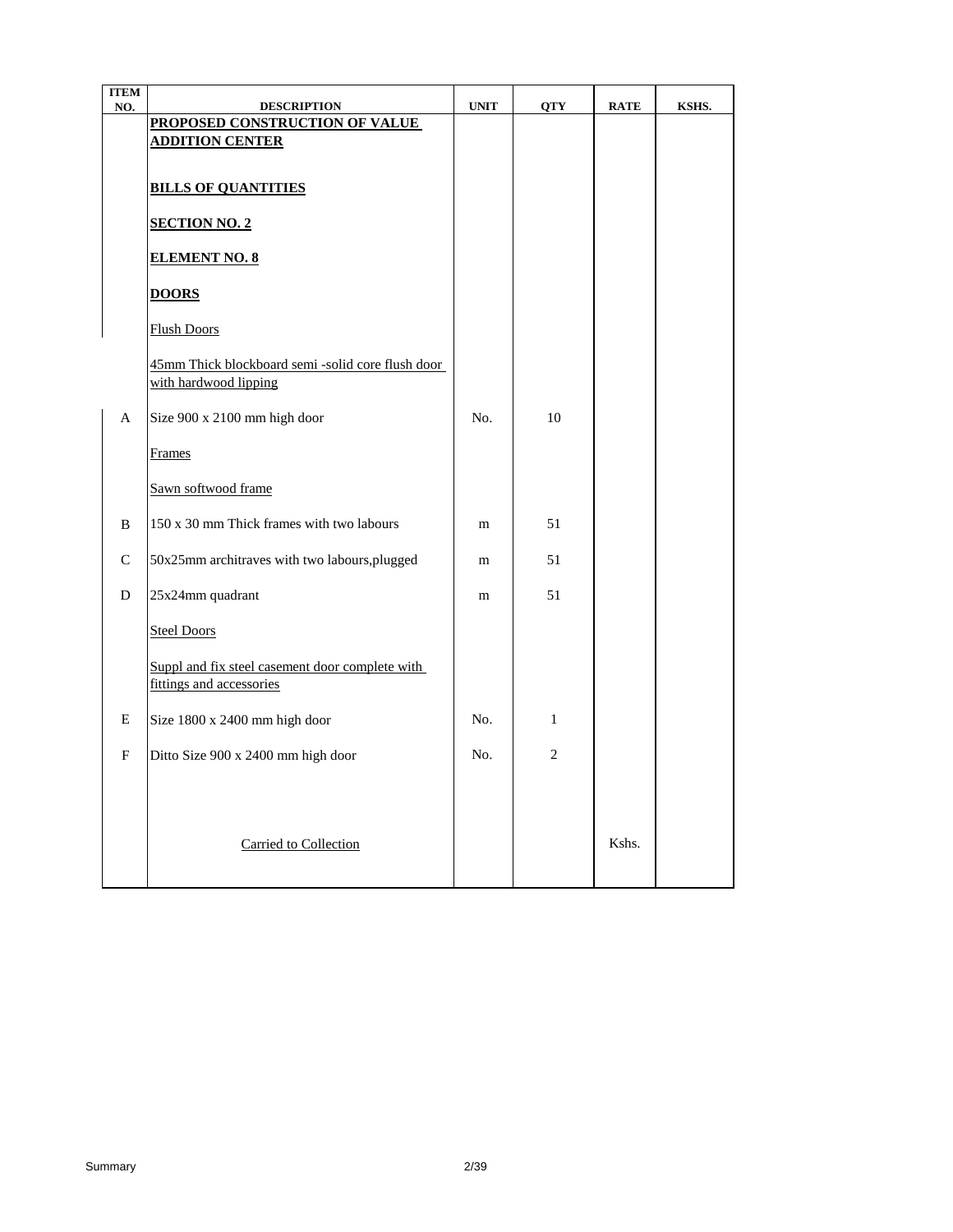| <b>ITEM</b><br>NO. | <b>DESCRIPTION</b>                                                                                                  | <b>UNIT</b> | <b>QTY</b> | RATE  | KSHS. |
|--------------------|---------------------------------------------------------------------------------------------------------------------|-------------|------------|-------|-------|
|                    | <b>DOORS (CONT'D)</b>                                                                                               |             |            |       |       |
|                    | Ironmongery                                                                                                         |             |            |       |       |
|                    | Supply and fix the following ironmongery as<br>applicable or equal and approved ironmongery with<br>matching screws |             |            |       |       |
| A                  | 100 mm Mild Steel Butt Hinges                                                                                       | Prs         | 16         |       |       |
| B                  | Two lever mortice lock including 2 No. Lever Handle Set                                                             |             | 10         |       |       |
| $\mathsf{C}$       | Rubber door stoper                                                                                                  | Set         | 12         |       |       |
|                    | Painting and decorating                                                                                             |             |            |       |       |
|                    | Prepare and apply three coats matt emulsion paint to                                                                |             |            |       |       |
| D                  | Timber surfaces                                                                                                     | m2          | 42         |       |       |
|                    | Prepare and apply three coats of gloss oil paint to                                                                 |             |            |       |       |
| E                  | Metal surfaces                                                                                                      | m2          | 27         |       |       |
|                    | Carried to Collection                                                                                               |             |            | Kshs. |       |
|                    | <b>COLLECTION</b>                                                                                                   |             |            |       |       |
|                    | Page No. 2/1                                                                                                        |             |            |       |       |
|                    | Page No. 2/2                                                                                                        |             |            |       |       |
|                    | <b>TOTAL FOR DOORS CARRIED TO</b><br><b>SUMMARY</b>                                                                 |             |            | KSHS. |       |
|                    |                                                                                                                     |             |            |       |       |
|                    |                                                                                                                     |             |            |       |       |
|                    |                                                                                                                     |             |            |       |       |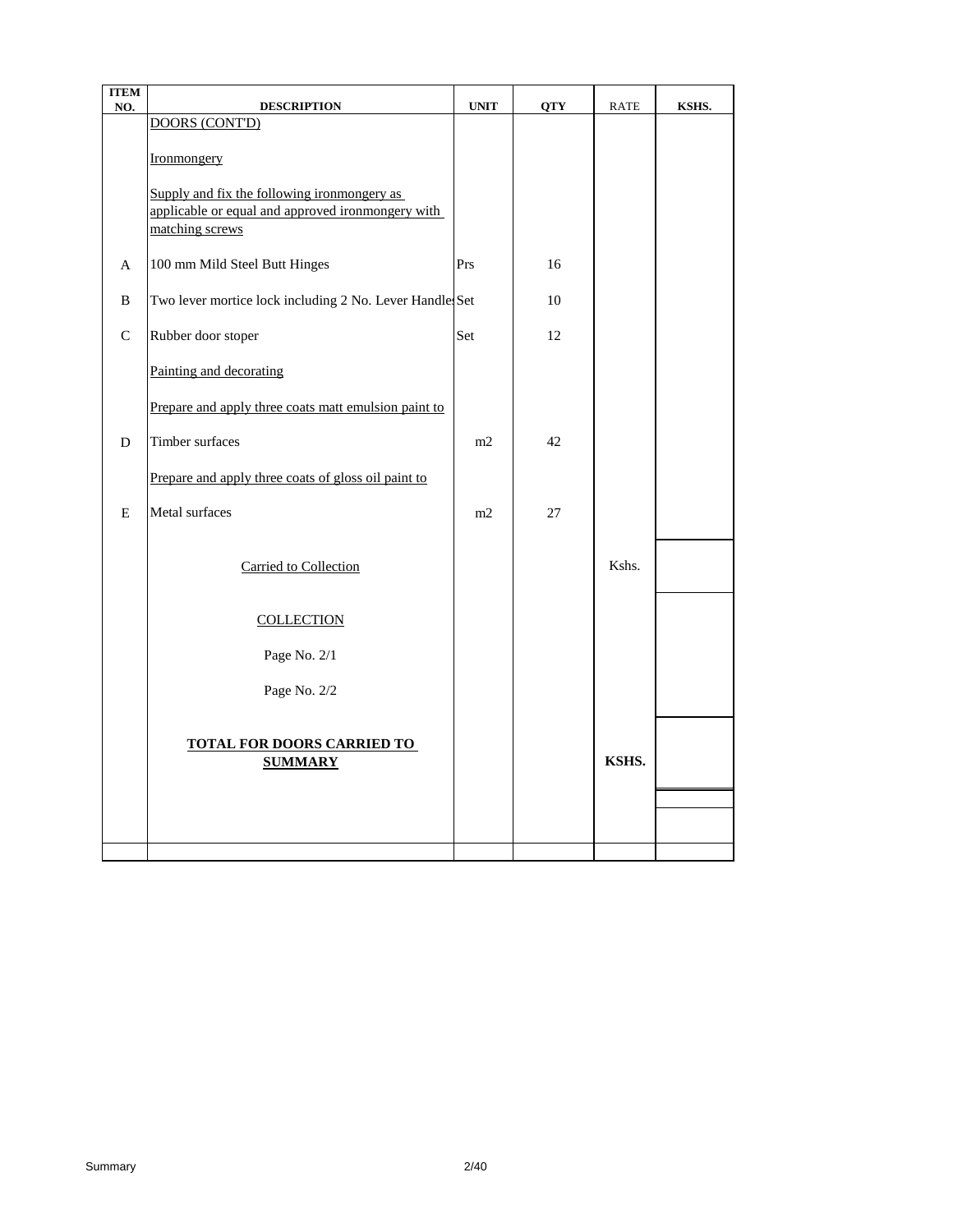| <b>ITEM</b>               |                                                                                        |                |              |             |       |
|---------------------------|----------------------------------------------------------------------------------------|----------------|--------------|-------------|-------|
| NO.                       | <b>DESCRIPTION</b><br>PROPOSED CONSTRUCTION OF VALUE                                   | <b>UNIT</b>    | <b>QTY</b>   | <b>RATE</b> | KSHS. |
|                           | <b>ADDITION CENTER</b>                                                                 |                |              |             |       |
|                           | <b>BILLS OF QUANTITIES</b>                                                             |                |              |             |       |
|                           | <b>SECTION NO. 2</b>                                                                   |                |              |             |       |
|                           | <b>ELEMENT NO. 9</b>                                                                   |                |              |             |       |
|                           | <b>EXTERNAL FINISHES</b>                                                               |                |              |             |       |
|                           | <b>Floor Finishes</b>                                                                  |                |              |             |       |
|                           | Cement Sand (1:4) screed as described                                                  |                |              |             |       |
| A                         | 20 mm Thick finished to receive ceramic floor tiles                                    | m2             | 6            |             |       |
|                           | <b>Terrazzo floor finishes</b>                                                         |                |              |             |       |
| B                         | 12mm thick terrazzo floor finishes as directed by the<br>Architect.                    | m2             | 6            |             |       |
| $\mathcal{C}$             | 100 mm high terrazzo Skirting                                                          | m              | 9            |             |       |
| D                         | 3 mm x 25 mm deep plastic dividing strips of approved colour<br>in floor (provisional) | m              | 76           |             |       |
|                           | Cement, sand, lime $(1:2:9)$ in :-                                                     |                |              |             |       |
| E                         | 12 mm Thick plaster to masonry or concrete surfaces                                    | m2             | 168          |             |       |
|                           | Ramp                                                                                   |                |              |             |       |
| $\boldsymbol{\mathrm{F}}$ | 2000x2400mm Mass Concrete Ramp                                                         | N <sub>0</sub> | $\mathbf{1}$ |             |       |
|                           |                                                                                        |                |              |             |       |
|                           |                                                                                        |                |              |             |       |
|                           |                                                                                        |                |              |             |       |
|                           | <b>Carried to Collection</b>                                                           |                |              | Kshs.       |       |
|                           |                                                                                        |                |              |             |       |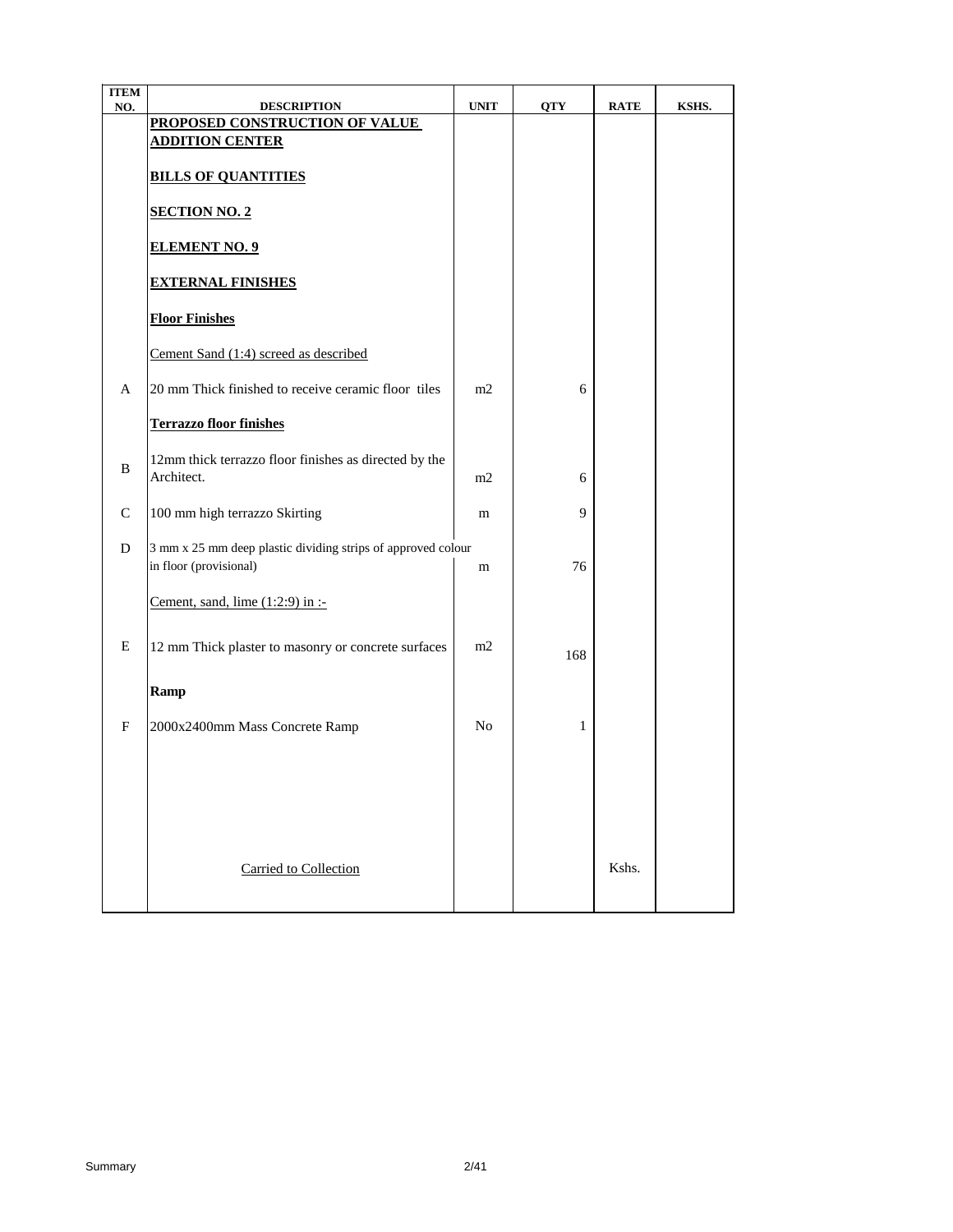| <b>ITEM</b><br>NO. | <b>DESCRIPTION</b>                                                                                    | $\ensuremath{\text{UNIT}}$ | <b>QTY</b> | $\ensuremath{\mathsf{RATE}}$ | KSHS. |
|--------------------|-------------------------------------------------------------------------------------------------------|----------------------------|------------|------------------------------|-------|
|                    | Painting and Decorating<br>Prepare and apply three coats internal quality matt<br>emulsion paint to:- |                            |            |                              |       |
| A                  | Plastered wall surfaces                                                                               | m2                         | 168        |                              |       |
|                    |                                                                                                       |                            |            |                              |       |
|                    |                                                                                                       |                            |            |                              |       |
|                    |                                                                                                       |                            |            |                              |       |
|                    | Carried to Collection                                                                                 |                            |            | Kshs.                        |       |
|                    | <b>COLLECTION</b><br>Page No. 2/1<br>Page No. 2/2                                                     |                            |            |                              |       |
|                    |                                                                                                       |                            |            |                              |       |
|                    | <b>TOTAL FOR EXTERNAL FINISHES CARRIED</b><br><b>TO SUMMARY</b>                                       |                            |            | KSHS.                        |       |
|                    |                                                                                                       |                            |            |                              |       |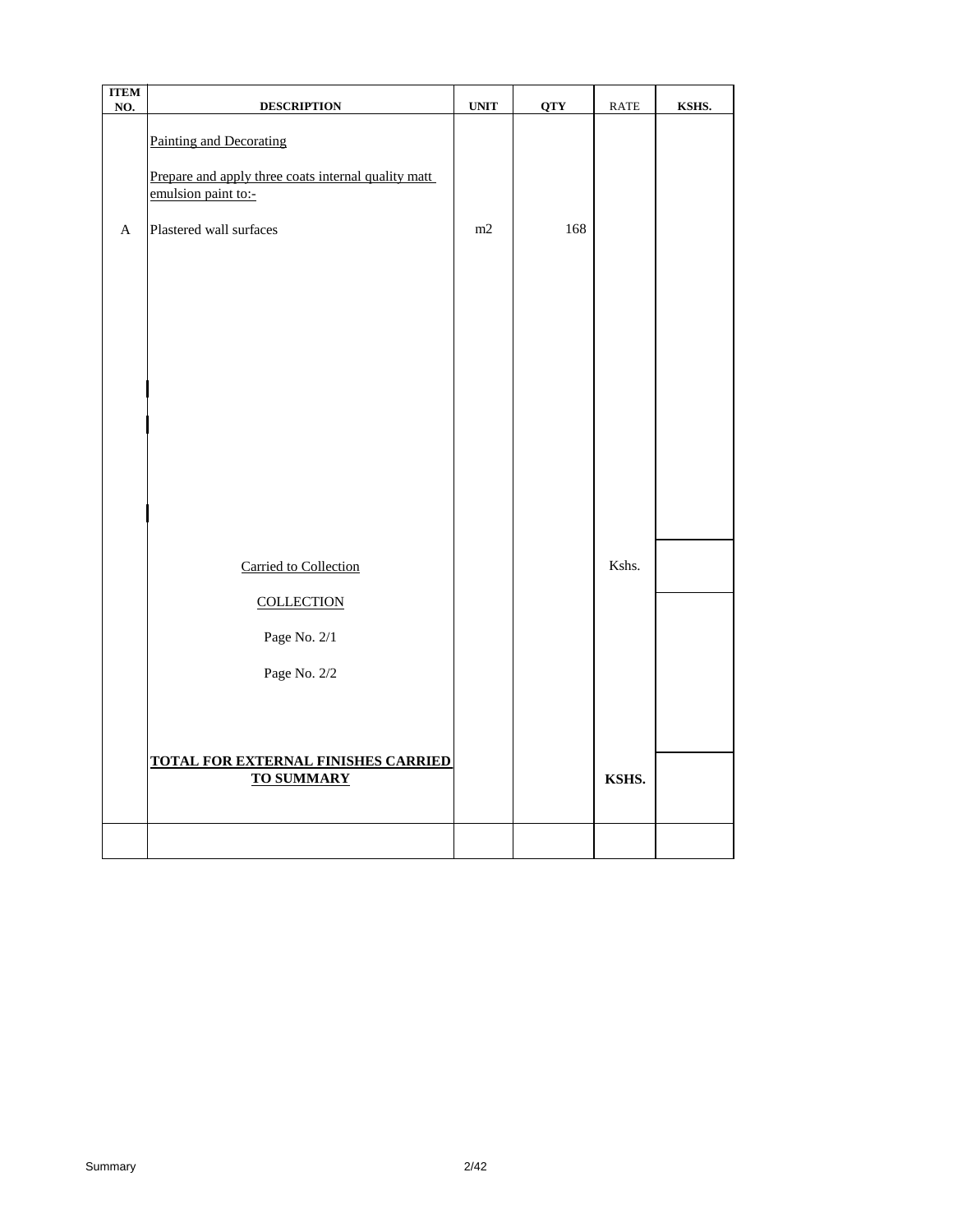| <b>ITEM</b><br>NO. | <b>DESCRIPTION</b>                                                                                                                                                             | <b>UNIT</b> | <b>QTY</b> | <b>RATE</b> | KSHS. |
|--------------------|--------------------------------------------------------------------------------------------------------------------------------------------------------------------------------|-------------|------------|-------------|-------|
|                    | PROPOSED CONSTRUCTION OF VALUE                                                                                                                                                 |             |            |             |       |
|                    | <b>ADDITION CENTER</b>                                                                                                                                                         |             |            |             |       |
|                    | <b>BILLS OF QUANTITIES</b>                                                                                                                                                     |             |            |             |       |
|                    | <b>SECTION NO. 2</b>                                                                                                                                                           |             |            |             |       |
|                    | <b>ELEMENT NO.10</b>                                                                                                                                                           |             |            |             |       |
|                    | <b>INTERNAL FINISHES</b>                                                                                                                                                       |             |            |             |       |
|                    | <b>Floor Finishes</b>                                                                                                                                                          |             |            |             |       |
|                    | Cement Sand (1:4) screed as described                                                                                                                                          |             |            |             |       |
| A                  | 20 mm Thick finished to receive ceramic floor tiles                                                                                                                            | m2          | 145        |             |       |
|                    | Supply and fix with and including Sika Ceramic<br>100g grey adhesive and grouting with Sika tile grout<br>and pointing to match. Rate to include breakage and<br>cutting waste |             |            |             |       |
| B                  | 300 x 300 mm ceramic floor tiles in patterns as<br>directed                                                                                                                    | m2          | 52         |             |       |
| C                  | 100 mm Skirting tile cut out of tiles above                                                                                                                                    | m           | 118        |             |       |
|                    | <b>Terrazzo floor finishes</b>                                                                                                                                                 |             |            |             |       |
| D                  | 12mm thick terrazzo floor finishes as directed by the<br>Architect.                                                                                                            | m2          | 92         |             |       |
| E                  | 100 mm high terrazzo Skirting                                                                                                                                                  | m           | 56         |             |       |
| F                  | 3 mm x 25 mm deep plastic dividing strips of approved colour<br>in floor (provisional)                                                                                         | m           | 316        |             |       |
|                    | Cement, sand, lime $(1:2:9)$ in :-                                                                                                                                             |             |            |             |       |
| G                  | 12 mm Thick plaster to masonry or concrete surfaces                                                                                                                            | m2          | 336        |             |       |
|                    | Cement Sand (1:4) render to walls                                                                                                                                              |             |            |             |       |
| H                  | 10 mm Thick backing to receive wall tiles                                                                                                                                      | m2          | 16         |             |       |
|                    | Supply and fix with and including Sika Ceramic<br>100g grey adhesive and grouting with Sika tile grout<br>and pointing to match. Rate to include breakage and<br>cutting waste |             |            |             |       |
| Ι.                 | 300 x 300 mm Ceramic tiles in patterns as directed                                                                                                                             | m2          | 16         |             |       |
|                    | Carried to Collection                                                                                                                                                          |             |            | Kshs.       |       |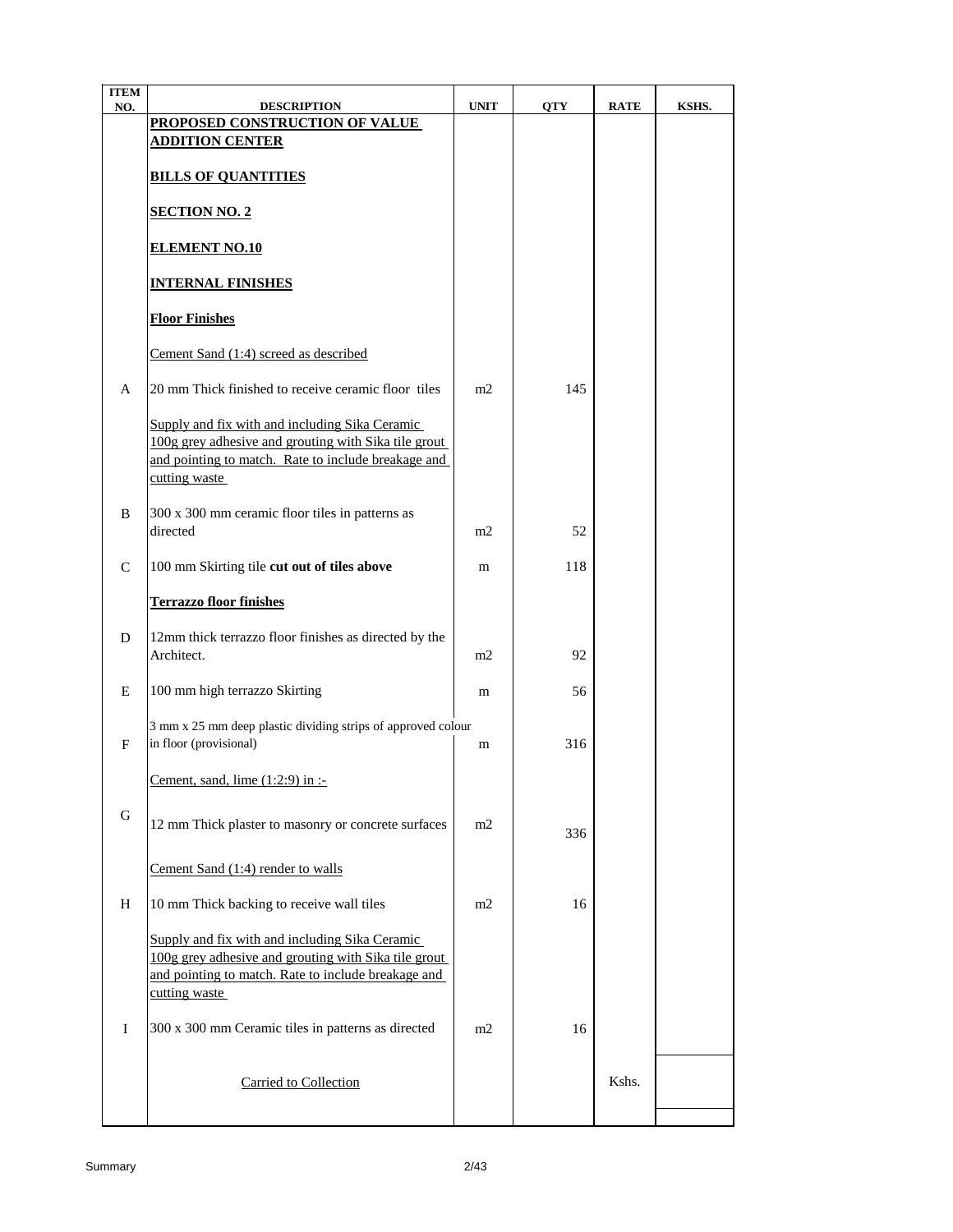| <b>ITEM</b><br>NO. | <b>DESCRIPTION</b>                                                                                  | <b>UNIT</b> | <b>QTY</b> | <b>RATE</b> | KSHS. |
|--------------------|-----------------------------------------------------------------------------------------------------|-------------|------------|-------------|-------|
|                    | <b>Painting and Decorating</b>                                                                      |             |            |             |       |
| A                  | Prepare and apply two coats internal quality matt<br>emulsion paint to:-<br>Plastered wall surfaces | m2          | 336        |             |       |
|                    | <b>Ceiling Finishes</b>                                                                             |             |            |             |       |
|                    | <b>Chipboard ceiling</b>                                                                            |             |            |             |       |
| B                  | Chipboard ceiling                                                                                   | m2          | 145        |             |       |
| $\mathcal{C}$      | Provide and fix 50x50mm cornices                                                                    | m2          | 132        |             |       |
| ${\bf D}$          | Brandering size 75x50mm plugged                                                                     | m2          | 428        |             |       |
|                    | Prepare and apply two coats internal quality matt<br>emulsion paint to:-                            |             |            |             |       |
| E                  | soffits of chipboard                                                                                | m2          | 145        |             |       |
|                    |                                                                                                     |             |            |             |       |
|                    | Carried to Collection                                                                               |             |            | Kshs.       |       |
|                    | <b>COLLECTION</b>                                                                                   |             |            |             |       |
|                    | Page No. 2/1                                                                                        |             |            |             |       |
|                    | Page No. 2/2                                                                                        |             |            |             |       |
|                    |                                                                                                     |             |            |             |       |
|                    |                                                                                                     |             |            |             |       |
|                    | <b>TOTAL FOR INTERNAL FINISHES CARRIED</b><br><b>TO SUMMARY</b>                                     |             |            | KSHS.       |       |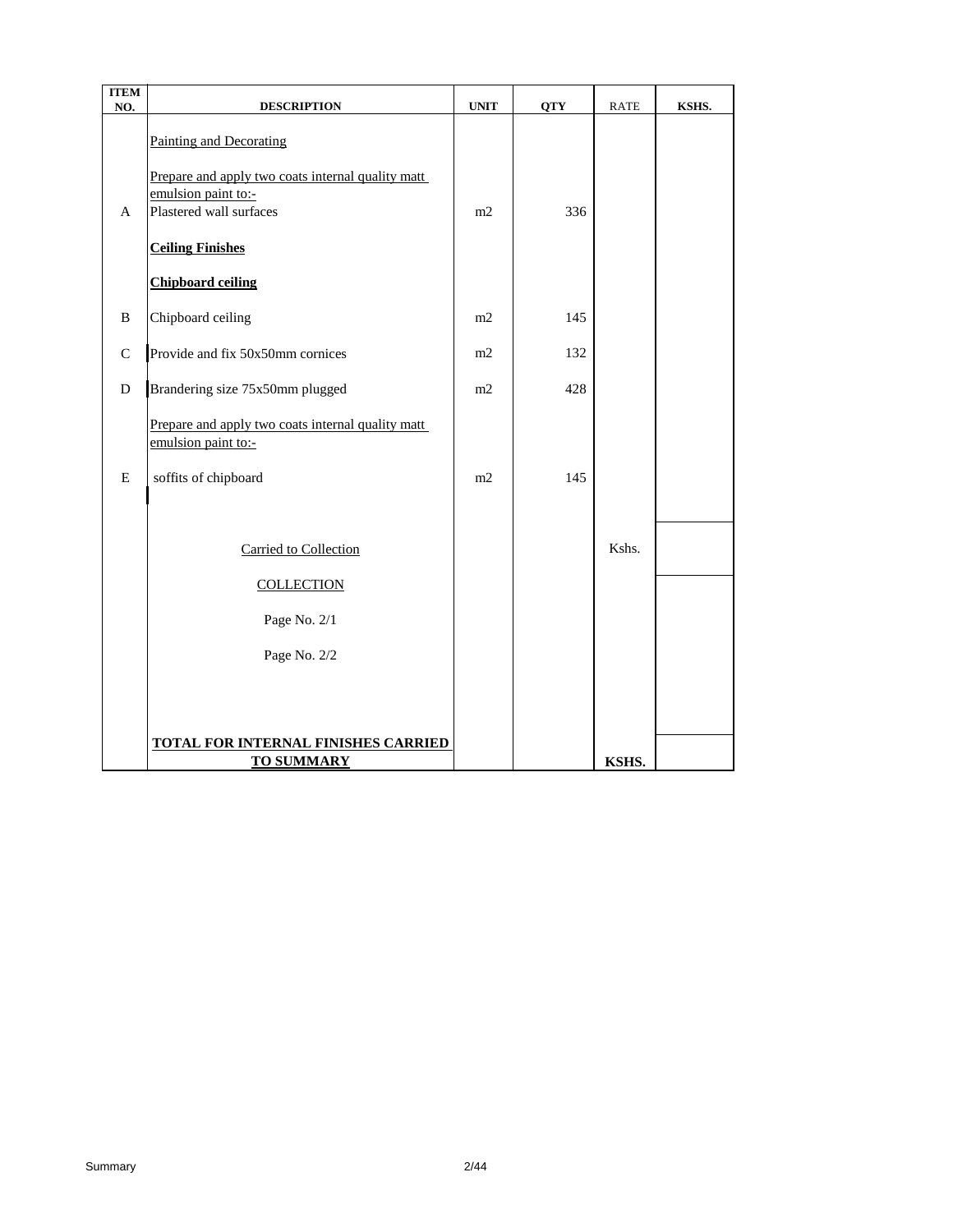| <b>ITEM</b><br>NO. | <b>DESCRIPTION</b>             | <b>UNIT</b> | <b>OTY</b> | <b>RATE</b> | KSHS. |
|--------------------|--------------------------------|-------------|------------|-------------|-------|
|                    | PROPOSED CONSTRUCTION OF VALUE |             |            |             |       |
|                    | <b>ADDITION CENTER</b>         |             |            |             |       |
|                    | <b>BILLS OF QUANTITIES</b>     |             |            |             |       |
|                    | <b>SECTION NO. 2</b>           |             |            |             |       |
|                    | <b>SUMMARY</b>                 | PAGE NO.    |            |             |       |
| 1.                 | <b>SUBSTRUCTURES</b>           | 2/5         |            |             |       |
| 2.                 | <b>IRC SUPERSTRUCTURE</b>      | 2/6         |            |             |       |
| 3                  | <b>ROOF</b>                    | 2/4         |            |             |       |
| $\overline{4}$     | <b>EXTERNAL WALLS</b>          | 2/15        |            |             |       |
| 5                  | <b>INTERNAL WALLS</b>          | 2/16        |            |             |       |
| 6                  | <b>WINDOWS</b>                 | 2/18        |            |             |       |
| $\tau$             | <b>DOORS</b>                   | 2/20        |            |             |       |
| 8                  | <b>EXTERNAL FINISHES</b>       | 2/22        |            |             |       |
| 9                  | <b>INTERNAL FINISHES</b>       | 2/24        |            |             |       |
|                    |                                |             |            |             |       |
|                    |                                |             |            |             |       |
|                    |                                |             |            |             |       |
|                    | TOTAL CARRIED TO MAIN SUMMARY  | KSHS.       |            |             |       |
|                    |                                |             |            |             |       |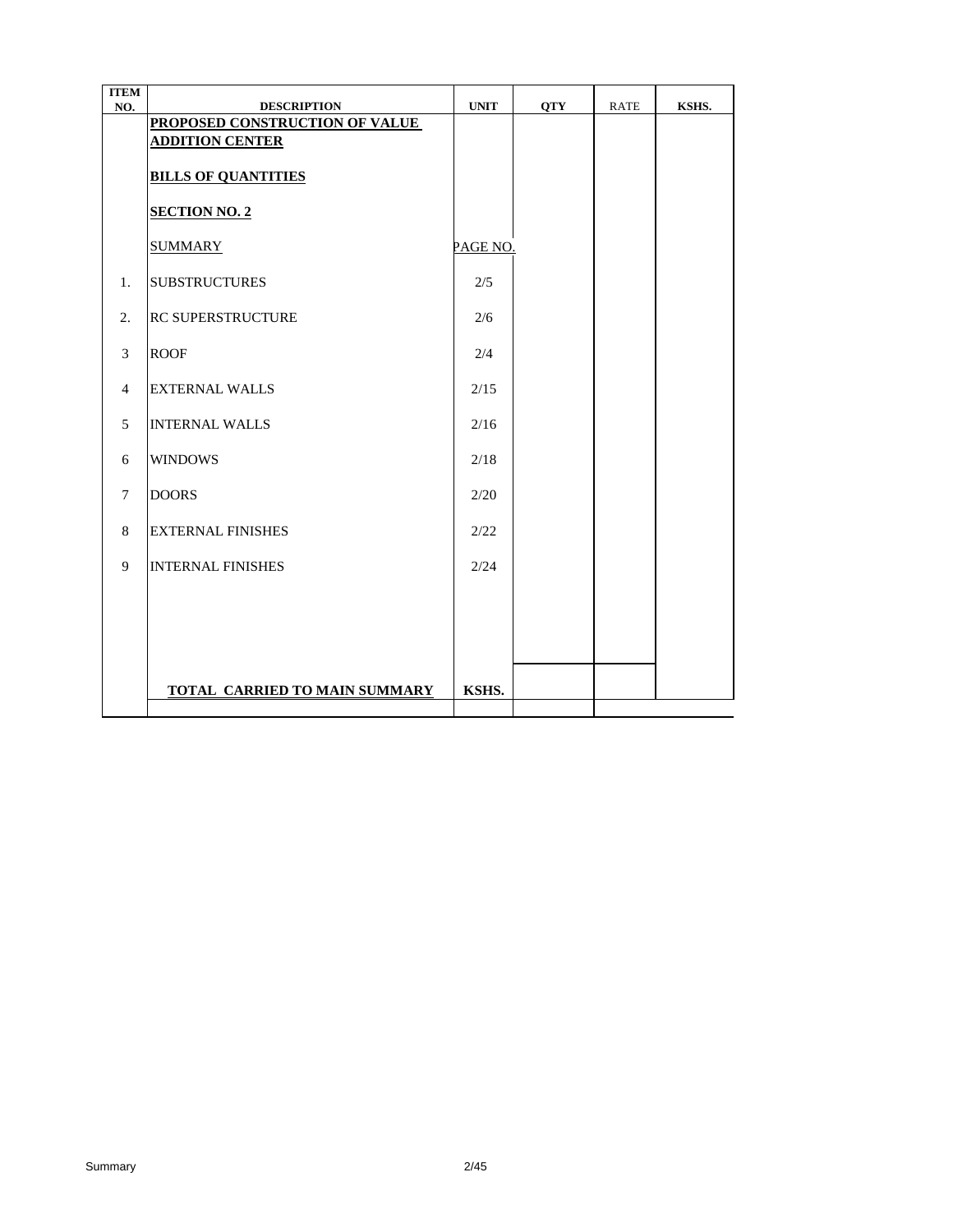| <b>ITEM</b>  |                                                  |             |       |         |                |
|--------------|--------------------------------------------------|-------------|-------|---------|----------------|
| NO.          | <b>DESCRIPTION</b>                               | <b>UNIT</b> | QTY.  | KSHS.   | CTS.           |
|              | PROPOSED CONSTRUCTION OF VALUE                   |             |       |         |                |
|              | <b>ADDITION CENTER</b>                           |             |       |         |                |
|              | <b>BILLS OF QUANTITIES</b>                       |             |       |         |                |
|              | <b>SECTION NO. 3</b>                             |             |       |         |                |
|              |                                                  |             |       |         |                |
|              | PRIME COST AND PROVISIONAL SUMS                  |             |       |         |                |
|              | <b>PRIME COST SUMS</b>                           |             |       |         |                |
| A            | Allow a Prime Cost Sum of Kenya Shillings One    |             |       |         |                |
|              | Hundred Thousand for Electrical works            |             | Sum   | 100,000 | $00\,$         |
| <sub>R</sub> | Allow a Prime Cost Sum of Kenya ShillingsTwo     |             |       |         |                |
|              | Hundred Thousand for Contigency                  |             | Sum   | 200,000 | $00\,$         |
|              |                                                  |             |       |         |                |
| $\mathbf C$  | Allow a Prime Cost Sum of Kenya Shillings Eighty |             |       |         |                |
|              | Thousand for Project Management                  |             | Sum   | 80,000  | $00\,$         |
|              |                                                  |             |       |         |                |
| D            | Allow a Prime Cost Sum of Kenya Shillings One    |             |       |         |                |
|              | Hundred Thousand for Plumbing works              |             | Sum   | 100,000 | 0 <sub>0</sub> |
|              |                                                  |             |       |         |                |
| Ε            | Allow a Prime Cost Sum of Kenya Shillings One    |             |       |         |                |
|              | Hundred Thousand for Sink and Worktops           |             | Sum   | 100,000 | 0 <sub>0</sub> |
|              |                                                  |             |       |         |                |
|              |                                                  |             |       |         |                |
|              |                                                  |             |       |         |                |
|              |                                                  |             |       |         |                |
|              |                                                  |             |       |         |                |
|              |                                                  |             |       |         |                |
|              |                                                  |             |       |         |                |
|              |                                                  |             |       |         |                |
|              |                                                  |             |       |         |                |
|              |                                                  |             |       |         |                |
|              | <b>TOTAL FOR PRIME COST AND</b>                  |             |       |         |                |
|              | PROVISIONAL SUMS CARRIED TO                      |             |       |         |                |
|              | <b>SUMMARY</b>                                   |             | KSHS. | 580,000 | $\bf{00}$      |
|              |                                                  |             |       |         |                |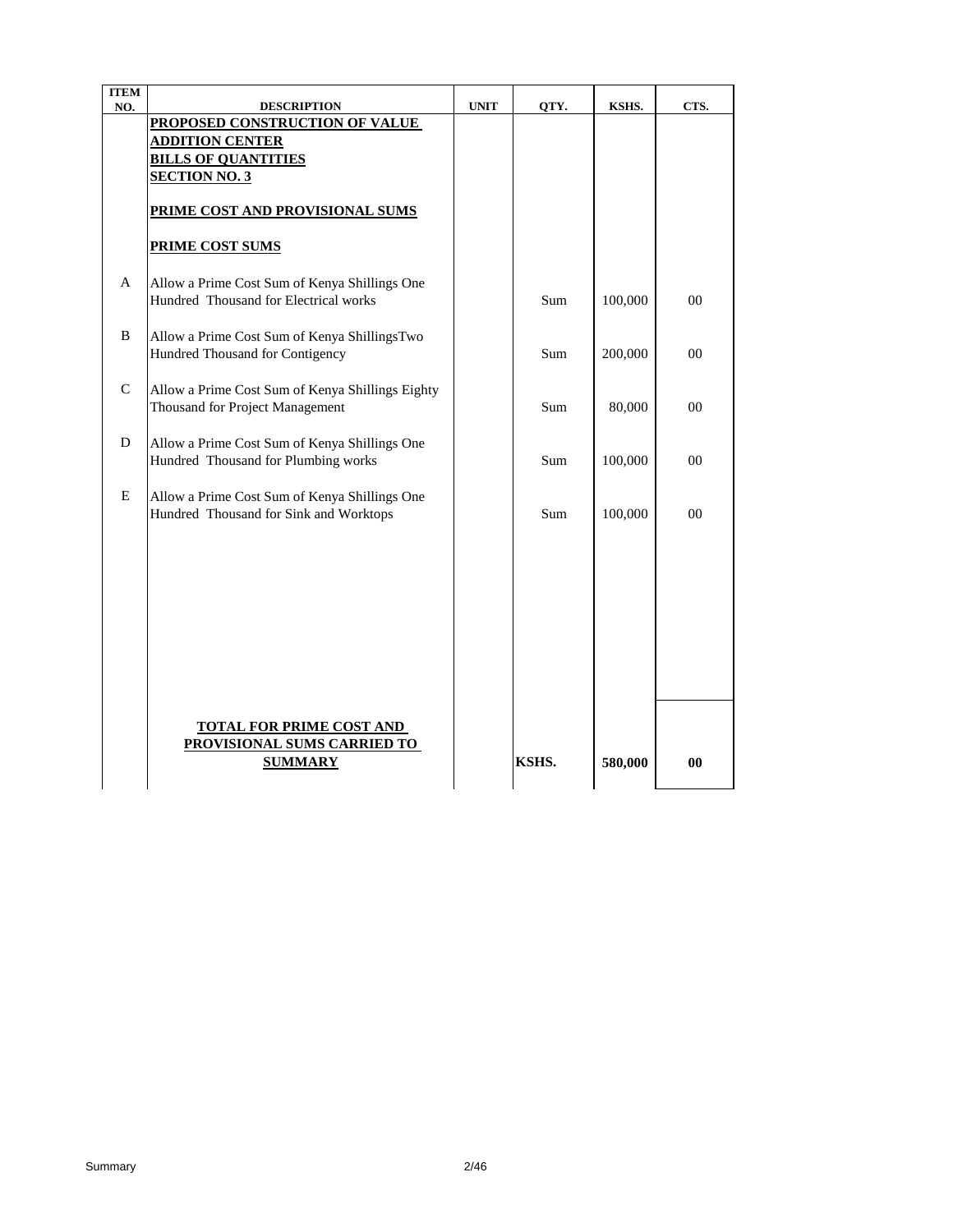| <b>TTEM</b><br>NO. |                                                          |          | SHS. | CTS. |  |
|--------------------|----------------------------------------------------------|----------|------|------|--|
|                    | PROPOSED CONSTRUCTION OF VALUE<br><b>ADDITION CENTER</b> |          |      |      |  |
|                    | <b>MAIN SUMMARY</b>                                      | PAGE NO. |      |      |  |
| 1.                 | <b>PRELIMINARIES</b>                                     | 1/26     |      |      |  |
| 2.                 | <b>BUILDER'S WORKS</b>                                   | 2/25     |      |      |  |
| $\mathcal{F}$      | <b>PROVISIONAL SUMS</b>                                  | 3/1      |      |      |  |
|                    | <b>SUB-TOTAL</b>                                         |          |      |      |  |
|                    | <b>DD</b> 16% VAT                                        |          |      |      |  |
|                    | <b>TOTAL CARRIED TO FORM OF TENDER</b>                   | KSHS.    |      |      |  |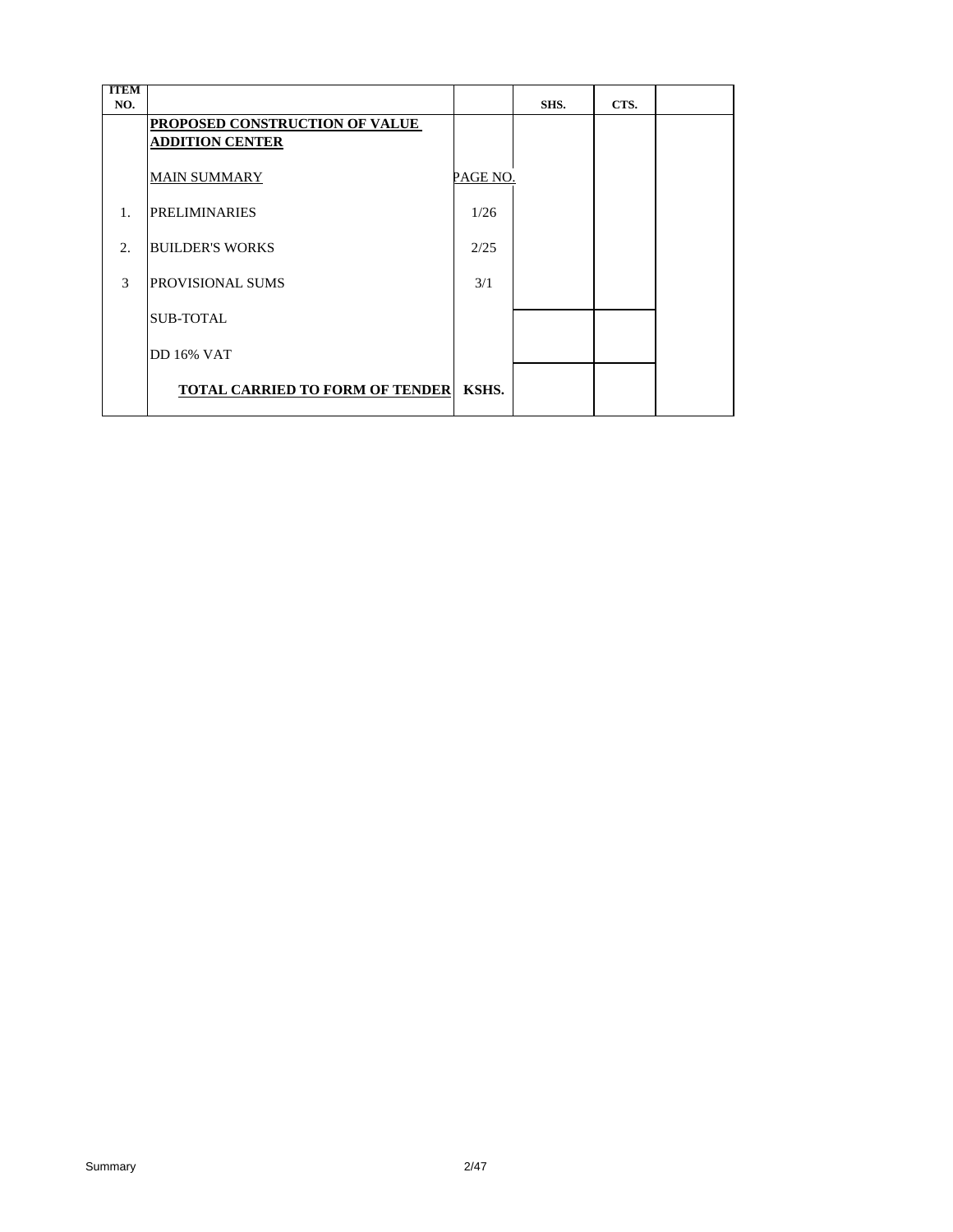| <b>ITEM</b>              |                                                                                                               |             |            |             |       |
|--------------------------|---------------------------------------------------------------------------------------------------------------|-------------|------------|-------------|-------|
| NO.                      | <b>DESCRIPTION</b>                                                                                            | <b>UNIT</b> | <b>OTY</b> | <b>RATE</b> | KSHS. |
|                          | PROPOSED CONSTRUCTION OF HATCHERY<br>UNIT                                                                     |             |            |             |       |
|                          |                                                                                                               |             |            |             |       |
|                          | <b>BILLS OF OUANTITIES</b>                                                                                    |             |            |             |       |
|                          | <b>SECTION NO. 2</b>                                                                                          |             |            |             |       |
|                          |                                                                                                               |             |            |             |       |
|                          | <b>ELEMENT NO.1</b>                                                                                           |             |            |             |       |
|                          | <b>SUBSTRUCTURE</b>                                                                                           |             |            |             |       |
|                          | (All Provisional)                                                                                             |             |            |             |       |
|                          | <b>NOTES</b>                                                                                                  |             |            |             |       |
| $\mathbf{1}$             |                                                                                                               |             |            |             |       |
|                          | The Tenderer's attention is drawn to the Preliminaries                                                        |             |            |             |       |
|                          | Contract Particulars Clause 8.0 which states that the                                                         |             |            |             |       |
|                          | Standard Method of Measurement is the June 2008                                                               |             |            |             |       |
|                          | Edition. Per Clause $D5(g)$ of this S.M.M all excavations                                                     |             |            |             |       |
|                          | in this BoQ have been measured NET and no                                                                     |             |            |             |       |
|                          | allowance has been made for working space and the<br>tenderer is shall price for the excavations accordingly. |             |            |             |       |
|                          |                                                                                                               |             |            |             |       |
| $\overline{\mathcal{L}}$ | Cement for all Structural Works in these Bills of                                                             |             |            |             |       |
|                          | Quantities shall strictly be Grade 32.5                                                                       |             |            |             |       |
| $\ddot{\mathbf{3}}$      | Cement for Non-Structural Works in these Bills of                                                             |             |            |             |       |
|                          | Quantities shall be Grade 32.5                                                                                |             |            |             |       |
|                          |                                                                                                               |             |            |             |       |
| $\mathbf{A}$             | All Reinforcement in these Bills of Quantities shall be to                                                    |             |            |             |       |
|                          | BS 4449:1997 with the following characteristic; a)                                                            |             |            |             |       |
|                          | Grade 460 B high strength type 2 Ribbed bars with                                                             |             |            |             |       |
|                          | proof stress of 460N/mm <sup>2</sup> ; allow for cutting, bending,                                            |             |            |             |       |
|                          | hoisting and fixing including all necessary trying wires<br>and spacer stools;                                |             |            |             |       |
|                          |                                                                                                               |             |            |             |       |
|                          |                                                                                                               |             |            |             |       |
|                          |                                                                                                               |             |            |             |       |
|                          |                                                                                                               |             |            |             |       |
|                          |                                                                                                               |             |            |             |       |
|                          |                                                                                                               |             |            |             |       |
|                          |                                                                                                               |             |            |             |       |
|                          |                                                                                                               |             |            |             |       |
|                          |                                                                                                               |             |            |             |       |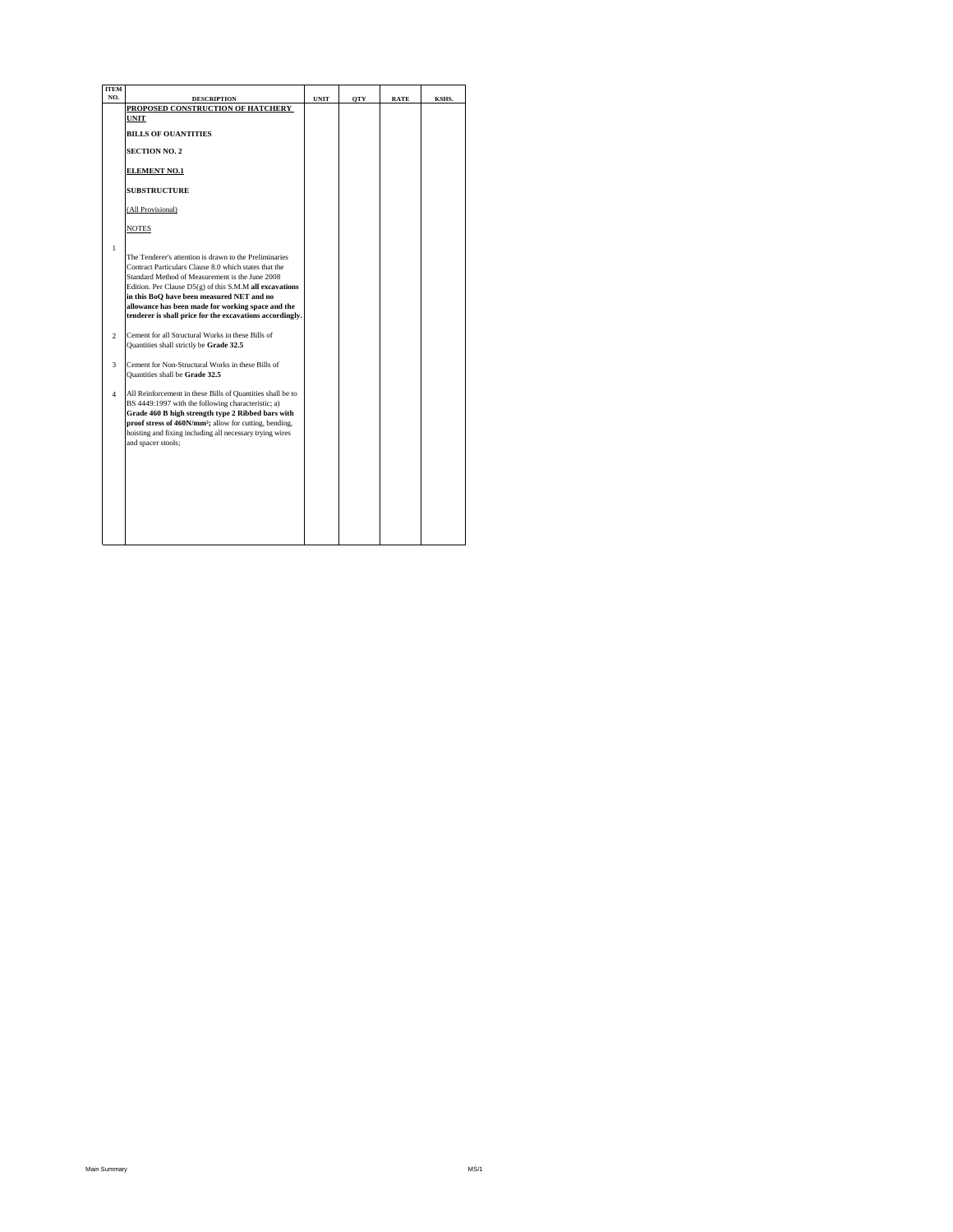| <b>ITEM</b><br>NO. | <b>DESCRIPTION</b>                                                                                                                     | <b>UNIT</b>    | <b>OTY</b> | <b>RATE</b> | KSHS. |
|--------------------|----------------------------------------------------------------------------------------------------------------------------------------|----------------|------------|-------------|-------|
|                    | SUBSTRUCTURES (CONT'D)                                                                                                                 |                |            |             |       |
|                    | Excavations & Earthworks                                                                                                               |                |            |             |       |
| A                  | Excavate to remove top vegetable soil average 150mm<br>deep; remove from site                                                          | m <sub>2</sub> | 494        |             |       |
| B                  | Excavate to reduce levels, not exceeding 1.5 m deep from<br>stripped level                                                             | m3.            | 212        |             |       |
| $\mathbf C$        | Excavate for strip foundations not exceeding 1.5 m deep<br>from reduced level                                                          | m3.            | 98         |             |       |
| D                  | Ditto for Column Bases not exceeding 1.5 m deep from<br>reduced level                                                                  | m3             | 81         |             |       |
| E                  | Allow for keeping excavations free from water by baling<br>or pumping as required including provision of drains, etc.,<br>as described | <b>Item</b>    |            |             |       |
| F                  | Allow for maintaining and supporting sides of<br>excavations and for keeping free from fallen materials as<br>described                | <b>Item</b>    |            |             |       |
|                    | Disposal                                                                                                                               |                |            |             |       |
| G                  | Backfilling around foundations & columns                                                                                               | m3             | 110        |             |       |
| Н                  | Load and cart away surplus spoil                                                                                                       | m3             | 182        |             |       |
|                    | <b>Imported filling</b>                                                                                                                |                |            |             |       |
| L                  | 300mm Thick approved hardcore under floor bed well<br>compacted                                                                        | m <sub>2</sub> | 494        |             |       |
| $\mathbf{I}$       | 40mm Thick Murram or quarry dust blinding to hardcore                                                                                  | m <sub>2</sub> | 494        |             |       |
|                    |                                                                                                                                        |                |            |             |       |
|                    | Carried to Collection                                                                                                                  |                |            | Kshs.       |       |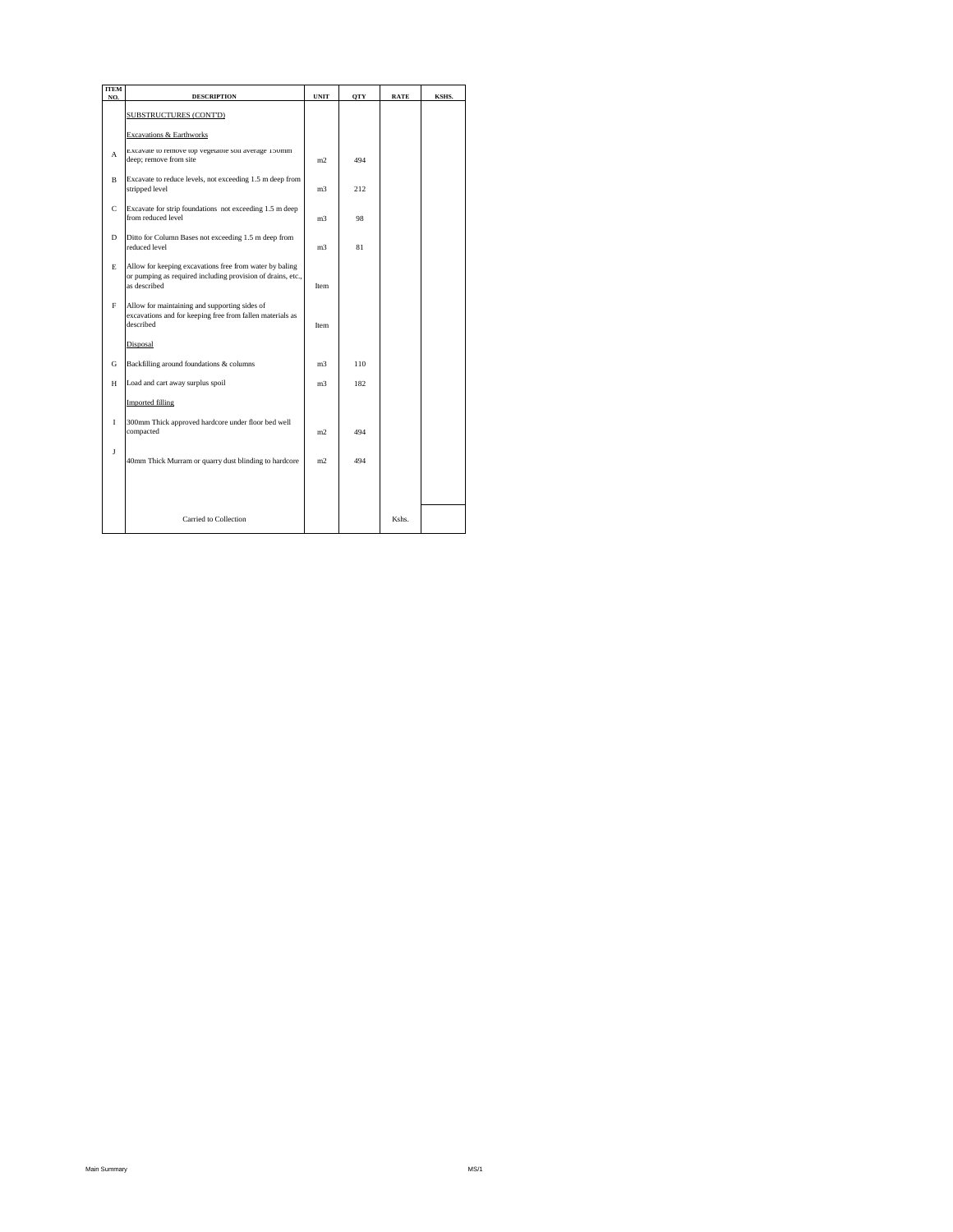| <b>ITEM</b><br>NO. | <b>DESCRIPTION</b>                                                                                                                                                                                                                                                                                               | <b>UNIT</b>    | <b>OTY</b>     | <b>RATE</b> | KSHS. |
|--------------------|------------------------------------------------------------------------------------------------------------------------------------------------------------------------------------------------------------------------------------------------------------------------------------------------------------------|----------------|----------------|-------------|-------|
|                    | SUBSTRUCTURES (CONT'D)                                                                                                                                                                                                                                                                                           |                |                |             |       |
| A                  | 1000 Gauge polythene sheet dampproof membrane to<br>horizontal surfaces<br>Anti-termite treatment                                                                                                                                                                                                                | m <sub>2</sub> | 494            |             |       |
| B                  | Chemical anti-termite treatment executed by an approved<br>specialist under a ten-year guarantee to horizontal<br>surfaces of the floor slab and around the plinth, e.t.c.<br>Concrete Class (1:3:6) in 50mm thick blinding under :-                                                                             | m <sub>2</sub> | 494            |             |       |
|                    |                                                                                                                                                                                                                                                                                                                  |                |                |             |       |
| $\mathbf C$        | Strip foundations for masonry walling                                                                                                                                                                                                                                                                            | m <sub>2</sub> | 68             |             |       |
| D                  | Column bases                                                                                                                                                                                                                                                                                                     | m <sub>2</sub> | 74             |             |       |
|                    | Vibrated reinforced concrete class 25 in:                                                                                                                                                                                                                                                                        |                |                |             |       |
| E                  | <b>Colum Bases</b>                                                                                                                                                                                                                                                                                               | m <sub>3</sub> | 18             |             |       |
| F                  | Columns                                                                                                                                                                                                                                                                                                          | m <sub>3</sub> | $\overline{4}$ |             |       |
| G                  | Strip foundations                                                                                                                                                                                                                                                                                                | m <sub>3</sub> | 12             |             |       |
| H                  | 150 mm Thick slab                                                                                                                                                                                                                                                                                                | m <sub>2</sub> | 494            |             |       |
| $\mathbf{I}$       | Ground beame<br>Reinforcement<br>Reinforcement to BS 4449:1997 with the following<br>characteristic; a) Grade 460 B high strength type 2<br>Ribbed bars with proof stress of 460N/mm <sup>2</sup> ; allow for<br>cutting, bending, hoisting and fixing including all<br>necessary trying wires and spacer stools | m <sub>3</sub> | 6              |             |       |
| I                  | 8mm diameter bars                                                                                                                                                                                                                                                                                                | Kg             | 812            |             |       |
| K                  | 10mm diameter bars                                                                                                                                                                                                                                                                                               | Kg             | 584            |             |       |
| L                  | 12mm diameter bars                                                                                                                                                                                                                                                                                               | Kg             | 789            |             |       |
| M                  | 16mm diameter bars                                                                                                                                                                                                                                                                                               | Κg             | 1.142          |             |       |
|                    | Carried to Collection                                                                                                                                                                                                                                                                                            |                |                | Kshs.       |       |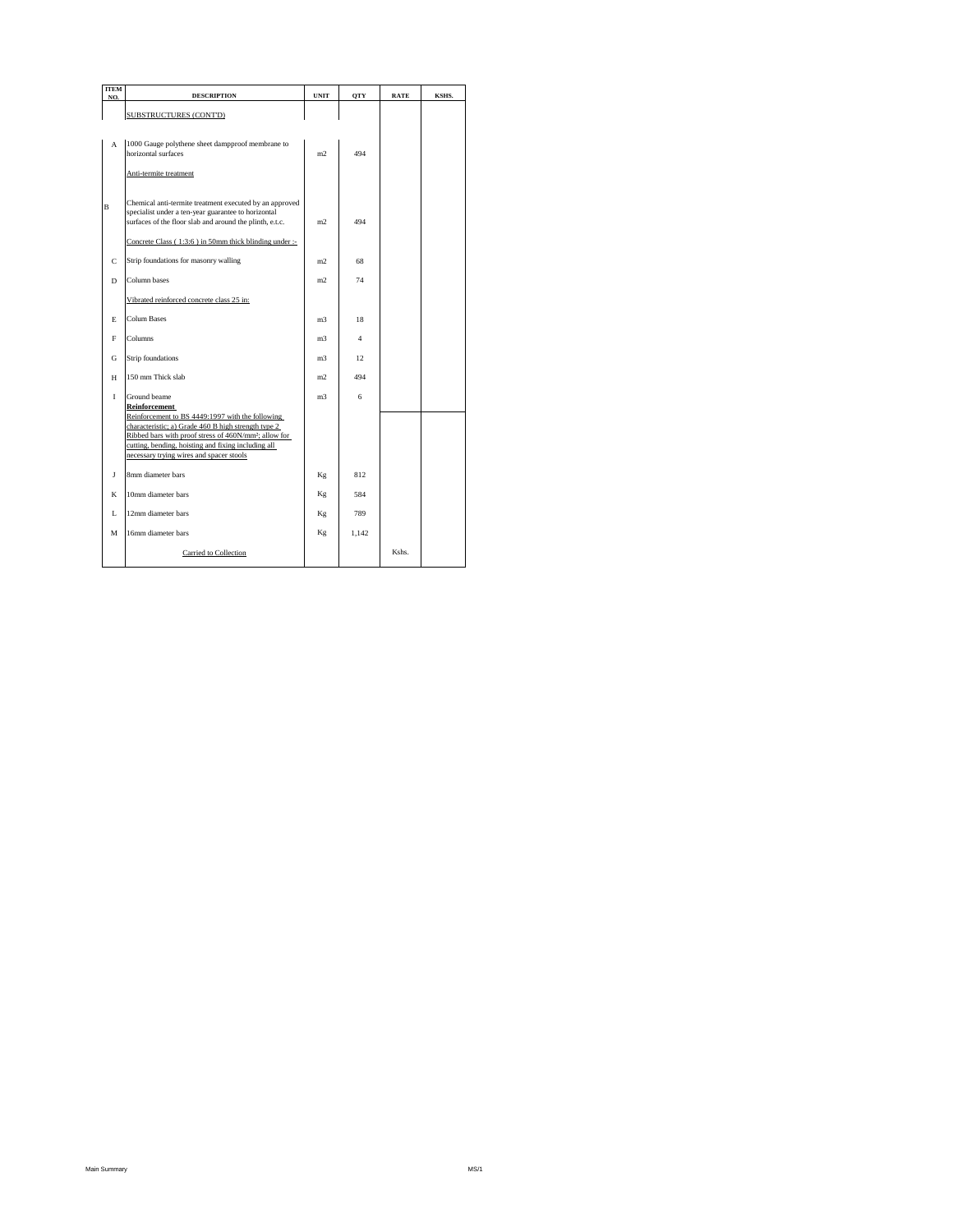| <b>ITEM</b><br>NO. | <b>DESCRIPTION</b>                                                                                                                                 | <b>UNIT</b>    | QTY | <b>RATE</b> | KSHS. |
|--------------------|----------------------------------------------------------------------------------------------------------------------------------------------------|----------------|-----|-------------|-------|
|                    | <b>SUBSTRUCTURES (CONTD)</b>                                                                                                                       |                |     |             |       |
|                    | Steel mesh fabric reinforcement to B.S. 4483                                                                                                       |                |     |             |       |
| A                  | Ref. A142 Layer of fabric mesh reinforcement laid in bed<br>with 150mm side and end laps                                                           | m2             | 494 |             |       |
|                    | Sawn formwork to:                                                                                                                                  |                |     |             |       |
| B                  | Sides of column bases                                                                                                                              | m2             | 62  |             |       |
| Ċ                  | Sides of column                                                                                                                                    | m <sub>2</sub> | 51  |             |       |
| D                  | Sides of strip foundations                                                                                                                         | m2             | 49  |             |       |
| E                  | Edges of floor beds 150 - 225mm high                                                                                                               | m              | 112 |             |       |
|                    | Quarry dressed natural stone walling in cement sand<br>mortar $(1:3)$ with minimum crushing strength of 7.0<br>N/mm <sup>2</sup>                   |                |     |             |       |
| F                  | 200mm Thick walling                                                                                                                                | m2             | 149 |             |       |
|                    | 1000 Gauge polythene sheet damp proof course laid on<br>and including cement sand (1:3) levelling screed                                           |                |     |             |       |
| G                  | 200mm Wide                                                                                                                                         | m              | 135 |             |       |
|                    | Cement sand (1:4) render to :-                                                                                                                     |                |     |             |       |
| H                  | 12mm Thick render to wall externally                                                                                                               | m <sub>2</sub> | 31  |             |       |
|                    | Prepare and apply two coats of bituminous paint to :-                                                                                              |                |     |             |       |
| I                  | Rendered walls externally                                                                                                                          | m <sub>2</sub> | 31  |             |       |
|                    | Paving slab around the building                                                                                                                    |                |     |             |       |
| ${\bf J}$          | 600x600x50mm thick precast concrete paving slabs<br>bedded and jointed in cement and sand(1:4) mortar laid<br>on and including 50mm thick sand bed | m2             | 68  |             |       |
|                    | Carried to Collection                                                                                                                              |                |     | Kshs.       |       |
|                    |                                                                                                                                                    |                |     |             |       |
|                    | <b>COLLECTION</b>                                                                                                                                  |                |     |             |       |
|                    | Page No. 2/2                                                                                                                                       |                |     |             |       |
|                    | Page No. 2/3                                                                                                                                       |                |     |             |       |
|                    | Page No. 2/4                                                                                                                                       |                |     |             |       |
|                    |                                                                                                                                                    |                |     |             |       |
|                    |                                                                                                                                                    |                |     |             |       |
|                    |                                                                                                                                                    |                |     |             |       |
|                    |                                                                                                                                                    |                |     |             |       |
|                    |                                                                                                                                                    |                |     |             |       |
|                    |                                                                                                                                                    |                |     |             |       |
|                    | TOTAL FOR SUBSTRUCTURES CARRIED TO<br><b>SUMMARY</b>                                                                                               |                |     | KSHS.       |       |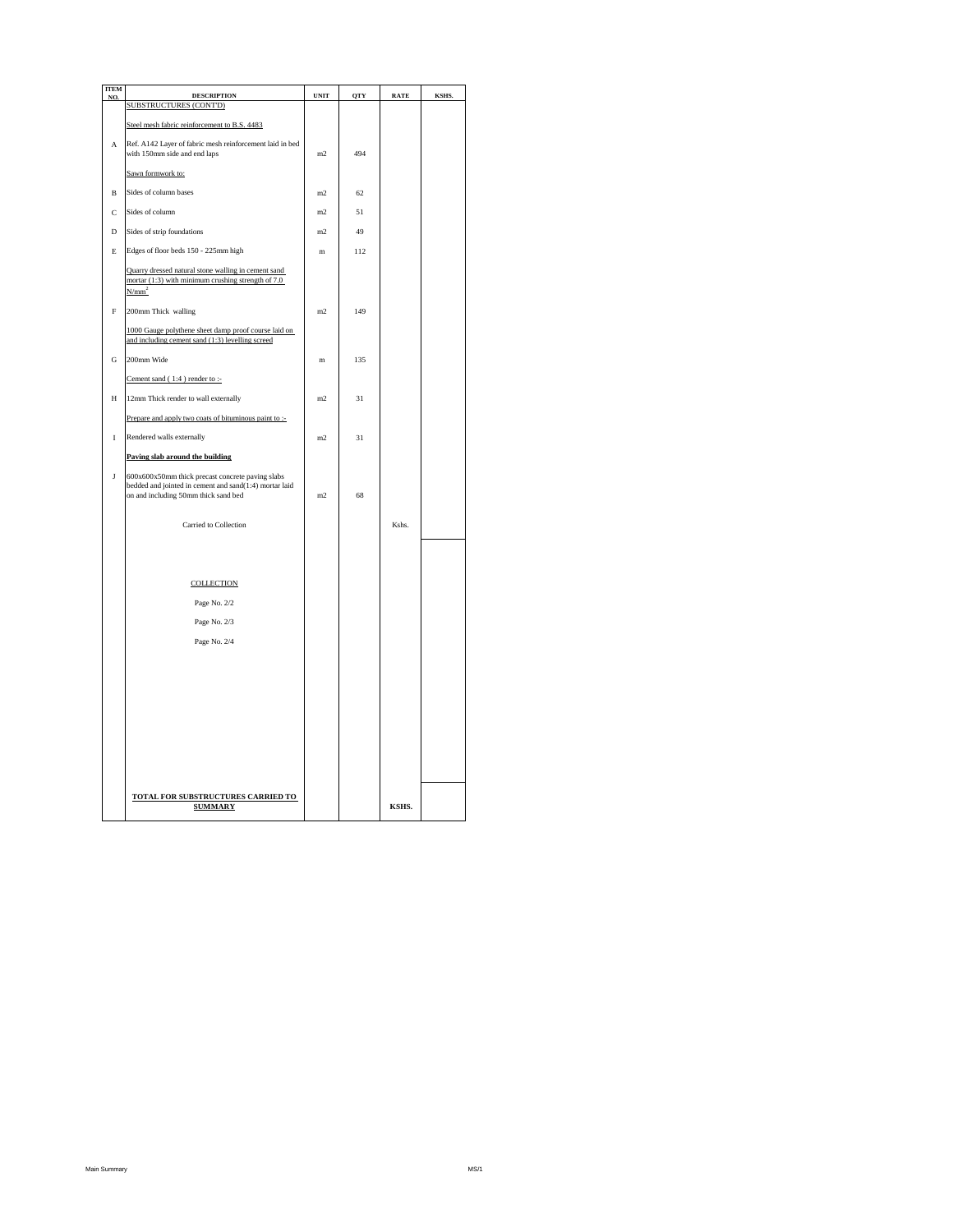| <b>ITEM</b><br>NO. | <b>DESCRIPTION</b>                                         | <b>UNIT</b>    | <b>OTY</b> | <b>RATE</b> | KSHS. |
|--------------------|------------------------------------------------------------|----------------|------------|-------------|-------|
|                    | PROPOSED CONSTRUCTION OF HATCHERY                          |                |            |             |       |
|                    | UNIT<br><b>BILLS OF OUANTITIES</b><br><b>SECTION NO. 2</b> |                |            |             |       |
|                    | <b>ELEMENT NO.2</b>                                        |                |            |             |       |
|                    | <b>RC SUPERSTRUCTURE</b>                                   |                |            |             |       |
|                    | Concrete Class 25mm in:-                                   |                |            |             |       |
| A                  | Columns                                                    | m <sub>3</sub> | 10         |             |       |
|                    | Concrete Class 25mm in:-                                   |                |            |             |       |
| B                  | Ring beams                                                 | m <sub>3</sub> | 9          |             |       |
| $\mathbf C$        | 4300x3100mmx1000mm high Sump Area                          | m <sub>3</sub> | 13         |             |       |
|                    | Reinforcement; as before described                         |                |            |             |       |
| D                  | 8mm diameter bars                                          | Kg             | 485        |             |       |
| E                  | 10mm diameter bars                                         | Kg             | 514        |             |       |
| F                  | 12mm diameter bars                                         | Kg             | 398        |             |       |
| G                  | 16mm diameter bars                                         | Кg             | 471        |             |       |
|                    | Sawn formwork to :-                                        |                |            |             |       |
| H                  | Vertical sides of columns and Sump area                    | m <sub>2</sub> | 138        |             |       |
| $\mathbf I$        | Sides and soffites of ringbeams                            | m <sub>2</sub> | 114        |             |       |
| J                  | 150mm diameter 3000mm high CHS Columns                     | m              | 118        |             |       |
|                    | TOTAL FOR RC SUPERSTRUCTURE CARRIED<br><b>TO SUMMARY</b>   |                |            |             |       |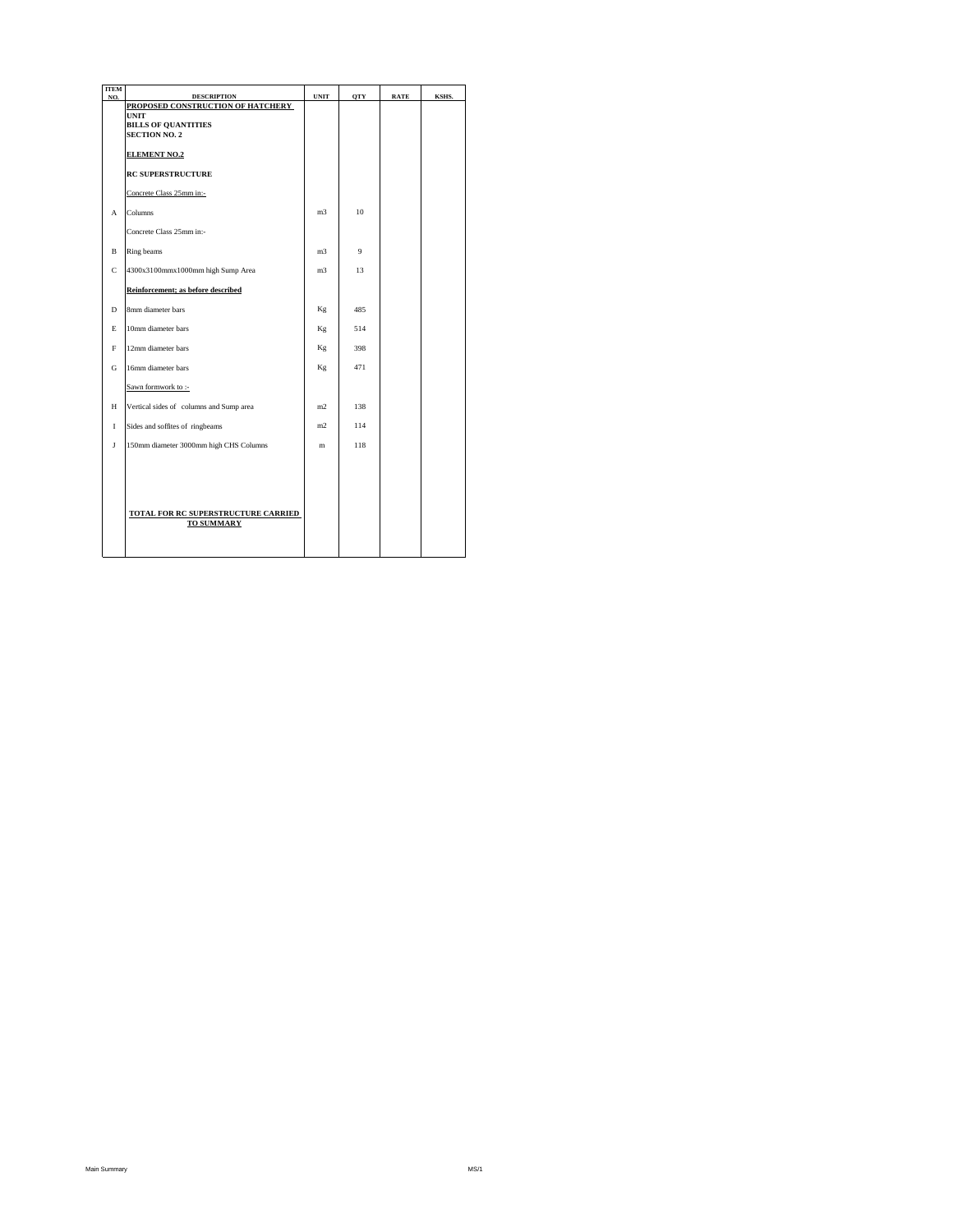| <b>ITEM</b><br>NO. | <b>DESCRIPTION</b>                                                                                                                                                                         | <b>UNIT</b> | <b>OTY</b> | <b>RATE</b> | KSHS. |
|--------------------|--------------------------------------------------------------------------------------------------------------------------------------------------------------------------------------------|-------------|------------|-------------|-------|
|                    | PROPOSED CONSTRUCTION OF HATCHERY<br><b>UNIT</b><br><b>BILLS OF QUANTITIES</b>                                                                                                             |             |            |             |       |
|                    | <b>SECTION NO. 2</b>                                                                                                                                                                       |             |            |             |       |
|                    | <b>ELEMENT NO.4</b>                                                                                                                                                                        |             |            |             |       |
|                    | <b>ROOF CONSTRUCTION, COVERINGS</b><br><b>AND RAINWATER DISPOSAL</b>                                                                                                                       |             |            |             |       |
|                    | <b>ROOF CONSTRUCTION</b>                                                                                                                                                                   |             |            |             |       |
|                    | The following in sawn softwood timber including<br>fabricating, hoisting and fixing in position approximately<br>12,000mm above ground floor level as per Structural<br>Engineer's drawing |             |            |             |       |
|                    | Sawn cypress                                                                                                                                                                               |             |            |             |       |
|                    | Rates to include all necessary bolting and/or nailing                                                                                                                                      |             |            |             |       |
| A                  | $100 \times 50$ mm rafters                                                                                                                                                                 | m           | 511        |             |       |
| <sub>R</sub>       | 100 x 75 mm Tie beams                                                                                                                                                                      | m           | 122.       |             |       |
| C                  | 150 x 100 mm Wall plate                                                                                                                                                                    | m           | 130        |             |       |
| D                  | 75 x 50 mm Purlins                                                                                                                                                                         | m           | 436        |             |       |
| E.                 | 75 x 50 mm Struts & Ties                                                                                                                                                                   | m           | 448        |             |       |
|                    | Carried to Collection                                                                                                                                                                      |             |            | Kshs.       |       |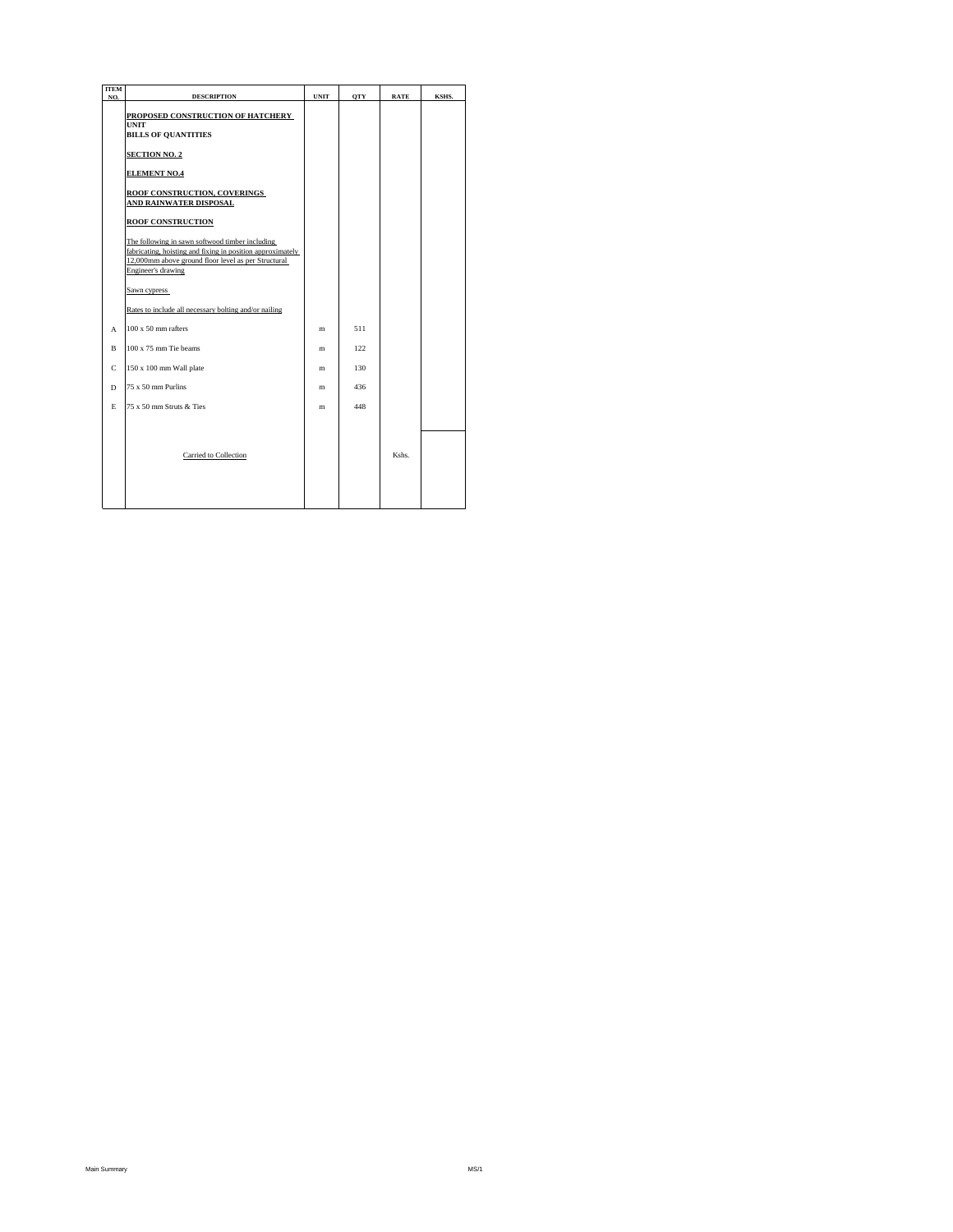| <b>ITEM</b><br>NO. | <b>DESCRIPTION</b>                                                                                                                                                                  | <b>UNIT</b> | <b>OTY</b> | <b>RATE</b> | KSHS. |
|--------------------|-------------------------------------------------------------------------------------------------------------------------------------------------------------------------------------|-------------|------------|-------------|-------|
|                    | ROOF(CONT'D)                                                                                                                                                                        |             |            |             |       |
|                    | Wrot treated prime grade cypress                                                                                                                                                    |             |            |             |       |
| A                  | 38mm thick tongued and grooved eaves filling V-jointed<br>and secretly nailed onto and including 50mm x 50mm<br>sawn cypress brackets with mosquito wire gauze in<br><b>between</b> | m           | 105        |             |       |
| $\mathbf B$        | 225mm x 38mm thick fascia board fixed onto ends of<br>rafters                                                                                                                       | m           | 105        |             |       |
|                    | <b>ROOF COVERINGS</b>                                                                                                                                                               |             |            |             |       |
| $\mathbf C$        | Roof covering as 28 gauge roofing Sheet including roof<br>vents to suppliers recommendations                                                                                        | m2.         | 674        |             |       |
| D                  | ridge board to match roof sheet                                                                                                                                                     | m           | 42         |             |       |
| E                  | 600 mm wide ditto valley flashing four times bent                                                                                                                                   | m           | 11         |             |       |
| F                  | Extra over roofing sheet for raking cutting                                                                                                                                         | m           | 12         |             |       |
| G                  | Prepare surfaces and apply one coat of aluminium wood<br>primer and two finishing coats of gloss oil paint on:<br>General wood surfaces                                             | m           | 105        |             |       |
|                    |                                                                                                                                                                                     |             |            |             |       |
|                    |                                                                                                                                                                                     |             |            |             |       |
|                    |                                                                                                                                                                                     |             |            |             |       |
|                    | Carried to Collection                                                                                                                                                               |             |            | Kshs.       |       |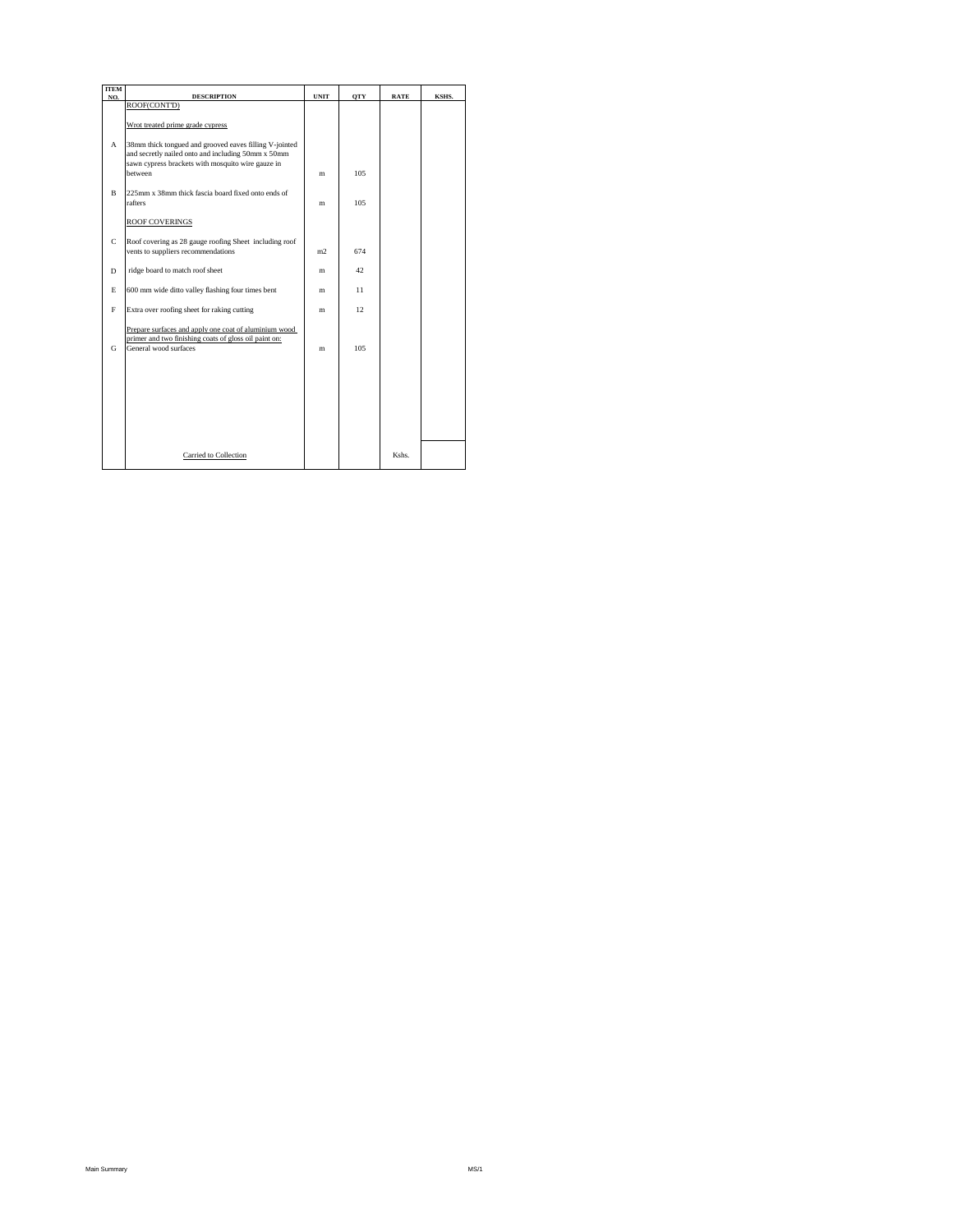| <b>ITEM</b>  |                                                                                                                                                            |             |                |             |       |
|--------------|------------------------------------------------------------------------------------------------------------------------------------------------------------|-------------|----------------|-------------|-------|
| NO.          | <b>DESCRIPTION</b>                                                                                                                                         | <b>UNIT</b> | <b>OTY</b>     | <b>RATE</b> | KSHS. |
|              | ROOF(CONT'D)                                                                                                                                               |             |                |             |       |
|              |                                                                                                                                                            |             |                |             |       |
|              | Rainwater goods                                                                                                                                            |             |                |             |       |
| $\mathbf{A}$ | 200mm wide x 200mm deep (600mm girth) prepainted<br>gauge 24 galvanised iron gutter fixed onto fascia board                                                |             |                |             |       |
|              | with approved mild steel straps at every 1,000mm                                                                                                           |             |                |             |       |
|              | centres, including gutters in existing building                                                                                                            | m           | 48             |             |       |
| B            | Extra over ditto for stopped ends                                                                                                                          | No.         | 6              |             |       |
|              |                                                                                                                                                            |             |                |             |       |
| $\mathbf C$  | Ditto for forming 150mm x 150mm hole for down pipe                                                                                                         | No.         | $\overline{4}$ |             |       |
| D            | 150mm x 150mm prepainted gauge 24 galvanised iron<br>rain water down pipe fixed onto walls with approved mild<br>steel support brackets at 1,000mm centres | m           | 14             |             |       |
|              |                                                                                                                                                            |             |                |             |       |
|              |                                                                                                                                                            |             |                |             |       |
|              |                                                                                                                                                            |             |                |             |       |
|              |                                                                                                                                                            |             |                |             |       |
|              |                                                                                                                                                            |             |                |             |       |
|              | Carried to Collection                                                                                                                                      |             |                | Kshs.       |       |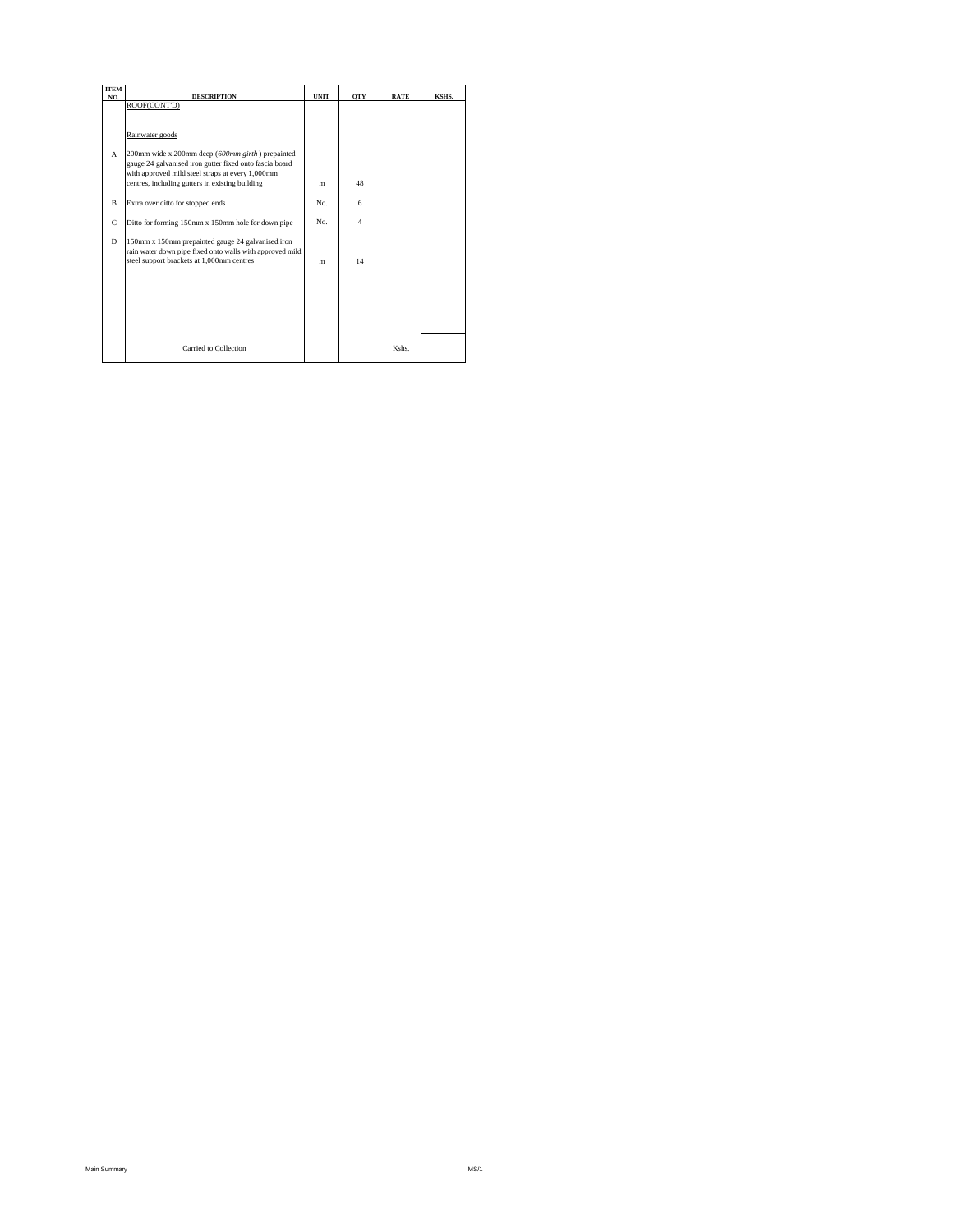| <b>ITEM</b> |                                   |             |            |             |       |
|-------------|-----------------------------------|-------------|------------|-------------|-------|
| NO.         | <b>DESCRIPTION</b>                | <b>UNIT</b> | <b>OTY</b> | <b>RATE</b> | KSHS. |
|             | <b>COLLECTION</b>                 |             |            |             |       |
|             | Page No. 2/1                      |             |            |             |       |
|             | Page No. 2/2                      |             |            |             |       |
|             | Page No. 2/3                      |             |            |             |       |
|             |                                   |             |            |             |       |
|             |                                   |             |            |             |       |
|             |                                   |             |            |             |       |
|             |                                   |             |            |             |       |
|             |                                   |             |            |             |       |
|             | TOTAL FOR ROOF CARRIED TO SUMMARY |             |            | KSHS.       |       |
|             |                                   |             |            |             |       |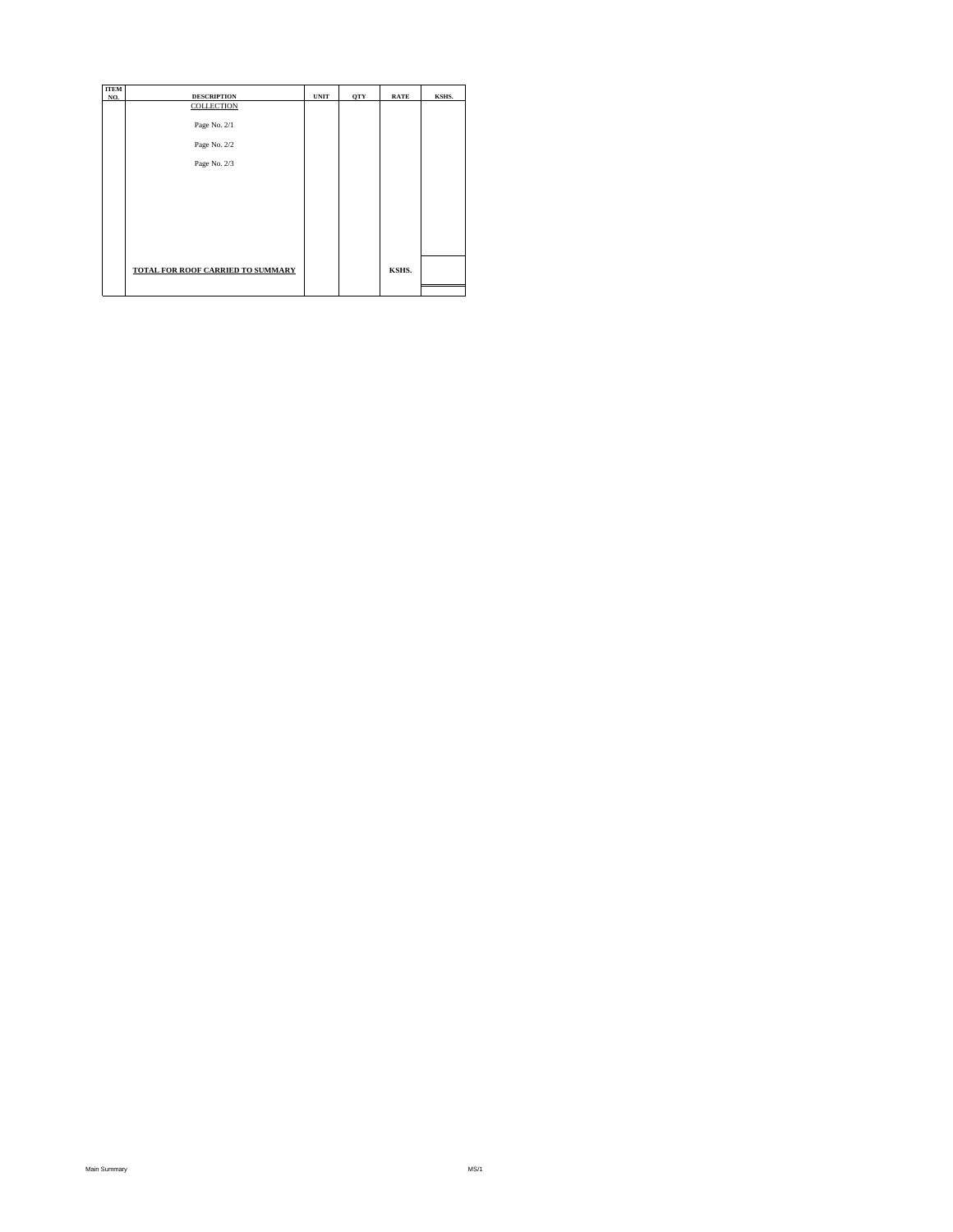| <b>ITEM</b><br>NO. | <b>DESCRIPTION</b>                                                                                                                                                                      | <b>UNIT</b>    | OTY. | <b>RATE</b> | KSHS. |
|--------------------|-----------------------------------------------------------------------------------------------------------------------------------------------------------------------------------------|----------------|------|-------------|-------|
|                    | PROPOSED CONSTRUCTION OF HATCHERY                                                                                                                                                       |                |      |             |       |
|                    | <b>INIT</b>                                                                                                                                                                             |                |      |             |       |
|                    | <b>BILLS OF OUANTITIES</b>                                                                                                                                                              |                |      |             |       |
|                    | <b>SECTION NO. 2</b>                                                                                                                                                                    |                |      |             |       |
|                    | <b>ELEMENT NO. 5</b>                                                                                                                                                                    |                |      |             |       |
|                    | <b>EXTERNAL WALLS</b>                                                                                                                                                                   |                |      |             |       |
|                    | Approved local natural stonework; squared and machine<br>dressed;bedded in cement mortar (1:4); reinforced with<br>25mm wide x 20mm gauge hoop iron strapping every<br>alternate course |                |      |             |       |
| А                  | 200mm Thick walls                                                                                                                                                                       | m <sub>2</sub> | 232  |             |       |
| $\mathbf{B}$       | Ditto Dwarf wall                                                                                                                                                                        | m <sub>2</sub> | 112  |             |       |
|                    | Damp proof course                                                                                                                                                                       |                |      |             |       |
| $\mathbf C$        | 200mm wide                                                                                                                                                                              | m              | 158  |             |       |
|                    | <b>Grill works</b>                                                                                                                                                                      |                |      |             |       |
| D                  | Fabricate supply cast and paint 2300mm high 50x25x4mm<br>mm steel RHS and 25x25x3mm horizontal binders                                                                                  | m <sub>2</sub> | 74   |             |       |
| E                  | 28gauge mabati to gable ends                                                                                                                                                            | m2             | 68   |             |       |
|                    |                                                                                                                                                                                         |                |      |             |       |
|                    |                                                                                                                                                                                         |                |      |             |       |
|                    |                                                                                                                                                                                         |                |      |             |       |
|                    |                                                                                                                                                                                         |                |      |             |       |
|                    | TOTAL FOR EXTERNAL WALLS CARRIED TO<br><b>SUMMARY</b>                                                                                                                                   |                |      | KSHS.       |       |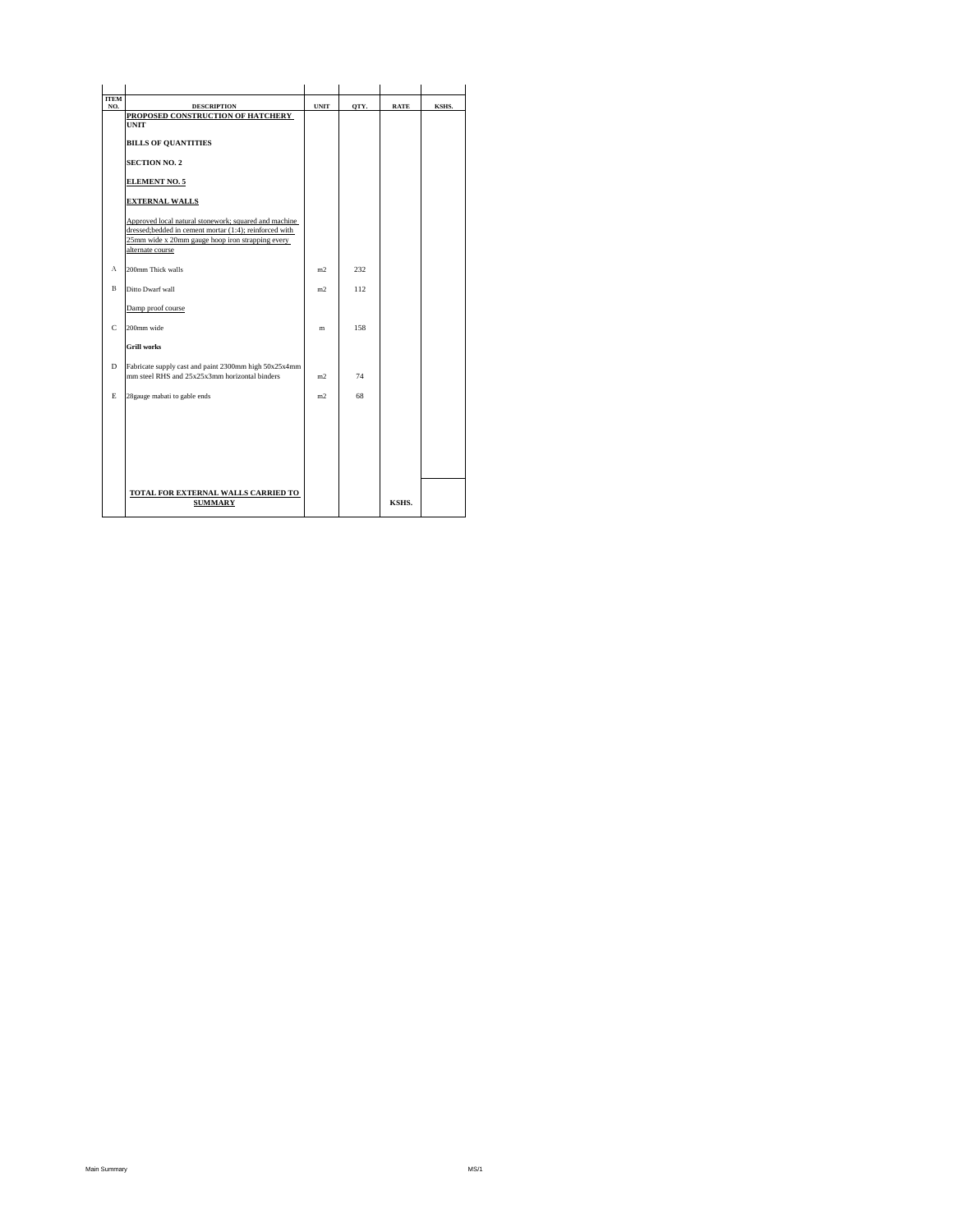| <b>ITEM</b> |                                                                                                                 |                |            |             |       |
|-------------|-----------------------------------------------------------------------------------------------------------------|----------------|------------|-------------|-------|
| NO.         | <b>DESCRIPTION</b>                                                                                              | <b>UNIT</b>    | <b>OTY</b> | <b>RATE</b> | KSHS. |
|             | PROPOSED CONSTRUCTION OF HATCHERY                                                                               |                |            |             |       |
|             | <b>UNIT</b>                                                                                                     |                |            |             |       |
|             | <b>BILLS OF OUANTITIES</b>                                                                                      |                |            |             |       |
|             | <b>SECTION NO. 2</b>                                                                                            |                |            |             |       |
|             | <b>ELEMENT NO. 6</b>                                                                                            |                |            |             |       |
|             | <b>INTERNAL WALLS</b>                                                                                           |                |            |             |       |
|             | Approved local natural stonework; squared and machine<br>dressed;bedded in cement mortar (1:4); reinforced with |                |            |             |       |
|             | 25mm wide x 20mm gauge hoop iron strapping every<br>alternate course                                            |                |            |             |       |
| A           | 200mm Thick walls                                                                                               | m <sub>2</sub> | 112        |             |       |
| $\mathbf B$ | 200mm Wide                                                                                                      | m              | 37         |             |       |
|             |                                                                                                                 |                |            |             |       |
|             |                                                                                                                 |                |            |             |       |
|             |                                                                                                                 |                |            |             |       |
|             |                                                                                                                 |                |            |             |       |
|             |                                                                                                                 |                |            |             |       |
|             |                                                                                                                 |                |            |             |       |
|             |                                                                                                                 |                |            |             |       |
|             | TOTAL FOR INTERNAL WALLS CARRIED TO                                                                             |                |            |             |       |
|             | <b>SUMMARY</b>                                                                                                  |                |            | KSHS.       |       |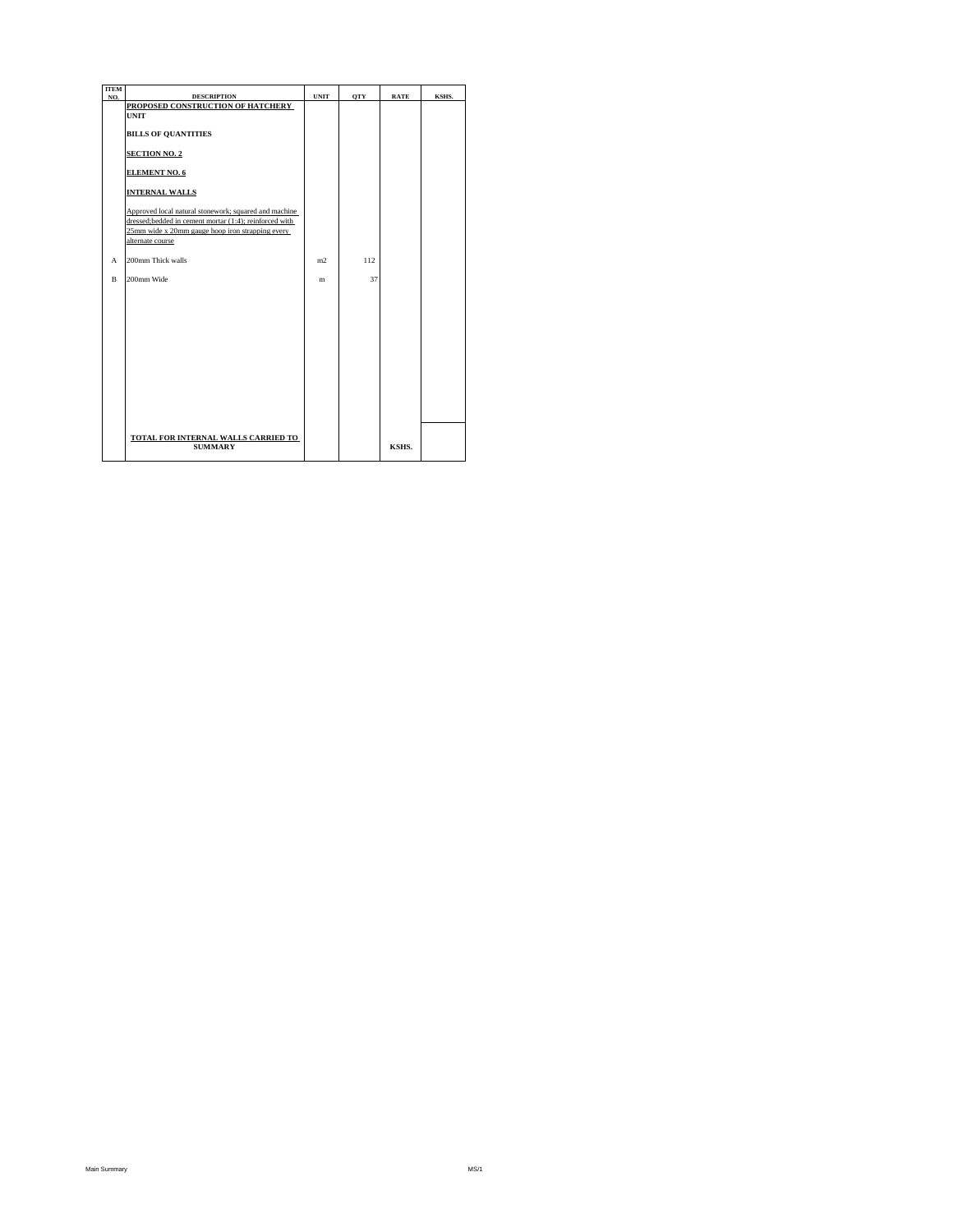| <b>ITEM</b> |                                                                                                              |             |              |             |       |
|-------------|--------------------------------------------------------------------------------------------------------------|-------------|--------------|-------------|-------|
| NO.         | <b>DESCRIPTION</b><br>PROPOSED CONSTRUCTION OF HATCHERY                                                      | <b>UNIT</b> | <b>OTY</b>   | <b>RATE</b> | KSHS. |
|             | <b>UNIT</b>                                                                                                  |             |              |             |       |
|             |                                                                                                              |             |              |             |       |
|             | <b>BILLS OF QUANTITIES</b>                                                                                   |             |              |             |       |
|             |                                                                                                              |             |              |             |       |
|             | <b>SECTION NO. 2</b>                                                                                         |             |              |             |       |
|             |                                                                                                              |             |              |             |       |
|             | <b>ELEMENT NO. 7</b>                                                                                         |             |              |             |       |
|             | <b>WINDOWS</b>                                                                                               |             |              |             |       |
|             |                                                                                                              |             |              |             |       |
|             | <b>STEEL WINDOWS</b>                                                                                         |             |              |             |       |
|             |                                                                                                              |             |              |             |       |
|             | Supply and fix the following purpose made casement                                                           |             |              |             |       |
|             | windows comprising of $50 \times 50 \times 16$ G and $25$ mm "Z"                                             |             |              |             |       |
|             | section framing including all coupling mullions etc;and                                                      |             |              |             |       |
|             | complete with bronze handles ,peg stays and other                                                            |             |              |             |       |
|             | ironmongery; factory primed with red oxide primer<br>including cutting and pining fixing lugs to concrete or |             |              |             |       |
|             | masonry work jambs; bedding in cement and sand (1:3)                                                         |             |              |             |       |
|             | mortar, pointing all round frames in mastic ,easing ,oiling                                                  |             |              |             |       |
|             | and adjusting opening lights on completion, including 4                                                      |             |              |             |       |
|             | mm glazing; All as per the architect's Schedule of                                                           |             |              |             |       |
|             | windows                                                                                                      |             |              |             |       |
|             |                                                                                                              |             |              |             |       |
| A           | Size 1500x 1500 mm high                                                                                      | No.         | 5            |             |       |
|             |                                                                                                              |             |              |             |       |
| $\mathbf B$ | Size 1300x 2000 mm high                                                                                      | No.         | $\mathbf{1}$ |             |       |
|             |                                                                                                              |             |              |             |       |
|             |                                                                                                              |             |              |             |       |
|             |                                                                                                              |             |              |             |       |
|             |                                                                                                              |             |              |             |       |
|             |                                                                                                              |             |              |             |       |
|             |                                                                                                              |             |              |             |       |
|             |                                                                                                              |             |              |             |       |
|             |                                                                                                              |             |              |             |       |
|             |                                                                                                              |             |              |             |       |
|             | Carried to Collection                                                                                        |             |              | Kshs.       |       |
|             |                                                                                                              |             |              |             |       |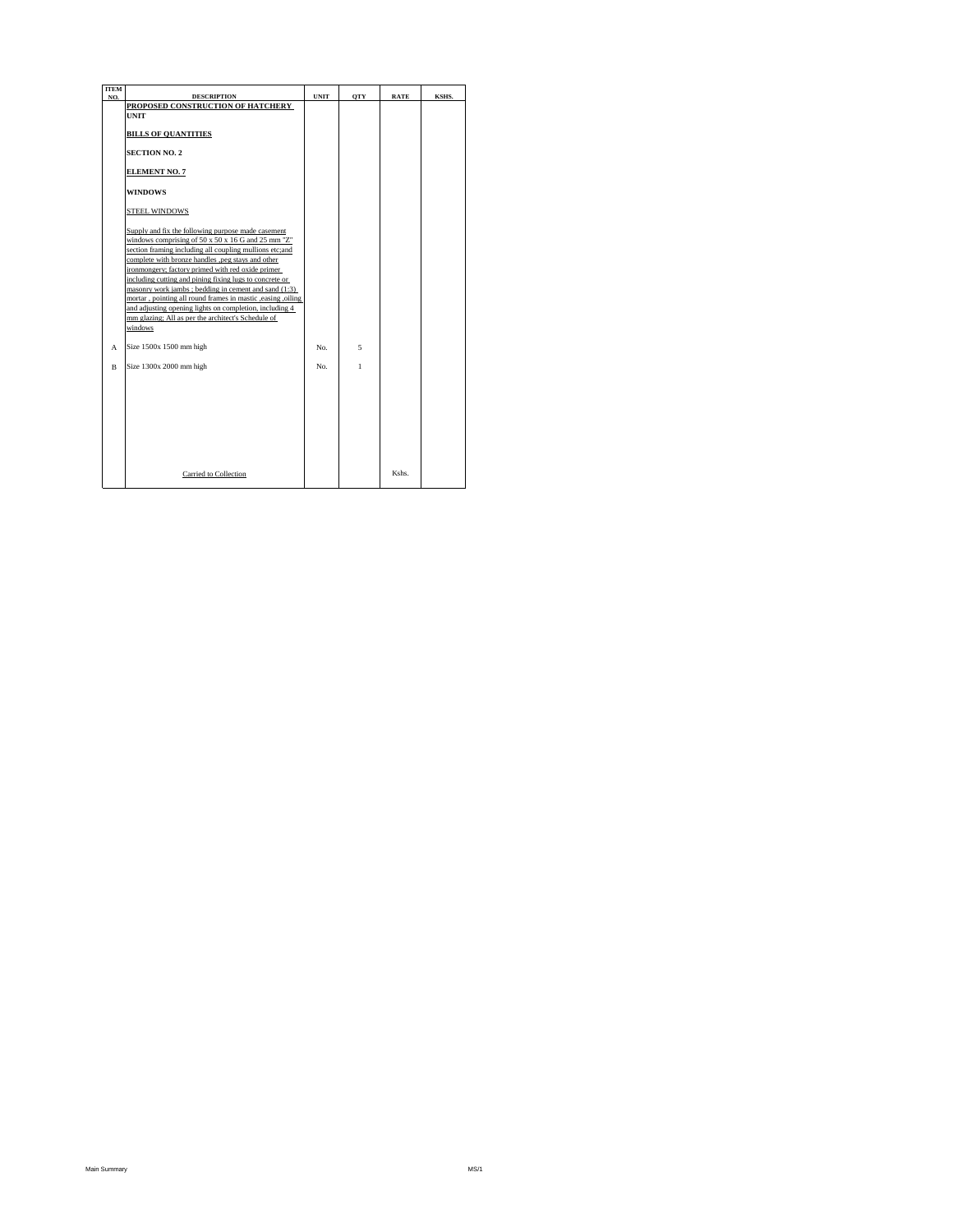| <b>ITEM</b>  |                                                                                                                                                                                                      |                |              |             |       |
|--------------|------------------------------------------------------------------------------------------------------------------------------------------------------------------------------------------------------|----------------|--------------|-------------|-------|
| NO.          | <b>DESCRIPTION</b>                                                                                                                                                                                   | <b>UNIT</b>    | <b>OTY</b>   | <b>RATE</b> | KSHS. |
| A            | <b>WINDOWS (CONT'D)</b><br>Precast concrete weathered and throated window cills<br>Window cill over all size 275 x 100 mm high with 3 No<br>labour.<br>Prepare and apply three coats gloss paint to; | m              | 18           |             |       |
| <sub>R</sub> | Windows                                                                                                                                                                                              | m <sub>2</sub> | $30^{\circ}$ |             |       |
|              | Carried to Collection                                                                                                                                                                                |                |              | Kshs.       |       |
|              | <b>COLLECTION</b>                                                                                                                                                                                    |                |              |             |       |
|              | Page No. 2/1                                                                                                                                                                                         |                |              |             |       |
|              | Page No. 2/2                                                                                                                                                                                         |                |              |             |       |
|              | <b>TOTAL FOR WINDOWS CARRIED TO</b><br><b>SUMMARY</b>                                                                                                                                                |                |              | KSHS.       |       |
|              |                                                                                                                                                                                                      |                |              |             |       |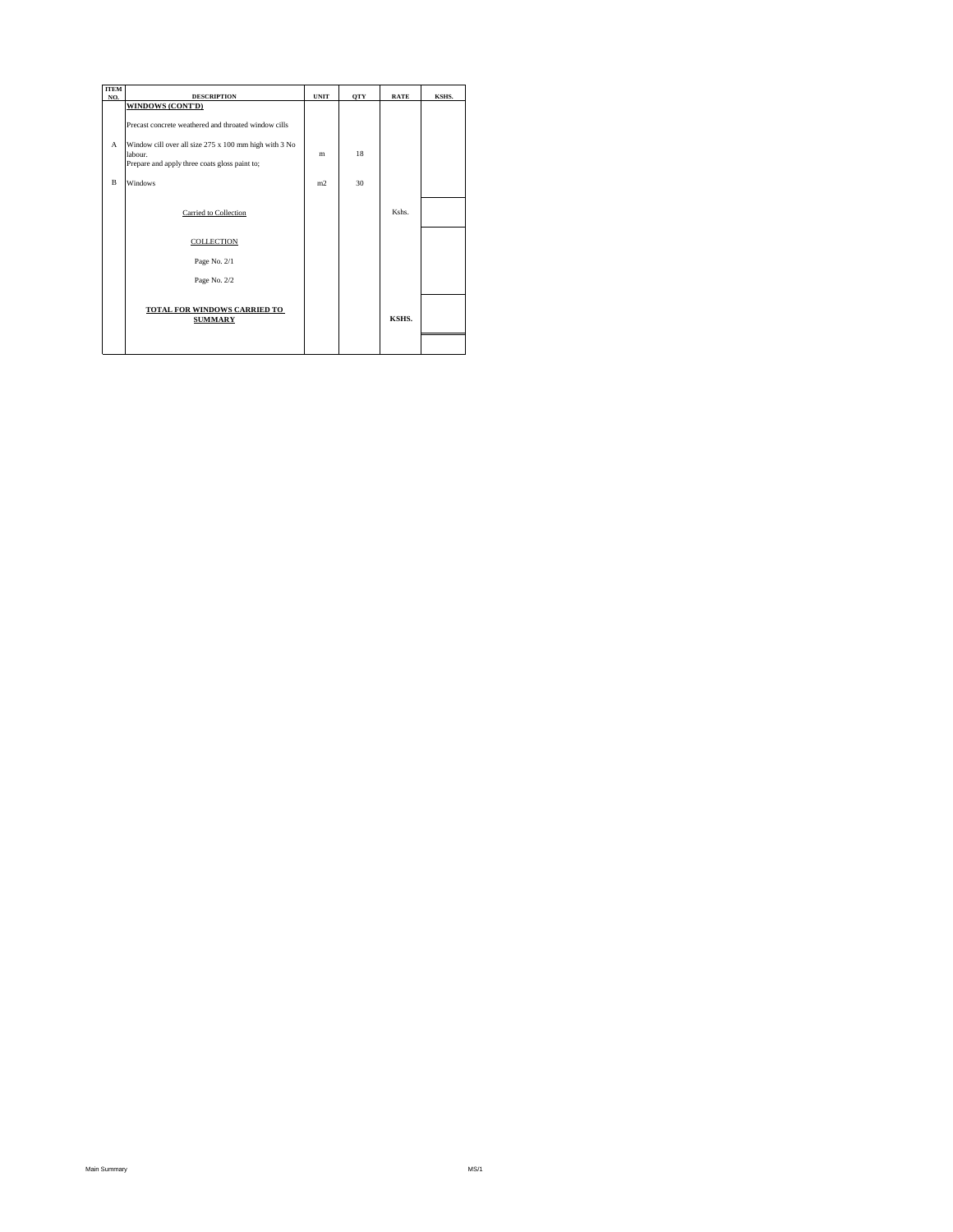| <b>ITEM</b><br>NO. | <b>DESCRIPTION</b>                                                          | <b>UNIT</b> | <b>OTY</b>          | <b>RATE</b> | KSHS. |
|--------------------|-----------------------------------------------------------------------------|-------------|---------------------|-------------|-------|
|                    | PROPOSED CONSTRUCTION OF HATCHERY                                           |             |                     |             |       |
|                    | <b>UNIT</b>                                                                 |             |                     |             |       |
|                    | <b>BILLS OF QUANTITIES</b>                                                  |             |                     |             |       |
|                    | <b>SECTION NO. 2</b>                                                        |             |                     |             |       |
|                    | <b>ELEMENT NO. 8</b>                                                        |             |                     |             |       |
|                    | <b>DOORS</b>                                                                |             |                     |             |       |
|                    | <b>Flush Doors</b>                                                          |             |                     |             |       |
|                    | 45mm Thick blockboard semi-solid core flush door with                       |             |                     |             |       |
|                    | hardwood lipping                                                            |             |                     |             |       |
| A                  | Size 900 x 2100 mm high door                                                | No.         | $\ddot{\mathbf{3}}$ |             |       |
|                    | Frames                                                                      |             |                     |             |       |
|                    | Sawn softwood frame                                                         |             |                     |             |       |
| B                  | 150 x 30 mm Thick frames with two labours                                   | m           | 2.1                 |             |       |
| $\mathbf C$        | 50x25mm architraves with two labours, plugged                               | m           | 2.1                 |             |       |
| D                  | 25x24mm quadrant                                                            | m           | 21                  |             |       |
|                    | <b>Steel Doors</b>                                                          |             |                     |             |       |
|                    | Suppl and fix steel casement door complete with fittings<br>and accessories |             |                     |             |       |
| E                  | Size 1200 x 2400 mm high door                                               | No.         | $\overline{c}$      |             |       |
|                    |                                                                             |             |                     |             |       |
|                    |                                                                             |             |                     |             |       |
|                    |                                                                             |             |                     |             |       |
|                    |                                                                             |             |                     |             |       |
|                    | Carried to Collection                                                       |             |                     | Kshs.       |       |
|                    |                                                                             |             |                     |             |       |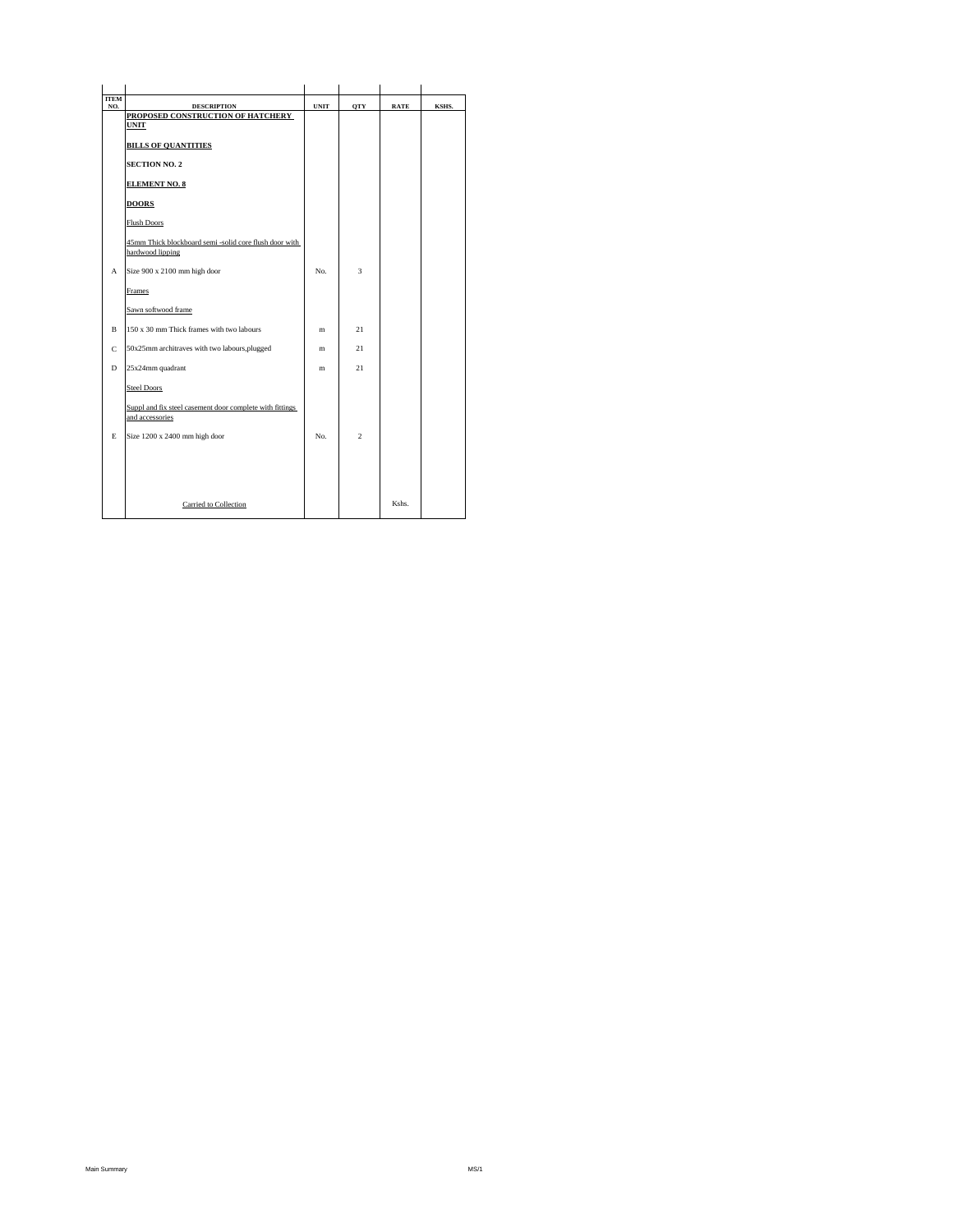| <b>ITEM</b><br>NO. | <b>DESCRIPTION</b>                                                                                               | <b>UNIT</b>    | <b>OTY</b>     | <b>RATE</b> | KSHS. |
|--------------------|------------------------------------------------------------------------------------------------------------------|----------------|----------------|-------------|-------|
|                    | DOORS (CONT'D)                                                                                                   |                |                |             |       |
|                    | Ironmongery                                                                                                      |                |                |             |       |
|                    | Supply and fix the following ironmongery as applicable or<br>equal and approved ironmongery with matching screws |                |                |             |       |
| A                  | 100 mm Mild Steel Butt Hinges                                                                                    | Prs            | 6              |             |       |
| $\mathbf B$        | Two lever mortice lock including 2 No. Lever Handles                                                             | Set            | 3              |             |       |
| $\mathbf C$        | Rubber door stoper                                                                                               | Set            | $\overline{4}$ |             |       |
|                    | Painting and decorating                                                                                          |                |                |             |       |
|                    | Prepare and apply three coats matt emulsion paint to                                                             |                |                |             |       |
| D                  | Timber surfaces                                                                                                  | m <sub>2</sub> | 14             |             |       |
|                    | Prepare and apply three coats of gloss oil paint to                                                              |                |                |             |       |
| E                  | Metal surfaces                                                                                                   | m2             | 18             |             |       |
|                    | Carried to Collection                                                                                            |                |                | Kshs.       |       |
|                    | <b>COLLECTION</b>                                                                                                |                |                |             |       |
|                    | Page No. 2/1                                                                                                     |                |                |             |       |
|                    | Page No. 2/2                                                                                                     |                |                |             |       |
|                    | TOTAL FOR DOORS CARRIED TO SUMMARY                                                                               |                |                | KSHS.       |       |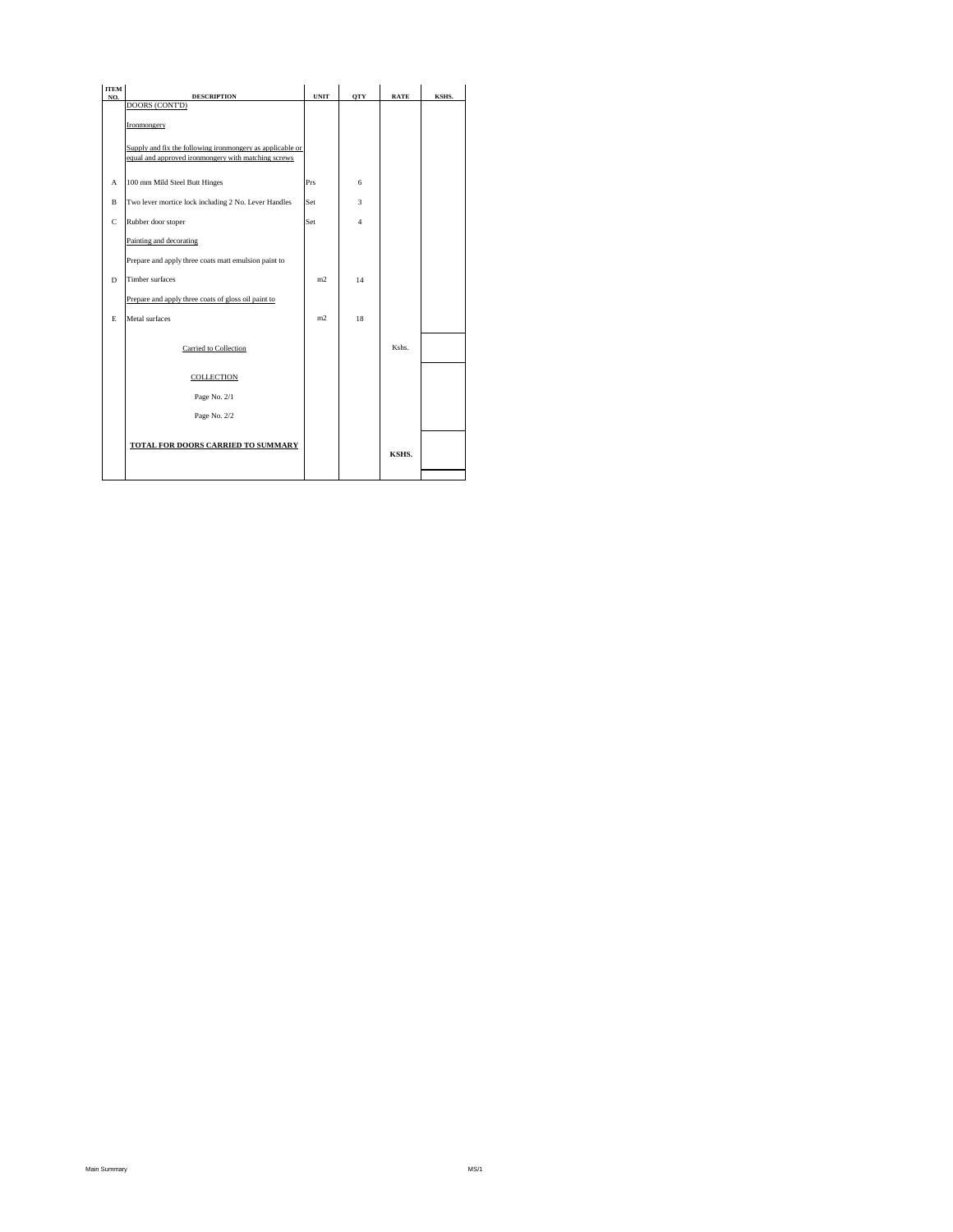| <b>ITEM</b><br>NO. | <b>DESCRIPTION</b>                                                         | <b>UNIT</b>    | <b>OTY</b>     | <b>RATE</b> | KSHS. |
|--------------------|----------------------------------------------------------------------------|----------------|----------------|-------------|-------|
|                    | PROPOSED CONSTRUCTION OF HATCHERY                                          |                |                |             |       |
|                    | <b>UNIT</b>                                                                |                |                |             |       |
|                    | <b>BILLS OF QUANTITIES</b>                                                 |                |                |             |       |
|                    | <b>SECTION NO. 2</b>                                                       |                |                |             |       |
|                    | <b>ELEMENT NO. 9</b>                                                       |                |                |             |       |
|                    | <b>EXTERNAL FINISHES</b>                                                   |                |                |             |       |
|                    | Cement, sand, lime (1:2:9) in :-                                           |                |                |             |       |
| A                  | 12 mm Thick plaster to masonry or concrete surfaces                        | m <sub>2</sub> | 238            |             |       |
|                    |                                                                            |                |                |             |       |
|                    | Ramp                                                                       |                |                |             |       |
| $\mathbf{B}$       | 2000x2400mm Mass Concrete Ramp                                             | No             | $\mathfrak{D}$ |             |       |
|                    | Painting and Decorating                                                    |                |                |             |       |
|                    | Prepare and apply three coats internal quality matt<br>emulsion paint to:- |                |                |             |       |
| $\mathbf C$        | Plastered wall surfaces                                                    | m <sub>2</sub> | 238            |             |       |
|                    |                                                                            |                |                |             |       |
|                    |                                                                            |                |                |             |       |
|                    |                                                                            |                |                |             |       |
|                    |                                                                            |                |                |             |       |
|                    |                                                                            |                |                |             |       |
|                    |                                                                            |                |                |             |       |
|                    |                                                                            |                |                |             |       |
|                    | TOTAL FOR EXTERNAL FINISHES CARRIED<br><b>TO SUMMARY</b>                   |                |                | KSHS.       |       |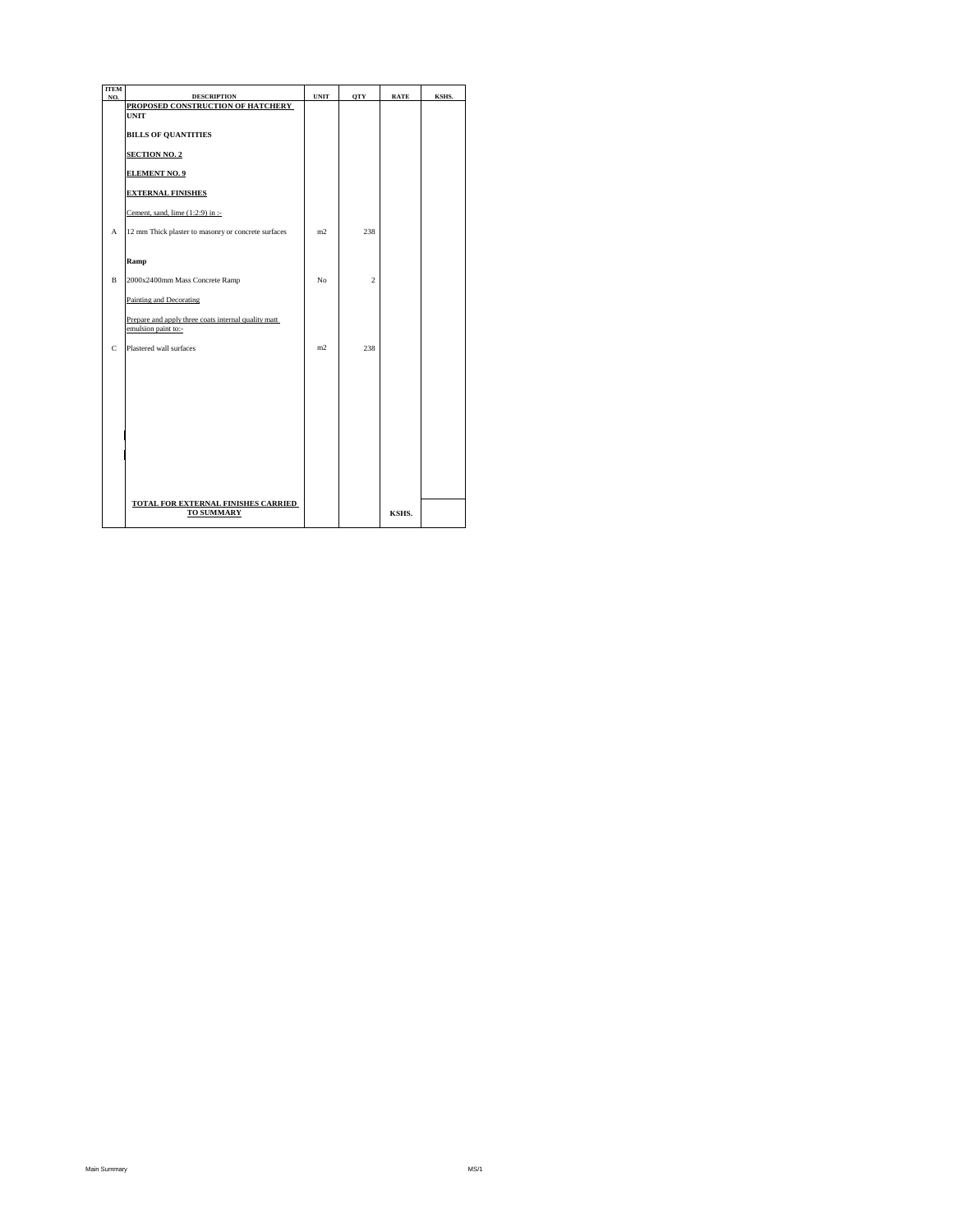| <b>ITEM</b><br>NO. | <b>DESCRIPTION</b>                                                                                                      | <b>UNIT</b>    | <b>OTY</b> | <b>RATE</b> | KSHS. |
|--------------------|-------------------------------------------------------------------------------------------------------------------------|----------------|------------|-------------|-------|
|                    | PROPOSED CONSTRUCTION OF HATCHERY                                                                                       |                |            |             |       |
|                    | <b>UNIT</b>                                                                                                             |                |            |             |       |
|                    | <b>BILLS OF QUANTITIES</b>                                                                                              |                |            |             |       |
|                    | <b>SECTION NO. 2</b>                                                                                                    |                |            |             |       |
|                    | <b>ELEMENT NO.10</b>                                                                                                    |                |            |             |       |
|                    | <b>INTERNAL FINISHES</b>                                                                                                |                |            |             |       |
|                    | <b>Floor Finishes</b>                                                                                                   |                |            |             |       |
|                    | Cement Sand (1:4) screed as described                                                                                   |                |            |             |       |
| А                  | 20 mm Thick finished to receive ceramic floor tiles                                                                     | m <sub>2</sub> | 494        |             |       |
|                    | grey adhesive and grouting with Sika tile grout and<br>pointing to match. Rate to include breakage and cutting<br>waste |                |            |             |       |
| $\mathbf B$        | 300 x 300 mm ceramic floor tiles in patterns as directed                                                                | m <sub>2</sub> | 62         |             |       |
| $\mathsf C$        | 100 mm Skirting tile cut out of tiles above                                                                             | m              | 128        |             |       |
|                    | <b>Terrazzo floor finishes</b>                                                                                          |                |            |             |       |
| D                  | 12mm thick terrazzo floor finishes as directed by the<br>Architect.                                                     | m <sub>2</sub> | 420        |             |       |
| E                  | 100 mm high terrazzo Skirting                                                                                           | m              | 156        |             |       |
| F                  | 3 mm x 25 mm deep plastic dividing strips of approved colour<br>in floor (provisional)                                  | m              | 516        |             |       |
|                    | Cement, sand, lime (1:2:9) in :-                                                                                        |                |            |             |       |
| G                  | 12 mm Thick plaster to masonry or concrete surfaces                                                                     | m <sub>2</sub> | 448        |             |       |
|                    | Drain                                                                                                                   |                |            |             |       |
| Н                  | 300mm wide floor drain with steel grating                                                                               | m <sub>2</sub> | 48         |             |       |
|                    |                                                                                                                         |                |            |             |       |
|                    |                                                                                                                         |                |            |             |       |
|                    | Carried to Collection                                                                                                   |                |            | Kshs.       |       |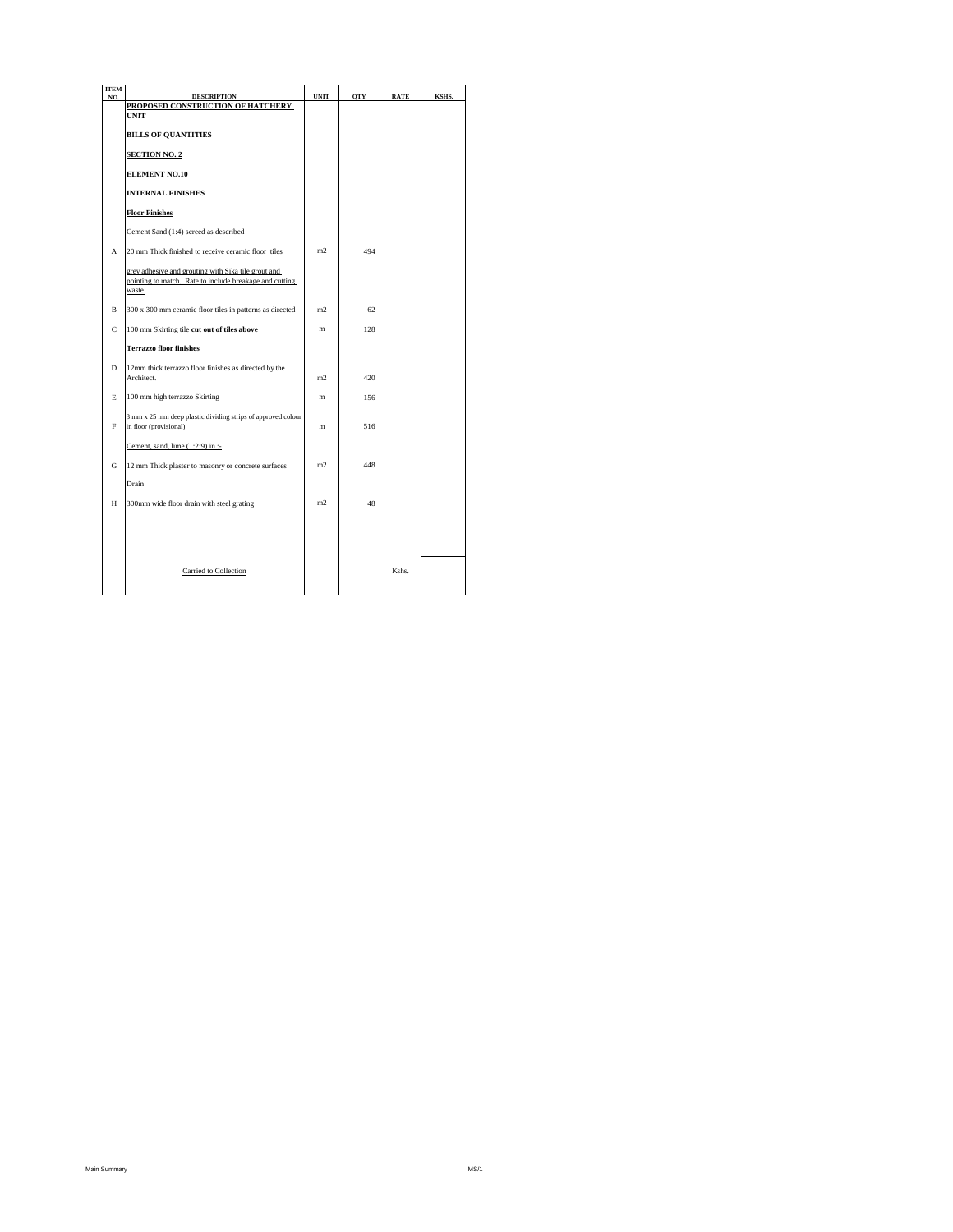| <b>ITEM</b><br>NO. | <b>DESCRIPTION</b>                                                                                  | <b>UNIT</b>    | <b>OTY</b> | <b>RATE</b> | KSHS. |
|--------------------|-----------------------------------------------------------------------------------------------------|----------------|------------|-------------|-------|
|                    | Painting and Decorating                                                                             |                |            |             |       |
| A                  | Prepare and apply two coats internal quality matt<br>emulsion paint to:-<br>Plastered wall surfaces | m <sub>2</sub> | 448        |             |       |
|                    | <b>Ceiling Finishes</b>                                                                             |                |            |             |       |
|                    | <b>Chipboard ceiling</b>                                                                            |                |            |             |       |
| B                  | Chipboard ceiling                                                                                   | m <sub>2</sub> | 494        |             |       |
| C                  | Provide and fix 50x50mm cornices                                                                    | m <sub>2</sub> | 332        |             |       |
| D                  | Brandering size 75x50mm plugged                                                                     | m <sub>2</sub> | 928        |             |       |
|                    | Prepare and apply two coats internal quality matt<br>emulsion paint to:-                            |                |            |             |       |
| E                  | soffits of chipboard                                                                                | m <sub>2</sub> | 494        |             |       |
|                    |                                                                                                     |                |            |             |       |
|                    | Carried to Collection                                                                               |                |            | Kshs.       |       |
|                    | <b>COLLECTION</b>                                                                                   |                |            |             |       |
|                    | Page No. 2/1                                                                                        |                |            |             |       |
|                    | Page No. 2/2                                                                                        |                |            |             |       |
|                    |                                                                                                     |                |            |             |       |
|                    | TOTAL FOR INTERNAL FINISHES CARRIED TO                                                              |                |            |             |       |
|                    | <b>SUMMARY</b>                                                                                      |                |            | KSHS.       |       |
|                    |                                                                                                     |                |            |             |       |
|                    |                                                                                                     |                |            |             |       |
|                    |                                                                                                     |                |            |             |       |
|                    |                                                                                                     |                |            |             |       |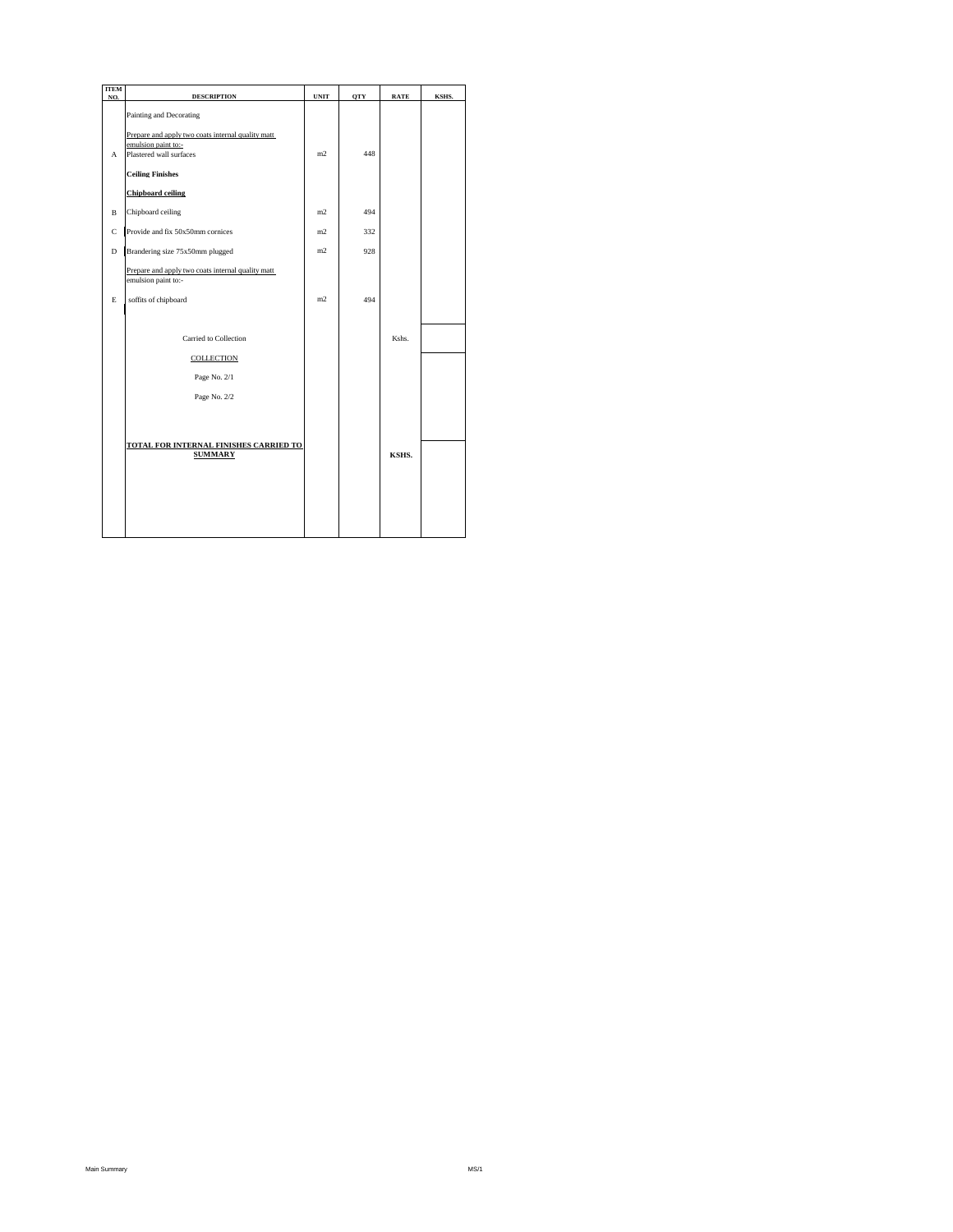| <b>ITEM</b>             |                                                         |          |  |       |
|-------------------------|---------------------------------------------------------|----------|--|-------|
| NO.                     | <b>DESCRIPTION</b><br>PROPOSED CONSTRUCTION OF HATCHERY |          |  | KSHS. |
|                         | <b>UNIT</b>                                             |          |  |       |
|                         | <b>BILLS OF QUANTITIES</b>                              |          |  |       |
|                         | <b>SECTION NO. 2</b>                                    |          |  |       |
|                         | <b>SUMMARY</b>                                          | PAGE NO. |  |       |
| $\mathbf{1}$ .          | <b>SUBSTRUCTURES</b>                                    | 2/5      |  |       |
| $\overline{2}$ .        | <b>RC SUPERSTRUCTURE</b>                                | 2/6      |  |       |
| $\overline{\mathbf{3}}$ | <b>ROOF</b>                                             | 2/4      |  |       |
| $\overline{4}$          | <b>EXTERNAL WALLS</b>                                   | 2/15     |  |       |
| 5                       | <b>INTERNAL WALLS</b>                                   | 2/16     |  |       |
| 6                       | <b>WINDOWS</b>                                          | 2/18     |  |       |
| $\tau$                  | <b>DOORS</b>                                            | 2.00     |  |       |
| 8                       | <b>EXTERNAL FINISHES</b>                                | 2/22     |  |       |
| $\mathbf{Q}$            | <b>INTERNAL FINISHES</b>                                | 2/24     |  |       |
|                         |                                                         |          |  |       |
|                         |                                                         |          |  |       |
|                         | TOTAL CARRIED TO MAIN SUMMARY                           | KSHS.    |  |       |
|                         |                                                         |          |  |       |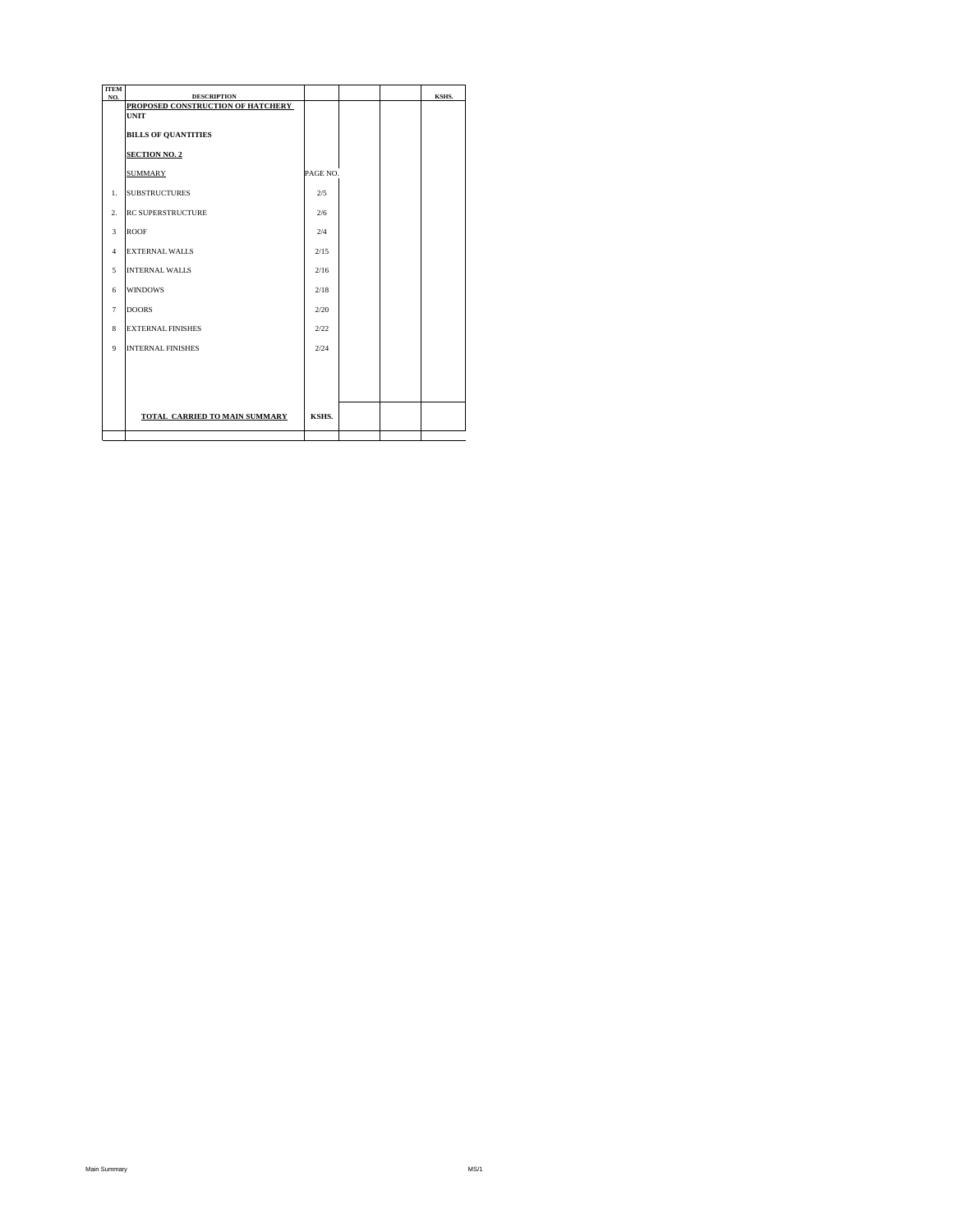| <b>ITEM</b><br>NO. | <b>DESCRIPTION</b>                                                                                                                      | <b>UNIT</b> | <b>OTY</b> | <b>RATE</b> | KSHS.   |
|--------------------|-----------------------------------------------------------------------------------------------------------------------------------------|-------------|------------|-------------|---------|
|                    | PROPOSED CONSTRUCTION OF HATCHERY                                                                                                       |             |            |             |         |
|                    | <b>UNIT</b>                                                                                                                             |             |            |             |         |
|                    | <b>BILLS OF OUANTITIES</b>                                                                                                              |             |            |             |         |
|                    | <b>SECTION NO. 3</b>                                                                                                                    |             |            |             |         |
|                    | PRIME COST AND PROVISIONAL SUMS                                                                                                         |             |            |             |         |
|                    | PRIME COST SUMS                                                                                                                         |             |            |             |         |
| A                  | Allow a Prime Cost Sum of Kenya Shillings One Hundred<br>and Fifty Thousand for Electrical works                                        |             | Sum        | 150,000     | $^{00}$ |
| <sub>R</sub>       | Allow a Prime Cost Sum of Kenya Shillings Three<br>Hundred Thousand for Contigency                                                      |             | Sum        | 300,000     | $00 \,$ |
| C                  | Allow a Prime Cost Sum of Kenya Shillings One Hundred<br>Thousand for Project Management                                                |             | Sum        | 100,000     | $^{00}$ |
| D                  | Allow a Prime Cost Sum of Kenya Shillings One Hundred<br>and Fifty Thousand for 5No 2000mm Diameter 1090mm<br>height Fish Tank          |             | Sum        | 150,000     | $^{00}$ |
| E                  | Allow a Prime Cost Sum of Kenya Shillings Three<br>Hundred and Fifty Thousand for 20No 1180mm<br>Diameter 630mm height Pre-nursery Unit |             | Sum        | 350,000     | $^{00}$ |
|                    |                                                                                                                                         |             |            |             |         |
|                    |                                                                                                                                         |             |            |             |         |
|                    |                                                                                                                                         |             |            |             |         |
|                    |                                                                                                                                         |             |            |             |         |
|                    | TOTAL FOR PRIME COST AND PROVISIONAL<br><b>SUMS CARRIED TO SUMMARY</b>                                                                  |             | KSHS.      | 1.050.000   | 00      |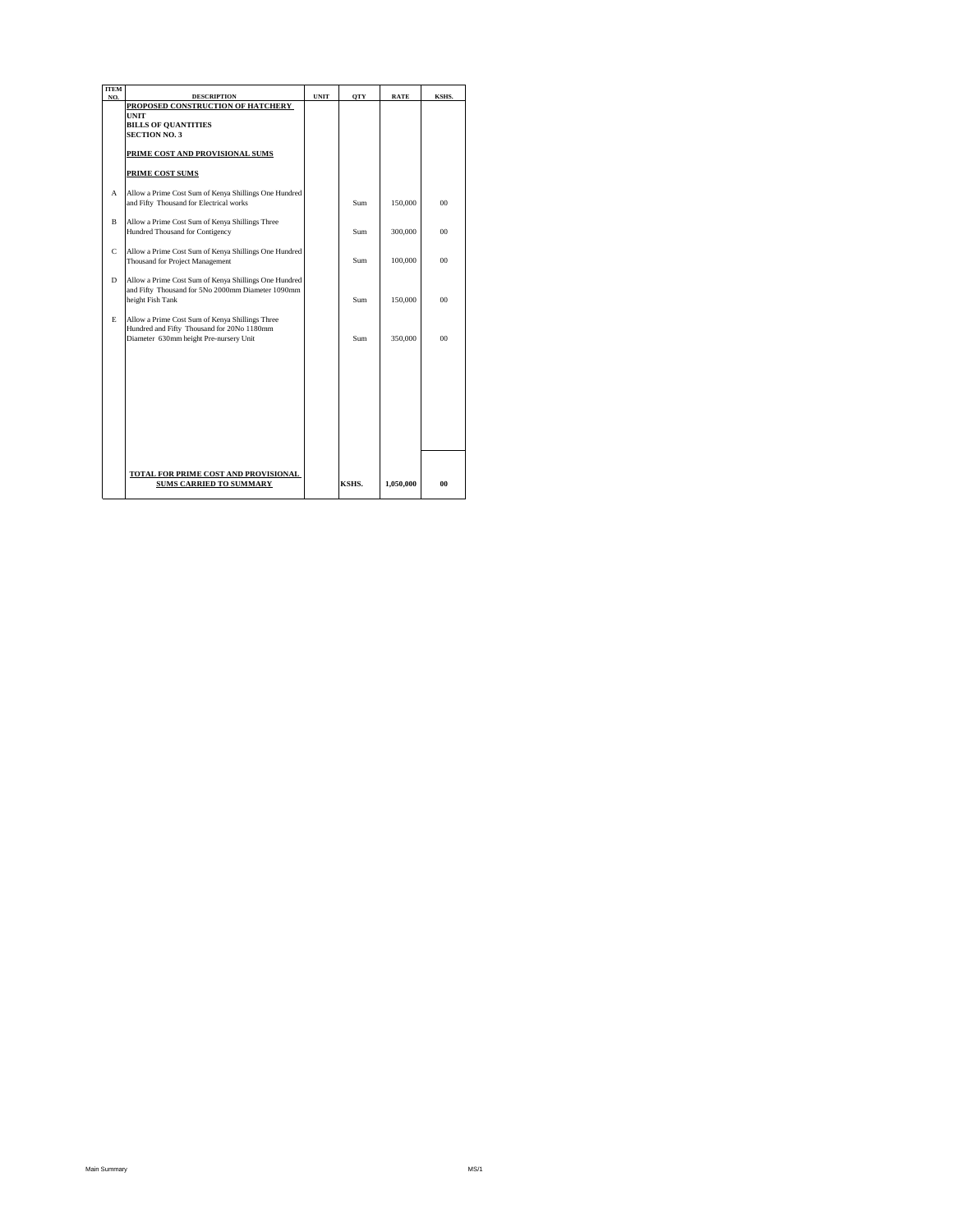| <b>ITEM</b><br>NO. | <b>DESCRIPTION</b>                     |          |  | KSHS. |
|--------------------|----------------------------------------|----------|--|-------|
|                    | PROPOSED CONSTRUCTION OF HATCHERY      |          |  |       |
|                    | <b>UNIT</b>                            |          |  |       |
|                    | <b>MAIN SUMMARY</b>                    | PAGE NO. |  |       |
| 1.                 | <b>PRELIMINARIES</b>                   | 1/26     |  |       |
| $\overline{2}$ .   | <b>BUILDER'S WORKS</b>                 | 2/25     |  |       |
| $\mathbf{3}$       | PROVISIONAL SUMS                       | 3/1      |  |       |
|                    | <b>SUB-TOTAL</b>                       |          |  |       |
|                    | <b>DD 16% VAT</b>                      |          |  |       |
|                    | <b>TOTAL CARRIED TO FORM OF TENDER</b> | KSHS.    |  |       |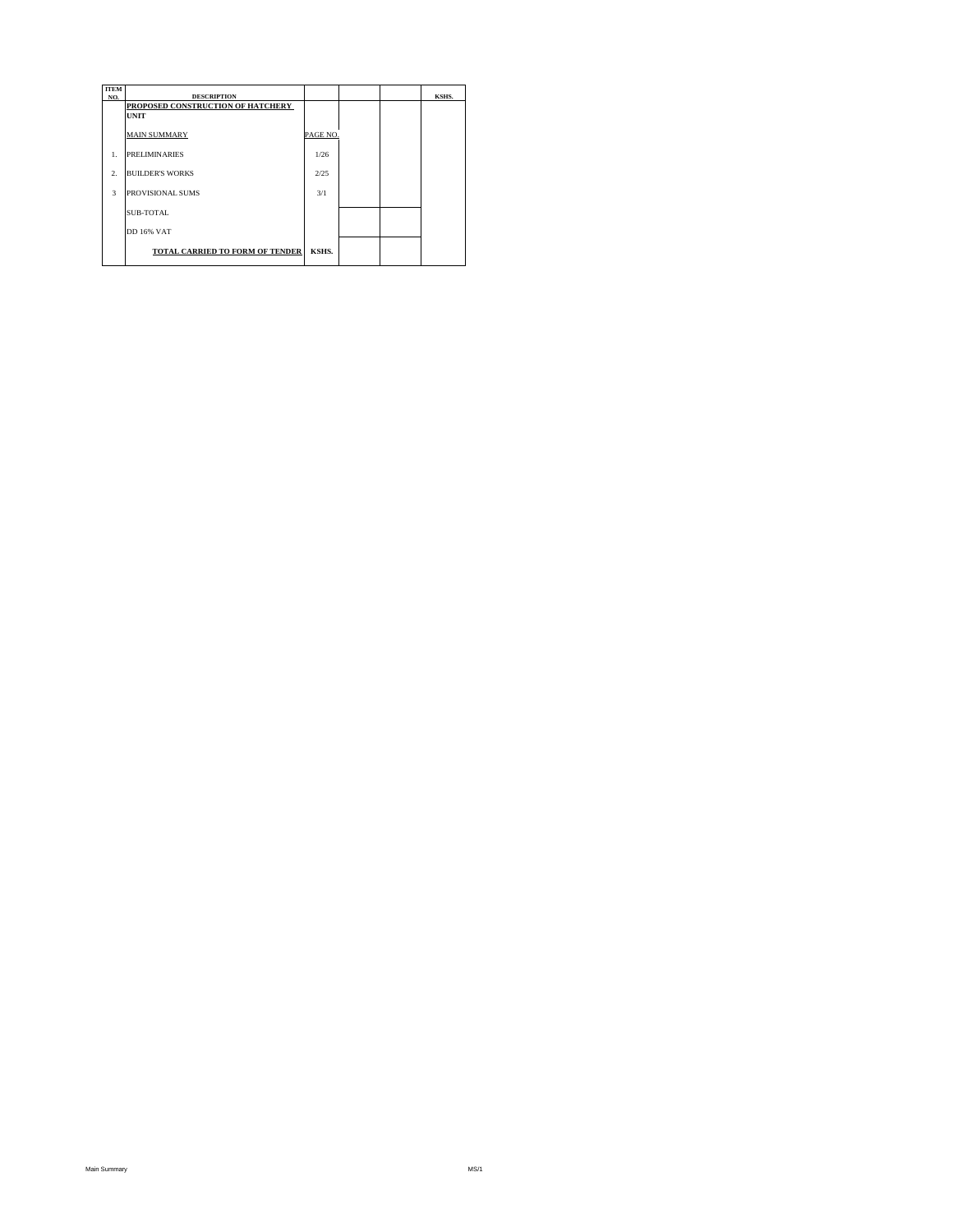| 4 DOORS ABLUTION BLOCK FOR DEPARTMENT OF FISHERIES-COUNTY GOVERNMENT OF KISUMU. |                                                                                                                                                                      |            |             |             |               |  |
|---------------------------------------------------------------------------------|----------------------------------------------------------------------------------------------------------------------------------------------------------------------|------------|-------------|-------------|---------------|--|
|                                                                                 | <b>ITEM DESCRIPTION</b>                                                                                                                                              | <b>OTY</b> | <b>UNIT</b> | <b>RATE</b> | <b>AMOUNT</b> |  |
|                                                                                 | <b>ELEMENT NO. 1</b>                                                                                                                                                 |            |             |             |               |  |
|                                                                                 | <b>SUBSTRUCTURES</b>                                                                                                                                                 |            |             |             |               |  |
|                                                                                 | (ALL PROVISIONAL)                                                                                                                                                    |            |             |             |               |  |
|                                                                                 | Site Clearance                                                                                                                                                       |            |             |             |               |  |
| A                                                                               | Clear site of small bushes and grub roots of small trees and cart away                                                                                               | 29         | <b>SM</b>   |             |               |  |
|                                                                                 | Excavations                                                                                                                                                          |            |             |             |               |  |
| $\overline{B}$                                                                  | Excavate to remove top vegetable soil and cut away from site depth<br>$300$ mm                                                                                       | 29         | SM          |             |               |  |
| c                                                                               | Excavate foundation trenches n.e 1.5m deep from stripped level                                                                                                       | 24         | <b>CM</b>   |             |               |  |
|                                                                                 | Disposal of excavated materials                                                                                                                                      |            |             |             |               |  |
| D                                                                               | Return fill and ram                                                                                                                                                  | 29         | CM          |             |               |  |
| E                                                                               | Load cart away                                                                                                                                                       | 18         | CM          |             |               |  |
|                                                                                 | Damp Proof Membrane                                                                                                                                                  |            |             |             |               |  |
| E                                                                               | Single layer of 1000 gauge polythene sheeting laid on blinded<br>hardcore with 300 mm side and end laps to receive concrete                                          | 29         | SM          |             |               |  |
|                                                                                 | Anti - termite treatment                                                                                                                                             |            |             |             |               |  |
| G                                                                               | Treat surface of blinding with 'Dieldrin' or similar approved ant-<br>termite solution applied strictly in accordance with the manufacturer's<br><i>instructions</i> | 29         | <b>SM</b>   |             |               |  |
|                                                                                 |                                                                                                                                                                      |            |             |             |               |  |
|                                                                                 |                                                                                                                                                                      |            |             |             |               |  |
|                                                                                 | <b>Total</b>                                                                                                                                                         |            |             |             |               |  |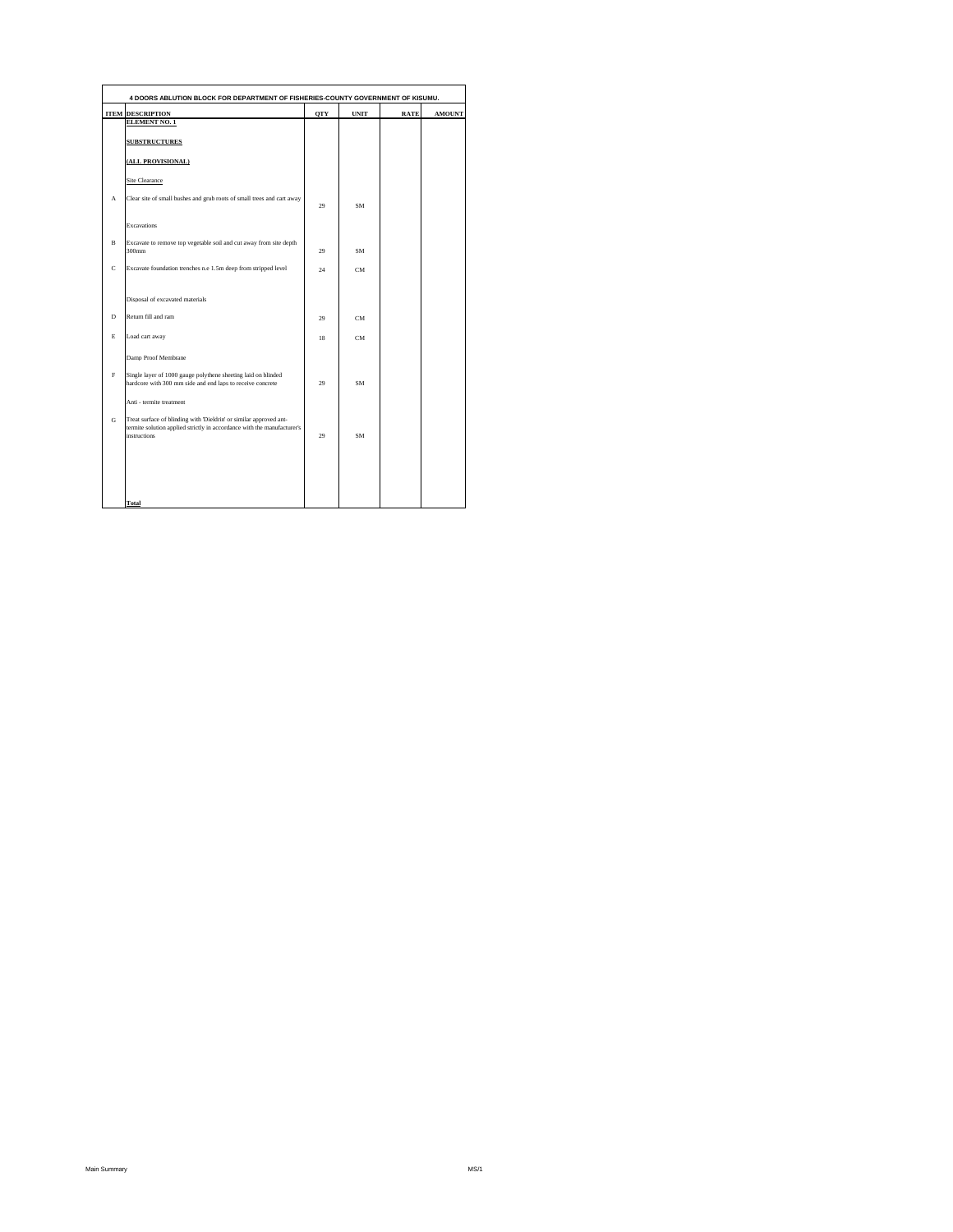|              | <b>Concrete</b> work<br>Plain concrete (1:4:8) in : -                                                                                                                                          |                |    |  |
|--------------|------------------------------------------------------------------------------------------------------------------------------------------------------------------------------------------------|----------------|----|--|
| $\mathbf{A}$ | 50mm Blinding to strip foundation.                                                                                                                                                             | 21             | SM |  |
|              | Vibrated Reinforced concrete class 15 in :-                                                                                                                                                    |                |    |  |
| $\mathbf{B}$ | 250mm Thick Strip footing                                                                                                                                                                      | $\overline{4}$ | CM |  |
| c            | 200mm Thick oversite slab                                                                                                                                                                      | 29             | SM |  |
|              | Supply and fix steel bar reinforcement including bending, hooking,<br>tying wire, cutting spacers and supporting all in position                                                               |                |    |  |
|              | High yield square twisted bar reinforcement to B.S. 4661 :-                                                                                                                                    |                |    |  |
| D            | 12mm diameter bars                                                                                                                                                                             | 420            | KG |  |
| E            | 10mm diameter bars                                                                                                                                                                             | 368            | KG |  |
| F            | 8mm diameter bars                                                                                                                                                                              | 512            | KG |  |
|              | Steel fabric mesh reinforcement to B.S. 4483                                                                                                                                                   |                |    |  |
|              | Sawn formwork to:                                                                                                                                                                              |                |    |  |
| G            | Vertical sides of strip footing girth 225mm-300mm                                                                                                                                              | 60             | LM |  |
| H            | Sides of slab                                                                                                                                                                                  | $\overline{7}$ | SM |  |
|              | <b>Walling</b><br>Hard dressed natural quarry stone walling bedded and jointed in<br>cement and sand (1:4) mortar with recessed vertical and horizontal<br>joints externally to match existing |                |    |  |
| J            | Cement/sand (1:3)<br>12mm Thick external rendering to plinth surfaces finished<br>smooth with a wood float                                                                                     | 14             | SM |  |
| K            | Prepare and apply two coats of bituminous paint to rendered                                                                                                                                    |                |    |  |
|              | surfaces externally<br><b>Total</b>                                                                                                                                                            | 14             | SM |  |
|              | Page 1                                                                                                                                                                                         |                |    |  |
|              | Page 2                                                                                                                                                                                         |                |    |  |
|              |                                                                                                                                                                                                |                |    |  |
|              |                                                                                                                                                                                                |                |    |  |
|              |                                                                                                                                                                                                |                |    |  |
|              | <b>Carried to Collection</b>                                                                                                                                                                   |                |    |  |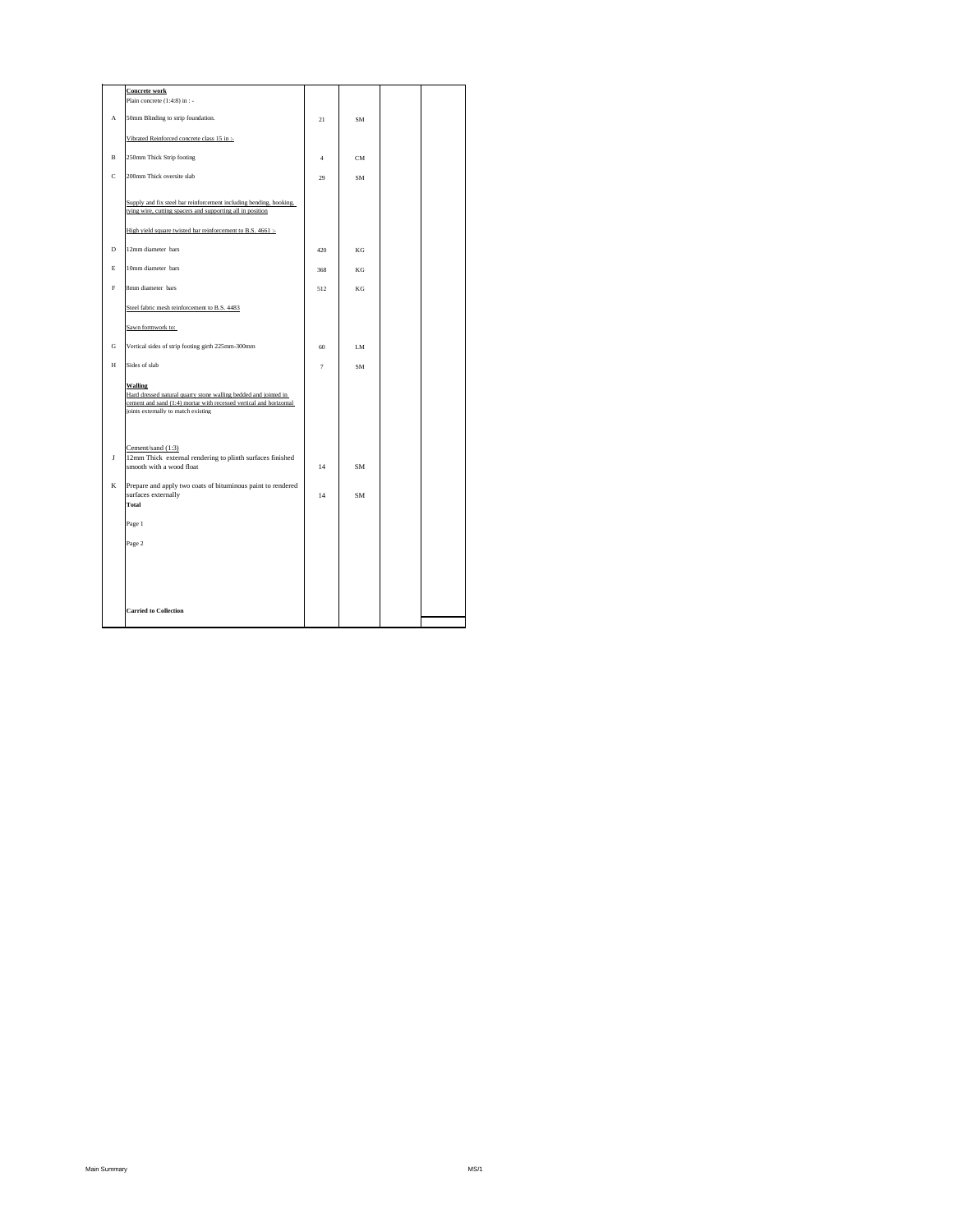|   | <b>ELEMENT NO. 2</b><br><b>WALLING</b><br>Hard dressed natural quarry stone walling bedded and jointed in<br>cement and sand (1:4) mortar with recessed vertical and horizontal<br>joints externally to match existing |                |           |  |
|---|------------------------------------------------------------------------------------------------------------------------------------------------------------------------------------------------------------------------|----------------|-----------|--|
|   | <b>External walling</b>                                                                                                                                                                                                |                |           |  |
| A | 150mm Thick walling                                                                                                                                                                                                    | 52             | <b>SM</b> |  |
|   | <b>Internal walling</b>                                                                                                                                                                                                |                |           |  |
| B | 150mm Thick walling                                                                                                                                                                                                    | 35             | SM        |  |
|   | Approved hessian based damp proof course                                                                                                                                                                               |                |           |  |
| c | 200mm Wide                                                                                                                                                                                                             | 19             | IM.       |  |
| D | Provide for permanent vents                                                                                                                                                                                            | $\overline{4}$ | NO.       |  |
|   |                                                                                                                                                                                                                        |                |           |  |
|   | <b>Total to Summary</b>                                                                                                                                                                                                |                |           |  |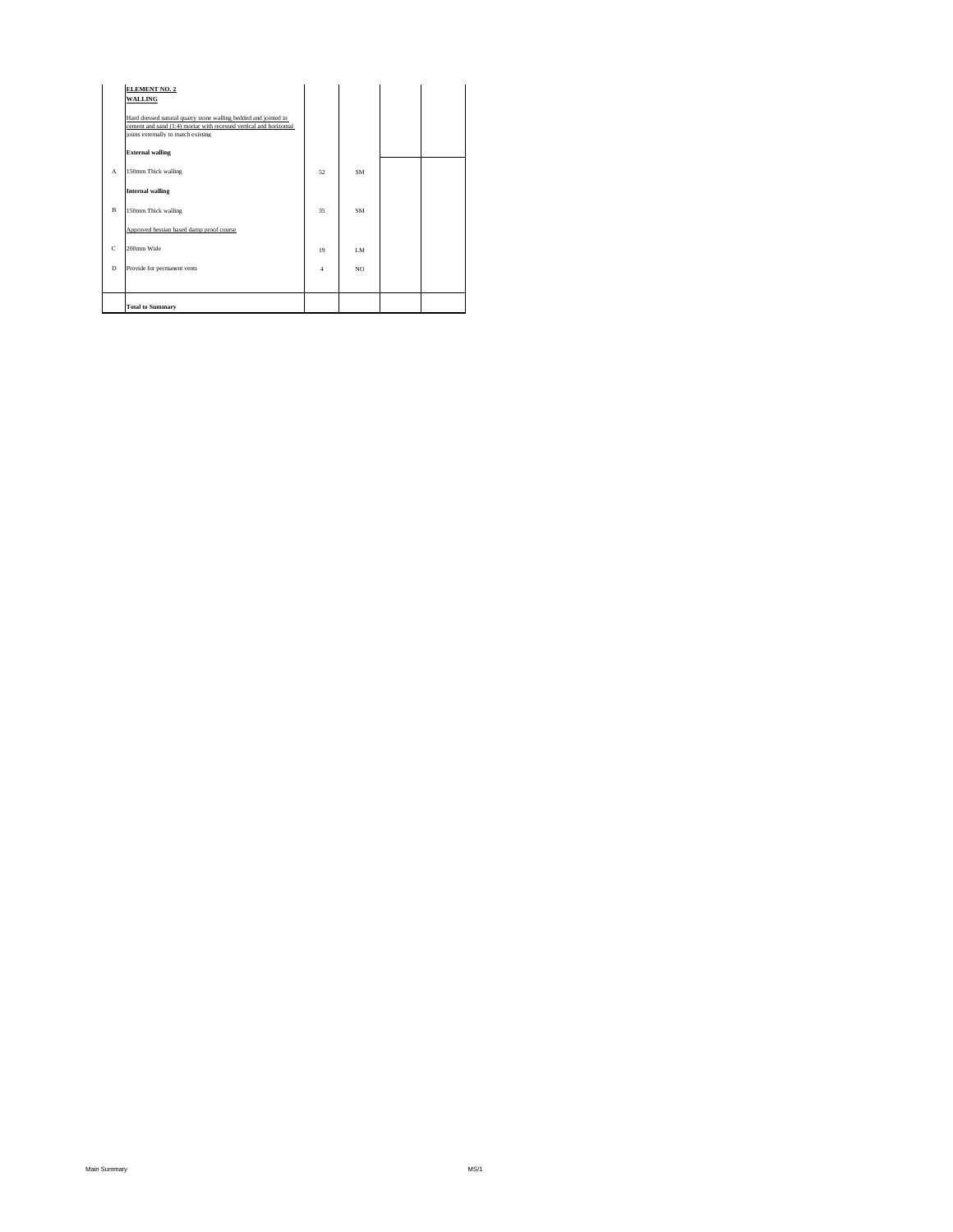|              | <b>ELEMENT NO. 3</b>                                                                                                                                                 |                |           |  |
|--------------|----------------------------------------------------------------------------------------------------------------------------------------------------------------------|----------------|-----------|--|
|              | ROOFING AND RAINWATER DISPOSAL                                                                                                                                       |                |           |  |
|              | (All provisional)<br>Sawn cypress: second grade: clean: pre-treated with wood                                                                                        |                |           |  |
|              | preservative to engineers approval: including jointing and connections<br>as necessary                                                                               |                |           |  |
| $_{\rm A}$   | IT5 Gauge 30 roofing sheet                                                                                                                                           |                |           |  |
|              |                                                                                                                                                                      | 19             | SM        |  |
| B            | Ditto to ridge cap                                                                                                                                                   | $\tau$         | LM        |  |
| C            | 75 x 50mm purlins                                                                                                                                                    | $24\,$         | LM        |  |
| $\mathbf D$  | 150 x 50 mm Rafter                                                                                                                                                   | $22\,$         | LM        |  |
| E            | 200 x 25 mm Fascia board complete with tie member on the ring<br>beam                                                                                                | 19             | LM        |  |
|              | Prepare surfaces: and apply undercoat and two finishing coats first<br>grade gloss enamel paint as "Crown Paints" or other equal approved:<br>on wooden surfaces: to |                |           |  |
| $\rm _F$     | Fascia and barge boards: surfaces over 200 but not exceeding 300                                                                                                     |                |           |  |
| G            | mm girth<br>$100$ x $50$ mm Wall plate                                                                                                                               | $20\,$<br>14   | LM<br>LM  |  |
|              |                                                                                                                                                                      |                |           |  |
|              |                                                                                                                                                                      |                |           |  |
|              |                                                                                                                                                                      |                |           |  |
|              |                                                                                                                                                                      |                |           |  |
|              |                                                                                                                                                                      |                |           |  |
|              | <b>Carried to Collection</b><br><b>ELEMENT NO. 4</b>                                                                                                                 |                |           |  |
|              | <b>DOORS</b>                                                                                                                                                         |                |           |  |
|              |                                                                                                                                                                      |                |           |  |
|              | <b>External Doors</b>                                                                                                                                                |                |           |  |
|              | Supply and fix solid core flush door complete with frame and fittings                                                                                                |                |           |  |
| A            | Door size 900mm x 2400mm                                                                                                                                             | $\overline{4}$ | NO        |  |
|              |                                                                                                                                                                      |                |           |  |
|              | Prepare surface and apply one undercoat and two finishing coats of<br>exterior quality plastic emulsion paint to:                                                    |                |           |  |
| $\, {\bf B}$ | Doors                                                                                                                                                                | 17             | SM        |  |
| C            | <b>Ramp Class 20</b><br>Concrete ramp                                                                                                                                | $\mathbf{1}$   | <b>CM</b> |  |
|              |                                                                                                                                                                      |                |           |  |
|              | <b>Total to Summary</b>                                                                                                                                              |                |           |  |
|              | <b>ELEMENT NO. 5</b>                                                                                                                                                 |                |           |  |
|              | <b>EXTERNAL WALL FINISHES</b>                                                                                                                                        |                |           |  |
| $\,$ D       | Keying to surface                                                                                                                                                    | 82             | SM        |  |
|              |                                                                                                                                                                      |                |           |  |
|              |                                                                                                                                                                      |                |           |  |
|              |                                                                                                                                                                      |                |           |  |
|              |                                                                                                                                                                      |                |           |  |
|              |                                                                                                                                                                      |                |           |  |
|              |                                                                                                                                                                      |                |           |  |
|              |                                                                                                                                                                      |                |           |  |
|              |                                                                                                                                                                      |                |           |  |
|              |                                                                                                                                                                      |                |           |  |
|              |                                                                                                                                                                      |                |           |  |
|              |                                                                                                                                                                      |                |           |  |
|              |                                                                                                                                                                      |                |           |  |
|              |                                                                                                                                                                      |                |           |  |
|              |                                                                                                                                                                      |                |           |  |
|              |                                                                                                                                                                      |                |           |  |
|              |                                                                                                                                                                      |                |           |  |
|              |                                                                                                                                                                      |                |           |  |
|              |                                                                                                                                                                      |                |           |  |
|              | <b>Total to Summary</b>                                                                                                                                              |                |           |  |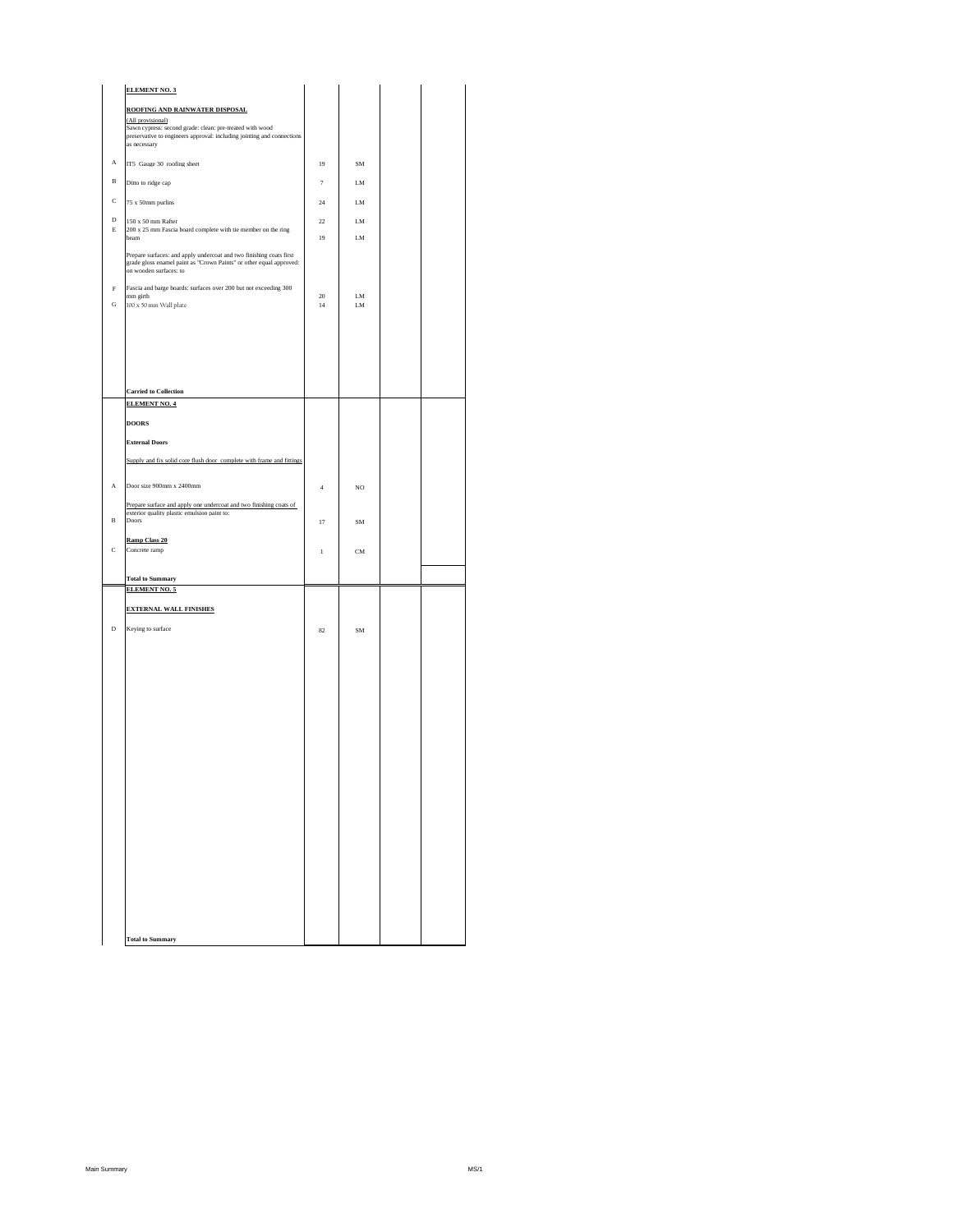|             | <b>ELEMENT NO. 6</b>                                                            |                |     |  |
|-------------|---------------------------------------------------------------------------------|----------------|-----|--|
|             | <b>INTERNAL WALL FINISHES</b>                                                   |                |     |  |
|             | 15mm thick gauged lime plaster (1:2:9) as described to:-                        |                |     |  |
| А           | Sides of walls                                                                  | 74             | SM  |  |
|             | PAINTING AND DECORATING                                                         |                |     |  |
|             | Prepare and apply three coats interior quality vinyl matt emulsion<br>paint to: |                |     |  |
| B           | Plastered walls                                                                 | 74             | SM  |  |
|             | <b>Total to Summary</b>                                                         |                |     |  |
|             | <b>ELEMENT NO. 7</b>                                                            |                |     |  |
|             | <b>FLOOR FINISHES</b>                                                           |                |     |  |
|             | Cement and sand (1:4) screed as described in:-                                  |                |     |  |
| А           | 32mm Thick screed to floor finish                                               | 29             | SM  |  |
| в           | 300x300mm ceramic floor tile                                                    | 29             | SM  |  |
|             | <b>WALL FINISHES</b>                                                            |                |     |  |
| $\mathbf c$ | 10mm Thick backing to receive wall tiles                                        | 19             | SM  |  |
| D           | 300x300mm ceramic wall tile                                                     | 19             | SM  |  |
|             | <b>ELEMENT NO. 8</b>                                                            |                |     |  |
| E           | 200 Litres plastic water tank                                                   | $\overline{4}$ | NO. |  |
| $\mathbf F$ | Provide and fix Ceramic Wash hand basin complete with fittings                  | $\overline{c}$ | NO. |  |
|             |                                                                                 |                |     |  |
|             |                                                                                 |                |     |  |
|             |                                                                                 |                |     |  |
|             |                                                                                 |                |     |  |
|             |                                                                                 |                |     |  |
|             |                                                                                 |                |     |  |
|             | <b>Total to Summary</b>                                                         |                |     |  |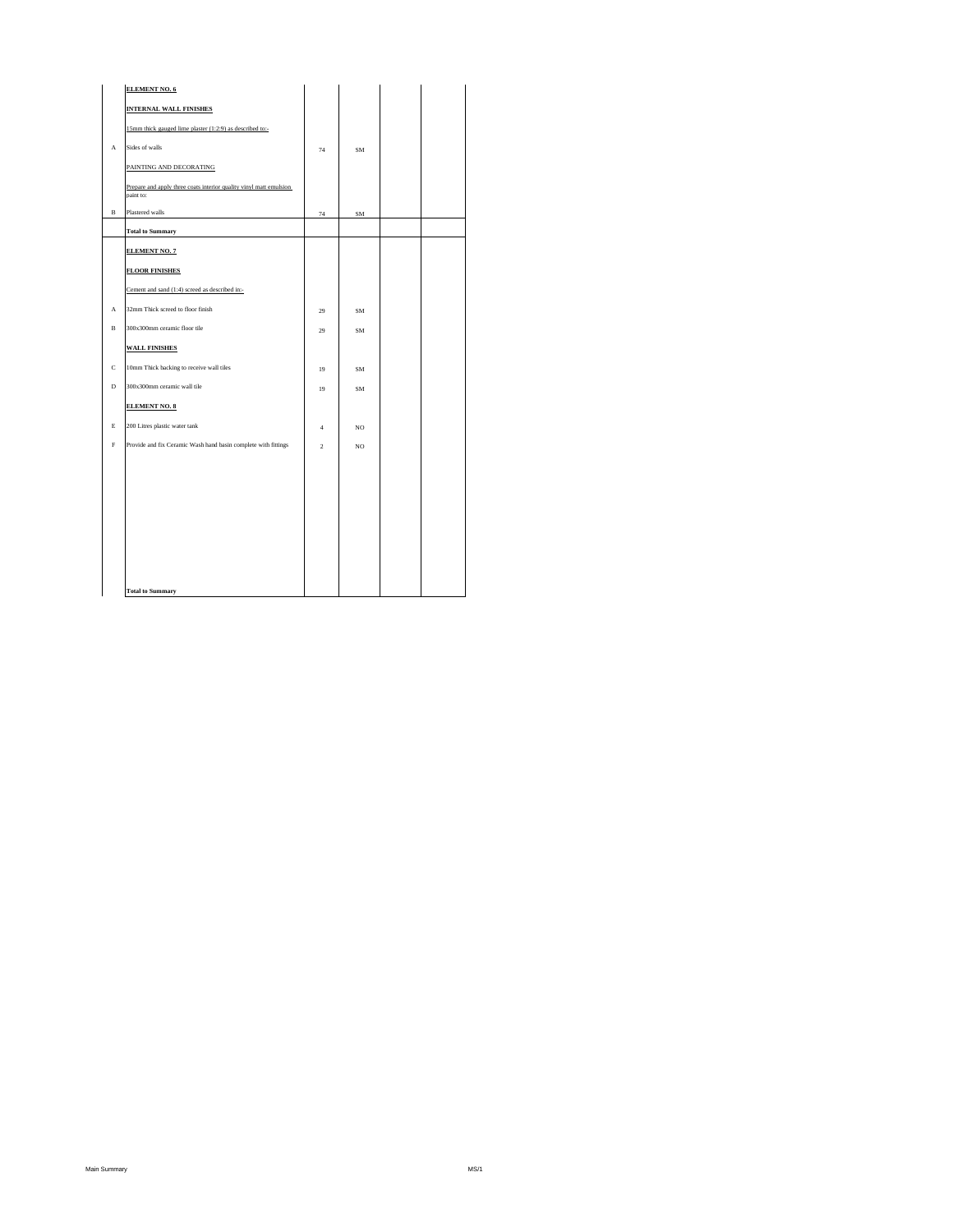|                | <b>SUMMARY</b>                                          |           |  |            |
|----------------|---------------------------------------------------------|-----------|--|------------|
| $\mathbf{1}$   | <b>SUBSTRUCTURES</b>                                    | From page |  |            |
| $\overline{2}$ | <b>WALLING</b>                                          |           |  |            |
| $\sqrt{3}$     | ROOFING AND RAINWATER DISPOSAL                          |           |  |            |
| $\overline{4}$ | <b>DOORS</b>                                            |           |  |            |
| 5              | <b>EXTERNAL WALL FINISHES</b>                           |           |  |            |
| 6              | <b>INTERNAL WALL FINISHES</b>                           |           |  |            |
| $\tau$         | <b>FLOOR/CEILING FINISHES</b>                           |           |  |            |
|                | <b>TOTAL</b>                                            |           |  |            |
| 8              | PC SUM FOR PROJECT MANAGEMENT                           |           |  | 40,000.00  |
| 9              | <b>CONTIGENCES</b>                                      |           |  | 90,000.00  |
| 10             | PC SUM FOR PLUMBING WORKS                               |           |  | 100,000.00 |
| 11             | PC SUM FOR SEPTIC TANK                                  |           |  | 300,000.00 |
| 12             | <b>ELECTRICAL WORKS</b>                                 |           |  | 40,000.00  |
| 13             | <b>CONNECTION WORKS</b>                                 |           |  | 40,000,00  |
|                | GRAND TOTAL INCLUSIVE 16% VAT CARRIED TO FORM OF TENDER |           |  |            |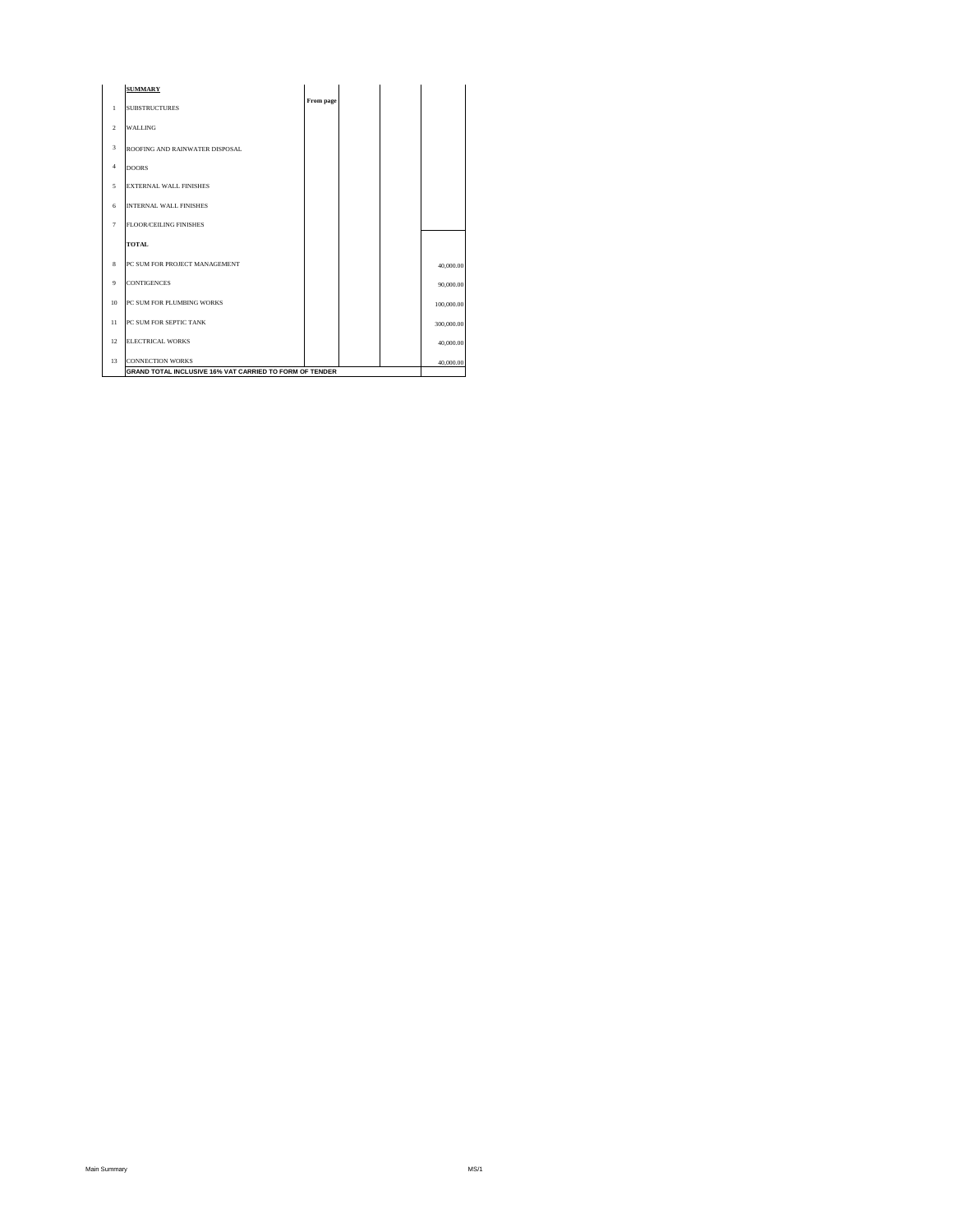| Item | <b>Description</b>                                                                                                                                                                                                                                                                | Qty            | Unit           | Rate | Amount |
|------|-----------------------------------------------------------------------------------------------------------------------------------------------------------------------------------------------------------------------------------------------------------------------------------|----------------|----------------|------|--------|
|      | PROPOSED CHAINLINK FENCE ON PLOT LR NO.<br>FOR DEPARTMENT OF FISHERIES                                                                                                                                                                                                            |                |                |      |        |
| A    | <b>FENCING</b><br>2.1 high 16 gauge chainlink with 18 gauge x 6 strands straining<br>galvanized barbed wire fencing with 100 dia (100*100)<br>concrete posts,<br>mass concrete 1:3:6 including all excavation in all materials,<br>backfilling, disposal, formwork all inclusive. | 424 LM         |                |      |        |
| B    | Extra over ditto for end posts with diagonal braces                                                                                                                                                                                                                               | 18             | N <sub>O</sub> |      |        |
| C    | Ditto corner posts                                                                                                                                                                                                                                                                | 16             | <b>NO</b>      |      |        |
| D    | Ditto intermediate posts                                                                                                                                                                                                                                                          | 31             | <b>NO</b>      |      |        |
|      | <b>GATES</b>                                                                                                                                                                                                                                                                      |                |                |      |        |
| E    | Double leaf metal gate overall size 6000mm x2100<br>mm high comprising 75mmx50mm R,H,S framing<br>all round, divided by 2NO 75x50mm mullion                                                                                                                                       | $\mathbf{1}$   | N <sub>O</sub> |      |        |
| F    | Single leaf metal gate overall size 1200mm x2100<br>mm high comprising 75mmx50mm R,H,S framing<br>all round, divided by 2NO 75x50mm mullion                                                                                                                                       | $\overline{c}$ | N <sub>O</sub> |      |        |
|      |                                                                                                                                                                                                                                                                                   |                |                |      |        |
|      |                                                                                                                                                                                                                                                                                   |                |                |      |        |
|      | <b>Total carried to collection</b>                                                                                                                                                                                                                                                |                |                |      |        |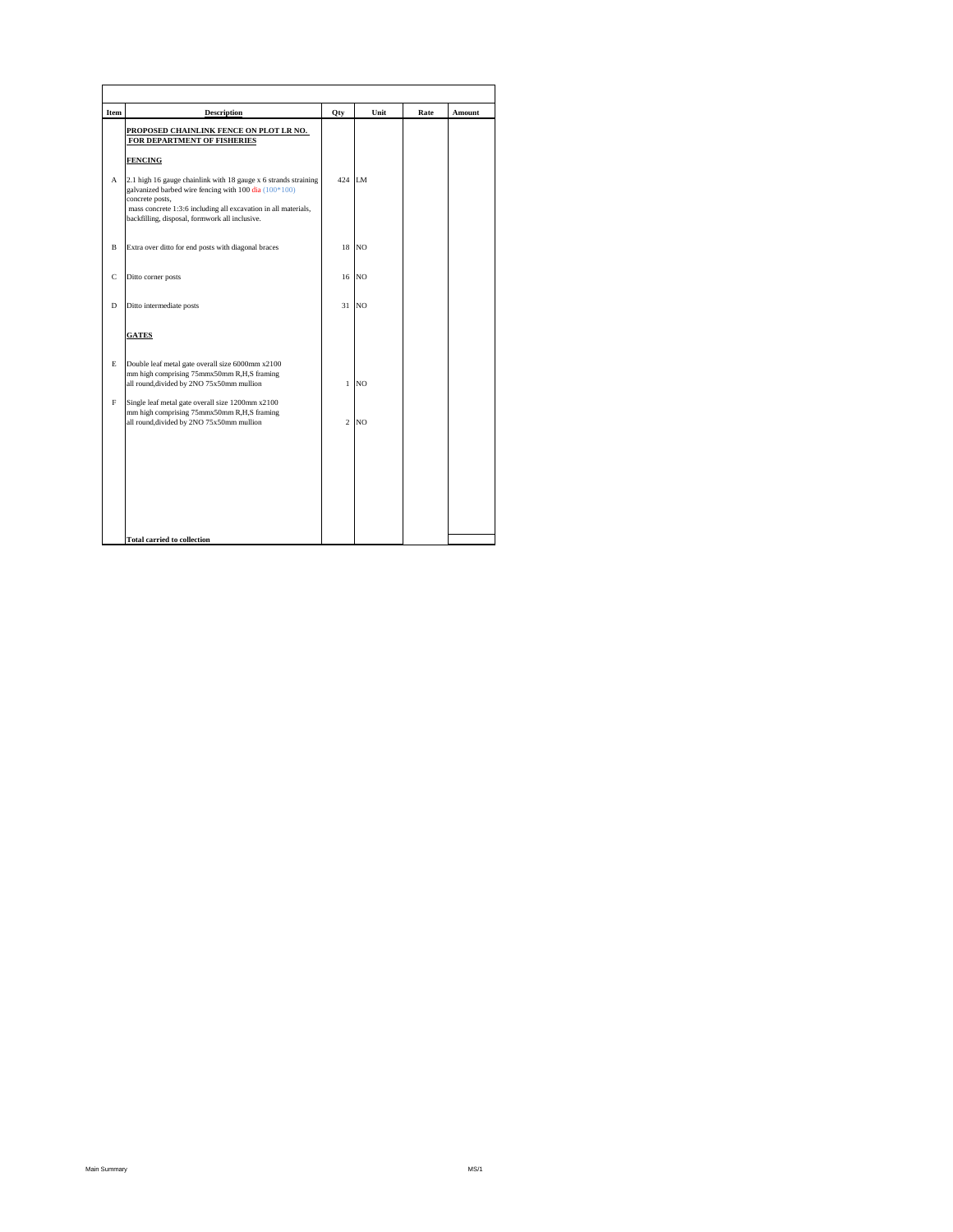|                         | <b>Item</b> Description                                                                                 | Qty   | Unit   | Rate    | Amount     |
|-------------------------|---------------------------------------------------------------------------------------------------------|-------|--------|---------|------------|
|                         |                                                                                                         |       |        |         |            |
|                         | <b>SECTION No. 9- PRIME COST AND PROVISIONAL SUMS</b>                                                   |       |        |         |            |
|                         |                                                                                                         |       |        |         |            |
| A                       | Provide a prime cost sum of Kenya Shillings One Hundred and                                             |       |        |         |            |
|                         | Fifty thousand(Kshs. 150,000.00) for Contigencies                                                       |       | 1 Item | 150,000 | 150,000.00 |
|                         |                                                                                                         |       |        |         |            |
| B                       | Provide a prime cost sum of Kenya Shillings Eighty thousand<br>(Kshs. 80,000.00) for Project management |       |        |         |            |
|                         |                                                                                                         |       | 1 Item | 80,000  | 80,000     |
|                         |                                                                                                         |       |        |         |            |
|                         |                                                                                                         |       |        |         |            |
|                         |                                                                                                         |       |        |         |            |
|                         |                                                                                                         |       |        |         |            |
|                         |                                                                                                         |       |        |         |            |
|                         |                                                                                                         |       |        |         |            |
|                         |                                                                                                         |       |        |         |            |
|                         |                                                                                                         |       |        |         |            |
|                         |                                                                                                         |       |        |         |            |
|                         |                                                                                                         |       |        |         |            |
|                         |                                                                                                         |       |        |         |            |
|                         |                                                                                                         |       |        |         |            |
|                         | <b>Carried</b> to<br><b>SECTION NO. 5</b>                                                               |       |        |         |            |
|                         | PROVISIONAL AND PRIME COST<br><b>Main summary</b>                                                       |       |        |         | 230,000.00 |
|                         |                                                                                                         |       |        |         |            |
|                         | PROPOSED CHAINLINK FENCE ON PLOT LR NO.                                                                 |       |        |         |            |
|                         | <b>GRAND SUMMARY</b>                                                                                    | Page  | Amount |         |            |
|                         | <b>PRELIMINARIES</b>                                                                                    | 1/17  |        |         |            |
| $\mathbf{1}$            |                                                                                                         |       |        |         |            |
|                         |                                                                                                         |       |        |         |            |
| $\overline{2}$          | <b>CHAINLINK FENCE</b>                                                                                  | 7/5   |        |         |            |
|                         |                                                                                                         |       |        |         |            |
|                         |                                                                                                         | 9/1   |        |         |            |
| $\overline{\mathbf{3}}$ | PRIME COST AND PROVISIONAL SUMS                                                                         |       |        |         |            |
|                         |                                                                                                         |       |        |         |            |
|                         |                                                                                                         |       |        |         |            |
|                         |                                                                                                         |       |        |         |            |
|                         |                                                                                                         |       |        |         |            |
|                         | Sub-Total                                                                                               | Kshs. |        |         |            |
|                         |                                                                                                         |       |        |         |            |
|                         | Add 16% VAT                                                                                             | Kshs. |        |         |            |
|                         |                                                                                                         |       |        |         |            |
|                         |                                                                                                         |       |        |         |            |
|                         |                                                                                                         |       |        |         |            |
|                         | <b>TOTAL COST CARRIED TO SUMMARY</b>                                                                    | KSHS. |        |         |            |
|                         |                                                                                                         |       |        |         |            |
|                         |                                                                                                         |       |        |         |            |